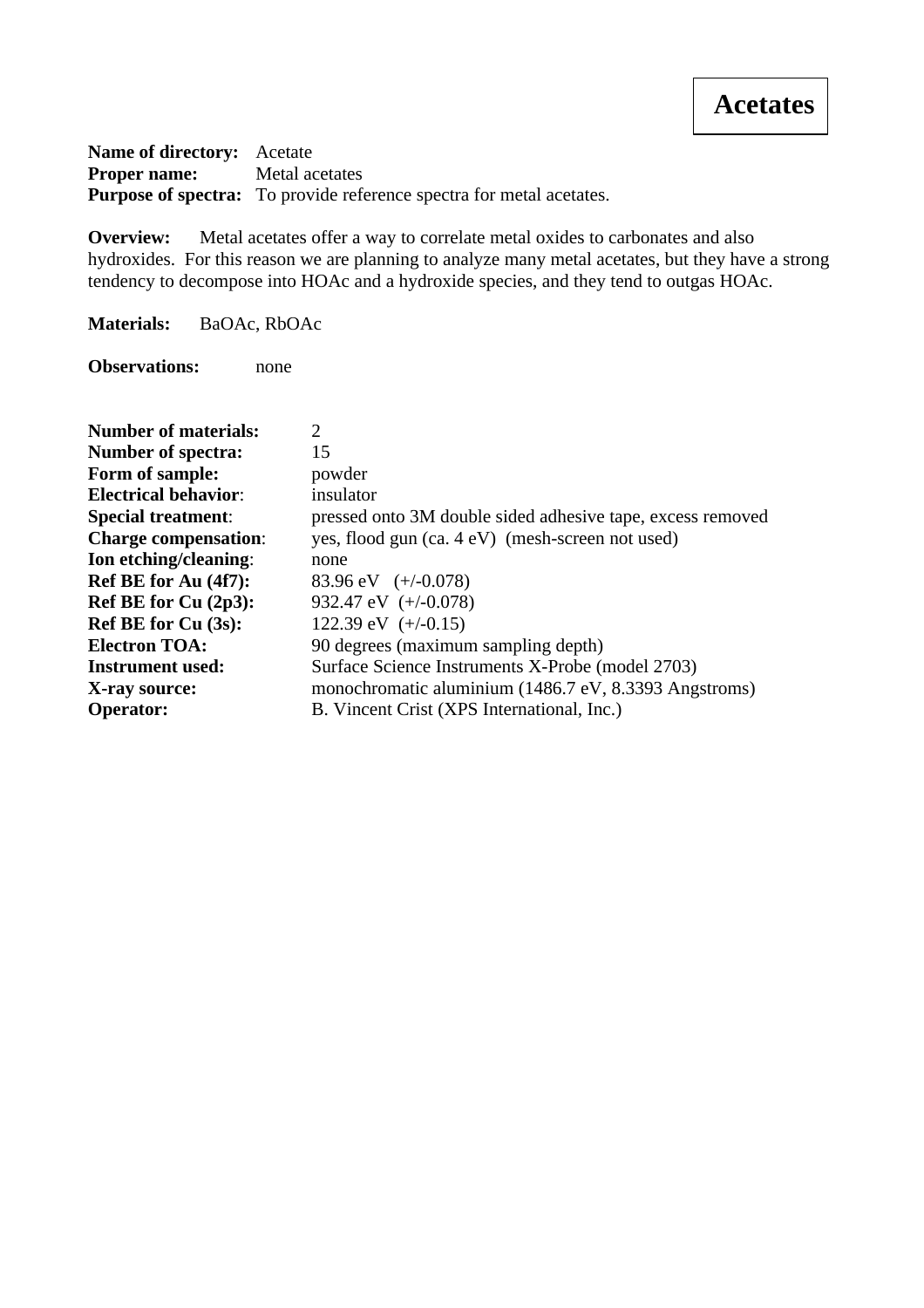**Name of directory:** Ac-Ac **Proper name:** Metal acetoacetonates **Purpose of spectra:** To reveal the typical surface chemical composition of Metal acetoacetonates.

**Overview:** Metal acetoacetonates can be used as catalysts or as a way to make thin metal films or even metal lines. The metal acetoacetonates in this data set are the generous gift of Prof. John Nelson at the University of Nevada in Reno. Prof. Nelson has synthesized some of these metal salts and has purified them by conventional means.

Materials: Al(acac)3, Co(acac)2, Co(acac)3, Cr(acac)3, Cu(acac), Cu(acac)2, Fe(acac)3, Hf(acac)4, Li(acac), Mg(acac)2, Mn(acac)3, MoO2(acac), Na(acac), Nd(acac)3, Ni(acac)2, Pb(acac)3, Tl(acac), Zn(acac)2, and Zr(acac)4.

**Observations:** Some of the materials are not as pure as expected which makes it difficult to interpret the BE data. Many of the salts have very complicated C(1s) and O(1s) spectra, and there is a good chance that these samples were damaged by the X-ray source while being analyzed.

| <b>Number of materials:</b> | >19                                                      |
|-----------------------------|----------------------------------------------------------|
| <b>Number of spectra:</b>   | >150                                                     |
| Form of sample:             | powder                                                   |
| <b>Type of material:</b>    | Insulator                                                |
| <b>Class of material:</b>   | Metallorganic salts                                      |
| <b>Special treatment:</b>   | pressed into thin 3mm diameter disks.                    |
| <b>Charge compensation:</b> | yes, flood gun (ca. 4 eV) and nickel mesh-screen (80% T) |
| Ion etching/cleaning:       | none                                                     |
| Ref BE for Au (4f7):        | 83.96 eV $(+/-0.078)$                                    |
| Ref BE for Cu $(2p3)$ :     | 932.47 eV $(+/-0.078)$                                   |
| <b>Ref BE for Cu (3s):</b>  | 122.39 eV $(+/-0.15)$                                    |
| <b>Electron TOA:</b>        | 90 degrees (maximum sampling depth)                      |
| Instrument used:            | Surface Science Instruments S-Probe (model 2703)         |
| X-ray source:               | monochromatic aluminium (1486.7 eV, 8.393 Angstroms)     |
| <b>Operator:</b>            | B. Vincent Crist (XPS International, Inc.)               |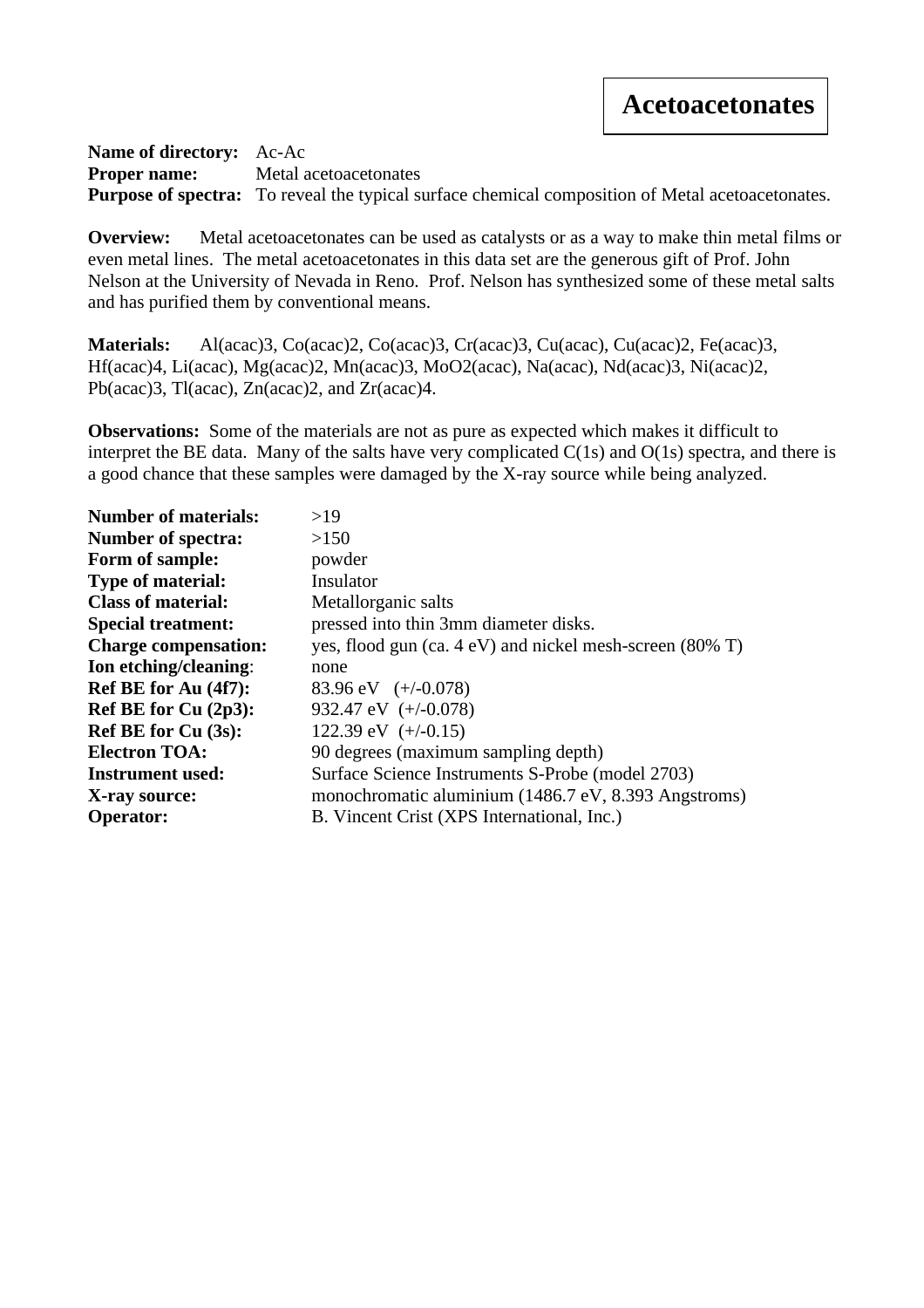**Name of directory:** Alloys\_1 **Proper name:** Metal alloys section 1 **Purpose of spectra:** To provide reference spectra of alloys in their "as-received" state and after exposing the near surface bulk by scraping with a knife and mild ion etching.

**Overview:** We have analyzed many alloys *"as received"* from their makers and also *"after scraping"* the surface with a knife to reveal the sub-surface bulk. In many cases we have also collected data after a *"light ion etch"* so that we can minimize the effect of contamination on the quantitative results. The light ion etching was typically done at 1-2 KeV for 5-10 seconds, which should have been just enough to decrease the loosely bound contaminates. There should not have been any preferential sputtering under those mild conditions. The samples were obtained from various sources. One source, Metal Samples Co., in the USA provided a 54 alloy kit which we analyzed as received and after scraping away the surface region with a knife. The CuNi series was obtained from Mr. Hareyama while he was a student at Muroran University. The AuCu and CoNi series were obtained from Dr. K. Yoshihara at the National Research Institute for Metals in Tsukuba, Japan. Other alloys were obtained from Prof. Tanaka at the Nagoya Institute of Technology.

**Materials:** 20-CB-3 alloy, 29-4-2 alloy, Al-1100 alloy, Al-2024 alloy, Al-3003 alloy, Al-5086 alloy, Al-6061 alloy, Al-7075 alloy, AuCu 25:75 alloy, AuCu 50:50 alloy, AuCu 75:25 alloy, CDA-260 alloy, CDA-360 alloy, CDA-443 alloy, CDA-464 alloy, CDA-706 alloy, CDA-715 alloy, CoNi 75:25 alloy, CoNi 50:50 alloy, CoNi 45:55 alloy, CoNi 25:75 alloy, CrMo 1.25:0.5 alloy, CrMo 2.25:1.0 alloy, CrMo 5.0:0.5 alloy, CrMo 9.0:1.0 alloy, CuNi 10:90 alloy, CuNi 20:80 alloy, CuNi 30:70 alloy , CuNi 40:60 alloy, CuNi 50:50 alloy, CuNi 60:40 alloy, CuNi 70:30 alloy, CuNi 80:20 alloy, CuTi 30:70 alloy, CuTiSi 27:63:10 alloy, CuTiAl 24:56:20 alloy, CuZn 65:35 alloy, C-1010 alloy, C-1020 alloy

**Observations:** The Cu (2p3) and Au (4f7) signals exhibited a small but discernible energy shift as a function of the concentration of the two components. The atom % derived from the AuCu series were very close to the theoretical values. The CoNi and CuNi series did not show this behavior. The 54 samples in the alloy kit purchased from the Metal Samples Co. were all contaminated with various inorganic materials. We decided not to wash any of the samples with any kind of solvents so as to preserve their original state which might be due to the method of production or the method of cutting or some other procedure.

| <b>Number of materials:</b> | >44                                                               |
|-----------------------------|-------------------------------------------------------------------|
| <b>Number of spectra:</b>   | >500                                                              |
| Form of sample:             | thin sheets $(0.2-2mm)$ thick)                                    |
| <b>Electrical behavior:</b> | conductor                                                         |
| <b>Class of material:</b>   | metal                                                             |
| <b>Special treatment:</b>   | as received (dirty), and after scraping and ion etching           |
| <b>Charge compensation:</b> | no                                                                |
| Ion etching/cleaning:       | yes, lightly ion etched - tried to avoid preferential sputtering. |
|                             | Tried to decrease carbon contamination.                           |
| Ref BE for Au $(4f7)$ :     | 83.96 eV $(+/-0.078)$                                             |
| Ref BE for Cu $(2p3)$ :     | 932.47 eV (+/-0.078)                                              |
| <b>Ref BE for Cu (3s):</b>  | 122.39 eV $(+/-0.15)$                                             |
| <b>Electron TOA:</b>        | 90 degrees (maximum sampling depth)                               |
| Instrument used:            | Surface Science Instruments S-Probe (model 2703)                  |
| X-ray source:               | monochromatic aluminium (1486.7 eV, 8.3393 Angstroms)             |
| <b>Operator:</b>            | B. Vincent Crist (XPS International, Inc.)                        |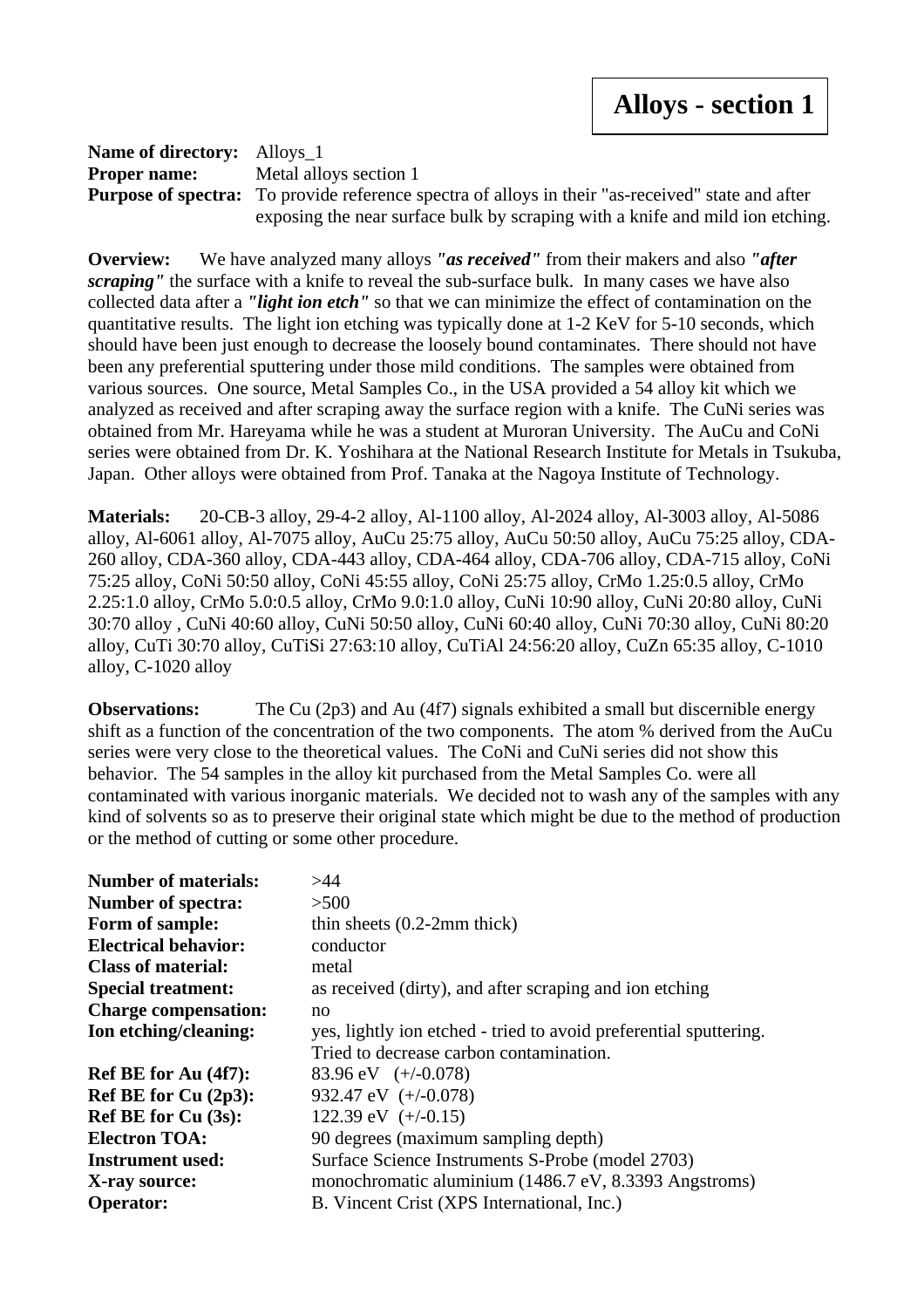| <b>Name of directory:</b> Alloys 2 |                                                                                                          |
|------------------------------------|----------------------------------------------------------------------------------------------------------|
|                                    | <b>Proper name:</b> Metal alloys $-$ section 2                                                           |
|                                    | <b>Purpose of spectra:</b> To provide reference spectra of alloys in their "as-received" state and after |
|                                    | exposing the near surface bulk by scraping with a knife and very mild ion                                |
|                                    | etching.                                                                                                 |

**Overview:** We have analyzed many alloys *"as received"* from their makers and also *"after scraping*" the surface with a knife to reveal the sub-surface bulk. In most cases we have also collected data after a *"light ion etch"* so that we can minimize the effect of contamination on the quantitative results. The light ion etching was typically done at 1-2 KeV for 5-10 seconds, which should have been just enough to decrease the loosely bound contaminates. There should not have been any preferential sputtering under those mild conditions. The samples were obtained from various sources. One source, Metal Samples Co., in the USA provided a 54 alloy kit which we analyzed as received and after scraping away the surface region with a knife. The CuNi series was obtained from Mr. Hareyama while he was a student at Muroran University. The AuCu and CoNi series were obtaiend from Dr. K. Yoshihara at the National Research Institute for Metals in Tsukuba, Japan. Other alloys were obtained from Prof. Tanaka at the Nagoya Institute of Technology.

**Materials:** E-26-1 alloy, FeNiMoB 40:38:4:18 alloy, F-255 alloy, HA-25 alloy, HB-2 alloy, HC-276 alloy, HG-3 alloy, HgTe, HX alloy, I-600 alloy, I-625 alloy, I-750X alloy, I-800 alloy, I-825 alloy , CuNi (Monel) alloy, M-400 alloy, N-200 alloy, Pd:Fe 73.8:26.2 alloy, 304 SS alloy, 304L SS alloy, 310 SS alloy, 316L SS alloy, 347 SS alloy, 410 SS alloy, 4140 alloy, 430 SS alloy, 904L alloy, TiVAl alloy, Ti GR-02 alloy, Ti GR-07 alloy, Ti GR-12 alloy, and Wood`s metal alloy.

**Observations:** The 54 samples in the alloy kit purchased from the Metal Samples Co. were all contaminated with various inorganic materials. We decided not to wash any of the samples with any kind of solvents so as to preserve their original state which might be due to the method of production or the method of cutting or some other procedure.

| <b>Number of materials:</b> | >33                                                     |
|-----------------------------|---------------------------------------------------------|
| Number of spectra:          | >350                                                    |
| Form of sample:             | thin sheets $(0.2-2mm)$ thick)                          |
| <b>Electrical behavior:</b> | conductor                                               |
| <b>Class of material:</b>   | metal                                                   |
| <b>Special treatment:</b>   | as received (dirty), and after scraping and ion etching |
| <b>Charge compensation:</b> | no                                                      |
| Ion etching/cleaning:       | yes, lightly ion etched - tried to avoid preferential   |
|                             | sputtering. Tried to decrease carbon contamination.     |
| Ref BE for Au (4f7):        | 83.96 eV $(+/-0.078)$                                   |
| Ref BE for Cu $(2p3)$ :     | 932.47 eV $(+/-0.078)$                                  |
| Ref BE for $Cu(3s)$ :       | 122.39 eV $(+/-0.15)$                                   |
| <b>Electron TOA:</b>        | 90 degrees (maximum sampling depth)                     |
| <b>Instrument used:</b>     | Surface Science Instruments S-Probe (model 2703)        |
| X-ray source:               | monochromatic aluminium (1486.7 eV, 8.3393 Angstroms)   |
| <b>Operator:</b>            | B. Vincent Crist (XPS International, Inc.)              |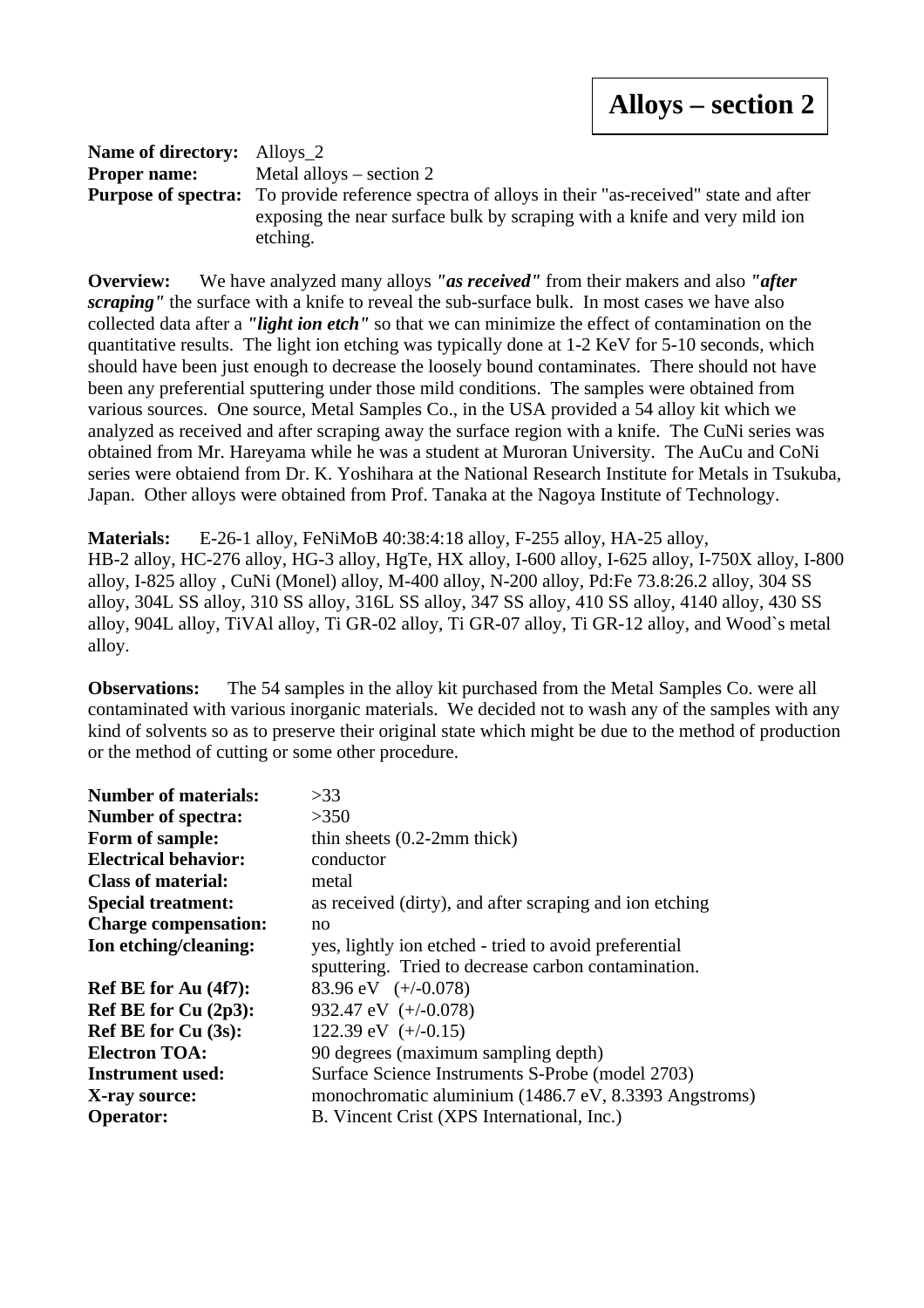| <b>Name of directory:</b> Alum-Sil | <b>Proper name:</b> Alumino-silicates (from natural minerals)<br><b>Purpose of spectra:</b> To provide reference spectra for those materials. |
|------------------------------------|-----------------------------------------------------------------------------------------------------------------------------------------------|
| Overview:                          | These alumino-silicates are natural minerals.                                                                                                 |
| <b>Materials:</b>                  | Almandine (Fe3Al2(SiO4)3), Kunzite (LiAlSi2O6), Pyrope (Mg3Al2(SiO4)3)                                                                        |
| <b>Observations:</b>               | none at this time.                                                                                                                            |

| <b>Number of materials:</b> | 3                                                        |
|-----------------------------|----------------------------------------------------------|
| <b>Number of spectra:</b>   | >40                                                      |
| Form of sample:             | poly-morphic crystals                                    |
| <b>Electrical behavior:</b> | insulator                                                |
| <b>Special treatment:</b>   | freshly fractured in air just prior to analysis          |
| <b>Charge compensation:</b> | yes, flood gun (ca. 4 eV) and nickel mesh-screen (80% T) |
| Ion etching/cleaning:       | none                                                     |
| Ref BE for Au (4f7):        | 83.98 eV $(+/-0.078)$                                    |
| Ref BE for Cu (2p3):        | 932.67 eV $(+/-0.078)$                                   |
| Ref BE for $Cu(3s)$ :       | 122.45 eV $(+/-0.15)$                                    |
| <b>Electron TOA:</b>        | 90 degrees (maximum sampling depth)                      |
| <b>Instrument used:</b>     | Surface Science Instruments S-Probe (model 2703)         |
| X-ray source:               | monochromatic aluminium (1486.7 eV, 8.3393 Angstroms)    |
| <b>Operator:</b>            | B. Vincent Crist (XPS International, Inc.)               |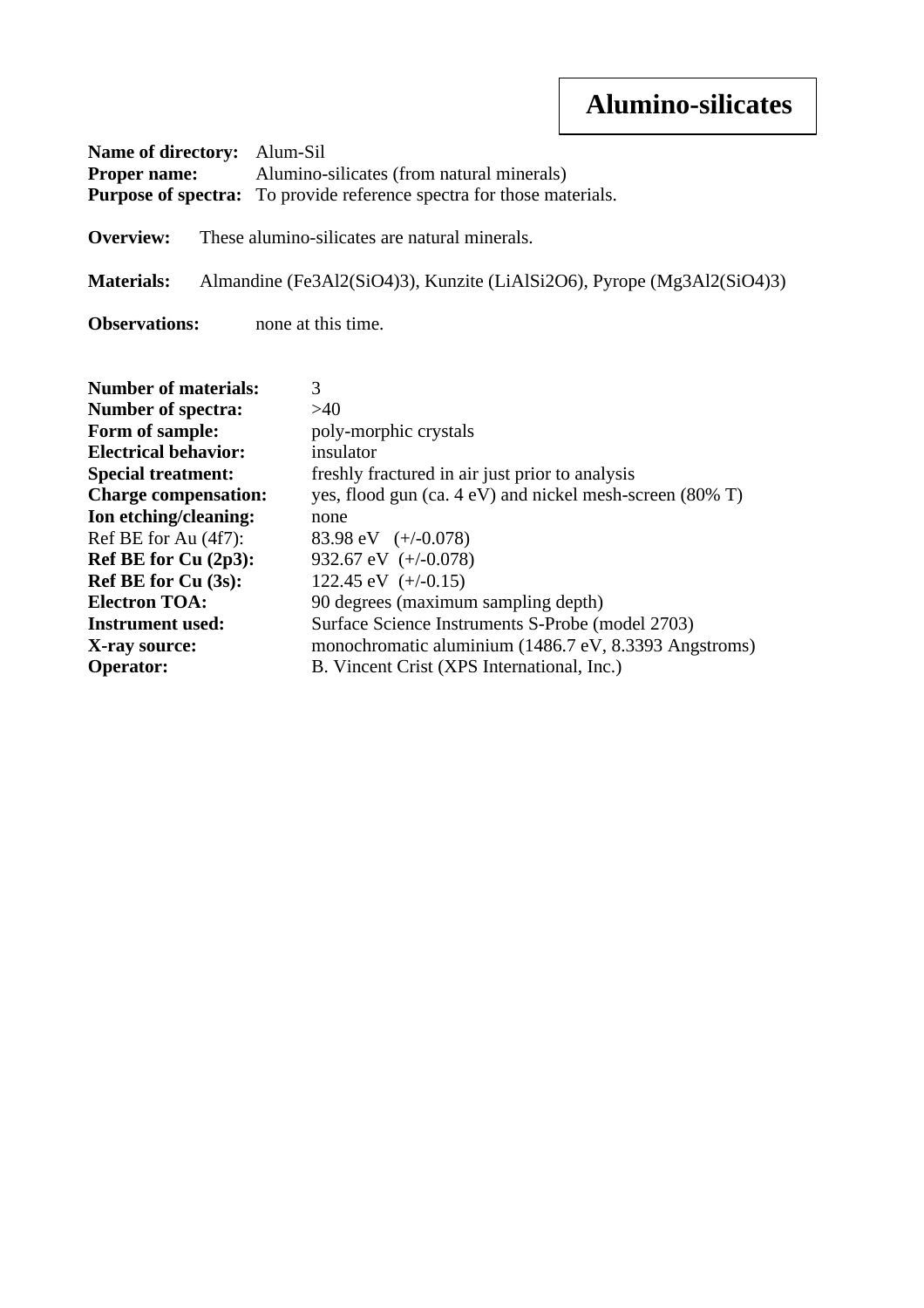| <b>Name of directory:</b> Angl-Res |                                                                                                     |
|------------------------------------|-----------------------------------------------------------------------------------------------------|
| <b>Proper name:</b>                | Angle-resolved XPS (i.e. angle dependent XPS)                                                       |
|                                    | <b>Purpose of spectra:</b> To reveal changes in surface chemical composition as a function of depth |
|                                    | where the depth is limited to the escape depth of photoemitted electrons,                           |
|                                    | which is limited to a depth of 50 to 100 angstroms.                                                 |

**Overview:** Angle resolved XPS studies of several materials are provided as examples which can be used as a guide to studying similar samples. The Ag and Au samples were ion etched to reveal changes in the peak shape and energy loss background of these two elements as a function of electron take-off-angle. The step sizes for changing angles was too large to reveal any Photoelectron Diffraction patterns.

**Materials:** Ag, Au, CrSi, Fluoro-ether lubricant, GaAs, HOPG (Graphite), Si, Te, Ta2O5, and 200 Ang SiO2/Si

**Observations:** Because the X-ray beam was always smaller than the electron lense field of view the changes in signal intensity directly reflect the true physics of photoemission. Many other XPS systems show a behavior that is directly dependent on the electron collection lense.

| 10                                                      |
|---------------------------------------------------------|
| >200                                                    |
| various                                                 |
| native oxide films, thin films, wafers, pressed powders |
| as received, unless otherwise specified in the datafile |
| flood gun at 4 eV if needed                             |
| refer to individual datafiles for specific details      |
| 83.96 eV $(+/-0.078)$                                   |
| 932.47 eV $(+/-0.078)$                                  |
| 122.39 eV $(+/-0.15)$                                   |
| varied from ca. zero $(0)$ to 90 degrees (and beyond)   |
| Surface Science Instruments X-Probe                     |
| monochromatic aluminium (1486.7 eV, 8.3393 Angstroms)   |
| B. Vincent Crist (XPS International, Inc.)              |
|                                                         |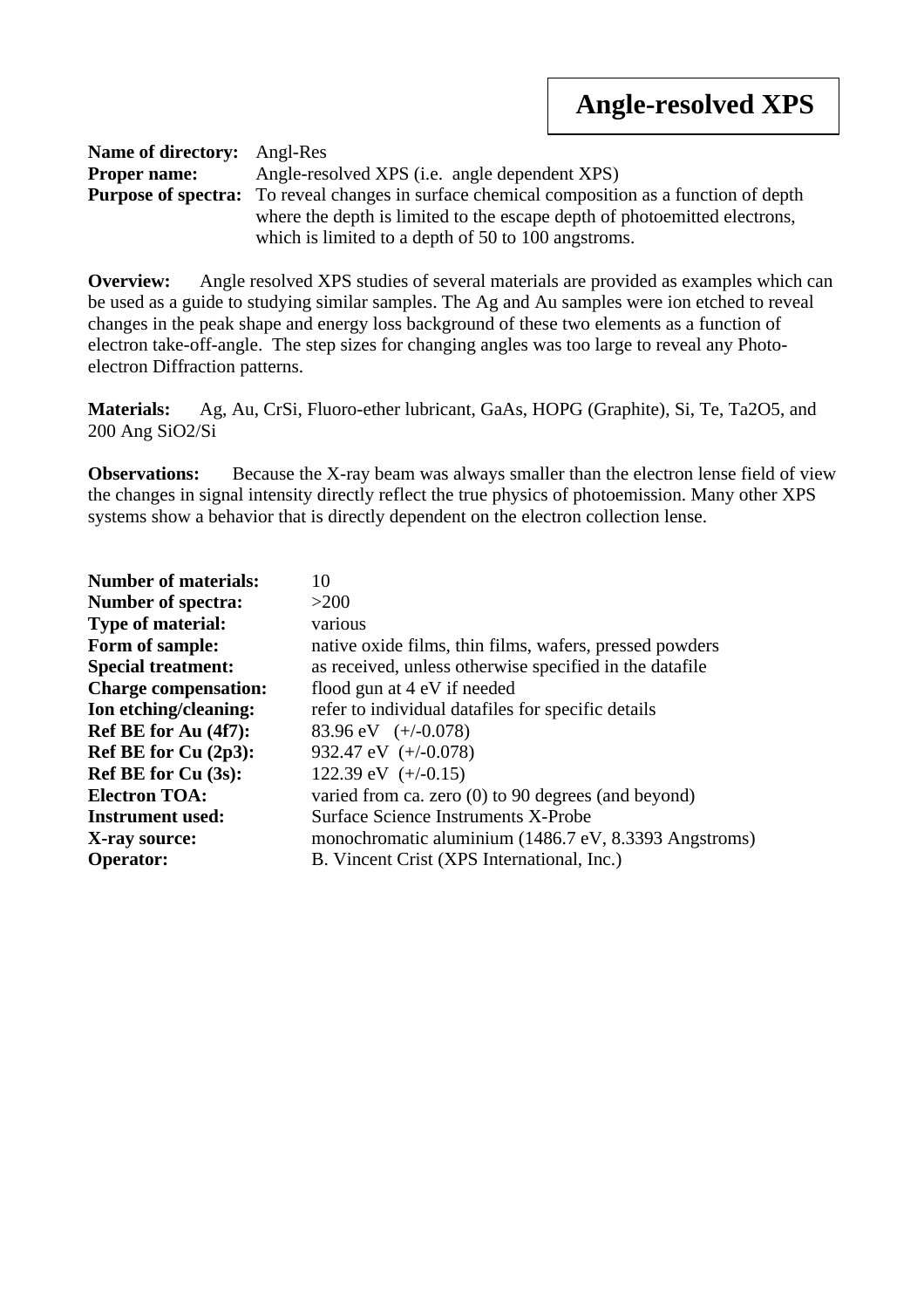| <b>Name of directory:</b> Antistat |                                                                                                                                                                                                                                                                                                                                             |
|------------------------------------|---------------------------------------------------------------------------------------------------------------------------------------------------------------------------------------------------------------------------------------------------------------------------------------------------------------------------------------------|
| <b>Proper name:</b>                | Anti-static materials                                                                                                                                                                                                                                                                                                                       |
|                                    | <b>Purpose of spectra:</b> Reveal the surface composition of bags used to store printed circuit boards and<br>other electrical devices which might rub off of the bag and onto the surface of<br>the item(s) stored in the bags. Reveal the chemical composition of anti-static<br>sprays which are used to control static electric charge. |

**Overview:** These materials are used to avoid static electrical damage that might occur by a static discharge.

**Materials:** Complex (plastic bags with special spray coatings or chemical agents that are mixed in with the plastic of the bag.)

**Observations:** It may be possible that these bags are a source of contamination to various electrical components that might eventually lead to electrical breakdown.

| <b>Number of materials:</b> | 6                                                        |
|-----------------------------|----------------------------------------------------------|
| <b>Number of spectra:</b>   | 40                                                       |
| Form of sample:             | plastic bags and spray solutions                         |
| <b>Type of material:</b>    | real world product made of several materials             |
| <b>Special treatment:</b>   | none                                                     |
| <b>Charge compensation:</b> | yes, flood gun (ca. 4 eV) and nickel mesh-screen (80% T) |
| Ion etching/cleaning:none   |                                                          |
| Ref BE for Au (4f7):        | 83.96 eV $(+/-0.078)$                                    |
| Ref BE for Cu (2p3):        | 932.47 eV $(+/-0.078)$                                   |
| Ref BE for Cu (3s):         | 122.39 eV $(+/-0.15)$                                    |
| <b>Electron TOA:</b>        | 90 degrees (maximum sampling depth)                      |
| <b>Instrument used:</b>     | Surface Science Instruments X-Probe                      |
| X-ray source:               | monochromatic aluminium (1486.7 eV, 8.3393 Angstroms)    |
| <b>Operator:</b>            | B. Vincent Crist (XPS International, Inc.)               |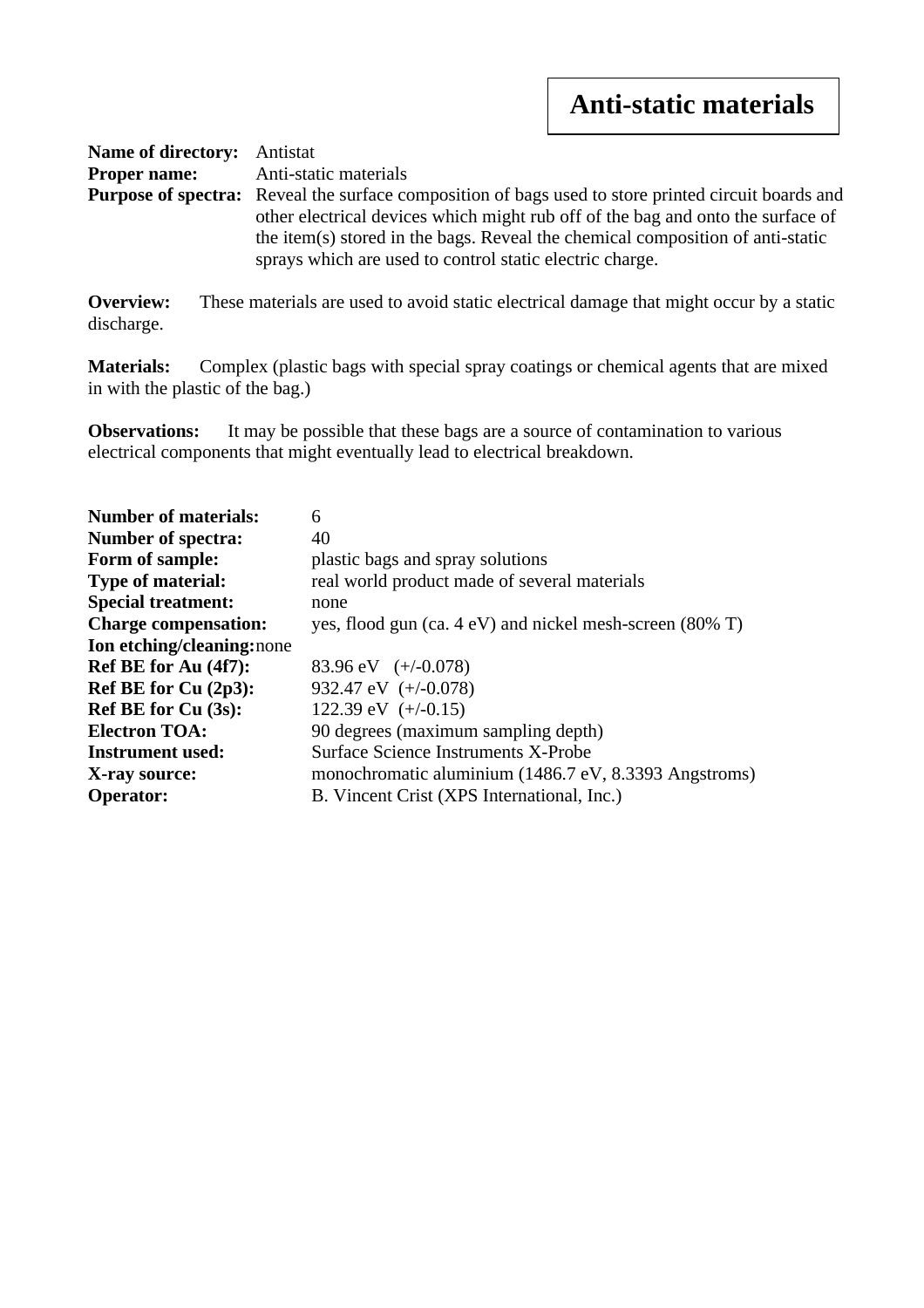## **Bio-technology materials**

| <b>Name of directory:</b> Bio-Tech |                                                                                                          |
|------------------------------------|----------------------------------------------------------------------------------------------------------|
|                                    | <b>Proper name:</b> Bio-technological materials                                                          |
|                                    | <b>Purpose of spectra:</b> To look for any correlation between living tissues and differences in surface |
|                                    | chemical composition.                                                                                    |

**Overview:** At one time medical doctors thought that by analyzing the surface chemistry of human hair of Alzheimer patients that they might find a clue as to cause of Alzheimer.

**Materials:** Hair from patients who had Alzheimer disease. Freeze-dried P. Dengis (CIFA) yeast.

**Observations:** none

| <b>Number of materials:</b> | 9                                                        |
|-----------------------------|----------------------------------------------------------|
| <b>Number of spectra:</b>   | >50                                                      |
| Form of sample:             | Fibers and pressed powders                               |
| <b>Class of material:</b>   | Biological materials                                     |
| <b>Special treatment:</b>   | pressed onto double sided adhesive tape                  |
| <b>Charge compensation:</b> | yes, flood gun (ca. 4 eV) and nickel mesh-screen (80% T) |
| Ion etching/cleaning:       | none                                                     |
| Ref BE for Au (4f7):        | 83.96 eV $(+/-0.078)$                                    |
| Ref BE for Cu $(2p3)$ :     | 932.47 eV $(+/-0.078)$                                   |
| Ref BE for $Cu(3s)$ :       | 122.39 eV $(+/-0.15)$                                    |
| <b>Electron TOA:</b>        | 90 degrees (maximum sampling depth)                      |
| <b>Instrument used:</b>     | Surface Science Instruments X-Probe                      |
| X-ray source:               | monochromatic aluminium (1486.7 eV, 8.3393 Angstroms)    |
| <b>Operator:</b>            | B. Vincent Crist (XPS International, Inc.)               |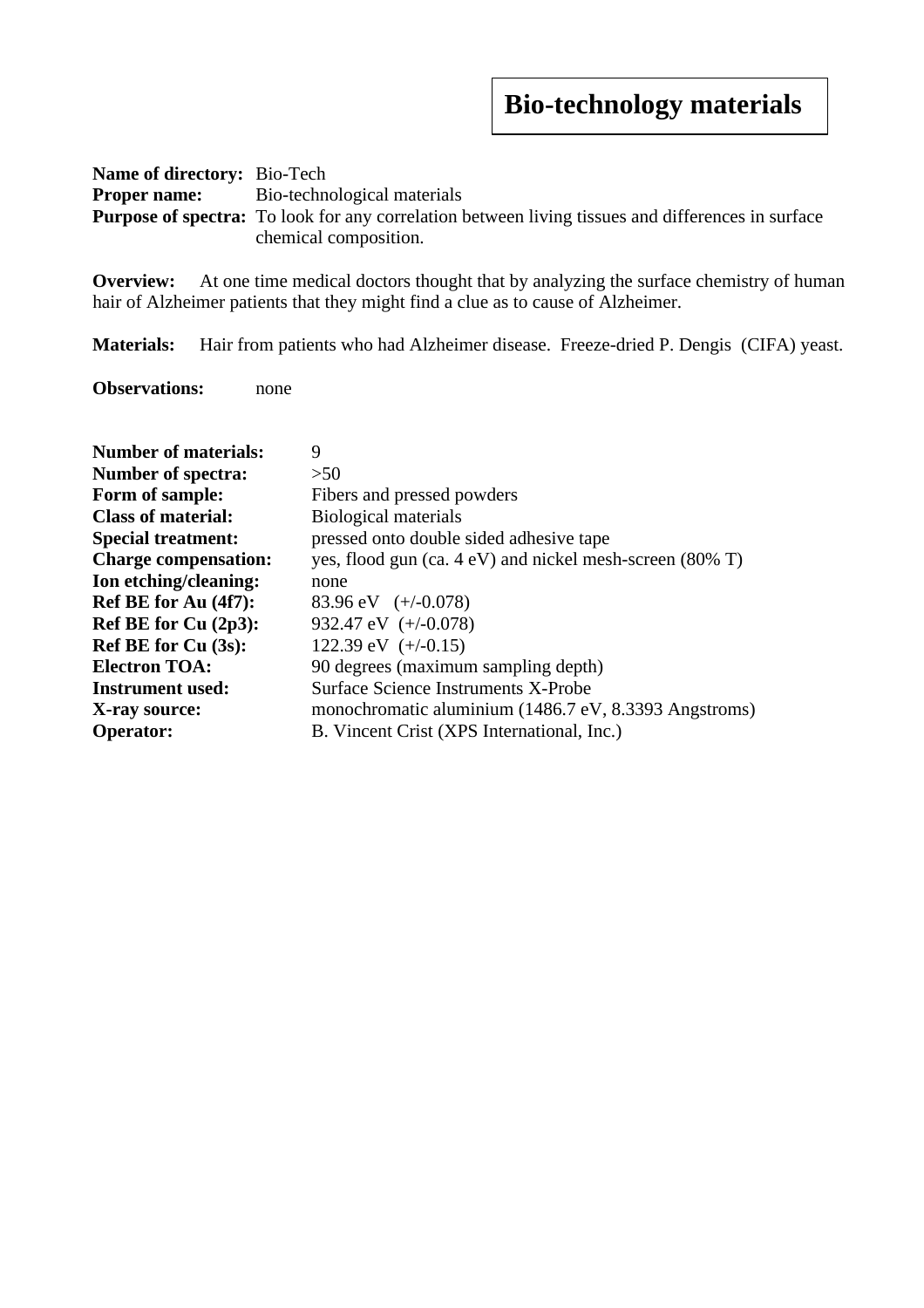## **Borides**

| <b>Name of directory:</b> Boride  |                                                                                                 |
|-----------------------------------|-------------------------------------------------------------------------------------------------|
| <b>Proper name:</b> Metal borides |                                                                                                 |
|                                   | <b>Purpose of spectra:</b> To reveal the typical surface chemical composition of metal borides. |

**Overview:** Metal borides are used as cathode filaments and as hard materials.

**Materials:** CrB, LaB6, MoB, Ni3B, Ni3B with Carbon, and WB.

**Observations:** Metal boride powders are often heavily contaminated with surface oxides and are electrically conductive.

| <b>Number of materials:</b> | 6                                                        |
|-----------------------------|----------------------------------------------------------|
| <b>Number of spectra:</b>   | 36                                                       |
| Form of sample:             | powder                                                   |
| <b>Electrical behavior:</b> | conductor                                                |
| <b>Class of material:</b>   | inorganic salt                                           |
| <b>Special treatment:</b>   | pressed into thin 3mm diameter disks.                    |
| <b>Charge compensation:</b> | yes, flood gun (ca. 4 eV) and nickel mesh-screen (80% T) |
| Ion etching/cleaning:       | ion etched to removed surface oxides as much as possible |
| Ref BE for Au (4f7):        | 83.96 eV $(+/-0.078)$                                    |
| Ref BE for $Cu(2p3)$ :      | 932.47 eV $(+/-0.078)$                                   |
| Ref BE for $Cu(3s)$ :       | 122.39 eV $(+/-0.15)$                                    |
| <b>Electron TOA:</b>        | 90 degrees (maximum sampling depth)                      |
| <b>Instrument used:</b>     | Surface Science Instruments S-Probe (model 2703)         |
| X-ray source:               | monochromatic aluminium (1486.7 eV, 8.393 Angstroms)     |
| <b>Operator:</b>            | B. Vincent Crist (XPS International, Inc.)               |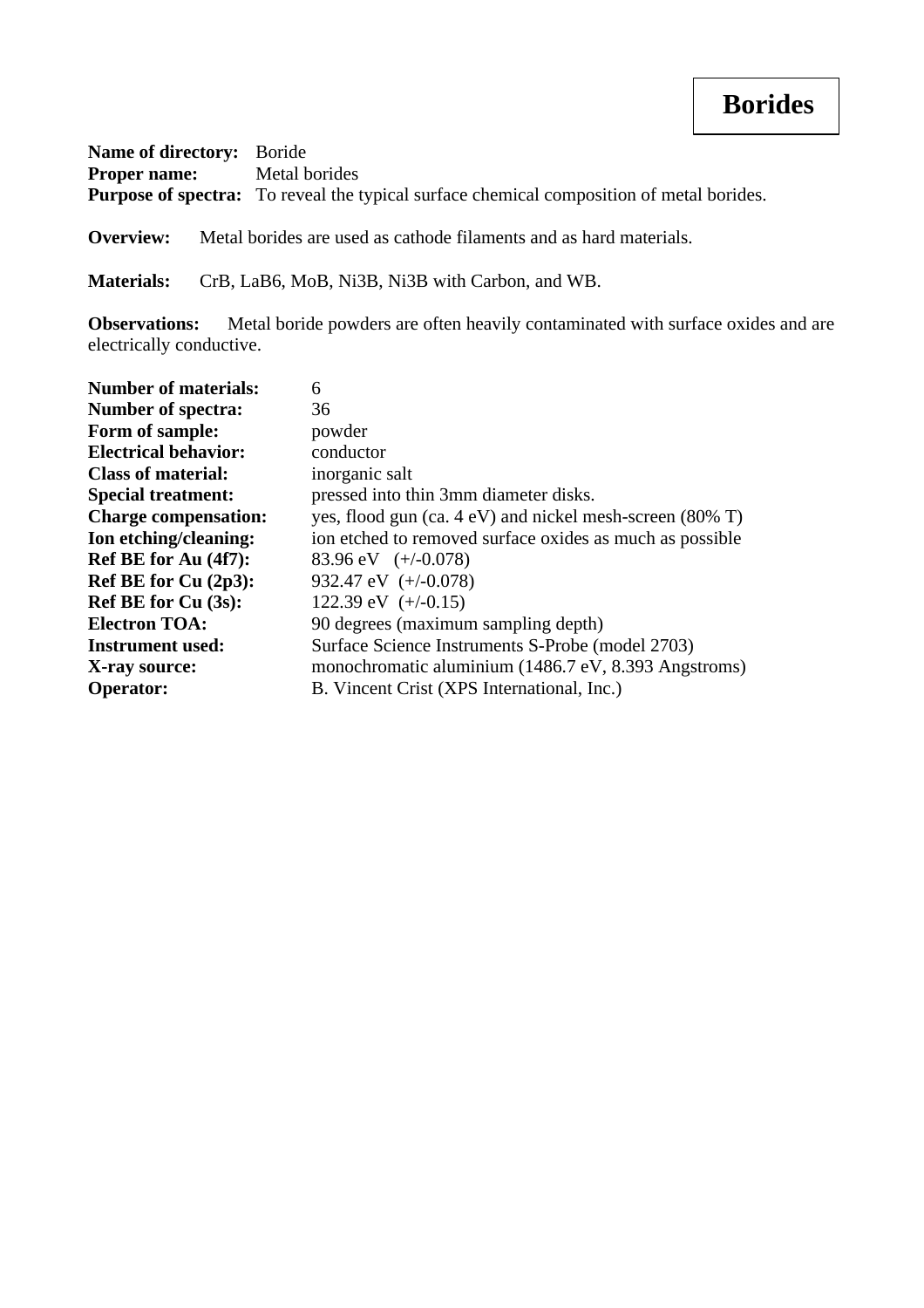#### **Calibration of energy scale**

| <b>Name of directory:</b> Calibrat |                                                                                                        |  |
|------------------------------------|--------------------------------------------------------------------------------------------------------|--|
| <b>Proper name:</b>                | Energy scale calibration                                                                               |  |
|                                    | <b>Purpose of spectra:</b> To check and to adjust the energy scale of the SSI XPS systems. Calibration |  |
|                                    | was checked every 2-3 weeks and pass energies were adjusted if the reference                           |  |
|                                    | energies deviated from the allowed tolerances listed below.                                            |  |

**Overview:** Calibration was checked every 2-3 weeks for the 10 years used to collect all of the data in the database. Many of the spectra used to check calibration were saved, but not all of the calibration spectra were saved in the early years of the project.

**Materials:** 99+% Gold (Au) foil or 1 micron thick gold on a silicon wafer or PET (Mylar), and 99+% Copper (Cu) foil

**Observations:** To maintain proper calibration, the gold and copper samples had to be ion etched enough to reveal bulk material. Insufficient etching seemed to cause an error in determining the BE of the peaks used to check the reference energies. Based on our experience, the linearity of the SSI systems is constant for many months, perhaps years.

| <b>Number of materials:</b> | 2                                                     |
|-----------------------------|-------------------------------------------------------|
| <b>Number of spectra:</b>   | >300                                                  |
| Form of sample:             | metal foils                                           |
| <b>Type of material:</b>    | conductors                                            |
| <b>Class of material:</b>   | metals                                                |
| <b>Special treatment:</b>   | none                                                  |
| <b>Charge compensation:</b> | none                                                  |
| Ion etching/cleaning:       | gold (Au) was ion etched at $>2$ KeV for ca. 20 sec   |
|                             | copper (Cu) was ion etched at $>2$ KeV for $>120$ sec |
| Ref BE for Au (4f7):        | 83.96 eV $(+/-0.078)$                                 |
| Ref BE for Cu $(2p3)$ :     | 932.47 eV $(+/-0.078)$                                |
| <b>Ref BE for Cu (3s):</b>  | 122.39 eV $(+/-0.15)$                                 |
| <b>Electron TOA:</b>        | 35 degrees                                            |
| <b>Instrument used:</b>     | Surface Science Instruments S-Probe (model 2703)      |
| X-ray source:               | monochromatic aluminium (1486.7 eV, 8.393 Angstroms)  |
| <b>Operator:</b>            | B. Vincent Crist (XPS International, Inc.)            |
|                             |                                                       |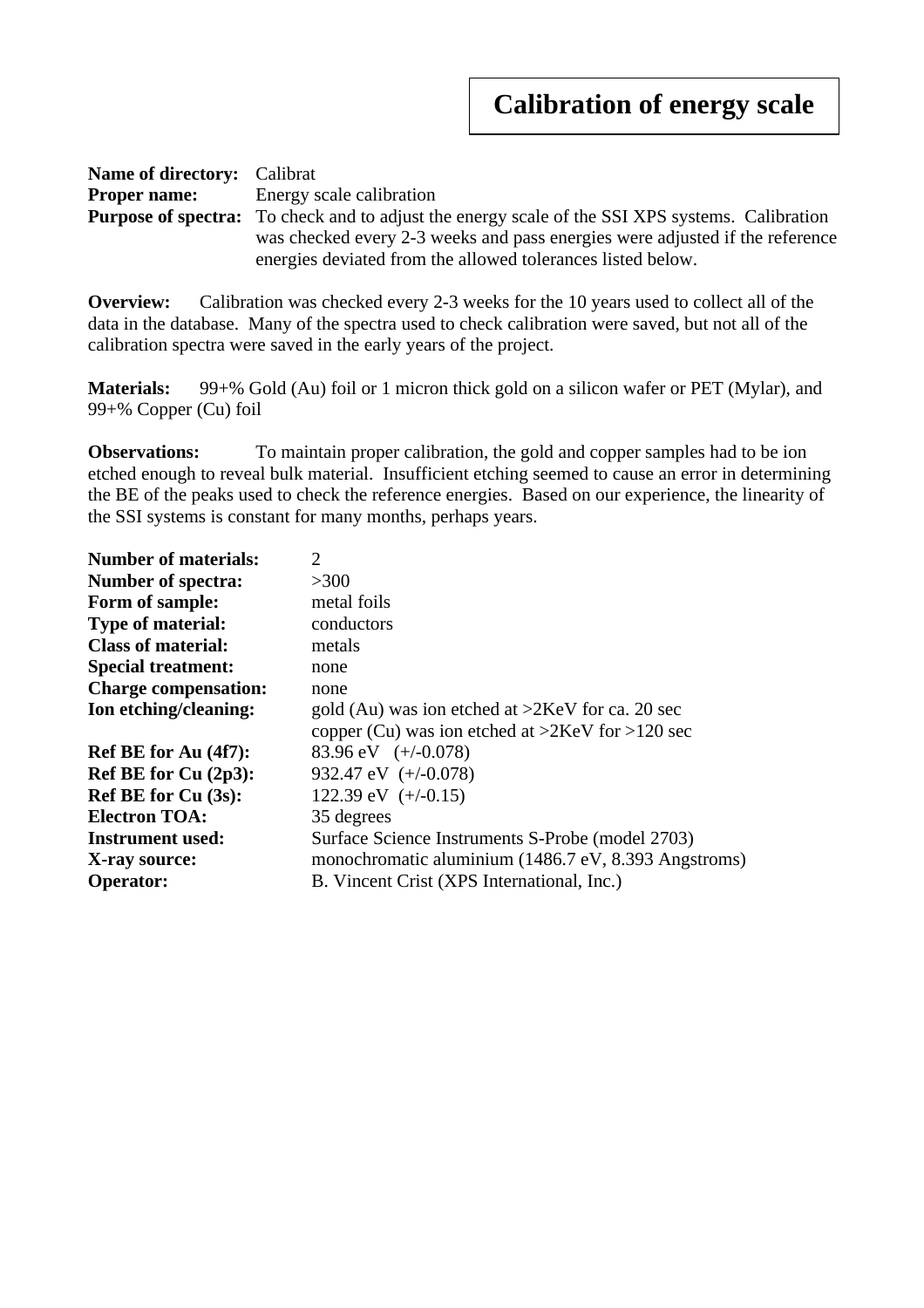| <b>Name of directory:</b> Captur 1 |                                                                                                       |  |
|------------------------------------|-------------------------------------------------------------------------------------------------------|--|
| <b>Proper name:</b>                | Capture of oxygen and carbon by ion etched metals                                                     |  |
|                                    | <b>Purpose of spectra:</b> To reveal the typical surface chemical composition of thin oxide films and |  |
|                                    | carbides that form "naturally" in cryopumped UHV conditions.                                          |  |

**Overview:** Practical study of the behavior of pure elements that were ion etched clean and left in cryopumped UHV overnight for 12-14 hours during which the surface captures whatever gases are in the cryopumped UHV. (No additional ion etching.) Data was collected on a time-lapse basis without any additional ion etching. The argon gas flow was stopped and the ion gun was turned off after the ion cleaning.

**Materials:** Ag, Al, As, Au, Be, Bi, Cd, Co, Cr, Cu, Fe, Ge, Hf, In, Ir, Mg, Mn, Mo, Nb, Ni, Pb, Pd, Pt, Re, Rh, Sb, Sc, Si, Sn, Ta, Te, Ti, Tl, V, W, Y, Zn, Zr

**Observations:** Elements on the left side of the periodic table tended to form carbides and oxides. Elements on the right side of the periodic table tended to build up carbon contamination.

| <b>Number of materials:</b> | 42                                                    |
|-----------------------------|-------------------------------------------------------|
| <b>Number of spectra:</b>   | >1,800                                                |
| Form of sample:             | chips and foils                                       |
| <b>Electrical Behavior:</b> | conductor                                             |
| <b>Class of material:</b>   | pure elements                                         |
| <b>Special treatment:</b>   | scraped in air and quickly inserted into prep-lock HV |
| <b>Charge compensation:</b> | none                                                  |
| Ion etching/cleaning:       | ion etched at 3-5 KeV for 30-50 minutes               |
| Ref BE for Au (4f7):        | 83.98 eV $(+/-0.078)$                                 |
| Ref BE for Cu $(2p3)$ :     | 932.67 eV $(+/-0.078)$                                |
| Ref BE for Cu (3s):         | 122.45 eV $(+/-0.15)$                                 |
| <b>Electron TOA:</b>        | 90 degrees (maximum sampling depth)                   |
| <b>Instrument used:</b>     | Surface Science Instruments S-Probe (model 2703)      |
| X-ray source:               | monochromatic aluminium (1486.7 eV, 8.393 Angstroms)  |
| <b>Operator:</b>            | B. Vincent Crist (XPS International, Inc.)            |
|                             |                                                       |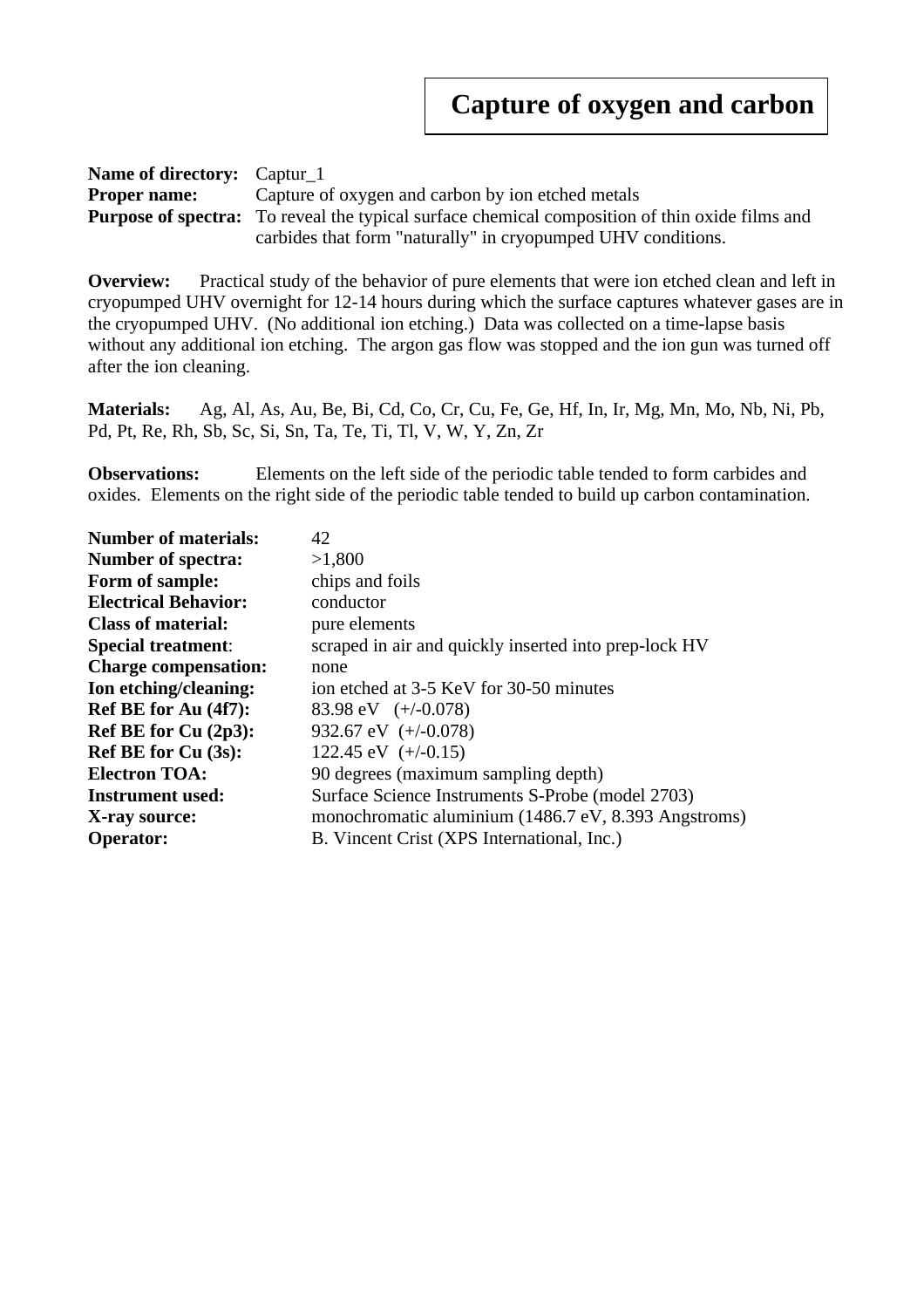**Name of directory:** Captur\_2 **Proper name:** Surface composition at end of Captur\_1 studies. **Purpose of spectra:** To reveal the typical surface chemical composition of elements ion etched and left in cryopumped UHV for >12 hours.

**Overview:** This group was meant to reveal the basic behavior of metals exposed to long term UHV after ion etching.

**Materials:** Ag, As, Co, Fe, Ge, Hf, Mo, Ni, Pb, Pd, Pt, Ru, Sb, Sn, Ta, Te, Tl

**Observations:** The amount of oxide or carbon species that form after long term exposure to cryopumped UHV is very small. The thickness of these overlayers is estimated to be between 5-15 angstroms in general. These overlayers probably represent the initial stages of oxidation or contamination and possible the formation of intermediate sub-oxide species or intermediate carbon species.

| <b>Number of materials:</b> | 17                                                   |
|-----------------------------|------------------------------------------------------|
| <b>Number of spectra:</b>   | 23                                                   |
| Form of sample:             | metal foils or chips                                 |
| <b>Electrical behavior:</b> | conductor                                            |
| <b>Class of material:</b>   | metal                                                |
| <b>Special treatment:</b>   | scraped with knife in air to expose bulk             |
| <b>Charge compensation:</b> | no                                                   |
| Ion etching/cleaning:       | ion etched 30-40 minutes at 2-5 KeV.                 |
| Ref BE for Au (4f7):        | 83.96 eV $(+/-0.078)$                                |
| Ref BE for $Cu(2p3)$ :      | 932.47 eV $(+/-0.078)$                               |
| Ref BE for $Cu(3s)$ :       | 122.39 eV $(+/-0.15)$                                |
| <b>Electron TOA:</b>        | 90 degrees (maximum sampling depth)                  |
| <b>Instrument used:</b>     | Surface Science Instruments S-Probe (model 2703)     |
| X-ray source:               | monochromatic aluminium (1486.7 eV, 8.393 Angstroms) |
| <b>Operator:</b>            | B. Vincent Crist (XPS International, Inc.)           |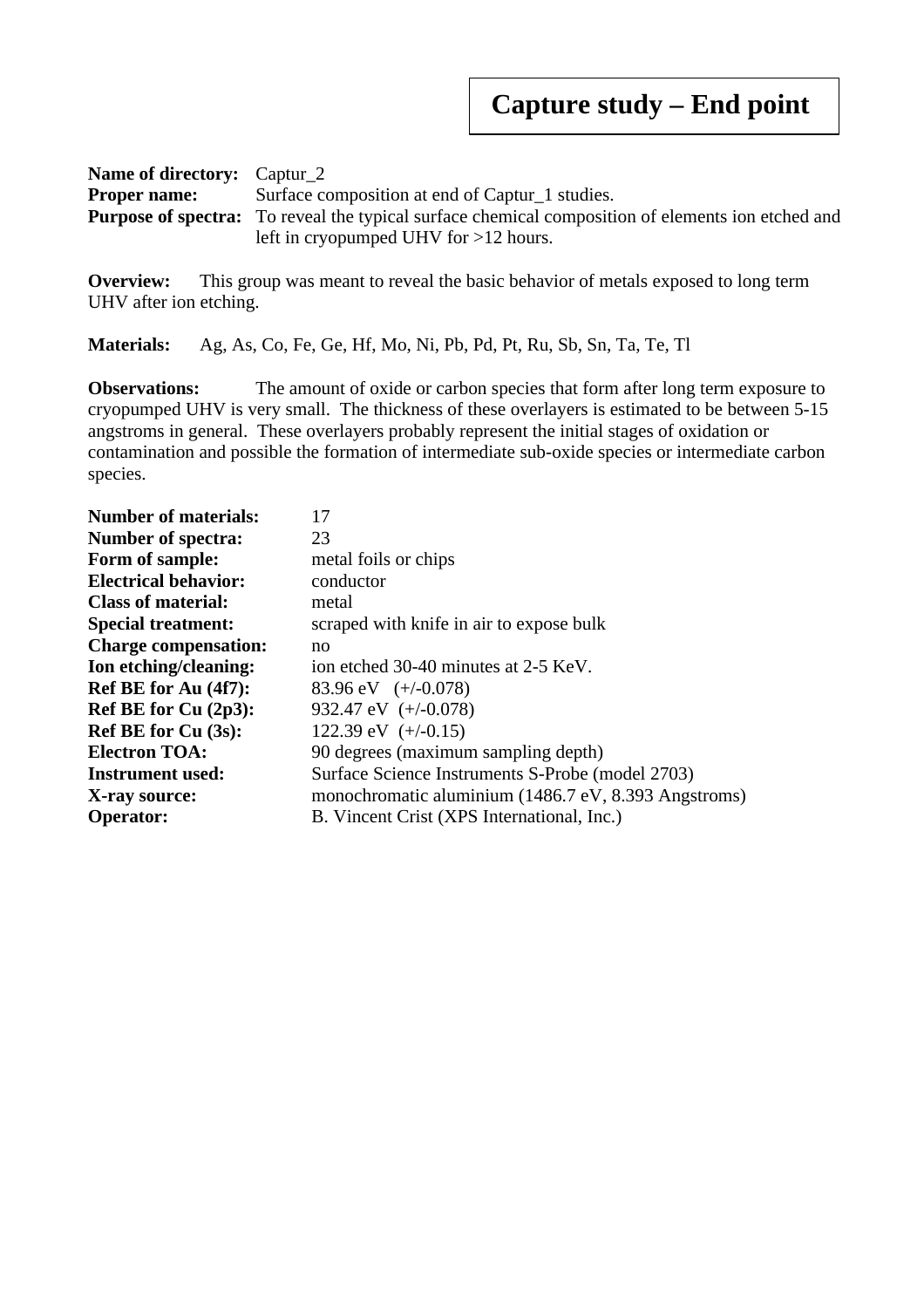**Name of directory:** Carbide **Proper name:** Metal carbides Purpose of spectra: To reveal the typical surface chemical composition of metal carbides.

**Overview:** Carbides develop oxide surface layers, but those layers are relatively thin because the carbide signal can still be observed for the carbides that are provided in this database.

**Materials:** NbC, TaC, VC

**Observations:** Ion etching seemed to produce a kind of hydrocarbon that could not be removed by further ion etching.

| <b>Number of materials:</b> | 3                                                    |
|-----------------------------|------------------------------------------------------|
| <b>Number of spectra:</b>   | 40                                                   |
| Form of sample:             | powder                                               |
| <b>Electrical behavior:</b> | conductive                                           |
| <b>Class of material:</b>   | inorganic compound                                   |
| <b>Special treatment:</b>   | pressed into thin 3mm diameter disks                 |
| <b>Charge compensation:</b> | none                                                 |
| Ion etching/cleaning:       | Yes, as needed                                       |
| Ref BE for Au (4f7):        | 83.96 eV $(+/-0.078)$                                |
| Ref BE for Cu (2p3):        | 932.47 eV $(+/-0.078)$                               |
| <b>Ref BE for Cu (3s):</b>  | 122.39 eV $(+/-0.15)$                                |
| <b>Electron TOA:</b>        | 90 degrees (maximum sampling depth)                  |
| <b>Instrument used:</b>     | Surface Science Instruments S-Probe (model 2703)     |
| X-ray source:               | monochromatic aluminium (1486.7 eV, 8.393 Angstroms) |
| <b>Operator:</b>            | B. Vincent Crist (XPS International, Inc.)           |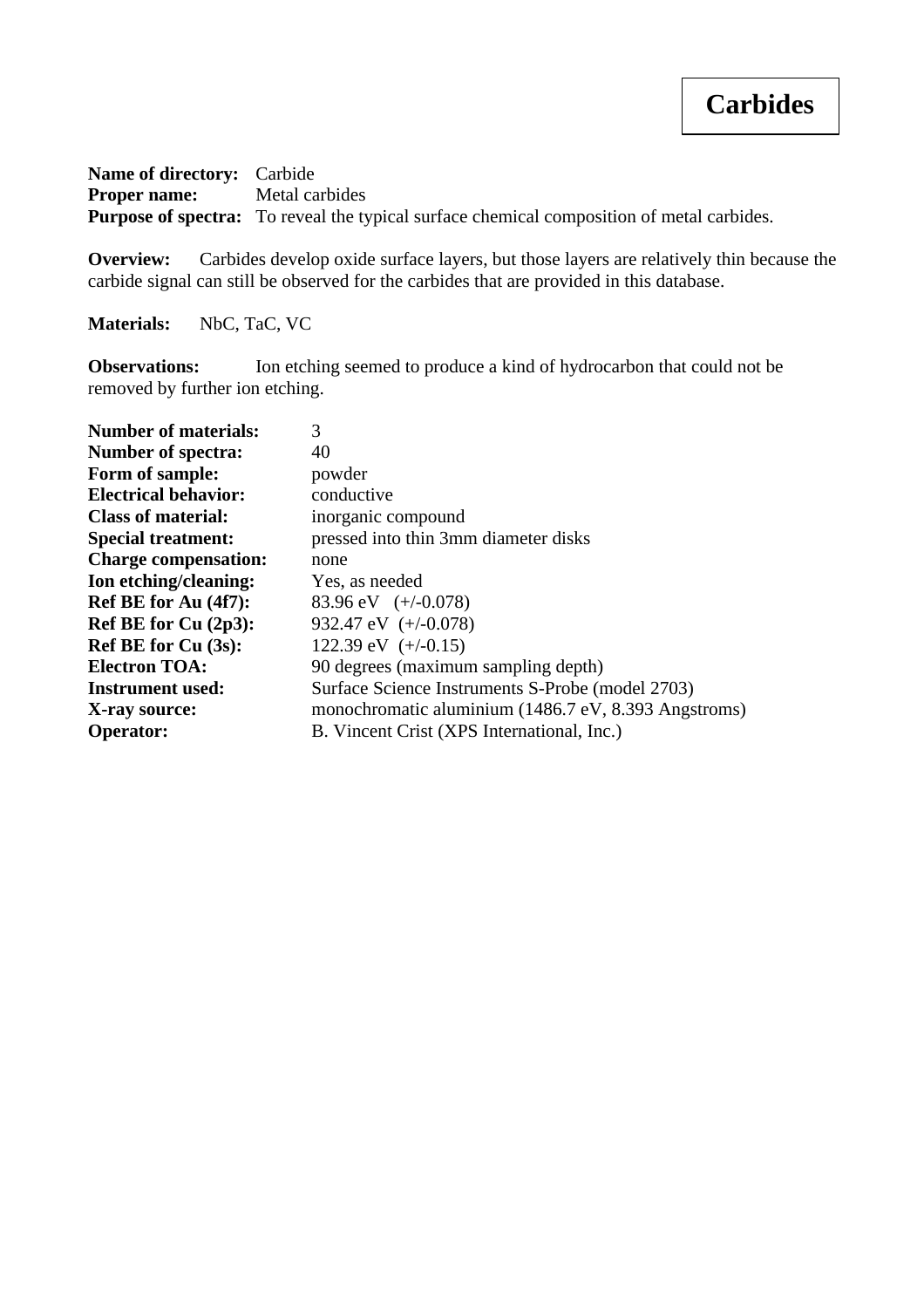#### **Carbon**

| <b>Name of directory:</b> Carbon |                                                                                          |
|----------------------------------|------------------------------------------------------------------------------------------|
|                                  | <b>Proper name:</b> Different forms of carbon                                            |
|                                  | <b>Purpose of spectra:</b> To reveal the typical surface chemical composition of carbon. |
|                                  | <b>Overview:</b> Carbon (C) comes in several different forms which have various uses.    |

**Materials:** natural graphite, HOPG, diamond, diamond-like-films, poly-ethylene, and wax paper.

**Observations:** Diamond has a characteristic peak in the valence band region not seen in many diamond-like carbon (DLC) films. Graphite has a pi ->pi\* peak which is characteristic of the sp2 nature of the carbon in some of its various forms (e.g. graphite, HOPG). Attempts to peak-fit the C (1s) of HOPG and graphite are often difficult because the physics of the material is more complicated than the physics behind the use of various asymmetric tail functions used for peakfitting.

| <b>Number of materials:</b> | 13                                                                           |
|-----------------------------|------------------------------------------------------------------------------|
| <b>Number of spectra:</b>   | >120                                                                         |
| Form of sample:             | crystalline and powder                                                       |
| <b>Electrical behavior:</b> | conductor or insulator                                                       |
| <b>Class of material:</b>   | inorganic and organic                                                        |
| <b>Special treatment:</b>   | various                                                                      |
| <b>Charge compensation:</b> | flood gun (ca. $4 \text{ eV}$ ) and nickel mesh-screen (80% T) on insulators |
| Ion etching/cleaning:       | none                                                                         |
| Ref BE for Au (4f7):        | 83.96 eV $(+/-0.078)$                                                        |
| Ref BE for Cu (2p3):        | 932.47 eV $(+/-0.078)$                                                       |
| <b>Ref BE for Cu (3s):</b>  | 122.39 eV $(+/-0.15)$                                                        |
| <b>Electron TOA:</b>        | 90 degrees (maximum sampling depth)                                          |
| <b>Instrument used:</b>     | Surface Science Instruments S-Probe (model 2703)                             |
| X-ray source:               | monochromatic aluminium (1486.7 eV, 8.393 Angstroms)                         |
| <b>Operator:</b>            | B. Vincent Crist (XPS International, Inc.)                                   |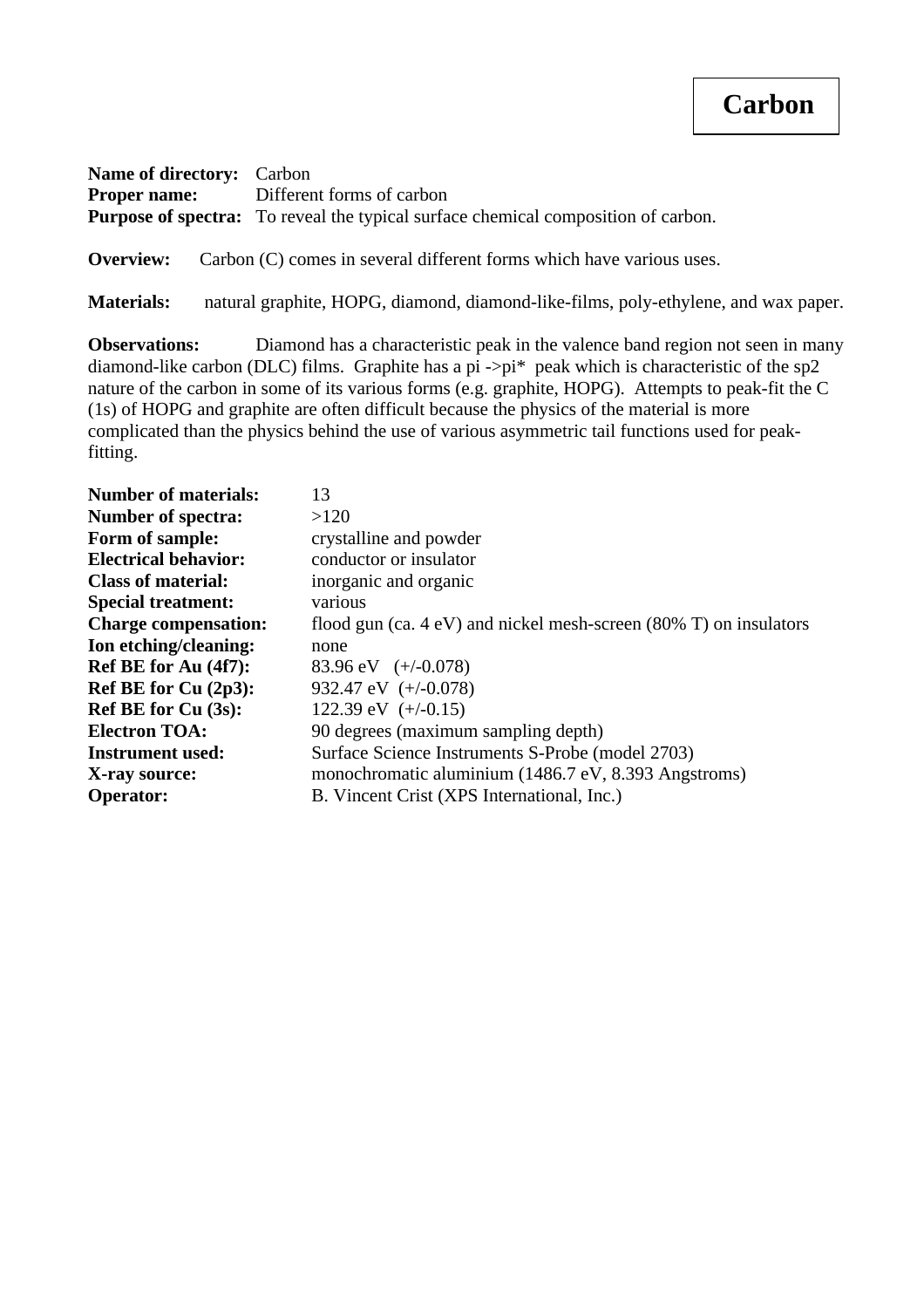### **Carbon black materials**

| <b>Name of directory:</b> C_Black<br><b>Proper name:</b> |  | different carbon black materials<br><b>Purpose of spectra:</b> To reveal the typical surface chemical composition of carbon black powders<br>exposed to different treatments. |  |
|----------------------------------------------------------|--|-------------------------------------------------------------------------------------------------------------------------------------------------------------------------------|--|
| Overview:                                                |  | This set of spectra is part of a study done on the standard carbon black material.                                                                                            |  |
| <b>Materials:</b><br>$CB_{-}L$                           |  | CB_01 (standard), CB_0150, CB_0300, CB_0450, CB_1000, CB_1200, CB_1400,                                                                                                       |  |

**Observations:** Carbon black powders contain small amounts of sulfur and chlorine which can be removed by high temperature treatment. The oxygen contamination of these powders can not be removed by high temperature treatment.

| <b>Number of materials:</b> | 8                                                    |
|-----------------------------|------------------------------------------------------|
| <b>Number of spectra:</b>   | 30                                                   |
| Form of sample:             | powder                                               |
| <b>Electrical behavior:</b> | conductor                                            |
| <b>Class of material:</b>   | inorganic                                            |
| <b>Special treatment:</b>   | pressed onto indium metal foil                       |
| <b>Charge compensation:</b> | none                                                 |
| Ion etching/cleaning:       | none                                                 |
| Ref BE for Au (4f7):        | 83.96 eV $(+/-0.078)$                                |
| Ref BE for Cu (2p3):        | 932.47 eV $(+/-0.078)$                               |
| <b>Ref BE for Cu (3s):</b>  | 122.39 eV $(+/-0.15)$                                |
| <b>Electron TOA:</b>        | 35 degrees                                           |
| <b>Instrument used:</b>     | Surface Science Instruments S-Probe (model 2703)     |
| X-ray source:               | monochromatic aluminium (1486.7 eV, 8.393 Angstroms) |
| <b>Operator:</b>            | B. Vincent Crist (XPS International, Inc.)           |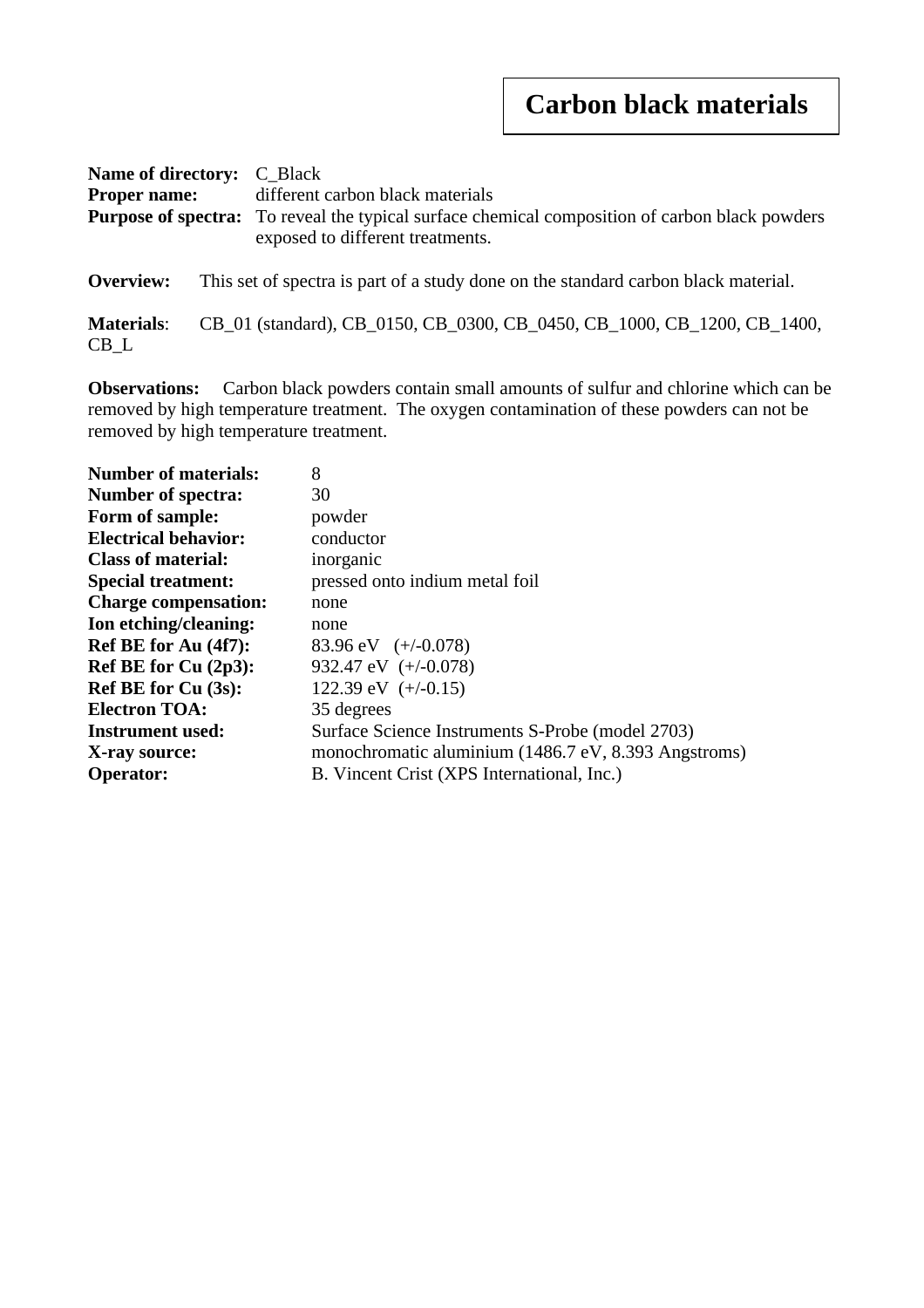#### **Carbon fibers**

| <b>Name of directory:</b> C_fibers |                                                                                                                        |
|------------------------------------|------------------------------------------------------------------------------------------------------------------------|
|                                    | <b>Proper name:</b> Carbon fibers                                                                                      |
|                                    | <b>Purpose of spectra:</b> To reveal the typical surface and bulk chemical composition of one kind of<br>carbon fiber. |
| Overview:                          | none                                                                                                                   |

**Materials:** F-300 carbon fibers with sizing agent, and F-300 carbon fibers without sizing agent

**Observations:** Sizing agent contains a alcohol or ether type component which is not observed in the fiber without the sizing agent. The depth profile revealed the presence of barium (Ba) and nitrogen (N) in the fibers without the sizing agent.

| <b>Number of materials:</b> | 2                                                    |
|-----------------------------|------------------------------------------------------|
| <b>Number of spectra:</b>   | 7 in normal mode (plus 360 in depth profile mode)    |
| Form of sample:             | bundle of fibers                                     |
| <b>Electrical behavior:</b> | conductor (with sizing) and insulator (no sizing)    |
| <b>Class of material:</b>   | fiber                                                |
| <b>Special treatment:</b>   | none (except for depth profile analysis)             |
| <b>Charge compensation:</b> | flood gun used on insulating sample                  |
| Ion etching/cleaning:       | as done for depth profile.                           |
| Ref BE for Au (4f7):        | 83.96 eV $(+/-0.078)$                                |
| Ref BE for Cu $(2p3)$ :     | 932.47 eV $(+/-0.078)$                               |
| <b>Ref BE for Cu (3s):</b>  | 122.39 eV $(+/-0.15)$                                |
| <b>Electron TOA:</b>        | (round surface)                                      |
| <b>Instrument used:</b>     | Surface Science Instruments S-Probe (model 2703)     |
| X-ray source:               | monochromatic aluminium (1486.7 eV, 8.393 Angstroms) |
| <b>Operator:</b>            | B. Vincent Crist (XPS International, Inc.)           |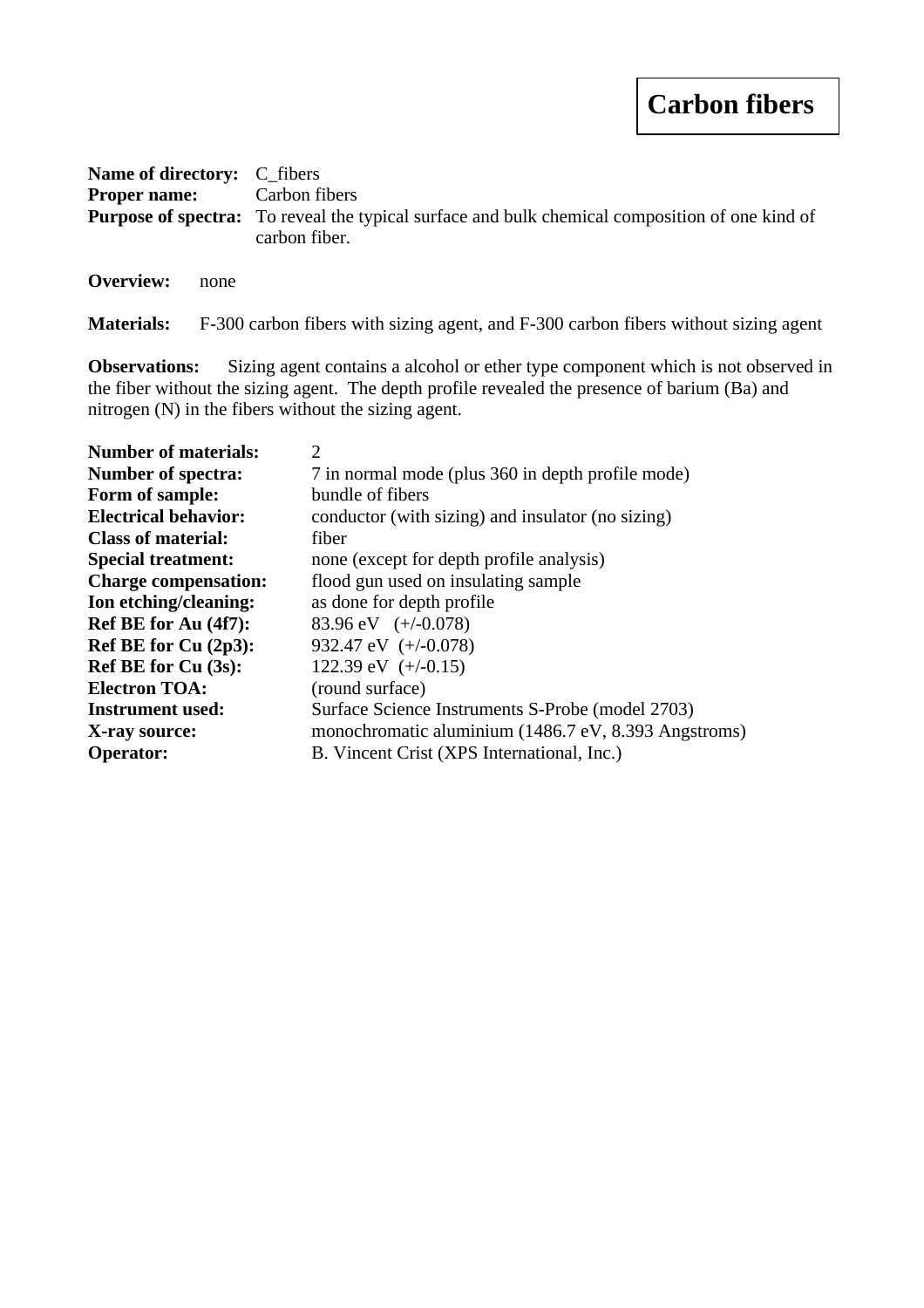**Name of directory:** Carbonat **Proper name:** Metal carbonates **Purpose of spectra:** To reveal the typical surface chemical composition of metal carbonates.

**Overview:** Carbonates are an integral part of any study of oxides, hydroxides, and corrosion because they interchange with the oxides and hydroxides by various mechanisms.

**Materials:** Azurite, BaCO3, BiCO3, CaCO3, Calcite (CaCO3), CdCO3, Cerrusite (PbCO3), CuCO3, LaYCO3, LiCO3, Magnesite (MgCO3), MgCO3, MnCO3, SrCO3, Y2CO3.

**Observations:** Carbonates are often overlooked as not being part of the carbon contamination. Carbonates are materials that form naturally from metal oxides or metal hydroxides by absorbing CO2 from the air. Many naturally formed native oxides have a small amount of metal carbonate at the surface. Carbonates can be damaged or degraded by ion beam etching or heating. The heat of high powered mono X-ray sources or non-mono X-ray sources is sometimes enough to degrade the carbonate to the pure metal or a oxide of the metal.

| 15                                                               |
|------------------------------------------------------------------|
| >150                                                             |
| powder and natural mineral                                       |
| insulator                                                        |
| inorganic salt                                                   |
| pressed into thin 3mm diameter disks or freshly fractured in air |
| yes, flood gun (ca. 4 eV) and nickel mesh-screen (80% T)         |
| none                                                             |
| 83.96 eV $(+/-0.078)$                                            |
| 932.47 eV $(+/-0.078)$                                           |
| 122.39 eV $(+/-0.15)$                                            |
| 90 degrees (maximum sampling depth)                              |
| Surface Science Instruments S-Probe (model 2703)                 |
| monochromatic aluminium (1486.7 eV, 8.393 Angstroms)             |
| B. Vincent Crist (XPS International, Inc.)                       |
|                                                                  |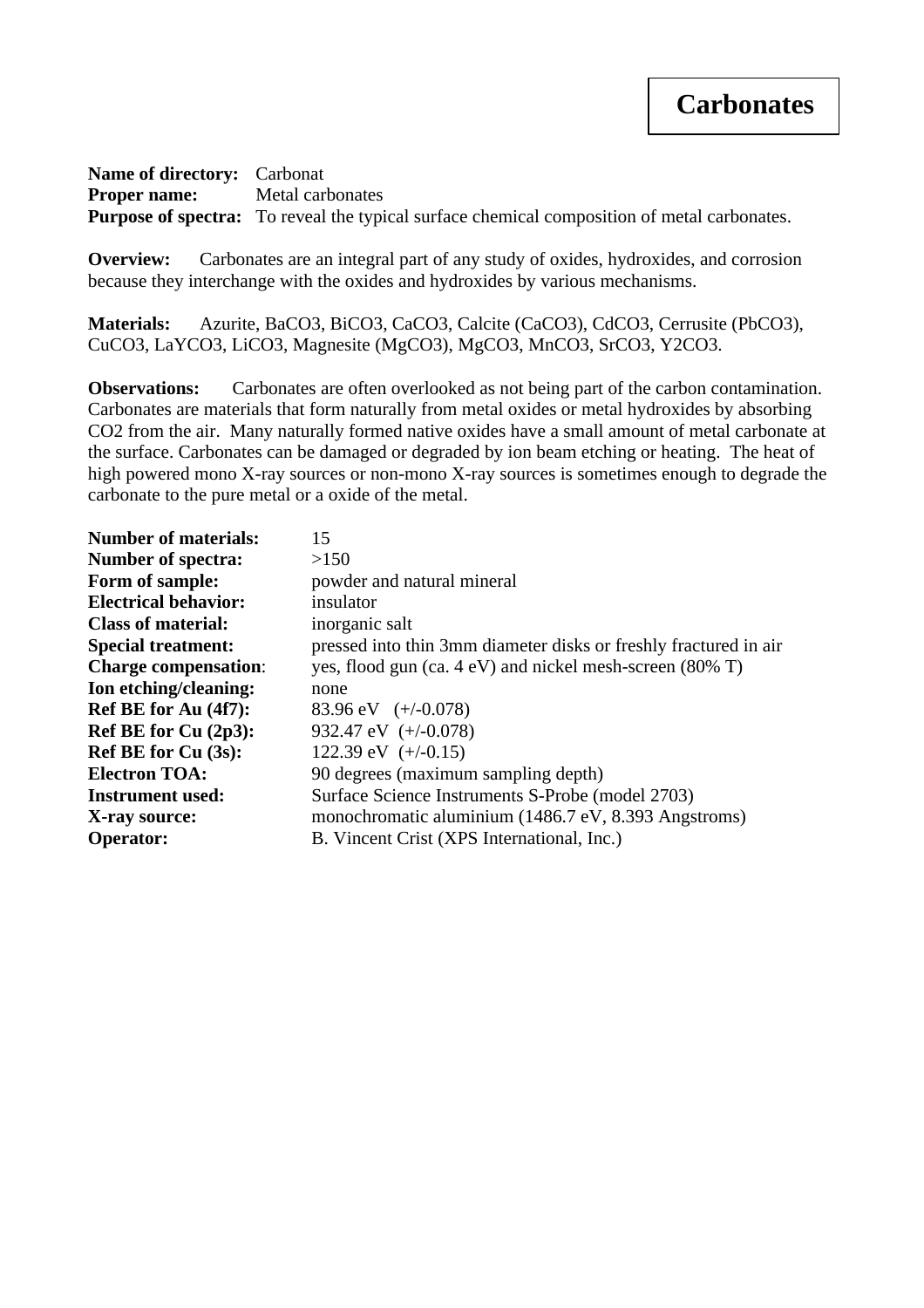**Name of directory**: Catalyst **Proper name:** Catalyst materials (new and used) **Purpose of spectra:** To reveal the typical surface chemical composition of catalyst materials.

**Overview:** Catalysts need to be studied before use and after use. Catalysts can be easily damaged by X-rays and even flood gun electrons.

**Materials:** Platinum on alumina, CrFx on alumina, CuNi alloys, Monel, NiW on Alumina, Pd and Ce and Ze on alumina, Vanadium based catalyst

**Observations:** Some catalysts, (Pt/Alumina) are readily damaged by exposed to mono X-rays within the time needed to analyze the material. Other catalysts that use MoO3/alumina are readily damaged by flood gun electrons within a few seconds or minutes of exposure.

| <b>Number of materials:</b> | 15                                                        |
|-----------------------------|-----------------------------------------------------------|
| <b>Number of spectra:</b>   | >150                                                      |
| Form of sample:             | pellets or metal foils                                    |
| <b>Electrical behavior:</b> | insulators or conductor                                   |
| <b>Class of material:</b>   | multi-component                                           |
| <b>Special treatment:</b>   | as received or freshly fractured or scraped or ion etched |
| <b>Charge compensation:</b> | yes if needed (mesh-screen used as needed)                |
| Ion etching/cleaning:       | alloys were lightly ion etched                            |
| Ref BE for Au (4f7):        | 83.96 eV $(+/-0.078)$                                     |
| Ref BE for Cu $(2p3)$ :     | 932.47 eV $(+/-0.078)$                                    |
| Ref BE for Cu (3s):         | 122.39 eV $(+/-0.15)$                                     |
| <b>Electron TOA:</b>        | 90 degrees (maximum sampling depth)                       |
| <b>Instrument used:</b>     | Surface Science Instruments S-Probe (model 2703)          |
| X-ray source:               | monochromatic aluminium (1486.7 eV, 8.393 Angstroms)      |
| <b>Operator:</b>            | B. Vincent Crist (XPS International, Inc.)                |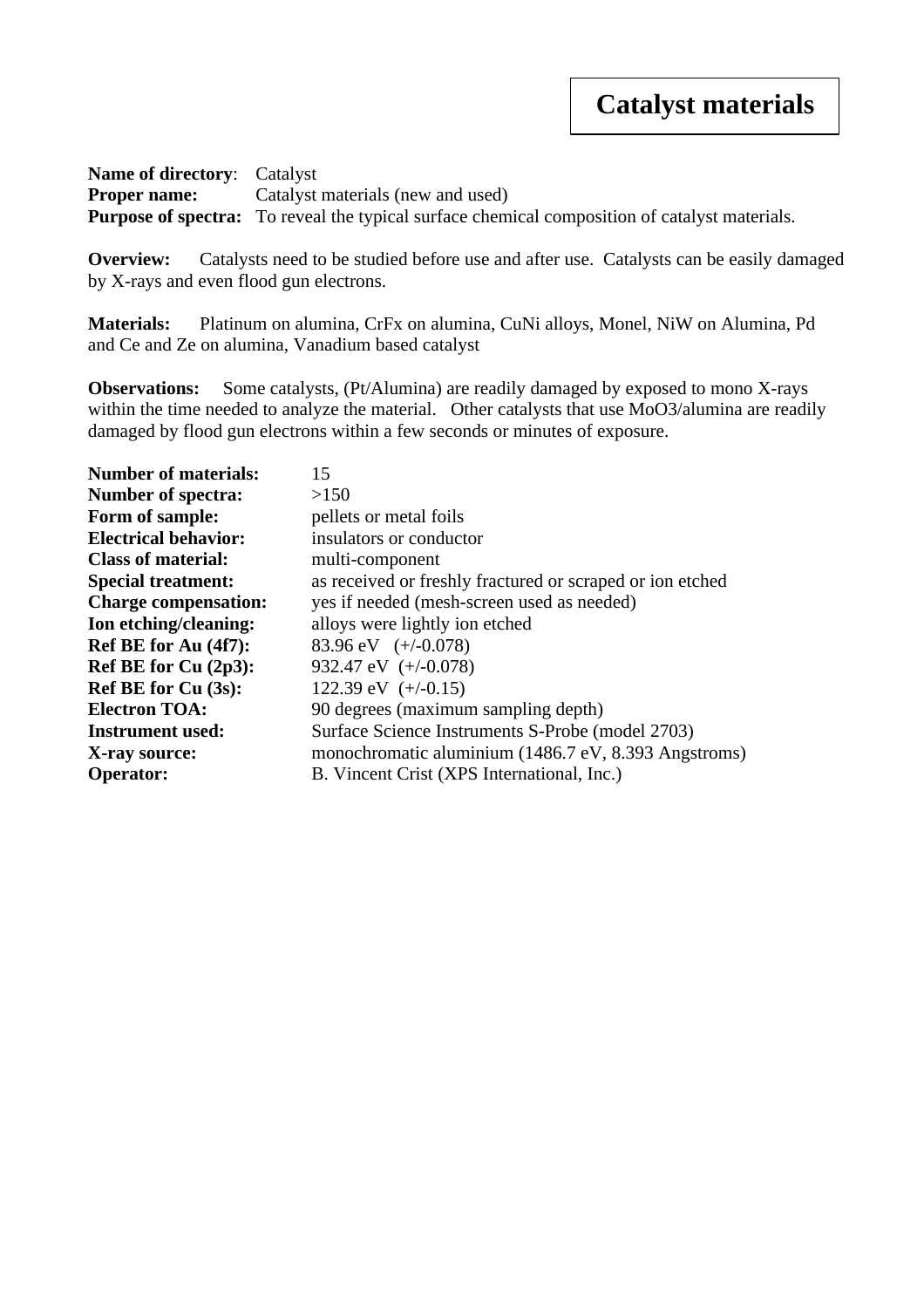**Name of directory:** Cathode **Proper name:** Cathode filaments **Purpose of spectra:** To reveal the typical surface chemical composition of cathodes.

**Overview:** These data are provided as an example of the degraded effects on thoriated tungsten ribbons used as electron sources for producing argon ions.

**Materials:** Cathodes were taken from the ion gun source and the electron gun source which were thoriated tungsten ribbons.

**Observations:** none

| <b>Number of materials:</b> |                                                      |
|-----------------------------|------------------------------------------------------|
| <b>Number of spectra:</b>   | 10                                                   |
| Form of sample:             | metal ribbon                                         |
| <b>Electrical behavior:</b> | conductor                                            |
| <b>Class of material:</b>   | mixed material                                       |
| <b>Special treatment:</b>   | none                                                 |
| <b>Charge compensation:</b> | none                                                 |
| Ion etching/cleaning:       | none                                                 |
| Ref BE for Au (4f7):        | 83.96 eV $(+/-0.078)$                                |
| Ref BE for $Cu(2p3)$ :      | 932.47 eV $(+/-0.078)$                               |
| <b>Ref BE for Cu (3s):</b>  | 122.39 eV $(+/-0.15)$                                |
| <b>Electron TOA:</b>        | 90 degrees (maximum sampling depth)                  |
| <b>Instrument used:</b>     | Surface Science Instruments S-Probe (model 2703)     |
| X-ray source:               | monochromatic aluminium (1486.7 eV, 8.393 Angstroms) |
| <b>Operator:</b>            | B. Vincent Crist (XPS International, Inc.)           |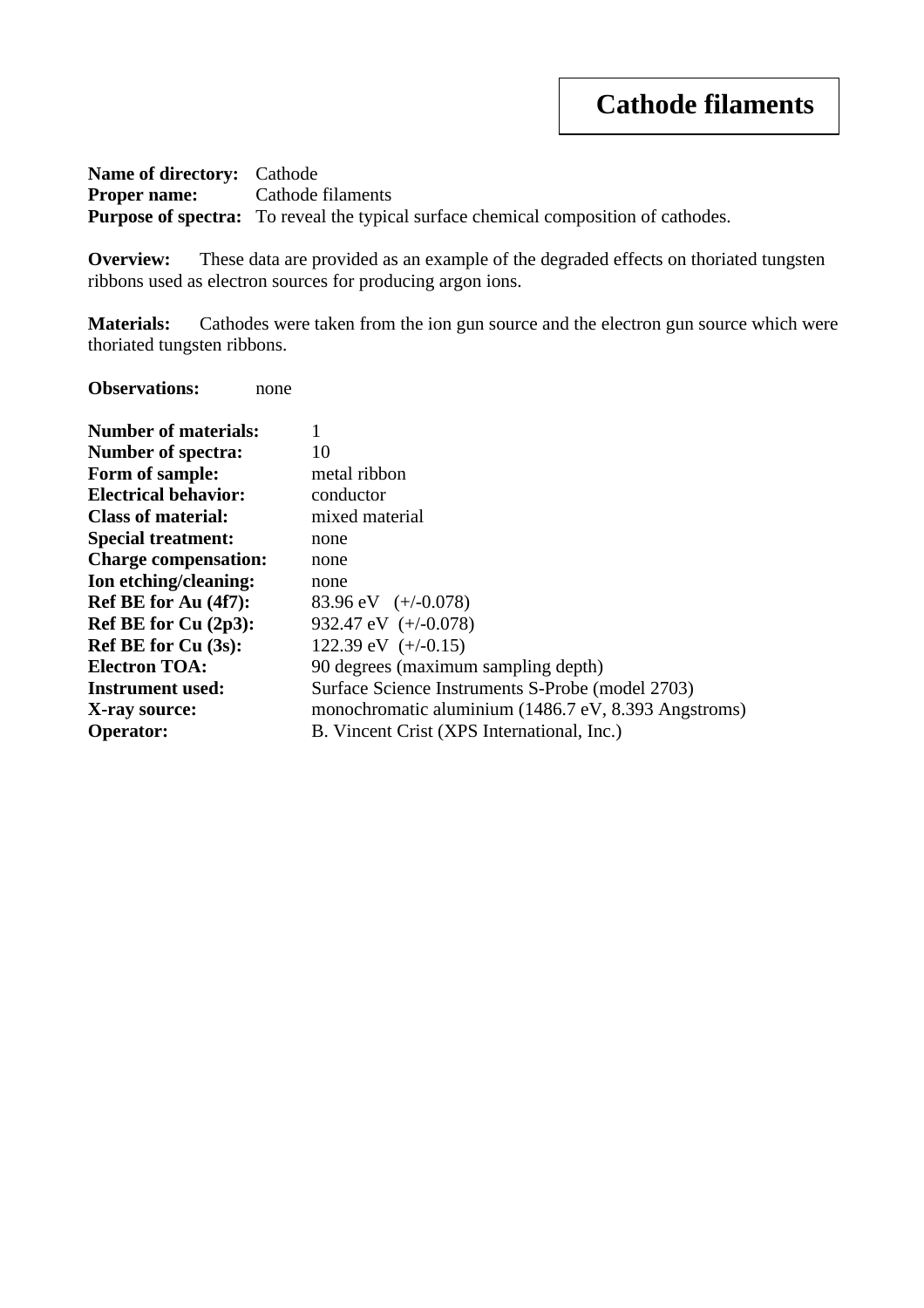**Name of directory:** CdOx\_Res **Proper name:** Research done on CdOx surfaces. **Purpose of spectra:** To reveal the typical surface chemical composition of Cadmium oxides.

**Overview:** The BE of CdO is reported to be lower than metallic Cd. This study was carried out to try to understand if the reports were correct or wrong.

**Materials:** Cd (air exposed), Cd (exposed to H2O2), Cd (exposed to NH4OH), CdSe, CdO, CdO/InP

**Observations:** Cd metal seems to form a mixture of oxide, hydroxide and carbonate overlayers when exposed to various solutions . More work is needed to understand if CdO does or does not have a BE lower than Cd metal.

| <b>Number of materials:</b> | 6                                                                                                                                 |
|-----------------------------|-----------------------------------------------------------------------------------------------------------------------------------|
| <b>Number of spectra:</b>   | >20                                                                                                                               |
| Form of sample:             | metal foil or powder                                                                                                              |
| <b>Electrical behavior:</b> | conductor                                                                                                                         |
| <b>Class of material:</b>   | mixed                                                                                                                             |
| <b>Special treatment:</b>   | CdSe was pressed into thin 3mm diameter disks. Cadmium metal was<br>exposed to H2O2, NH4OH to try to produce a thin layer of CdO. |
| <b>Charge compensation:</b> | none                                                                                                                              |
| Ion etching/cleaning:       | none                                                                                                                              |
| Ref BE for Au (4f7):        | 83.96 eV $(+/-0.078)$                                                                                                             |
| Ref BE for Cu (2p3):        | 932.47 eV $(+/-0.078)$                                                                                                            |
| Ref BE for Cu (3s):         | 122.39 eV $(+/-0.15)$                                                                                                             |
| <b>Electron TOA:</b>        | 90 degrees (maximum sampling depth)                                                                                               |
| <b>Instrument used:</b>     | Surface Science Instruments S-Probe (model 2703)                                                                                  |
| X-ray source:               | monochromatic aluminium (1486.7 eV, 8.393 Angstroms)                                                                              |
| <b>Operator:</b>            | B. Vincent Crist (XPS International, Inc.)                                                                                        |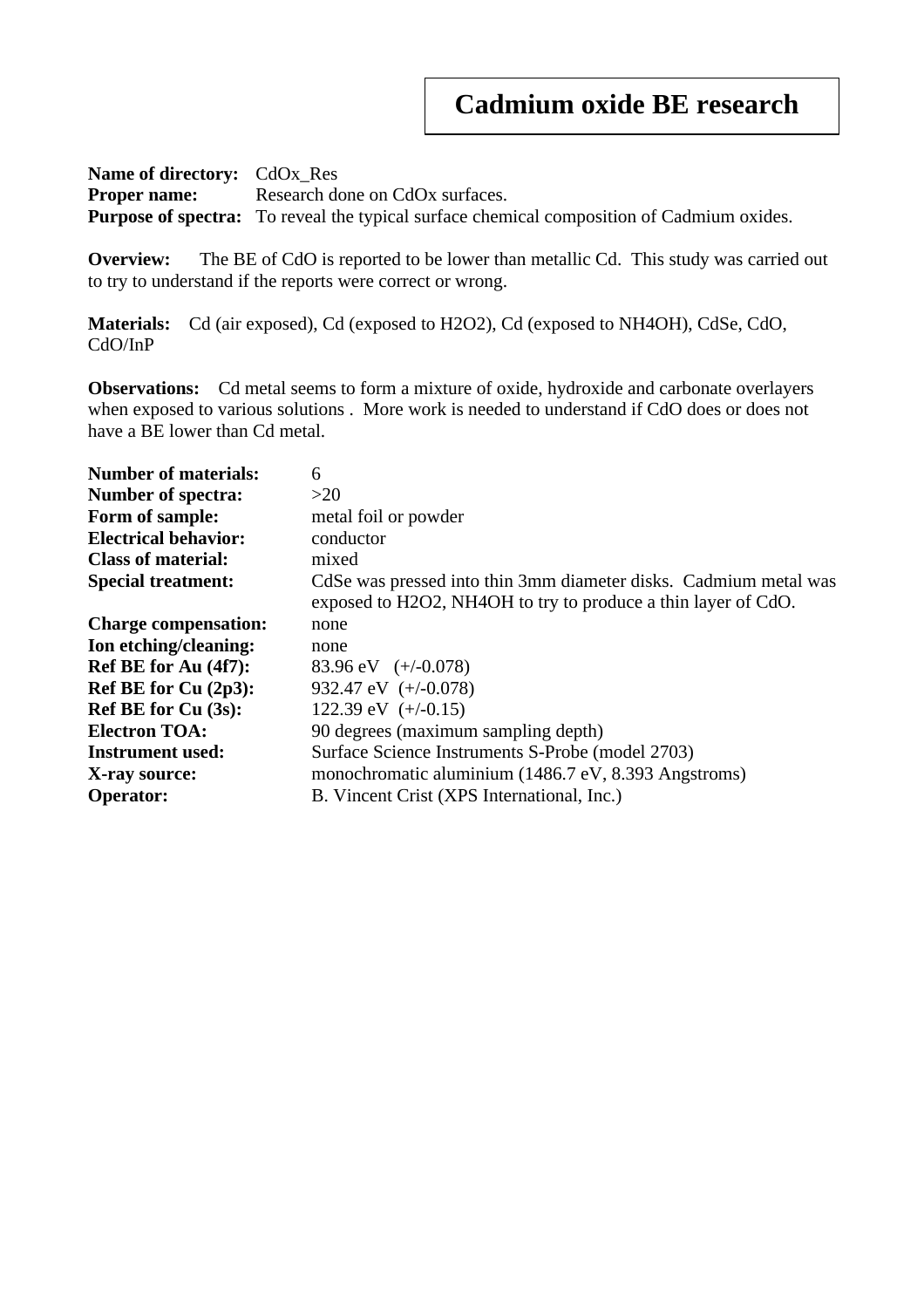# **Chalcogenides**

**Name of directory:** Chalcogn **Proper name:** Chalcogenides (Chalconides) Purpose of spectra: To reveal the typical surface chemical composition of chalcogenides.

**Overview:** Chalcogenides are materials that contain one of the elements: S, SE or Te as the cation of a compound.

**Materials:** CdSe, CdTe, GeSe, GeSe2, HgCdTe, SbTe, Se, Te, ZnSe

**Observations:** none

| <b>Number of materials:</b> | 9                                                    |
|-----------------------------|------------------------------------------------------|
| <b>Number of spectra:</b>   | > 80                                                 |
| Form of sample:             | powders or crystalline chips                         |
| <b>Electrical behavior:</b> | semi-conductors and conductors                       |
| <b>Class of material:</b>   | Chalcogenides                                        |
| <b>Special treatment:</b>   | pressed into thin 3mm diameter disks (as needed)     |
| <b>Charge compensation:</b> | none                                                 |
| Ion etching/cleaning:       | none                                                 |
| Ref BE for Au (4f7):        | 83.96 eV $(+/-0.078)$                                |
| Ref BE for Cu $(2p3)$ :     | 932.47 eV $(+/-0.078)$                               |
| <b>Ref BE for Cu (3s):</b>  | 122.39 eV $(+/-0.15)$                                |
| <b>Electron TOA:</b>        | 90 degrees (maximum sampling depth)                  |
| <b>Instrument used:</b>     | Surface Science Instruments S-Probe (model 2703)     |
| X-ray source:               | monochromatic aluminium (1486.7 eV, 8.393 Angstroms) |
| <b>Operator:</b>            | B. Vincent Crist (XPS International, Inc.)           |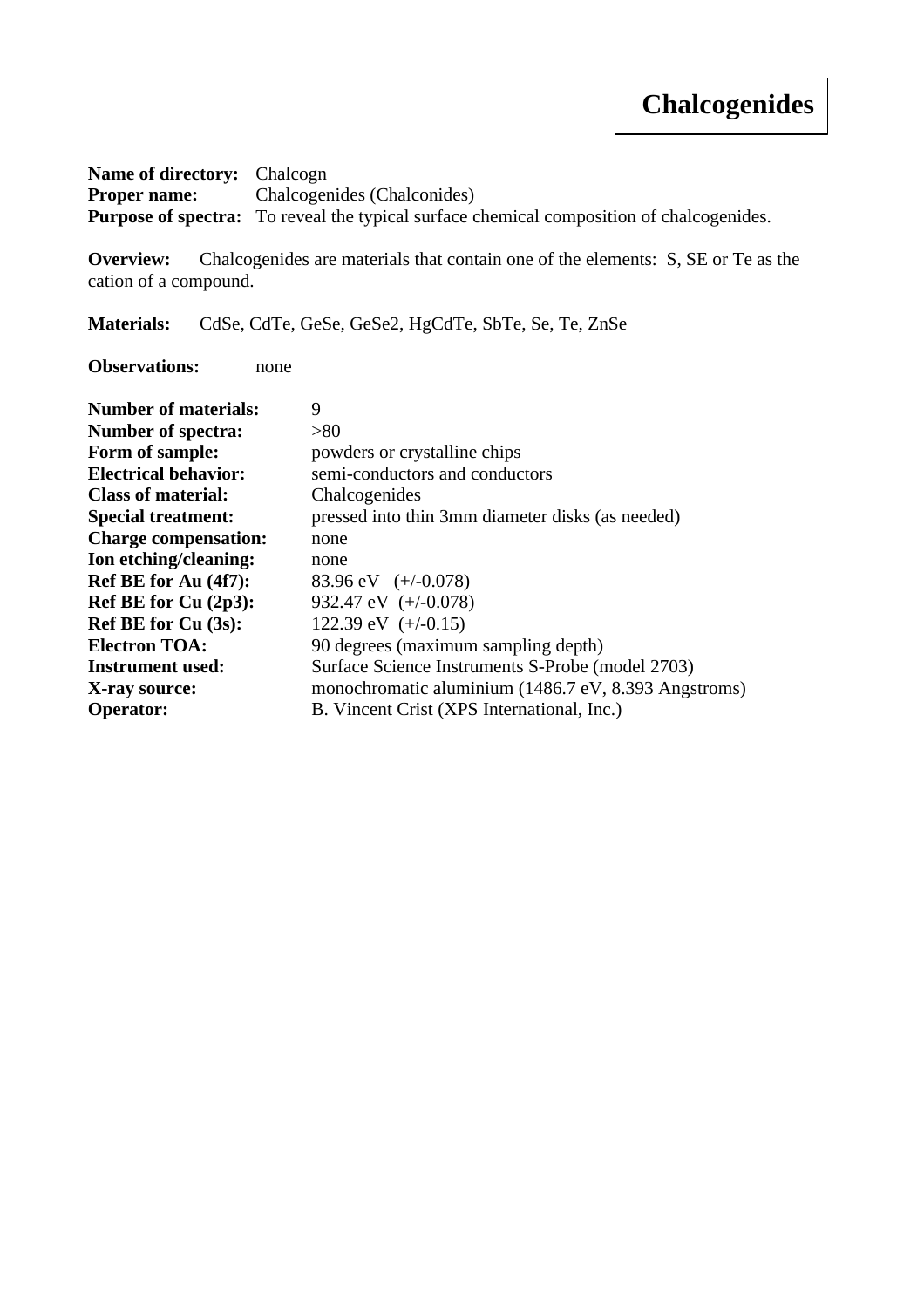| <b>Name of directory:</b> Chrg Res |                                                                                                     |  |
|------------------------------------|-----------------------------------------------------------------------------------------------------|--|
|                                    | <b>Proper name:</b> Charge-compensation research                                                    |  |
|                                    | <b>Purpose of spectra:</b> To research the charge-compensation behavior of insulators under various |  |
|                                    | conditions.                                                                                         |  |

**Overview:** To study the effect of using different methods to try to compensate for the charge-up of various materials. The user needs to carefully evaluate each set of files as individual research projects. The entire set of files are the result of various research studies aimed at understanding charge compensation.

**Materials:** Al2O3, MgO, SiO2, NaCl, Ta2O5, Au/teflon. Ag2O, Bi2O3, Ga2O3, GeO2, MoO3, Nb2O5, PdO, Ta2O5, TiO2, V2O5, WO3, Cu/teflon, HDPE, Al, Zn, Zr,

**Observations:** A variety of methods were used to study the charge up and charge compensation behavior of various insulators and conductors mounted on insulators which were expose to X-rays with or without the flood gun.

| <b>Number of materials:</b> | 33                                                    |
|-----------------------------|-------------------------------------------------------|
| <b>Number of spectra:</b>   | >400                                                  |
| Form of sample:             | crystals, fused glass, pressed powder, thin films     |
| <b>Electrical behavior:</b> | insulators and thin films which are pseudo-conductive |
| <b>Class of material:</b>   | various                                               |
| <b>Special treatment:</b>   | various                                               |
| <b>Charge compensation:</b> | yes, with and without the mesh-screen system          |
| Ion etching/cleaning:       | none                                                  |
| Ref BE for Au (4f7):        | 83.96 eV $(+/-0.078)$                                 |
| Ref BE for $Cu(2p3)$ :      | 932.47 eV $(+/-0.078)$                                |
| <b>Ref BE for Cu (3s):</b>  | 122.39 eV $(+/-0.15)$                                 |
| <b>Electron TOA:</b>        | 90 degrees (maximum sampling depth)                   |
| <b>Instrument used:</b>     | Surface Science Instruments S-Probe (model 2703)      |
| X-ray source:               | monochromatic aluminium (1486.7 eV, 8.393 Angstroms)  |
| <b>Operator:</b>            | B. Vincent Crist (XPS International, Inc.)            |
|                             |                                                       |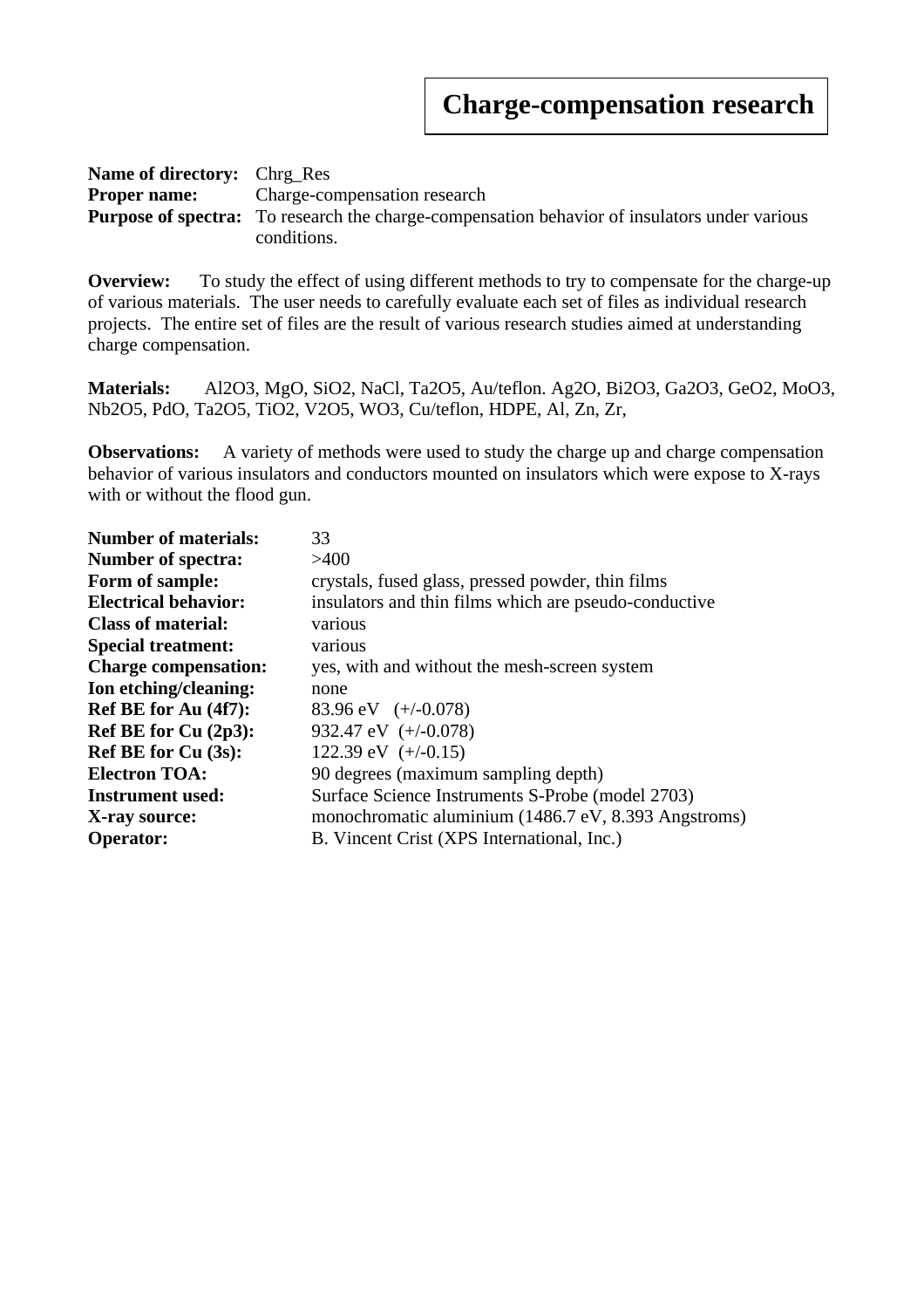#### **Charge-compensation using grazing X-rays**

| <b>Name of directory:</b> Chrg_Grz |                                                                                                          |  |
|------------------------------------|----------------------------------------------------------------------------------------------------------|--|
| <b>Proper name:</b>                | Charge-compensation assisted by using grazing X-rays                                                     |  |
|                                    | <b>Purpose of spectra:</b> To study the charge-up behavior of insulators that are exposed to X-rays that |  |
|                                    | come in at a grazing angle relative to the sample surface.                                               |  |

**Overview:** To study the effect of using grazing X-rays to minimize the charge-up due to X-ray irradiation of insulating materials.

**Materials:** Al2O3, MgO, SiO2, NaCl, Ta2O5

**Observations:** Grazing angle X-ray irradiation can produce excellent results because the power density is greatly decreased it seems. In some cases, the data was as good as the data (FWHM) obtained by using the mesh-screen system.

| <b>Number of materials:</b> | 5                                                    |
|-----------------------------|------------------------------------------------------|
| <b>Number of spectra:</b>   | 120                                                  |
| Form of sample:             | crystals, fused glass, pressed powder                |
| <b>Electrical behavior:</b> | insulator                                            |
| <b>Class of material:</b>   | binary metal oxides                                  |
| <b>Special treatment:</b>   | as received                                          |
| <b>Charge compensation:</b> | yes by flood gun without mesh-screen advantage       |
| Ion etching/cleaning:       | none                                                 |
| Ref BE for Au (4f7):        | 83.96 eV $(+/-0.078)$                                |
| Ref BE for Cu $(2p3)$ :     | 932.47 eV $(+/-0.078)$                               |
| <b>Ref BE for Cu (3s):</b>  | 122.39 eV $(+/-0.15)$                                |
| <b>Electron TOA:</b>        | 90 degrees (maximum sampling depth)                  |
| <b>Instrument used:</b>     | Surface Science Instruments S-Probe (model 2703)     |
| X-ray source:               | monochromatic aluminium (1486.7 eV, 8.393 Angstroms) |
| <b>Operator:</b>            | B. Vincent Crist (XPS International, Inc.)           |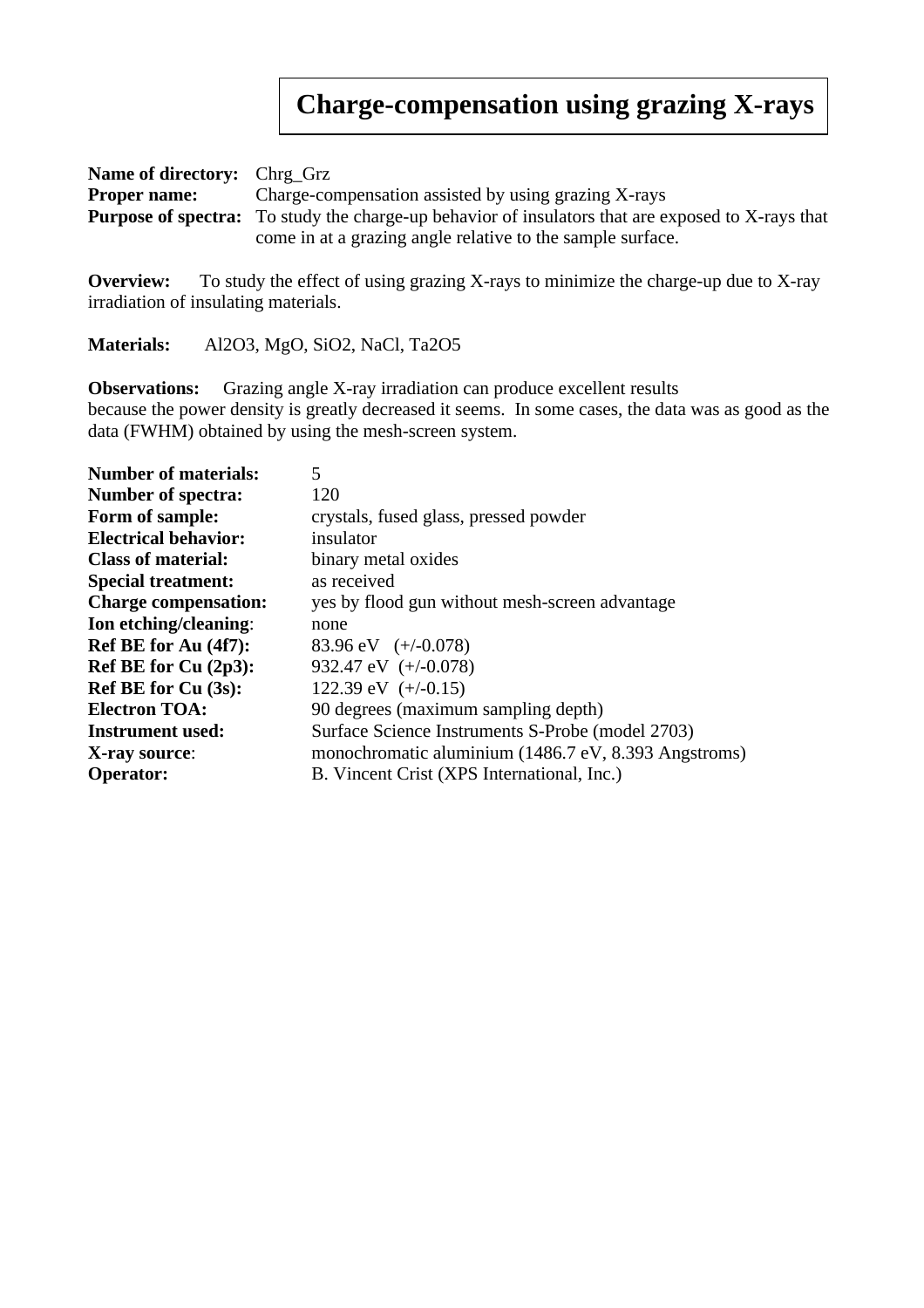| <b>Name of directory:</b> Chrg C                                             |                                                                                                     |  |
|------------------------------------------------------------------------------|-----------------------------------------------------------------------------------------------------|--|
|                                                                              | <b>Proper name:</b> Charge-up of adventitious carbon                                                |  |
|                                                                              | <b>Purpose of spectra:</b> To study the charge-up behavior of carbon because it is so often used to |  |
| charge reference insulators, and we have some doubt that a constant BE value |                                                                                                     |  |
|                                                                              | should be used.                                                                                     |  |

**Overview:** To study the validity of using the C (1s) BE of hydrocarbons as a universal means to charge reference all insulators.

**Materials:** Carbon on all kinds of substrates. Especially interested in the hydrocarbon signal.

**Observations:** Very thin layers of hydrocarbon on different materials appears to have different BEs, which can vary by as much as 1 eV, e.g. from 284.4 eV to 286.5 eV. There appears to be some sort of surface physics that affects the photoemission processes in the hydrocarbon overlayers. The effect is most obvious for elements in columns 2 and 3 of the periodic table, and to some extent columns 12-14. The effects observed for elements in columns 12-14 are more complex. Native Oxides of these elements are especially interesting to study by using a flood gun set to different voltages (2-15 eV) with the samples grounded and floating.

| <b>Number of materials:</b> | 15                                                   |
|-----------------------------|------------------------------------------------------|
| <b>Number of spectra:</b>   | $>200$                                               |
| Form of sample:             | variable                                             |
| <b>Electrical behavior:</b> | variable                                             |
| <b>Class of material:</b>   | variable                                             |
| <b>Special treatment:</b>   | as received normally                                 |
| <b>Charge compensation:</b> | yes as needed to study the effect of charging        |
| Ion etching/cleaning:       | none                                                 |
| Ref BE for Au (4f7):        | 83.96 eV $(+/-0.078)$                                |
| Ref BE for Cu $(2p3)$ :     | 932.47 eV $(+/-0.078)$                               |
| <b>Ref BE for Cu (3s):</b>  | 122.39 eV $(+/-0.15)$                                |
| <b>Electron TOA:</b>        | 90 degrees (maximum sampling depth)                  |
| <b>Instrument used:</b>     | Surface Science Instruments S-Probe (model 2703)     |
| X-ray source:               | monochromatic aluminium (1486.7 eV, 8.393 Angstroms) |
| <b>Operator:</b>            | B. Vincent Crist (XPS International, Inc.)           |
|                             |                                                      |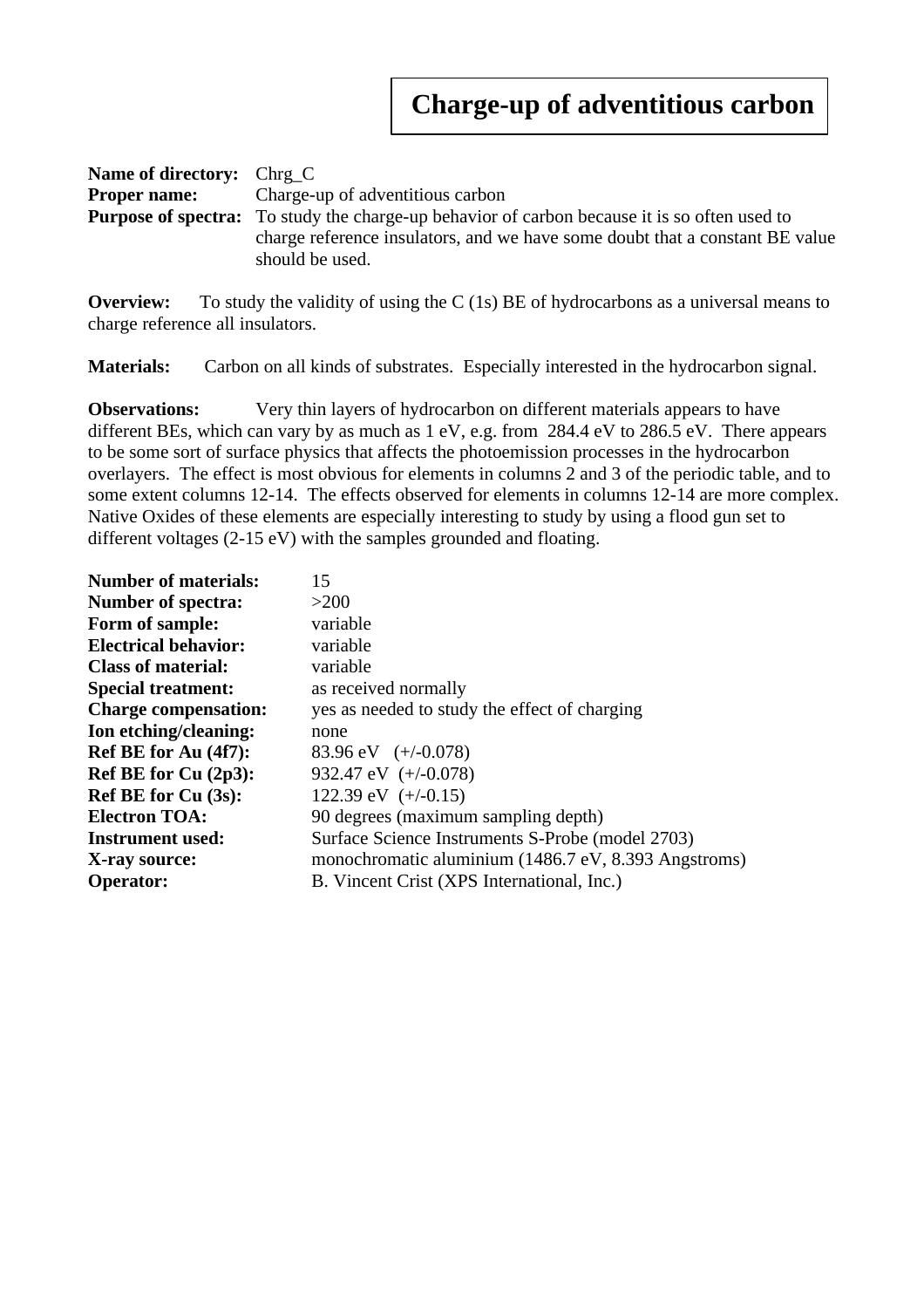| <b>Name of directory:</b> Chrg AlO |                                                                                   |
|------------------------------------|-----------------------------------------------------------------------------------|
|                                    | <b>Proper name:</b> Charge up studies on aluminium oxide materials                |
|                                    | <b>Purpose of spectra:</b> To study the charging behavior of thin and thick films |
|                                    | of aluminum oxides under various experimental conditions.                         |

**Overview:** The charging behavior of aluminium oxide thin films is complicated and presents a challenge to be able to properly assign the chemical species that form on native oxides and that exist as thick plates. Tests of charging behvior in the presence of the mesh-screen system was studied.

**Materials:** Native aluminium oxides on various substrates. Pure aluminium oxide forms.

**Observations:** Native oxide films were found to suffer differential charging which seems to be due to vertical stratification of the electrons supplied by a defocussed electron flood gun. The process was found to be reversible.

| <b>Number of materials:</b> | 10                                                       |
|-----------------------------|----------------------------------------------------------|
| <b>Number of spectra:</b>   | >150                                                     |
| Form of sample:             | thin films or thick plates                               |
| <b>Electrical behavior:</b> | differential charging                                    |
| <b>Class of material:</b>   | insulator                                                |
| <b>Special treatment:</b>   | as received, or scratched to produce rough area          |
| <b>Charge compensation:</b> | yes, flood gun (ca. 4 eV) and nickel mesh-screen (80% T) |
| Ion etching/cleaning:       | none                                                     |
| Ref BE for Au (4f7):        | 83.96 eV $(+/-0.078)$                                    |
| Ref BE for Cu $(2p3)$ :     | 932.47 eV $(+/-0.078)$                                   |
| Ref BE for Cu (3s):         | 122.39 eV $(+/-0.15)$                                    |
| <b>Electron TOA:</b>        | 90 degrees (maximum sampling depth)                      |
| <b>Instrument used:</b>     | Surface Science Instruments S-Probe (model 2703)         |
| X-ray source:               | monochromatic aluminium (1486.7 eV, 8.393 Angstroms)     |
| <b>Operator:</b>            | B. Vincent Crist (XPS International, Inc.)               |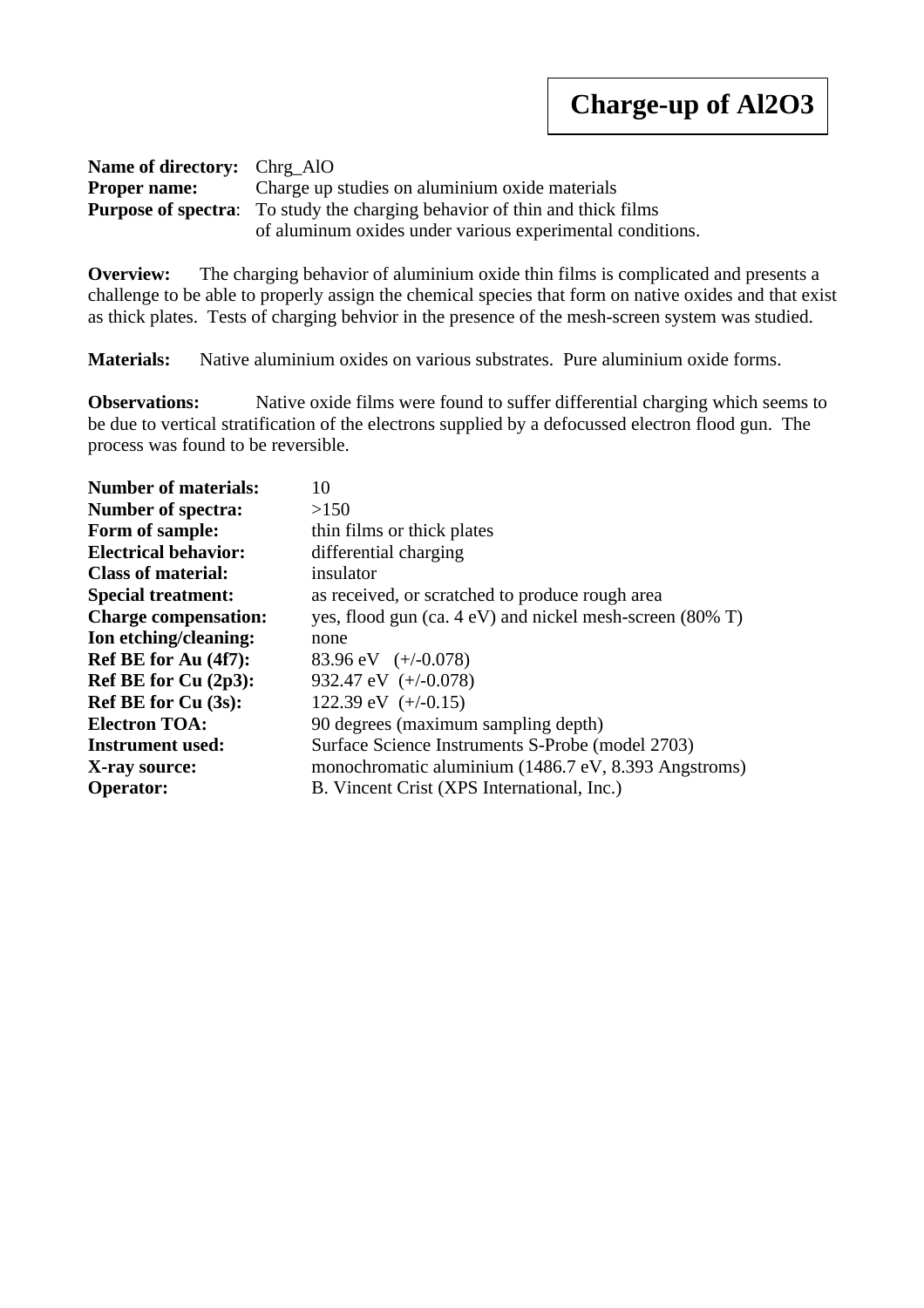## **Chromatographic materials**

| <b>Name of directory:</b> Chromato |                                                                                  |
|------------------------------------|----------------------------------------------------------------------------------|
|                                    | <b>Proper name:</b> Chromatographic materials                                    |
|                                    | <b>Purpose of spectra:</b> To reveal the typical surface chemical composition of |
|                                    | chromatographic materials.                                                       |

**Overview:** The surface of chromatographic materials is critical to the retention of chemicals as they pass over the material

**Materials:** Ion exchange beads, plasma treated polystyrene beads

**Observations:** xx

| <b>Number of materials:</b> | 5                                                        |
|-----------------------------|----------------------------------------------------------|
| <b>Number of spectra:</b>   | 20                                                       |
| Form of sample:             | beads or powders                                         |
| <b>Electrical behavior:</b> | insulator                                                |
| <b>Class of material:</b>   | mixed                                                    |
| <b>Special treatment:</b>   | as received                                              |
| <b>Charge compensation:</b> | yes, flood gun (ca. 4 eV) and nickel mesh-screen (80% T) |
| Ion etching/cleaning:       | none                                                     |
| Ref BE for Au (4f7):        | 83.96 eV $(+/-0.078)$                                    |
| Ref BE for Cu $(2p3)$ :     | 932.47 eV $(+/-0.078)$                                   |
| <b>Ref BE for Cu (3s):</b>  | 122.39 eV $(+/-0.15)$                                    |
| <b>Electron TOA:</b>        | 90 degrees (maximum sampling depth)                      |
| Instrument used:            | Surface Science Instruments S-Probe (model 2703)         |
| X-ray source:               | monochromatic aluminium (1486.7 eV, 8.393 Angstroms)     |
| <b>Operator:</b>            | B. Vincent Crist (XPS International, Inc.)               |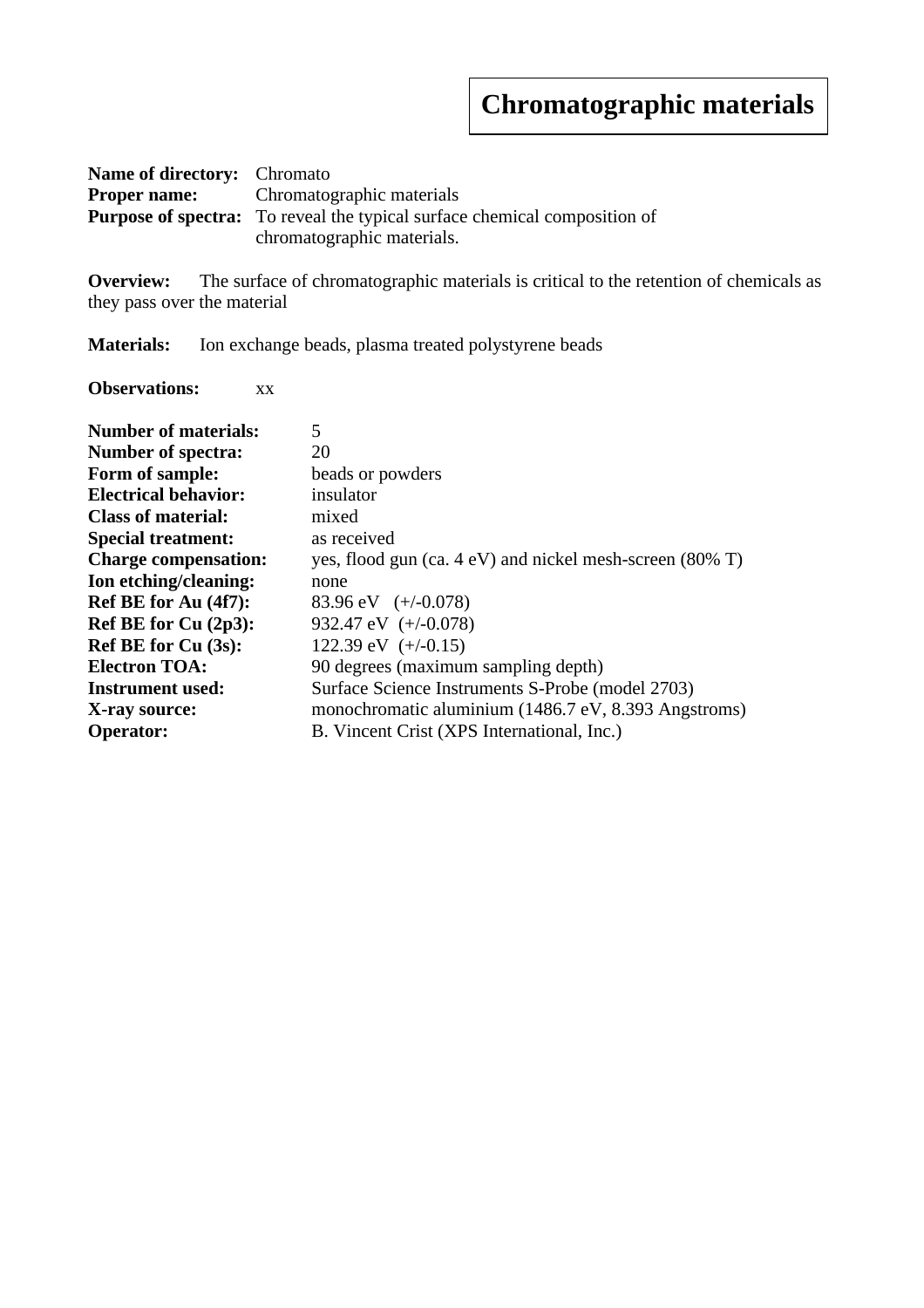| <b>Name of directory:</b> Glove |                                                                                                       |  |
|---------------------------------|-------------------------------------------------------------------------------------------------------|--|
|                                 | <b>Proper name:</b> Contamination caused by gloves                                                    |  |
|                                 | <b>Purpose of spectra:</b> To reveal the typical surface chemical composition of contamination caused |  |
|                                 | by touching materials with plastic gloves.                                                            |  |

**Overview:** Study of contamination that occurs when a gloved hand touches any material. Gloves contain various organic chemicals and have coatings make of organic or inorganic materials which are designed to make the glove soft or to keep the users' hand dry.

**Materials:** Aluminium foil contaminated by contact with plastic gloves, pieces of gloves, finger cots, and a spray used as a mold release agent.

**Observations:** Silicone oil and various "plasticizer" chemicals is a major component in soft pliable gloves which is easily transferred to a material touched by the glove. CaO and other similar drying agents (CaSO4, Na2SO4) are also used to keep the users' hand dry. Silicone oil, various long change organic acids and amides are used as mold release agents so that the gloves are easily removed from the mold used to make the gloves.

For comparison the user should compare any spectrum to that obtained from the Al\_control sample (Al\_contr.mrs) and the finger sample (Finger\_1.mrs) to see what is normally on the surface of aluminium foil before it is touched by anything and also after it has been touched by an unprotected human finger.

| <b>Number of spectra:</b><br>>50<br>Form of sample:<br>Deliberately contaminated aluminium foil<br><b>Electrical behavior:</b><br>conductor<br><b>Class of material:</b><br>mixed<br><b>Special treatment:</b><br>gloved hand touched to aluminium foil<br><b>Charge compensation:</b><br>none<br>Ion etching/cleaning:<br>none<br>Ref BE for Au (4f7):<br>83.96 eV $(+/-0.078)$<br>Ref BE for Cu (2p3):<br>932.47 eV $(+/-0.078)$<br>122.39 eV $(+/-0.15)$<br><b>Ref BE for Cu (3s):</b><br><b>Electron TOA:</b><br>35 degrees<br><b>Instrument used:</b><br>Surface Science Instruments X-Probe (model 206) | <b>Number of materials:</b> | 22 |
|---------------------------------------------------------------------------------------------------------------------------------------------------------------------------------------------------------------------------------------------------------------------------------------------------------------------------------------------------------------------------------------------------------------------------------------------------------------------------------------------------------------------------------------------------------------------------------------------------------------|-----------------------------|----|
|                                                                                                                                                                                                                                                                                                                                                                                                                                                                                                                                                                                                               |                             |    |
|                                                                                                                                                                                                                                                                                                                                                                                                                                                                                                                                                                                                               |                             |    |
|                                                                                                                                                                                                                                                                                                                                                                                                                                                                                                                                                                                                               |                             |    |
|                                                                                                                                                                                                                                                                                                                                                                                                                                                                                                                                                                                                               |                             |    |
|                                                                                                                                                                                                                                                                                                                                                                                                                                                                                                                                                                                                               |                             |    |
|                                                                                                                                                                                                                                                                                                                                                                                                                                                                                                                                                                                                               |                             |    |
|                                                                                                                                                                                                                                                                                                                                                                                                                                                                                                                                                                                                               |                             |    |
|                                                                                                                                                                                                                                                                                                                                                                                                                                                                                                                                                                                                               |                             |    |
|                                                                                                                                                                                                                                                                                                                                                                                                                                                                                                                                                                                                               |                             |    |
|                                                                                                                                                                                                                                                                                                                                                                                                                                                                                                                                                                                                               |                             |    |
|                                                                                                                                                                                                                                                                                                                                                                                                                                                                                                                                                                                                               |                             |    |
|                                                                                                                                                                                                                                                                                                                                                                                                                                                                                                                                                                                                               |                             |    |
| monochromatic aluminium (1486.7 eV, 8.393 Angstroms)<br>X-ray source:                                                                                                                                                                                                                                                                                                                                                                                                                                                                                                                                         |                             |    |
| B. Vincent Crist (XPS International, Inc.)<br><b>Operator:</b>                                                                                                                                                                                                                                                                                                                                                                                                                                                                                                                                                |                             |    |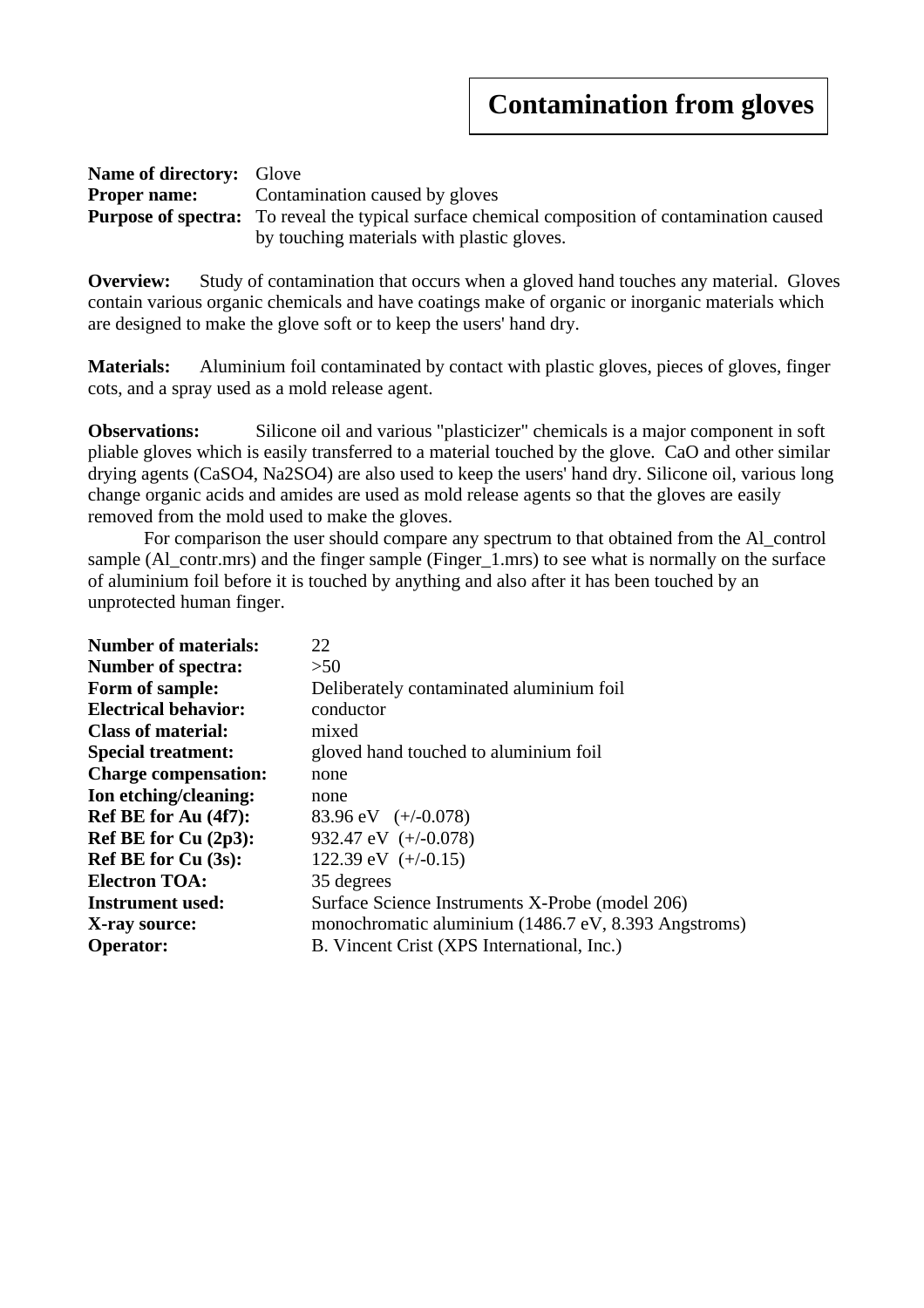| <b>Name of directory:</b> Dmg_Ion                                                                                                           |                                                                                                           |  |
|---------------------------------------------------------------------------------------------------------------------------------------------|-----------------------------------------------------------------------------------------------------------|--|
|                                                                                                                                             | <b>Proper name:</b> Damage from argon ion beams                                                           |  |
|                                                                                                                                             | <b>Purpose of spectra:</b> To reveal the typical changes that occur to various materials that are exposed |  |
| to argon ion beams. The changes range from removal of surface<br>contamination to degradation of chemical composition of the bulk material. |                                                                                                           |  |

**Overview:** Argon ion beam etching of various materials produces various effects. Some materials suffer chemical degradation, while other materials are simply cleaned by argon ion beam etching. The reasons for the various behaviors are not yet fully defined.

**Materials:** C, CdO, CuO, MoO3, MoS2, Si, Si3N4, SnO2, TiO2, WO3, Y2O3, ZrO2

**Observations:** Ion beam etching clearly causes some materials to lose one or more elemental components. The result appears as a reduction process. In some cases the XPS signals become broader which indicates the presence of different species. In the case of silicon, it appears that the peak broadening is due to the production of regions with different electron densities which are most likely due to the production of different amorphous structures.

| 12                                                   |
|------------------------------------------------------|
| >90                                                  |
| pressed powders, crystals, paper, wafers             |
| various                                              |
| inorganic and semiconductor                          |
| powders were pressed into thin 3mm diameter disks    |
| yes, flood gun (ca. 4 eV) as needed                  |
| yes, beam voltage varied from 2-5 KeV                |
| 83.96 eV $(+/-0.078)$                                |
| 932.47 eV $(+/-0.078)$                               |
| 122.39 eV $(+/-0.15)$                                |
| 90 degrees (maximum sampling depth)                  |
| Surface Science Instruments S-Probe (model 2703)     |
| monochromatic aluminium (1486.7 eV, 8.393 Angstroms) |
| B. Vincent Crist (XPS International, Inc.)           |
|                                                      |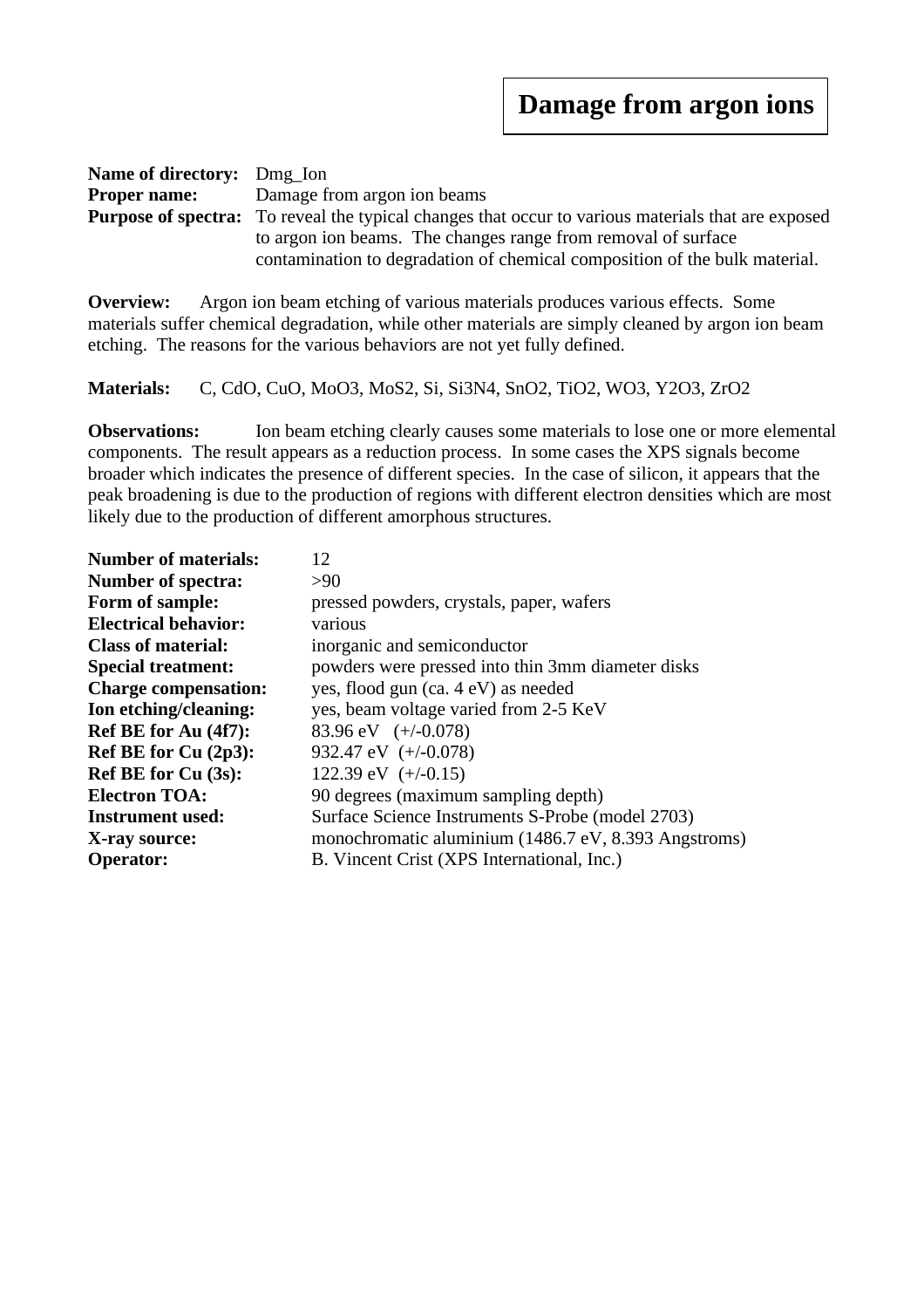| <b>Name of directory:</b> Dmg_Elec |                                                                                                        |  |
|------------------------------------|--------------------------------------------------------------------------------------------------------|--|
| <b>Proper name:</b>                | Damage from flood gun electrons                                                                        |  |
|                                    | <b>Purpose of spectra:</b> To study the damage caused by low voltage electrons that are emitted by the |  |
|                                    | flood gun used to compensate charging.                                                                 |  |

**Overview:** Low voltage (1-20 eV) electrons which originate from a flood gun have been clearly found to damage a few materials, which are mainly organic polymers. There is some evidence that flood gun electrons also damage a Molybdenum based catalyst, but that data is not documented in this data set. Low voltage electrons have the potential to break a wide variety of chemical bonds, but the damage is either minimal or localized to the very top layer. There seems to be a much greater chance for insulating materials to act as capacitors and to hold a potential that might or might not lead to breakdown of the sample surface chemistry.

**Materials:** Na2S2O3 (hydrated), poly(acrylic acid) on aluminum foil, high density poly(ethylene) pellet, poly(ethylene terephthalate) pellet, poly(styrene) pellet, and poly(tetrafluoroethylene)

**Observations:** By comparison to work done by K. Siegbahn on Na2S2O3 our results show a dramatic decrease in damage. The reason for this has not been studied. Our work on Na2S2O3 focussed the advantage of using the mesh-screen to decrease or the amount of damage to Na2S2O3. The mesh-screen was found to decrease the rate of damage by at least a factor of 6X. Poly(acrylic) acid on aluminium foil which was analyzed in two separate experiments with the flood gun turned OFF and ON. Poly(acrylic acid) was found to be damaged by the use of the flood gun. Long term exposure of Polystyrene to flood gun does not appear to cause any observable damage. Long term exposure of HDPE, PET, and Teflon to X-rays and flood guns produced damage which is attributed to the X-ray beam, but it is also possible that some of the damage was caused by the user of the flood gun, but it is doubtful that the flood gun caused any significant amount of damage.

| <b>Number of materials:</b> | 5                                                        |
|-----------------------------|----------------------------------------------------------|
| <b>Number of spectra:</b>   | >100                                                     |
| Form of sample:             | polymorphic crystal or thin films on aluminum or pellets |
| <b>Electrical behavior:</b> | insulator (thin films on aluminum were conductive)       |
| <b>Class of material:</b>   | inorganic and organic polymers                           |
| <b>Special treatment:</b>   | as received, deposited as thin film, or exposed bulk     |
| <b>Charge compensation:</b> | yes, flood gun (ca. 4 eV) and nickel mesh-screen (80% T) |
| Ion etching/cleaning:       | none                                                     |
| Ref BE for Au (4f7):        | 83.96 eV $(+/-0.078)$                                    |
| Ref BE for Cu $(2p3)$ :     | 932.47 eV $(+/-0.078)$                                   |
| <b>Ref BE for Cu (3s):</b>  | 122.39 eV $(+/-0.15)$                                    |
| <b>Electron TOA:</b>        | 90 degrees (maximum sampling depth)                      |
| <b>Instrument used:</b>     | Surface Science Instruments S-Probe (model 2703)         |
| X-ray source:               | monochromatic aluminium (1486.7 eV, 8.393 Angstroms)     |
| <b>Operator:</b>            | B. Vincent Crist (XPS International, Inc.)               |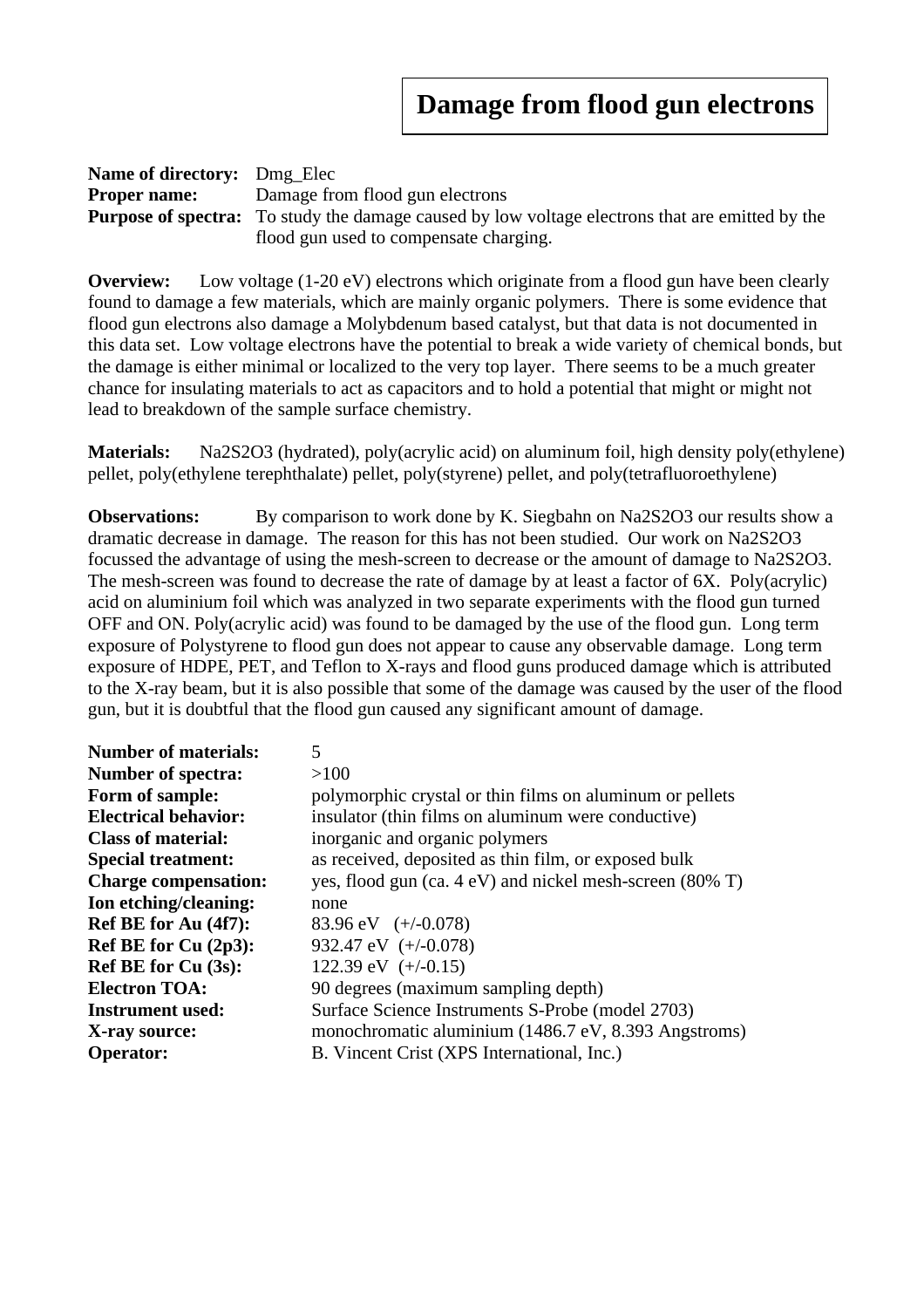| <b>Name of directory:</b> Dmg Xray |                                                                                                         |  |
|------------------------------------|---------------------------------------------------------------------------------------------------------|--|
|                                    | <b>Proper name:</b> Damage from monochromatic X-rays                                                    |  |
|                                    | <b>Purpose of spectra:</b> To reveal the changes that occur to organic polymers and inorganic compounds |  |
|                                    | as a function of exposure to monochromatic X-rays (and to some extent flood                             |  |
|                                    | gun electrons).                                                                                         |  |

**Overview:** Damage is perhaps better described as "change". This study was done to reveal the changes that occur due to long term (10-14 hr) exposure to monochromatic X-rays. Based on a reference book on polymer degradation (W. Schnabel) we learned that changes can be synergistically due to heat, electrons, X-rays, and Bremmstrahlung from non-mono sources. The Schnabel book also explained that hydrocarbon polymers can lose hydrogen, and that polymers with benzene rings are more stable to X-rays.

**Materials:** The polymers are described by their monomeric names: Acetal, Acrylic acid, Amide, Butene, Carbonate, HDPE (Ethylene), Iso-hexene, Kapton, Nitrocellulose based filter paper, Nylon 6, Acrylonitrile (PAN), Ethylene Oxide (PEO), Ethylene terephthalate (PET, Mylar), Methyl methacrylate (PMMA), Phenylene sulfide (PPS), Propylene (industrial grade), Vinyl acetate (PVA), Vinyl chloride (PVC), Vinylidene di-fluoride (PVDF), Styrene, Sulpone, Tetrafluoroethylene (Teflon). Two inorganic salts were also studied, i.e. CuSO4 and K2CrO4.

**Observations:** The changes that occurred fell into two basic groups. Group 1 is described as the loss of one or more elements or a chemical species group. Group 2 is described as a rearrangement of the chemical bonds with or without the loss on one or more elements. We observed that HDPE and other pure hydrocarbons lost hydrogen and that there was a shift in BE peak max to lower BE indicating the formation of sp2 (double bond) type carbons. We also observed that polymers with benzene rings and the cyano group (CN) were relatively stable to long term exposure. The X-ray energy is somehow absorbed by the benzene ring and CN group and dissipated in a "harmless" manner.

The two inorganic salts are known to be damaged fairly quickly by non-mono sources. Our work showed that these two inorganic salts suffered very little damage during a 12 hour exposure. Only the CuSO4 sample showed a small bet of "reduction" as observed by a small shoulder at lower BE. The K2CrO4 sample did not experience any noted change.

| <b>Number of materials:</b> | 24                                                                  |
|-----------------------------|---------------------------------------------------------------------|
| <b>Number of spectra:</b>   | >500                                                                |
| Form of sample:             | pellet                                                              |
| <b>Electrical behavior:</b> | insulator                                                           |
| <b>Class of material:</b>   | organic polymers and 2 inorganic salts                              |
| <b>Special treatment:</b>   | polymer pellets were cut to expose fresh clean bulk                 |
| <b>Charge compensation:</b> | yes, flood gun (ca. $4 \text{ eV}$ ) and nickel mesh-screen (80% T) |
| Ion etching/cleaning:       | none                                                                |
| Ref BE for Au (4f7):        | 83.96 eV $(+/-0.078)$                                               |
| Ref BE for Cu (2p3):        | 932.47 eV $(+/-0.078)$                                              |
| Ref BE for $Cu(3s)$ :       | 122.39 eV $(+/-0.15)$                                               |
| <b>Electron TOA:</b>        | 90 degrees (maximum sampling depth)                                 |
| <b>Instrument used:</b>     | Surface Science Instruments S-Probe (model 2703)                    |
| X-ray source:               | monochromatic aluminium (1486.7 eV, 8.393 Angstroms)                |
| <b>Operator:</b>            | B. Vincent Crist (XPS International, Inc.)                          |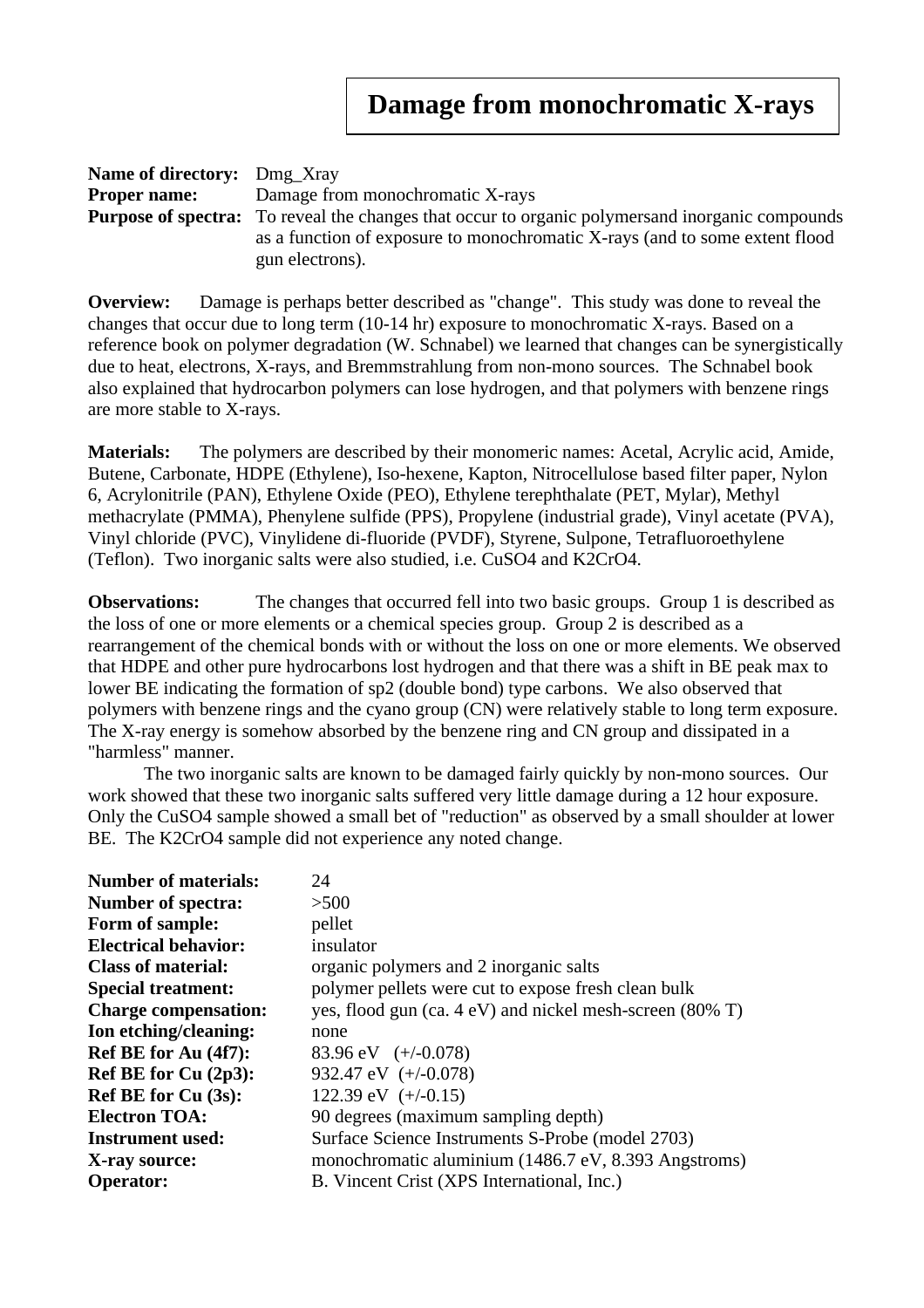| <b>Name of directory:</b> Dpth-Pro                                            |                                                                                                         |  |
|-------------------------------------------------------------------------------|---------------------------------------------------------------------------------------------------------|--|
| <b>Proper name:</b>                                                           | Depth Profile Examples                                                                                  |  |
|                                                                               | <b>Purpose of spectra:</b> To give examples of depth profiles done which might help users to understand |  |
| thin films or to decide what experimental conditions to use when performing a |                                                                                                         |  |
|                                                                               | depth profile or to know what problems (damage) might occur.                                            |  |

**Overview:** Depth profiles examples are provided as a guide to doing depth profiles on other similar materials.

Materials: 304-SS, 316-SS, 430-SS, Ag/Cr, Al/acrylate, Al/AlGaP, Al/AlGaAs, Al/GaP, Al/GaSb, Al/TiSb, BiSrCaCuOx, C/CoNi, Cr/PET, Co/NbN, SiO2/Si, GaAs, TiO2/SiO2/TiO2 (laser mirror), magnetic tape, C/Cu, CrOx/Cr, SiOx/Si, Oil/steel, IC Bond Pad, Plasma treated Carbon, plasma treated polyester, SiCN/Si, SiOx/TiSi, TiN/Si

**Observations:** Damage depends on argon ion beam voltage and the angle of incidence. We have tried Xenon gas a few times, but did not notice any real difference. Based on our preliminary results, grazing angle of incidence may be a technique that deserves more study. Depth profiles on organic polymers mainly produce some sort of amorphotized carbon or graphite which etchs very slowly. Under certain conditions it is possible to get some limited chemical state information from organic polymers that contain esters or plasma treated layers.

It seems best to float any thin film that contains a mixture of conductive and non-conductive layers which will minimize differential charging at the interfaces.

| <b>Number of materials:</b> | 43                                                      |
|-----------------------------|---------------------------------------------------------|
| <b>Number of spectra:</b>   | >5,000                                                  |
| Form of sample:             | multi-layered thin films                                |
| <b>Electrical behavior:</b> | variable                                                |
| <b>Class of material:</b>   | thin films                                              |
| <b>Special treatment:</b>   | depth profiled, some samples were wrapped with Aluminum |
|                             | foil with a small hole to minimize charging. Some       |
|                             | samples which had conductive and insulating layers were |
|                             | deliberately floated to avoid differential charging at  |
|                             | the interfaces                                          |
| <b>Charge compensation:</b> | yes, flood gun (ca. 4 eV) as needed                     |
| Ion etching/cleaning:       | depth profile sequential etch/analyze mode was used     |
| Ref BE for Au (4f7):        | 83.96 eV $(+/-0.078)$                                   |
| Ref BE for Cu $(2p3)$ :     | 932.47 eV $(+/-0.078)$                                  |
| <b>Ref BE for Cu (3s):</b>  | 122.39 eV $(+/-0.15)$                                   |
| <b>Electron TOA:</b>        | 35 degrees                                              |
| <b>Instrument used:</b>     | Surface Science Instruments X-Probe & S-Probe           |
| X-ray source:               | monochromatic aluminium (1486.7 eV, 8.393 Angstroms)    |
| <b>Operator:</b>            | B. Vincent Crist (XPS International, Inc.)              |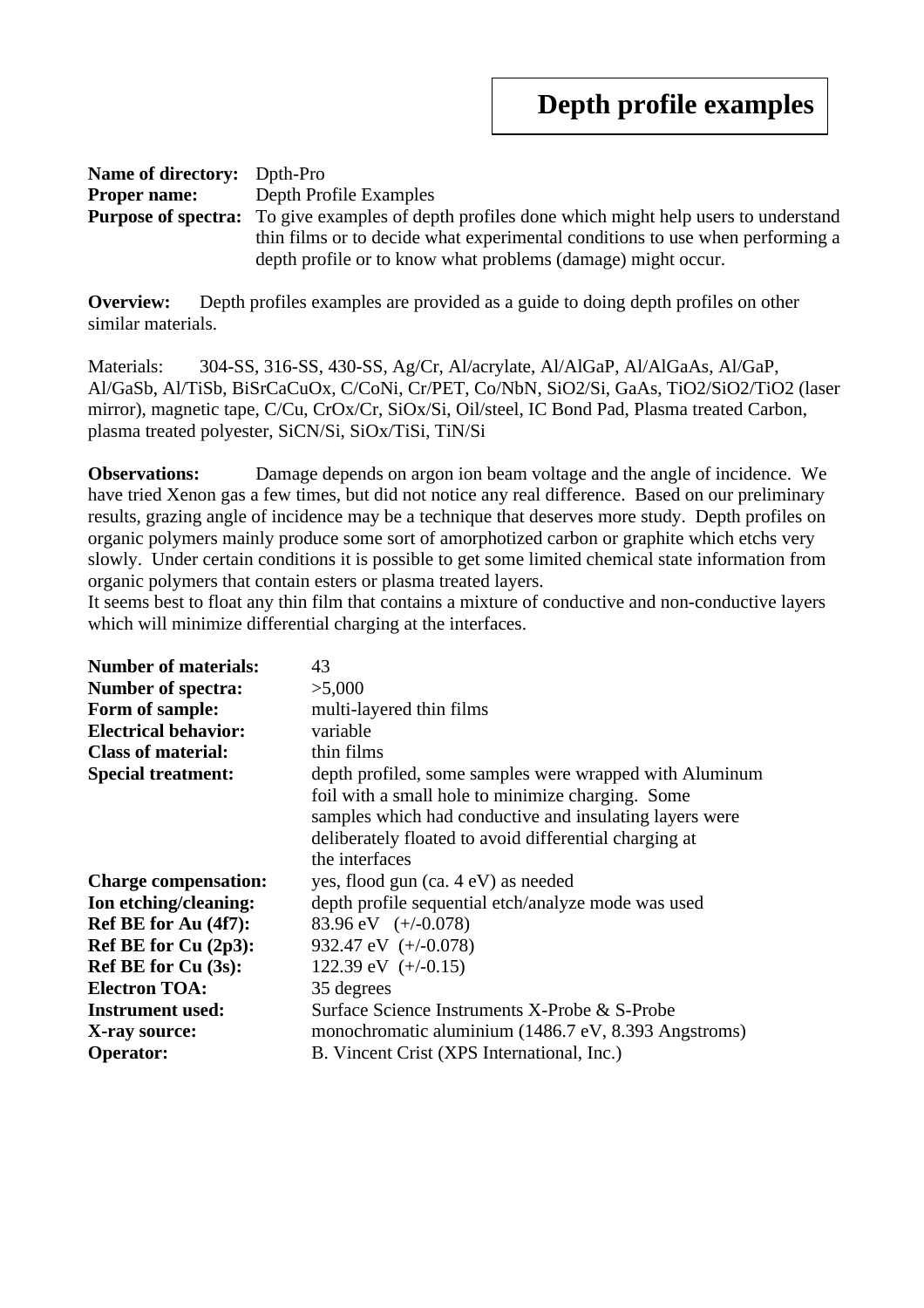| <b>Name of directory:</b> Diamond |                                                                                                      |
|-----------------------------------|------------------------------------------------------------------------------------------------------|
| <b>Proper name:</b> Diamond       |                                                                                                      |
|                                   | <b>Purpose of spectra:</b> To reveal the typical surface chemical composition of diamond and related |
|                                   | types of carbon.                                                                                     |

**Overview:** Diamond was analyzed before and after ion etching to observe the effects of mild ion beam etching. Various diamond-like-films (DLF) were studied to see if they resembled pure diamond which can be discerned by observing a sharp peak in the valence band region, which should not be confused with the Ar 3p signal produced by ion etching. Highly oriented pyrolytic graphite (HOPG) is an alternate form of carbon which is often the result of trying to produce diamond like films. The HOPG samples were freshly delaminated to expose a clean bulk surface.

**Materials:** Industrial grade diamond, diamond-like-films, and HOPG

**Observations:** Mild ion etching of freshly fractured industrial diamond produced an increase in the low BE C (1s) signal. Cleaning with solvents had no effect to simplify the complicated C (1s) spectrum of industrial diamond.

| 9                                                    |
|------------------------------------------------------|
| 50                                                   |
| crystalline and thin films                           |
| insulator or conductor                               |
| inorganic                                            |
| fractured in air or as received                      |
| flood gun (ca. 4 eV) and mesh-screen used on diamond |
| light etching done to observe damage effects         |
| 83.96 eV $(+/-0.078)$                                |
| 932.47 eV $(+/-0.078)$                               |
| 122.39 eV $(+/-0.15)$                                |
| 90 degrees (maximum sampling depth)                  |
| Surface Science Instruments S-Probe (model 2703)     |
| monochromatic aluminium (1486.7 eV, 8.393 Angstroms) |
| B. Vincent Crist (XPS International, Inc.)           |
|                                                      |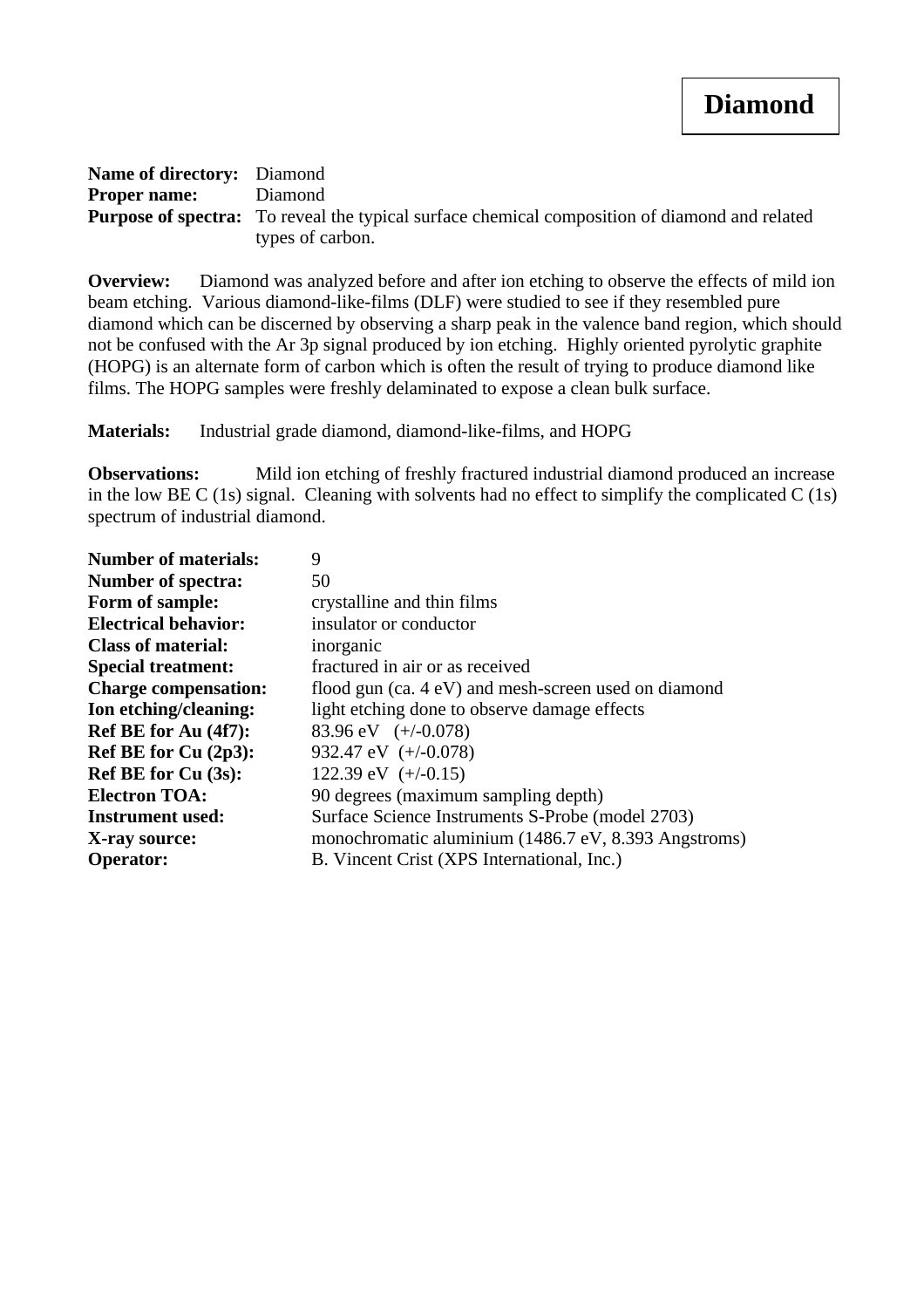**Name of directory:** Elem\_A-L **Proper name:** Elements: Aluminium (Al) - Lutetium (Lu) **Purpose of spectra:** To provide basic spectra and basic physics of the elements.

**Overview:** Spectra from pure elements provide the basis for understanding the physics of chemical compounds and they provide a reference point for chemical state identification. Most of these spectra were obtained when the author was still learning how to make reliable spectra. As a result this set of spectra are sometimes contaminated with carbon and oxygen which yielded valuable information, but may mask some of the physics of the pure elements. The error in the BEs of a few elements is as large as +/-0.15 eV due to mis-calibration of the energy scale. Please refer to our Ref\_BE\_1 directory for high quality, reliable spectra from pure elements which can be used as research grade spectra.

 Valence band spectra are available for all materials. Auger signal spectra are often provided. High energy range spectra (1,000 to 1,400 eV) are normally provided. In many data sets the user will find energy loss regions to help study the energy loss process. There are always C (1s) and O (1s) spectra which helped us to learn the approximate BEs of carbides and initial state oxides or suboxides.

**Materials:** Ag, Al, Ar/C, Ar/B, As, Au, B, BN, BaCO3, Be, Bi, Br (KBr), C, Ca, CaF2, Cd, CeO2, Cl (NaCl), Co, Cr, Cs (CsCl), Cu, Dy, Er, F (LiF), F (CaF2), Fe, Ga, Gd, Ge, Hf, Hg, Ho, I (KI), In, Ir, K (KBr), KI, Kr/C, La2O3, Li, LiF, LiOH, Lu

**Observations:** Elements can be cleaned and left in cryopumped UHV for many hours in the 10(-9) torr range, but they will form various contaminants which appear to be carbides, hydrocarbons, carbonyls, oxides, and hydroxides that seem to form from long term exposure to the various gases in the cryopumped UHV. The freshly ion etched surface of many metals seems to be reactive enough to breakdown the gases (CO, H2O, H2, CO2, etc.) in the UHV chamber.

| <b>Number of materials:</b> | 48                                                   |
|-----------------------------|------------------------------------------------------|
| <b>Number of spectra:</b>   | >450                                                 |
| Form of sample:             | foils, chips, blocks                                 |
| <b>Electrical behavior:</b> | conductor unless element is presented as a compound  |
| <b>Class of material:</b>   | metals, compounds                                    |
| <b>Special treatment:</b>   | scraped clean or fractured in air to expose bulk     |
| <b>Charge compensation:</b> | if needed for compounds that are insulators          |
| Ion etching/cleaning:       | as needed to clean surface, except for compounds     |
| Ref BE for Au (4f7):        | 83.96 eV $(+/-0.078)$                                |
| Ref BE for Cu $(2p3)$ :     | 932.47 eV $(+/-0.078)$                               |
| Ref BE for Cu (3s):         | 122.39 eV $(+/-0.15)$                                |
| <b>Electron TOA:</b>        | 90 degrees (maximum sampling depth)                  |
| <b>Instrument used:</b>     | Surface Science Instruments X-Probe                  |
| X-ray source:               | monochromatic aluminium (1486.7 eV, 8.393 Angstroms) |
| <b>Operator:</b>            | B. Vincent Crist (XPS International, Inc.)           |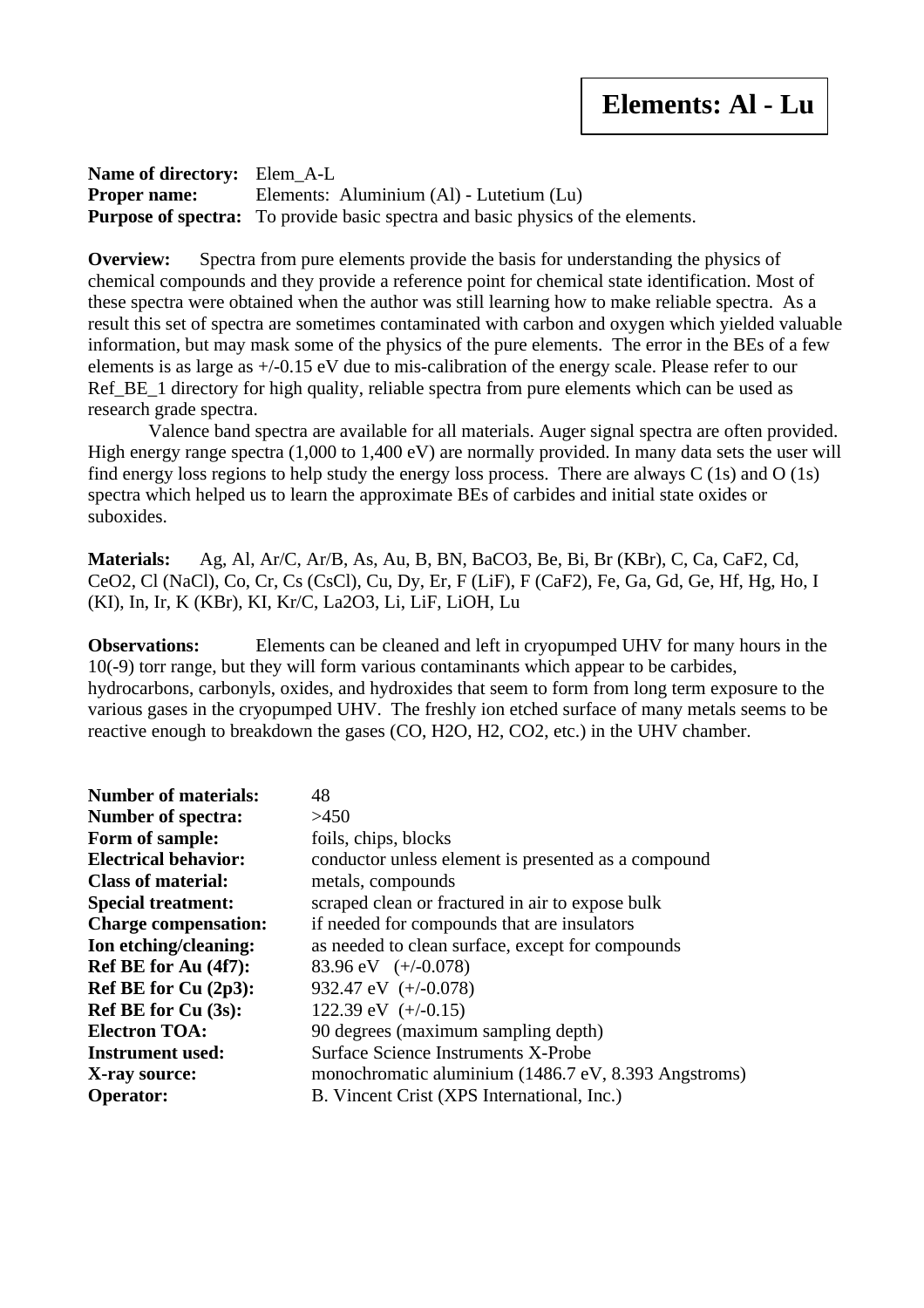**Name of directory:** Elem\_M-Z **Proper name:** Elements: Magnesium (Mg) - Zirconium (Zr) **Purpose of spectra:** To provide basic spectra and basic physics of the elements.

**Overview:** Spectra from pure elements provide the basis for understanding the physics of chemical compounds and they provide a reference point for chemical state identification. Most of these spectra were obtained when the author was still learning how to make reliable spectra. As a result this set of spectra are sometimes contaminated with carbon and oxygen which yielded valuable information, but may mask some of the physics of the pure elements. The error in the BEs of a few elements is as large as +/-0.15 eV due to mis-calibration of the energy scale. Please refer to our Ref\_BE\_1 directory for high quality, reliable spectra from pure elements which can be used as research grade spectra.

 Valence band spectra are available for all materials. Auger signal spectra are often provided. High energy range spectra (1,000 to 1,400 eV) are normally provided. In many data sets the user will find energy loss regions to help study the energy loss process. There are always C (1s) and O (1s) spectra which helped us to learn the approximate BEs of carbides and initial state oxides or suboxides.

**Materials:** Mg, Mn, Mo, N (BN), Na (NaCl), Nb, Nd, Ni, O (K2CrO4), O (LiOH), P, Pb, Pd, Pr, Pt, Rb (RbOAc), Re, Rh, Ru, S, Sb, Sc, Se, Si, Sm, Sm (Sm2O3), Sn, Sr (SrCO3), Ta, Tb, Te, Ti, Tl, Tm, V, W, Y, Yb, Zn, Zr.

**Observations:** Elements can be cleaned and left in cryopumped UHV for many hours in the 10(-9) torr range, but they will form various contaminants which appear to be carbides, hydrocarbons, carbonyls, oxides, and hydroxides that seem to form from long term exposure to the various gases in the cryopumped UHV. The freshly ion etched surface of many metals seems to be reactive enough to breakdown the gases (CO, H2O, H2, CO2, etc.) in the UHV chamber.

| 39                                                   |
|------------------------------------------------------|
| >350                                                 |
| foils, chips, blocks                                 |
| conductor unless element is presented as a compound  |
| metals, compounds                                    |
| scraped clean or fractured in air to expose bulk     |
| if needed for compounds that are insulators          |
| as needed to clean surface, except for compounds     |
| 83.96 eV $(+/-0.078)$                                |
| 932.47 eV $(+/-0.078)$                               |
| 122.39 eV $(+/-0.15)$                                |
| 90 degrees (maximum sampling depth)                  |
| Surface Science Instruments X-Probe                  |
| monochromatic aluminium (1486.7 eV, 8.393 Angstroms) |
| B. Vincent Crist (XPS International, Inc.)           |
|                                                      |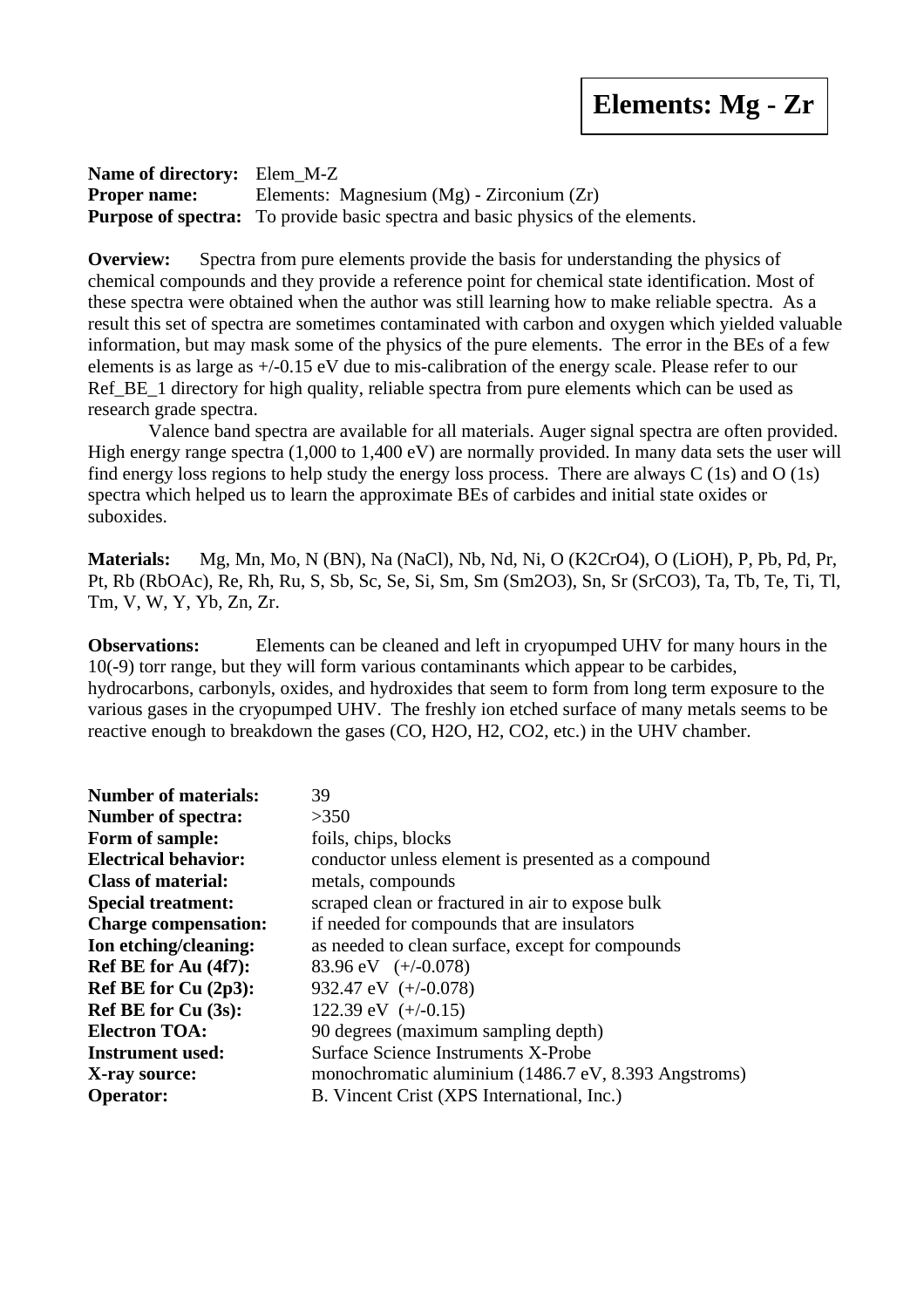| <b>Name of directory:</b> EtchRate        |                                                                                                    |  |
|-------------------------------------------|----------------------------------------------------------------------------------------------------|--|
| <b>Proper name:</b> Etch rate calibration |                                                                                                    |  |
|                                           | <b>Purpose of spectra:</b> To check the etching rate of the ion gun which allowed us to estimate a |  |
|                                           | relative etch rate for other materials.                                                            |  |

**Overview:** Etch rate estimation based on the depth profile of thermally grown 1,000 Angstrom thick SiO2/silicon wafer.

**Materials:** 1,000 Angstroms of SiO2/Si wafer (thermally grown)

**Observations:** This material gave reliable etch rate results in general, but revealed various unexplained physics when ion etched. The sample did not appear to need a flood gun to control charging until the sample had been ion etched for the first time. The initial etch cycle produced a noticeable shift in all XPS signals which indicated some sort of charge buildup. At the SiO2/Si interface this layered material often showed irregular shifting of the XPS signals which have been attributed to various island like effects. Studies by Hoffman and Zalar which used sample rotation while etching might reveal the truth.

| <b>Number of materials:</b> |                                                       |
|-----------------------------|-------------------------------------------------------|
| <b>Number of spectra:</b>   | <b>200</b>                                            |
| Form of sample:             | thin film                                             |
| <b>Electrical behavior:</b> | insulator layer (but still semi-conductive)           |
| <b>Class of material:</b>   | thin film                                             |
| <b>Special treatment:</b>   | none                                                  |
| <b>Charge compensation:</b> | yes, flood gun $(ca. 6-8 eV)$                         |
| Ion etching/cleaning:       | yes, 2-4 KeV with argon ions                          |
| Ref BE for Au (4f7):        | 83.96 eV $(+/-0.078)$                                 |
| Ref BE for Cu $(2p3)$ :     | 932.47 eV $(+/-0.078)$                                |
| Ref BE for $Cu(3s)$ :       | 122.39 eV $(+/-0.15)$                                 |
| <b>Electron TOA:</b>        | 35 degrees                                            |
| <b>Instrument used:</b>     | Surface Science Instruments X- & S-Probe (model 2703) |
| X-ray source:               | monochromatic aluminium (1486.7 eV, 8.393 Angstroms)  |
| <b>Operator:</b>            | B. Vincent Crist (XPS International, Inc.)            |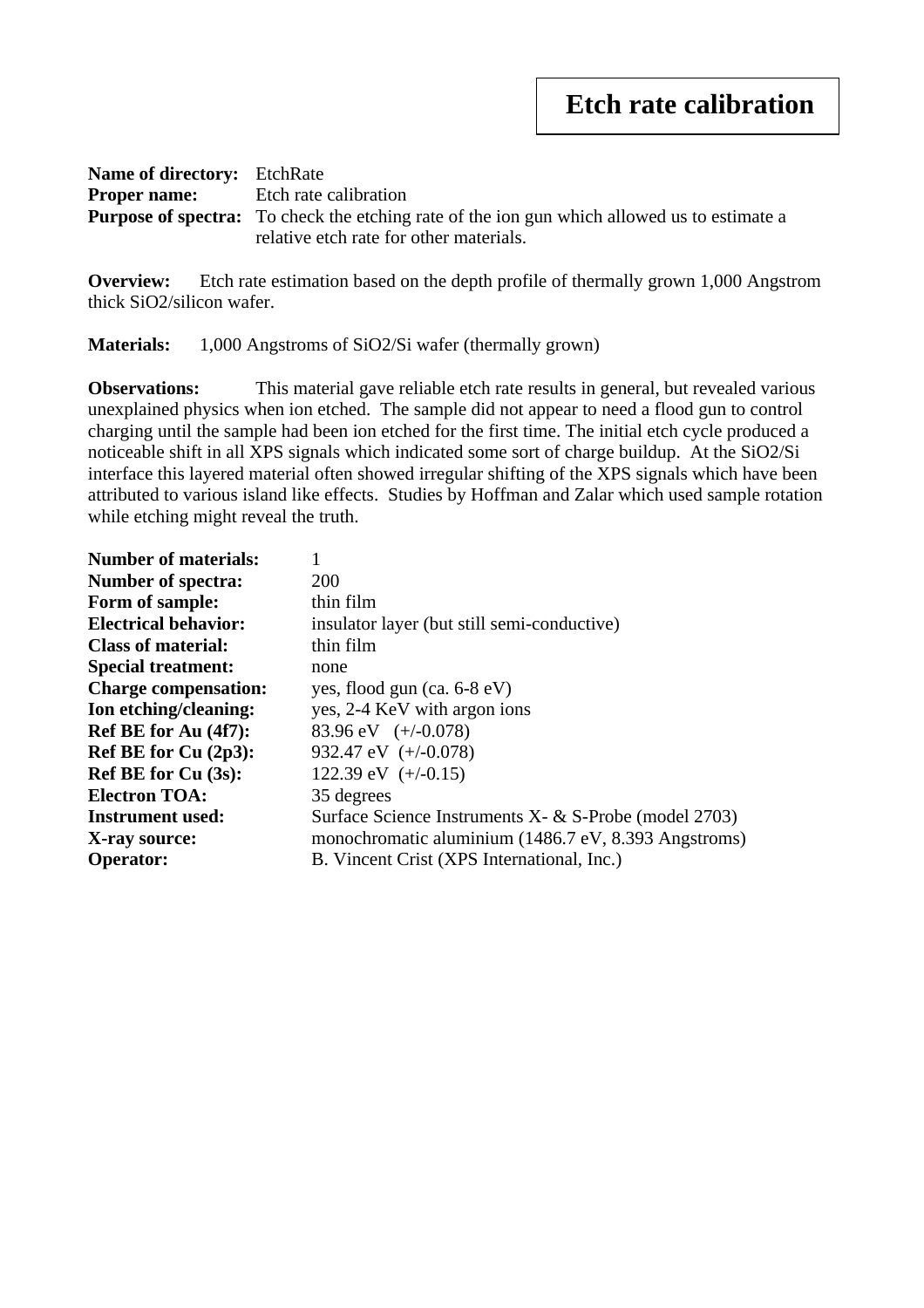| <b>Name of directory:</b> ElemEtch                                                                                 |                                                                                                            |  |
|--------------------------------------------------------------------------------------------------------------------|------------------------------------------------------------------------------------------------------------|--|
| <b>Proper name:</b>                                                                                                | Pure elements exposed to repeated long term ion etching                                                    |  |
|                                                                                                                    | <b>Purpose of spectra:</b> To reveal any artifacts that might occur from repeated long term ion etching of |  |
| valence band spectra for pure elements by repeated ion etching and<br>measurement of the freshly cleaned surfaces. | pure element. To generate high quality reliable wide scan, narrow scan, and                                |  |
|                                                                                                                    |                                                                                                            |  |
|                                                                                                                    |                                                                                                            |  |

**Overview:** Repeated long term ion etching was performed on pure elements to reveal any artifacts caused by the etching. This data set was also a practical way to obtain multiple spectra from clean elements which could be added together to give BE values that are based on repeated measurements which would make them more statistically valid. The reference energies of copper and/or gold were checked under various energy resolution conditions just prior to and just after each of these depth profile runs so as to maximize the reliability and accuracy of the BEs derived from the pure elements.

**Materials:** Ag, Al, As, Au, B, Be, Bi, C, Cd, Co, Cr, Cu, Dy, Er, Fe, Gd, Ge, Hf, Ho, In, Ir, Lu, Mg, Mn, Mo, Nb, Ni, Pb, Pd, Pt, Re, Rh, Ru, Sb, Sc, Se, Si, Sn, Ta, Tb, Te, Ti, Tl, Tm, V, W, Y, Yb, Zn, Zr

**Observations:** Repeated ion etching of some metals caused a very small energy shift (0.03 to 0.06 eV) towards lower BE when the first etch cycle data was compared to the last etch cycle data. For example: Copper (2p3) was at 932.68 eV after the first etch cycle but appeared at 932.64 eV after the last etch cycle. This effect indicates that the surface of some metals has become more disordered and thus it is easier for the photoelectrons to escape the surface. This shift toward lower BE as etching was continued is most notable when comparing initial etch cycles with later etch cycles. The shift did not seem to be a progressive shift with more etching.

The Captur 1 directory contains data that, in effect, represent the opposite behavior. Some of the pure element signals exhibited a very small shift toward higher BE as the sample rested in UHV with no disturbance except for the accidental reaction with the gases in the cryopumped chamber. The Captur\_1 data are indicative or a room temperature surface relaxation effect that is normally associated with high temperature heating of materials.

| <b>Number of materials:</b> | 50                                                     |
|-----------------------------|--------------------------------------------------------|
| <b>Number of spectra:</b>   | >3,000                                                 |
| Form of sample:             | metal foils or chips                                   |
| <b>Electrical behavior:</b> | conductor                                              |
| <b>Class of material:</b>   | metals                                                 |
| <b>Special treatment:</b>   | scraped in air to remove native oxides                 |
| <b>Charge compensation:</b> | none                                                   |
| Ion etching/cleaning:       | repeated ion etching just as in normal depth profiling |
| Ref BE for Au (4f7):        | 83.98 eV $(+/-0.05)$                                   |
| Ref BE for Cu $(2p3)$ :     | 932.67 eV $(+/-0.05)$                                  |
| <b>Ref BE for Cu (3s):</b>  | 122.45 eV $(+/-0.1)$                                   |
| <b>Electron TOA:</b>        | 35 degrees                                             |
| <b>Instrument used:</b>     | Surface Science Instruments S-Probe (model 2703)       |
| X-ray source:               | monochromatic aluminium (1486.7 eV, 8.393 Angstroms)   |
| <b>Operator:</b>            | B. Vincent Crist (XPS International, Inc.)             |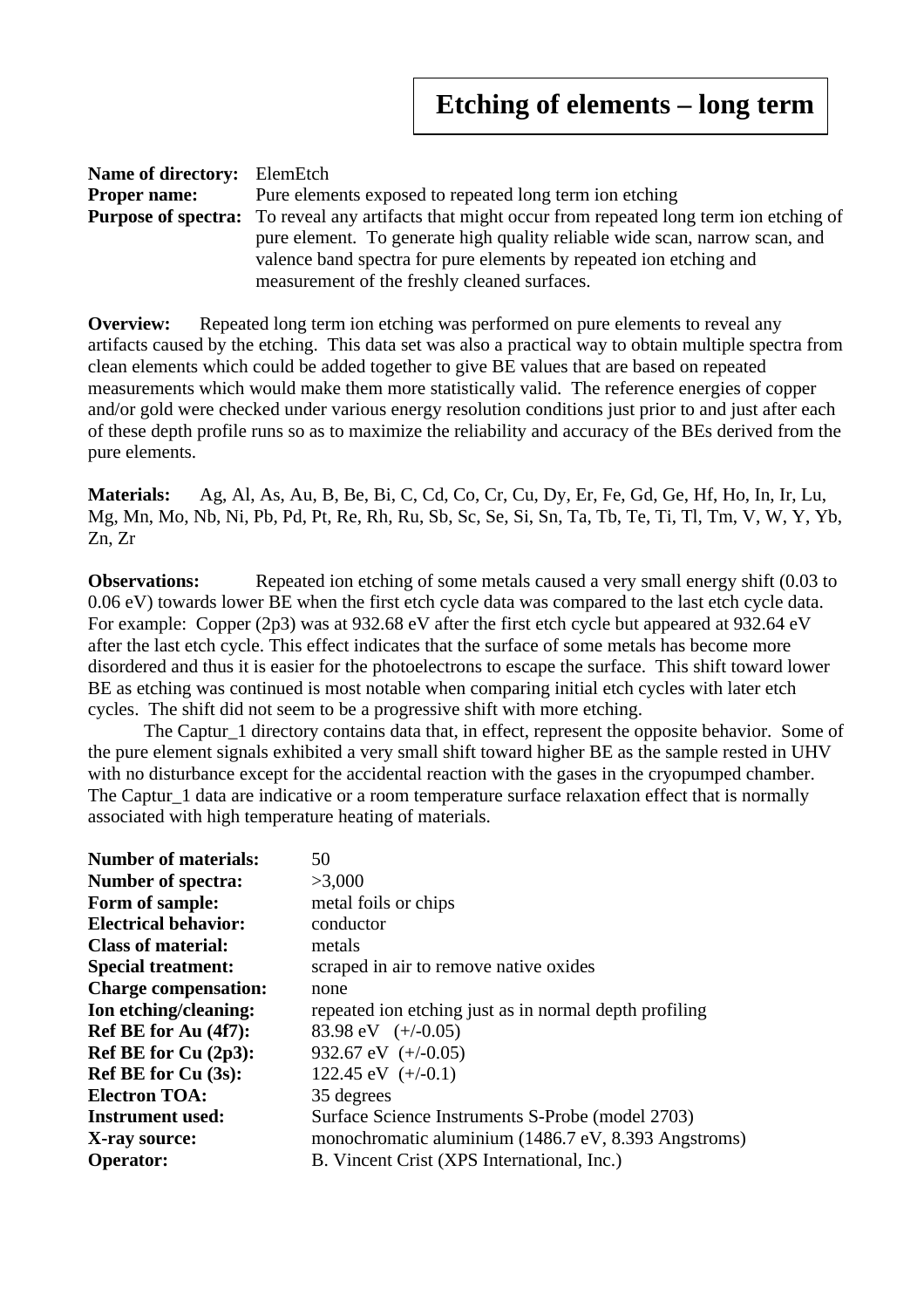## **Flood gun effects on native oxides - part I**

| <b>Name of directory:</b> NtvOxFG1 |                                                                                                            |  |
|------------------------------------|------------------------------------------------------------------------------------------------------------|--|
| <b>Proper name:</b>                | Study of flood gun effects on native oxides (part I)                                                       |  |
|                                    | <b>Purpose of spectra:</b> To study the effect of using a flood gun while analyzing native oxides that are |  |
|                                    | grounded or floating.                                                                                      |  |

**Overview:** Native Oxides offer XPS scientists a unique chance to try to determine reliable BEs for various metal oxides by allowing them to transfer the "traceability" of the BE of the pure metals to the BEs of the various native oxides that are present as very thin (10-70 Angstrom) layers on those pure metals. This is possible because the native oxides are either conductors or are thin enough that they might behave as though they are conductors even though they are actually insulators. This means that the electrons from the metal substrate should be able to move freely across these thin native oxide layers because the physics seem to support the free and easy transport of those electrons across those layers. This study was done to test that theory. Based on this study, it appears that we can assign reliable BEs to many native oxides after we are certain of the chemical composition of those native oxides. The problem is that we do not yet know if the main oxide signals are or are not due to the thermodynamically most stable oxides which is the basic assumption used in assigning chemical structures to native oxide films. If we can indeed safely assume that the major oxide component in a native oxide film is indeed the thermodynamically most stable oxide, then we can assign BEs to the oxide signals that are reliable and transferable to infinitely thick samples of those same oxides.

We have analyzed 45 naturally formed native oxides without any cleaning by simply mounting the samples and then collecting data. The data was collected by first analyzing the samples with the flood gun turned off. The next data set was collected by setting the flood gun to approximately 2 eV with a minimum current setting (ca. 0.5 microAmps). The next data set was collected by setting the flood gun to approximately 15 eV with almost maximum current setting (ca. 4.0 microAmps). The next two data sets were collected by mounting the native oxide on a thick insulator that was smaller in size than the metal sample. The floated sample was then exposed to 2 eV and ca. 0.5 microAmps current. The final data set on the floated samples was collected by setting the flood gun to 15 eV and ca. 4.0 microAmps.

**Materials:** Naturally formed "native oxides" of Ag, Al, As, Au, B, Be, Bi, C, Cd, Co, Cr, Cu, Fe, Ga, Ge, Hf, In, Ir, Lu, Mg, Mn, Mo, Nb, Ni

**Observations:** When the flood gun was applied to "grounded" native oxides, we observed several effects.

For native oxides of many transition metals, the flood gun had no effect on the oxide signals.

For native oxides of elements in the  $2<sup>nd</sup>$  and  $3<sup>rd</sup>$  columns of the periodic table we observed progressive shifting of the oxide signals towards lower BE as the flood gun was increased. This means that we observed a shift to lower BE for the "Beryllium Oxide" Be(1s) signal, the O (1s) and the C (1s) signals observed from XPS of the native oxide of beryllium. (As expected because it is a grounded true conductor, the beryllium metal Be (1s) signal did not shift.)

For native oxides of elements in columns 12-14 we observed a similar shift toward lower BEs as the flood gun was increased. Again, as expected, the pure metal signals did not shift.

The native oxides of certain elements showed various strange behaviors.

The native oxide of aluminum showed a strange sort of reversible, differential charging that appears to be due to "vertical" stratification of the electric potential. As the flood gun was increased the peak associated with the aluminum oxide not only moved to lower BE but it also became progressively broader (larger FWHM). When the flood gun voltage was set to 15 eV it was obvious that some of the aluminium oxide signal was at a BE lower than the BE of the pure metal.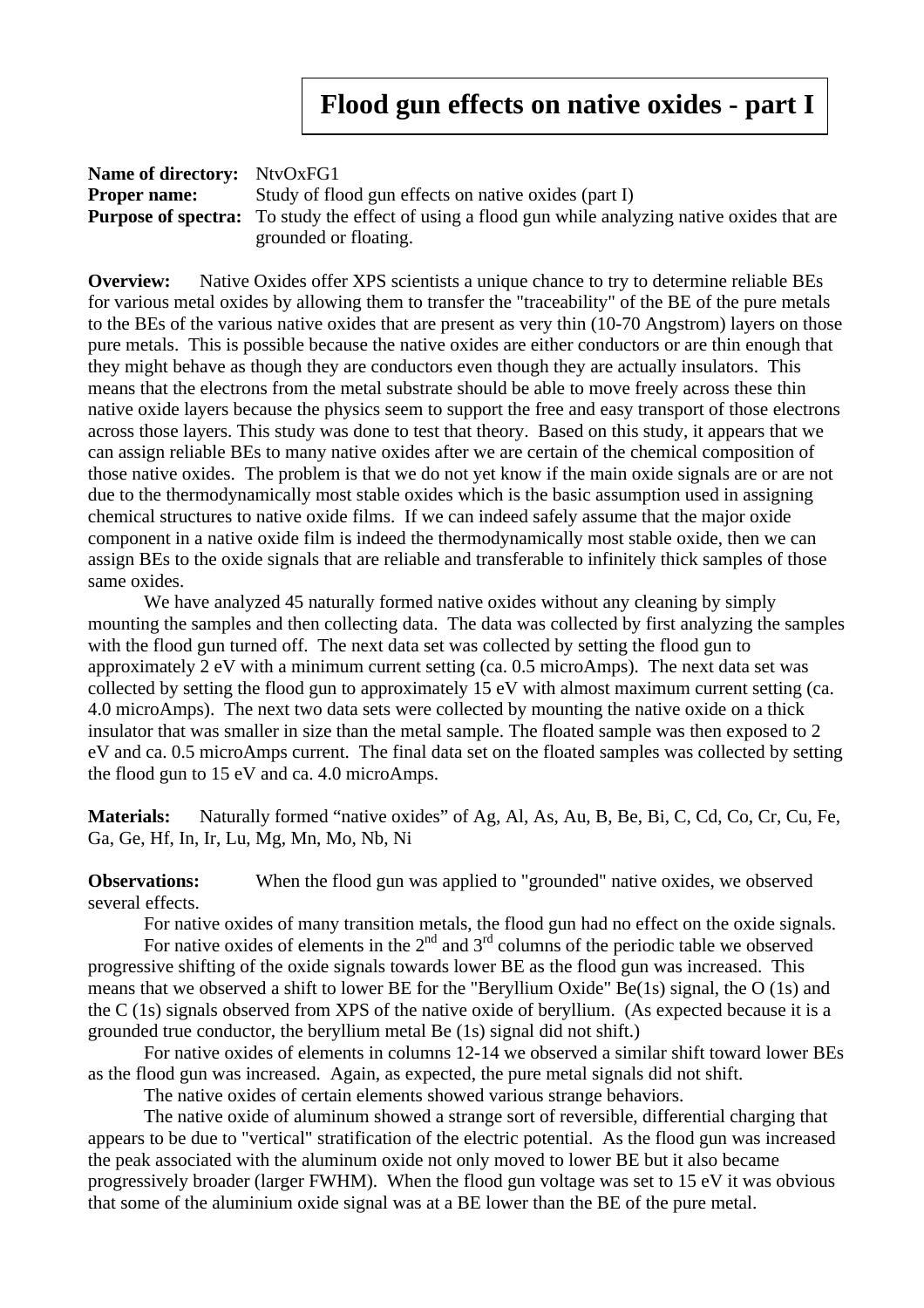The native oxides of hafnium and zirconium showed a different sort of unusual charging behavior. These elements showed a strange reversal in shifting as the flood gun was increased. When the flood gun was set to 2 eV the native oxide signals shifted toward lower BE just as observed for all other elements, but, when the flood gun was set to 15 eV, the XPS signals due to the native oxides shifted toward higher BE!

With more careful study of the data we observed that the C (1s) signal sometimes shifted slightly more than the O (1s) signal or the metal signal of the native oxides when the flood gun voltage was increased. This effect supports the previously mentioned vertical stratification of the electric potential of the flood gun electrons that strike (or are held by) the native oxide.

The study of the native oxides insulated by using teflon or glass substrates showed a simple linear response that was obvious and easy to understand. This implies that physics of the native oxides is complicated only when they are grounded.

| <b>Number of materials:</b> | 24                                                                  |
|-----------------------------|---------------------------------------------------------------------|
| <b>Number of spectra:</b>   | >300                                                                |
| Form of sample:             | thin films on metal foils or chips                                  |
| <b>Electrical behavior:</b> | conductor or semiconductor, except when the samples were            |
|                             | deliberately insulated with teflon or glass                         |
| <b>Class of material:</b>   | metals and metal oxides                                             |
| <b>Special treatment:</b>   | none                                                                |
| <b>Charge compensation:</b> | yes, flood gun (2-15 eV, min-max current settings) and nickel mesh- |
|                             | screen $(80\% \text{ T})$                                           |
| Ion etching/cleaning:       | none                                                                |
| Ref BE for Au (4f7):        | 83.98 eV $(+/-0.078)$                                               |
| Ref BE for Cu $(2p3)$ :     | 932.67 eV $(+/-0.078)$                                              |
| <b>Ref BE for Cu (3s):</b>  | 122.45 eV $(+/-0.15)$                                               |
| <b>Electron TOA:</b>        | 35 degrees                                                          |
| <b>Instrument used:</b>     | Surface Science Instruments S-Probe (model 2703)                    |
| X-ray source:               | monochromatic aluminium (1486.7 eV, 8.393 Angstroms)                |
| <b>Operator:</b>            | B. Vincent Crist (XPS International, Inc.)                          |
|                             |                                                                     |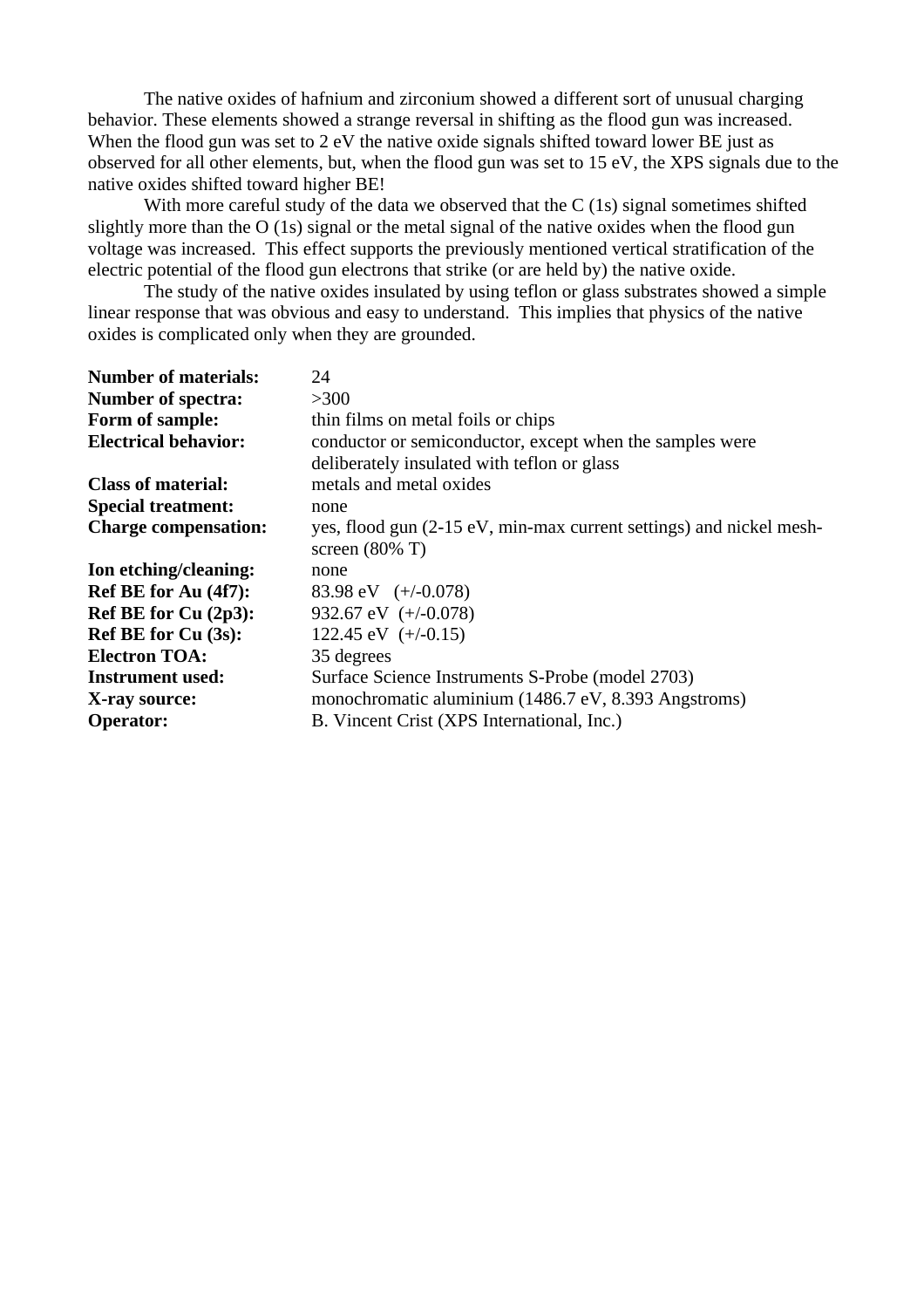### **Flood gun effects on native oxides - part 2**

| <b>Name of directory:</b> NtvOxFG2 |                                                                                                            |
|------------------------------------|------------------------------------------------------------------------------------------------------------|
| <b>Proper name:</b>                | Study of flood gun effects on native oxides (part 2)                                                       |
|                                    | <b>Purpose of spectra:</b> To study the effect of using a flood gun while analyzing native oxides that are |
|                                    | grounded or floating.                                                                                      |

**Overview:** Native Oxides offer XPS scientists a unique chance to try to determine reliable BEs for various metal oxides by allowing them to transfer the "traceability" of the BE of the pure metals to the BEs of the various native oxides that are present as very thin (10-70 Angstrom) layers on those pure metals. This is possible because the native oxides are either conductors or are thin enough that they might behave as though they are conductors even though they are actually insulators. This means that the electrons from the metal substrate should be able to move freely across these thin native oxide layers because the physics seem to support the free and easy transport of those electrons across those layers. This study was done to test that theory. Based on this study, it appears that we can assign reliable BEs to many native oxides after we are certain of the chemical composition of those native oxides. The problem is that we do not yet know if the main oxide signals are or are not due to the thermodynamically most stable oxides which is the basic assumption used in assigning chemical structures to native oxide films. If we can indeed safely assume that the major oxide component in a native oxide film is indeed the thermodynamically most stable oxide, then we can assign BEs to the oxide signals that are reliable and transferable to infinitely thick samples of those same oxides.

We have analyzed 45 naturally formed native oxides without any cleaning by simply mounting the samples and then collecting data. The data was collected by first analyzing the samples with the flood gun turned off. The next data set was collected by setting the flood gun to approximately 2 eV with a minimum current setting (ca. 0.5 microAmps). The next data set was collected by setting the flood gun to approximately 15 eV with almost maximum current setting (ca. 4.0 microAmps). The next two data sets were collected by mounting the native oxide on a thick insulator that was smaller in size than the metal sample. The floated sample was then exposed to 2 eV and ca. 0.5 microAmps current. The final data set on the floated samples was collected by setting the flood gun to 15 eV and ca. 4.0 microAmps.

**Materials:** Naturally formed "native oxides" of P, Pb, Pd, Pt, Re, Rh, Ru, Sb, Sc, Se, Si, Sn, Ta, Te, Tl, V, W, Y, Zn, Zr

**Observations:** When the flood gun was applied to "grounded" native oxides, we observed several effects.

For native oxides of many transition metals, the flood gun had no effect on the oxide signals.

For native oxides of elements in the  $2<sup>nd</sup>$  and  $3<sup>rd</sup>$  columns of the periodic table we observed progressive shifting of the oxide signals towards lower BE as the flood gun was increased. This means that we observed a shift to lower BE for the "Beryllium Oxide" Be(1s) signal, the O (1s) and the C (1s) signals observed from XPS of the native oxide of beryllium. (As expected because it is a grounded true conductor, the beryllium metal Be (1s) signal did not shift.)

For native oxides of elements in columns 12-14 we observed a similar shift toward lower BEs as the flood gun was increased. Again, as expected, the pure metal signals did not shift.

The native oxides of certain elements showed various strange behaviors.

The native oxide of aluminum showed a strange sort of reversible, differential charging that appears to be due to "vertical" stratification of the electric potential. As the flood gun was increased the peak associated with the aluminum oxide not only moved to lower BE but it also became progressively broader (larger FWHM). When the flood gun voltage was set to 15 eV it was obvious that some of the aluminium oxide signal was at a BE lower than the BE of the pure metal.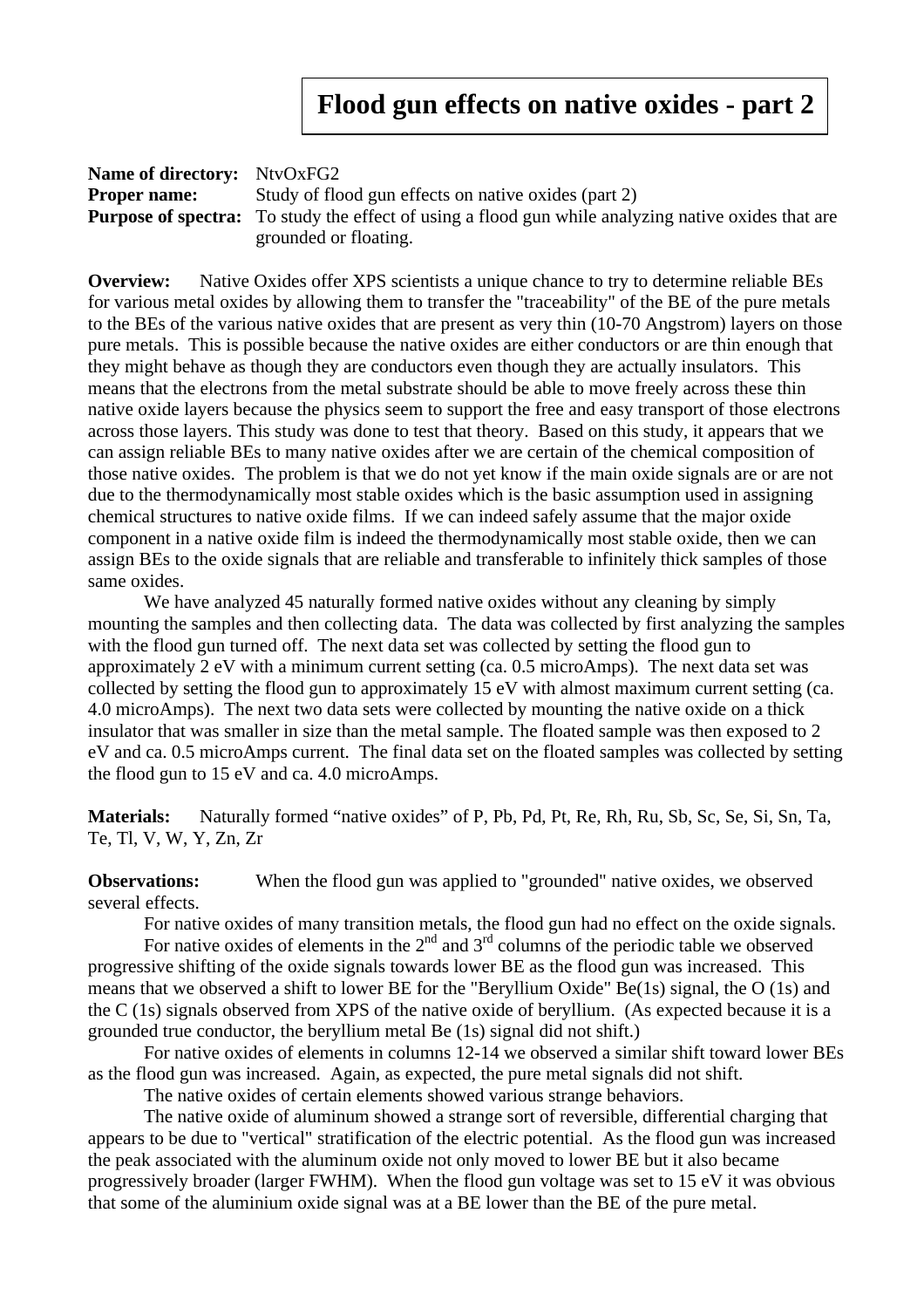The native oxides of hafnium and zirconium showed a different sort of unusual charging behavior. These elements showed a strange reversal in shifting as the flood gun was increased. When the flood gun was set to 2 eV the native oxide signals shifted toward lower BE just as observed for all other elements, but, when the flood gun was set to 15 eV, the XPS signals due to the native oxides shifted toward higher BE!

With more careful study of the data we observed that the C (1s) signal sometimes shifted slightly more than the O (1s) signal or the metal signal of the native oxides when the flood gun voltage was increased. This effect supports the previously mentioned vertical stratification of the electric potential of the flood gun electrons that strike (or are held by) the native oxide.

The study of the native oxides insulated by using teflon or glass substrates showed a simple linear response that was obvious and easy to understand. This implies that physics of the native oxides is complicated only when they are grounded.

| <b>Number of materials:</b> | 21                                                                  |
|-----------------------------|---------------------------------------------------------------------|
| <b>Number of spectra:</b>   | >250                                                                |
| Form of sample:             | thin films on metal foils or chips                                  |
| <b>Electrical behavior:</b> | conductor or semiconductor, except when the samples were            |
|                             | deliberately insulated with teflon or glass                         |
| <b>Class of material:</b>   | metals and metal oxides                                             |
| <b>Special treatment:</b>   | none                                                                |
| <b>Charge compensation:</b> | yes, flood gun (2-15 eV, min-max current settings) and nickel mesh- |
|                             | screen $(80\% \text{ T})$                                           |
| Ion etching/cleaning:       | none                                                                |
| Ref BE for Au (4f7):        | 83.98 eV $(+/-0.078)$                                               |
| Ref BE for Cu $(2p3)$ :     | 932.67 eV $(+/-0.078)$                                              |
| <b>Ref BE for Cu (3s):</b>  | 122.45 eV $(+/-0.15)$                                               |
| <b>Electron TOA:</b>        | 35 degrees                                                          |
| <b>Instrument used:</b>     | Surface Science Instruments S-Probe (model 2703)                    |
| X-ray source:               | monochromatic aluminium (1486.7 eV, 8.393 Angstroms)                |
| <b>Operator:</b>            | B. Vincent Crist (XPS International, Inc.)                          |
|                             |                                                                     |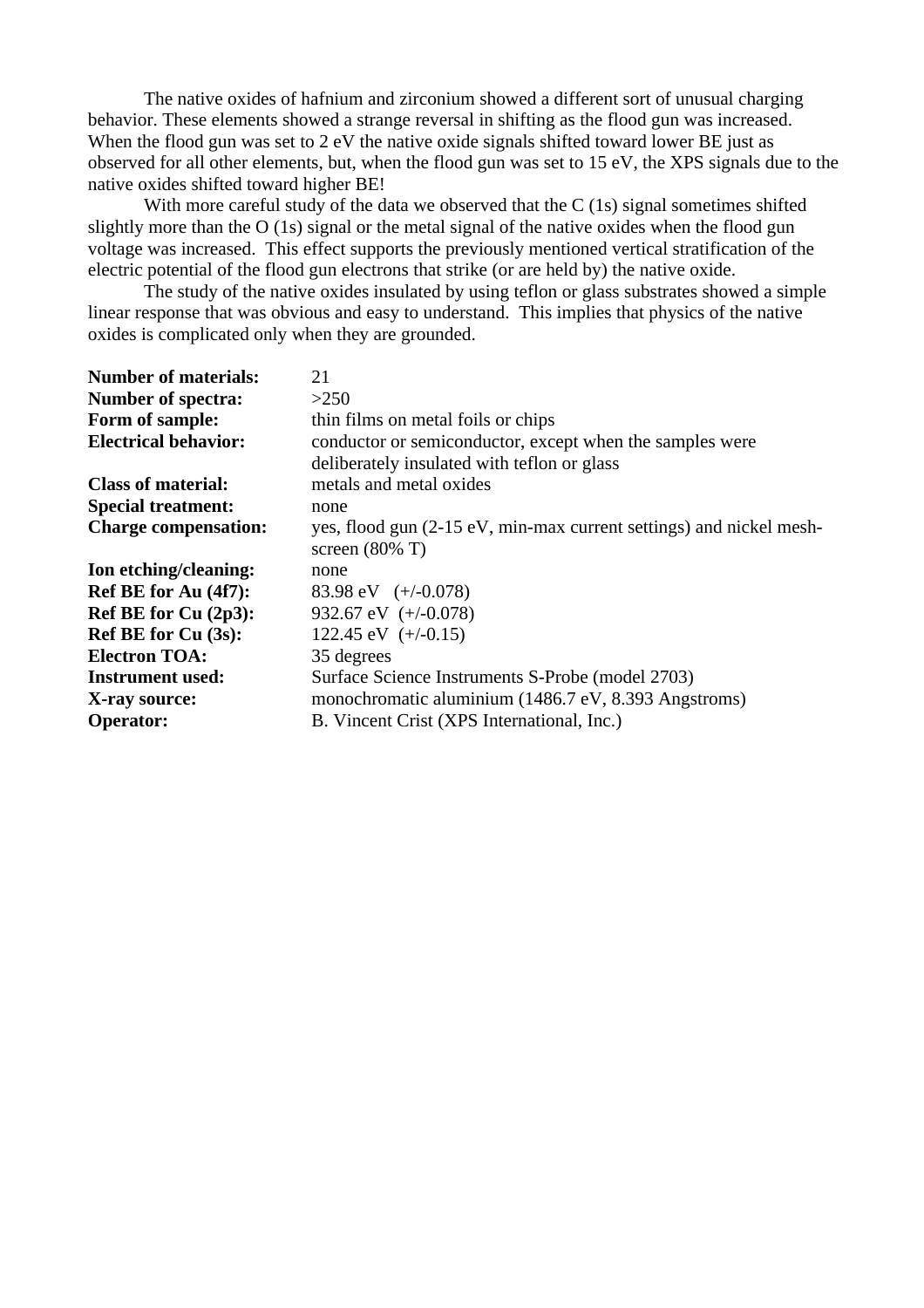| <b>Name of directory:</b> Gas-Snsr |                                                                                                   |  |
|------------------------------------|---------------------------------------------------------------------------------------------------|--|
| <b>Proper name:</b>                | Gas sensor devices for carbon monoxide                                                            |  |
|                                    | <b>Purpose of spectra:</b> To study the chemical composition of a gas sensor used to sense carbon |  |
|                                    | monoxide which is produced by fires.                                                              |  |

**Overview:** This study was done to help the inventor to study the surface chemical composition of the gas sensor which needed platinum at the surface to be effective.

**Materials:** alumina, PdFe wire, Pt coating

**Observations:** Based on the XPS results the inventor learned that he had to improve his method of depositing the platinum.

| <b>Number of materials:</b> | 7                                                    |
|-----------------------------|------------------------------------------------------|
| <b>Number of spectra:</b>   | 36                                                   |
| Form of sample:             | mixed ceramic on a coil                              |
| <b>Electrical behavior:</b> | insulator, except for coil                           |
| <b>Class of material:</b>   | inorganic                                            |
| <b>Special treatment:</b>   | none                                                 |
| <b>Charge compensation:</b> | yes, as needed with mesh-screen                      |
| Ion etching/cleaning:       | as needed to probe structure                         |
| Ref BE for Au (4f7):        | 83.96 eV $(+/-0.078)$                                |
| Ref BE for Cu (2p3):        | 932.47 eV $(+/-0.078)$                               |
| <b>Ref BE for Cu (3s):</b>  | 122.39 eV $(+/-0.15)$                                |
| <b>Electron TOA:</b>        | typically 90 deg due to curved surface               |
| <b>Instrument used:</b>     | Surface Science Instruments S-Probe (model 2703)     |
| X-ray source:               | monochromatic aluminium (1486.7 eV, 8.393 Angstroms) |
| <b>Operator:</b>            | B. Vincent Crist (XPS International, Inc.)           |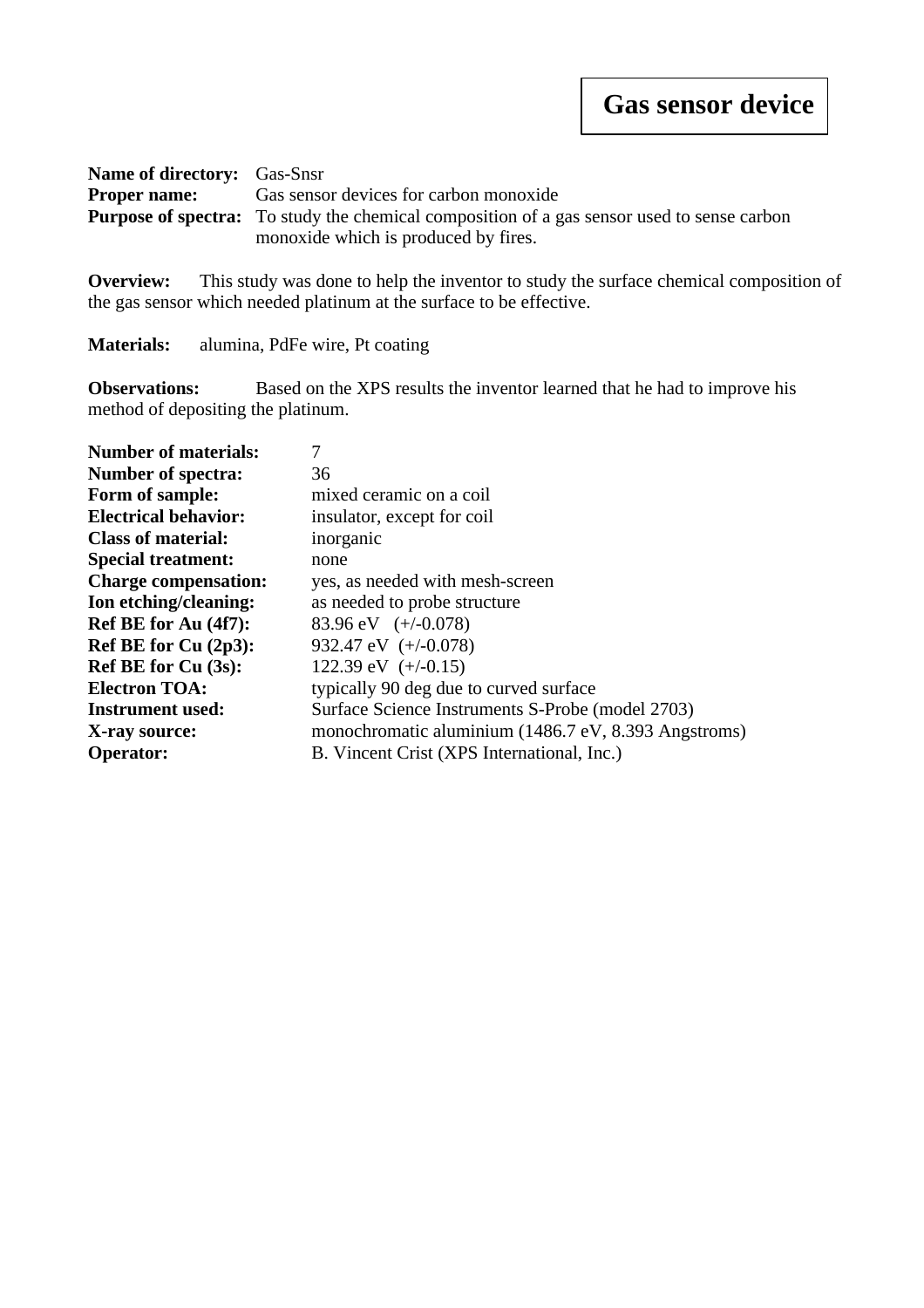| <b>Name of directory:</b> Glass                                                                         |                                                |
|---------------------------------------------------------------------------------------------------------|------------------------------------------------|
| <b>Proper name:</b>                                                                                     | Man-made glasses                               |
| <b>Purpose of spectra:</b> To reveal the typical surface chemical composition of various glasses and to |                                                |
|                                                                                                         | reveal trends in a series of man-made glasses. |

**Overview:** Most of these glasses are from a study by various students at Okayama University who attempted to synthesize new forms of glasses. These series provide some insight into the changes that occur when a series of oxides are mixed and heated in an attempt to produce a new kind of glass. The professors at Okayama University have written numerous papers on their efforts to produce glasses and have used XPS to assist their understanding of the synthetic materials they have produced.

**Materials:** Al2O3 (fused), Borosilicate glass, X:Y:Z series of CaF2:P2O5:Al2O3, X:Y series of Cs2O:SiO2, X:Y:Z series of Na2O:Cs2O:SiO2, X:Y:Z series of PbO:GeO2:PbF2, X:Y series of K2O:SiO2, X:Y series of Li2O:SiO2, X:Y series of Li2O:TeO2, X:Y series of Na2O:SiO2, X:Y series of Na2O:TeO2, X:Y:Z series of TeO2:PbO:PbF2, Normal Leaded (PbO) glass, Pyrex glass, SiO2, Soda-lime glass, and Zirconia

**Observations:** Some of the glasses were ion etched after being analyzed to study preferential sputtering of the material. Some of the samples were too far from the mesh-screen which resulted in some differential charging.

| <b>Number of materials:</b> | 40                                                       |
|-----------------------------|----------------------------------------------------------|
| <b>Number of spectra:</b>   | >300                                                     |
| Form of sample:             | glass chips, fragments                                   |
| <b>Electrical behavior:</b> | insulating (unless otherwise noted)                      |
| <b>Class of material:</b>   | inorganic                                                |
| <b>Special treatment:</b>   | fractured to expose fresh bulk                           |
| <b>Charge compensation:</b> | yes, flood gun (ca. 4 eV) and nickel mesh-screen (80% T) |
| Ion etching/cleaning:       | none                                                     |
| Ref BE for Au (4f7):        | 83.96 eV $(+/-0.078)$                                    |
| Ref BE for Cu $(2p3)$ :     | 932.47 eV $(+/-0.078)$                                   |
| <b>Ref BE for Cu (3s):</b>  | 122.39 eV $(+/-0.15)$                                    |
| <b>Electron TOA:</b>        | 90 degrees (maximum sampling depth)                      |
| <b>Instrument used:</b>     | Surface Science Instruments S-Probe (model 2703)         |
| X-ray source:               | monochromatic aluminium (1486.7 eV, 8.393 Angstroms)     |
| <b>Operator:</b>            | B. Vincent Crist (XPS International, Inc.)               |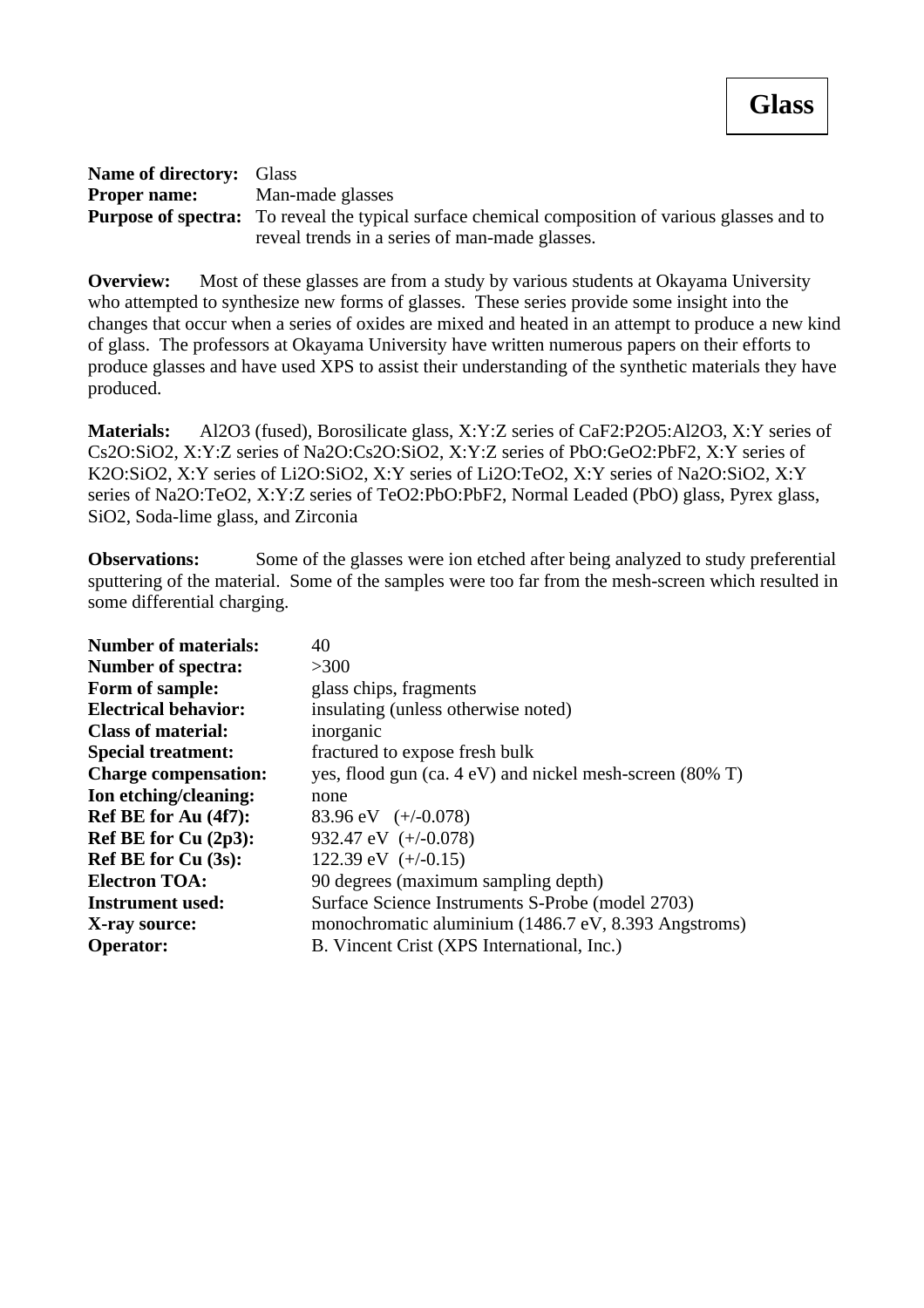| <b>Name of directory:</b> GrazingX |                                                                                                      |  |
|------------------------------------|------------------------------------------------------------------------------------------------------|--|
| <b>Proper name:</b>                | Enhanced count-rate obtained by using grazing X-rays                                                 |  |
|                                    | <b>Purpose of spectra:</b> To reveal the enhanced count-rate available in some XPS systems which use |  |
|                                    | mono X-rays.                                                                                         |  |

**Overview:** This data set demonstrates that it is possible to increase the count-rate of some XPS systems which use focused mono X-ray beams by a factor as great as 500% (5X).

**Materials:** Ag/PET, NaCl crystal, Ta2O5

**Observations:** Depending on surface roughness the count-rate can be increased by 2-5X for many smooth surfaced materials which are positioned so that the X-ray beam grazes the surface. The reason for the increase is the increased probability of a X-ray photo striking a atom while still in the filed of view of the analyzer. The increase does not depend on material as far as we have seen. It mainly depends on surface roughness.

| <b>Number of materials:</b> | 3                                                    |
|-----------------------------|------------------------------------------------------|
| <b>Number of spectra:</b>   | 90                                                   |
| Form of sample:             | thin film and crystal                                |
| <b>Electrical behavior:</b> | conductor and insulator                              |
| <b>Class of material:</b>   | metal and inorganic salt                             |
| <b>Special treatment:</b>   | Ag surface was ion etched clean                      |
| <b>Charge compensation:</b> | yes, flood gun (ca. 4 eV) for insulator only         |
| Ion etching/cleaning:       | yes                                                  |
| Ref BE for Au (4f7):        | 83.96 eV $(+/-0.078)$                                |
| Ref BE for Cu $(2p3)$ :     | 932.47 eV $(+/-0.078)$                               |
| <b>Ref BE for Cu (3s):</b>  | 122.39 eV $(+/-0.15)$                                |
| <b>Electron TOA:</b>        | 90 degrees (maximum sampling depth)                  |
| <b>Instrument used:</b>     | Surface Science Instruments S-Probe (model 2703)     |
| X-ray source:               | monochromatic aluminium (1486.7 eV, 8.393 Angstroms) |
| <b>Operator:</b>            | B. Vincent Crist (XPS International, Inc.)           |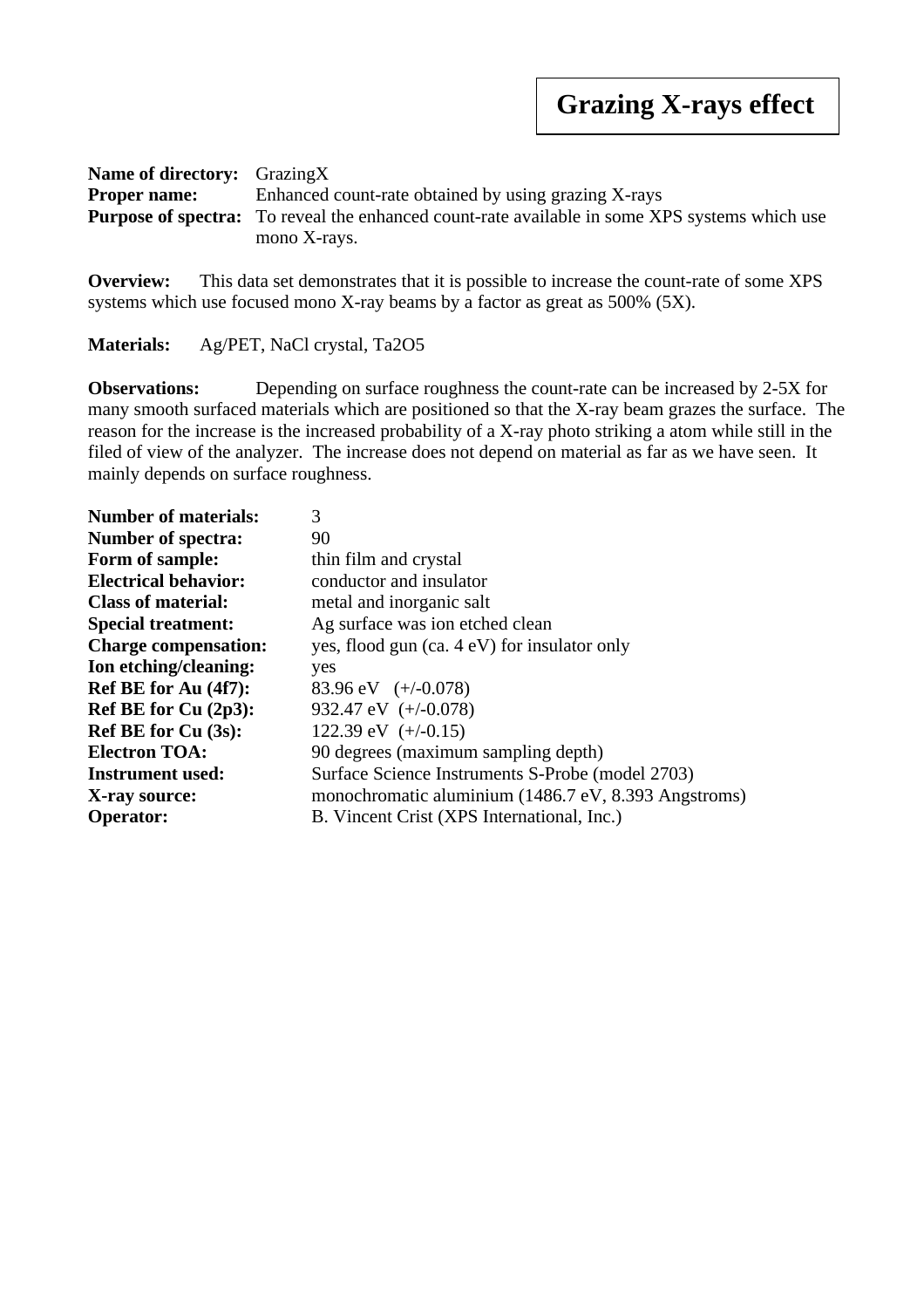| <b>Name of directory:</b> Halide |                                                                                                          |
|----------------------------------|----------------------------------------------------------------------------------------------------------|
| <b>Proper name:</b>              | Binary inorganic halides                                                                                 |
|                                  | <b>Purpose of spectra:</b> To reveal the typical surface chemical composition of binary organic halides. |

**Overview:** none

**Materials:** CaF2, CsBr, CuCl, KBr, KCl, KI, LiF, NaCl, TbF3

**Observations:** Halides have complex valence band structures that might contain various exciton related information.

| <b>Number of materials:</b> | 10                                                               |
|-----------------------------|------------------------------------------------------------------|
| <b>Number of spectra:</b>   | >100                                                             |
| Form of sample:             | single crystals, polymorphic crystals, and powders               |
| <b>Electrical behavior:</b> | insulator (except for CuCl)                                      |
| <b>Class of material:</b>   | inorganic                                                        |
| <b>Special treatment:</b>   | freshly fractured in air or pressed into thin 3mm diameter disks |
| <b>Charge compensation:</b> | yes, flood gun (ca. 4 eV) and nickel mesh-screen (80% T)         |
| Ion etching/cleaning:       | none                                                             |
| Ref BE for Au (4f7):        | 83.96 eV $(+/-0.078)$                                            |
| Ref BE for Cu $(2p3)$ :     | 932.47 eV $(+/-0.078)$                                           |
| Ref BE for $Cu(3s)$ :       | 122.39 eV $(+/-0.15)$                                            |
| <b>Electron TOA:</b>        | 90 degrees (maximum sampling depth)                              |
| <b>Instrument used:</b>     | Surface Science Instruments S-Probe (model 2703)                 |
| X-ray source:               | monochromatic aluminium (1486.7 eV, 8.393 Angstroms)             |
| <b>Operator:</b>            | B. Vincent Crist (XPS International, Inc.)                       |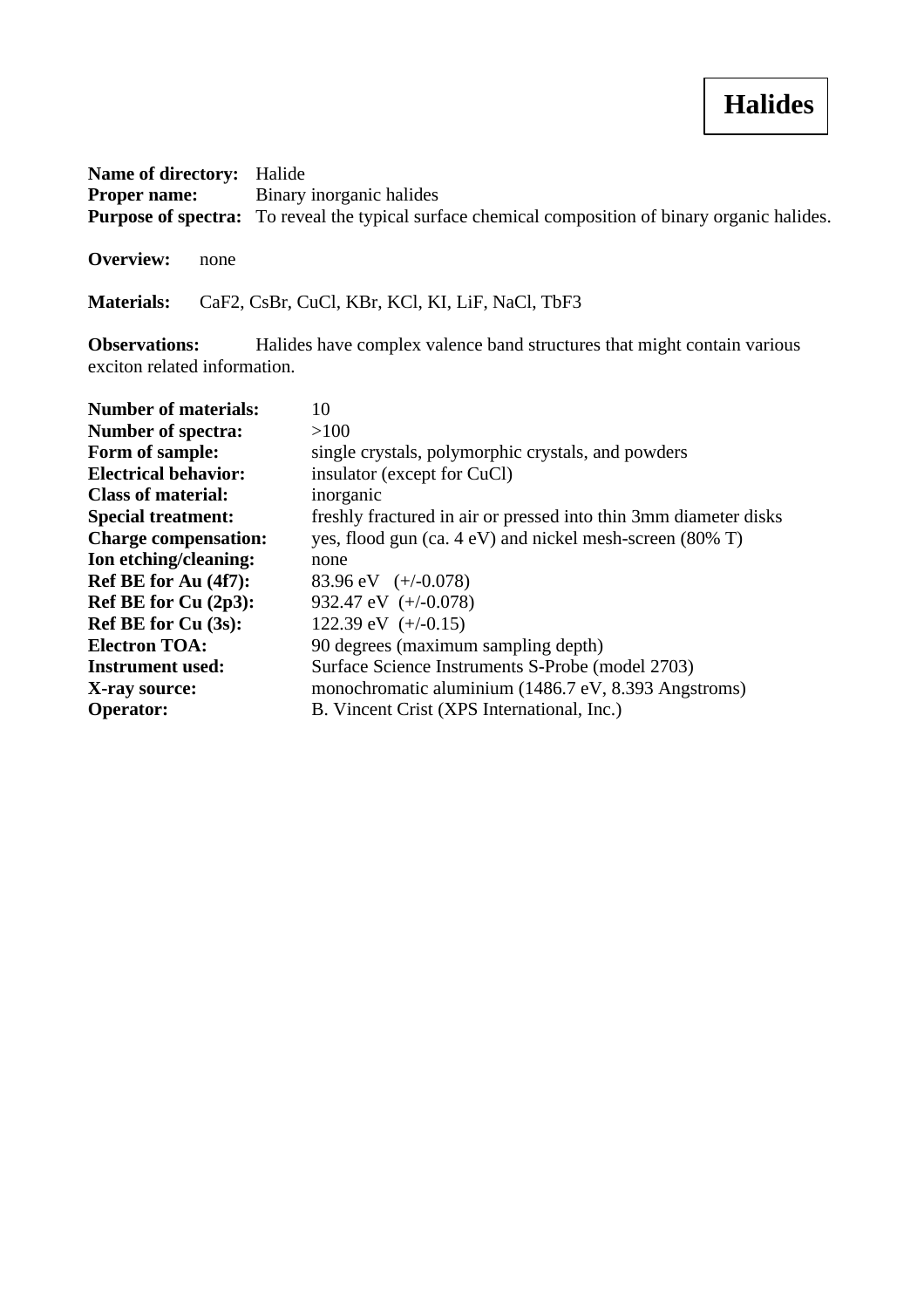| <b>Name of directory:</b> HD Lube1 |                                                                                                             |  |
|------------------------------------|-------------------------------------------------------------------------------------------------------------|--|
|                                    | <b>Proper name:</b> Line profiles of lubrication on hard disk surface                                       |  |
|                                    | <b>Purpose of spectra:</b> To check for the uniform distribution of the fluoro-ether lubricant that is used |  |
|                                    | on hard disk surfaces.                                                                                      |  |

**Overview:** The uniform distribution of lubricant over a hard disk surface is critical to the lifetime of the hard disk. ESCA (XPS) used to be used as a QC method to check that distribution, but it has been replaced by FT-IR which is much faster but still depends on XPS for its initial calibration. Useful lubricant thickness is estimated to be between 10 and 30 angstroms of lubricant.

**Materials:** hard disk plates coated with fluoro-ether lubricant

**Observations:** The samples studied here were fairly uniform and represent well made disks.

| <b>Number of materials:</b> | 14                                                   |
|-----------------------------|------------------------------------------------------|
| <b>Number of spectra:</b>   | 70                                                   |
| Form of sample:             | thin film                                            |
| <b>Electrical behavior:</b> | conductor                                            |
| <b>Class of material:</b>   | mixed                                                |
| <b>Special treatment:</b>   | none                                                 |
| <b>Charge compensation:</b> | none                                                 |
| Ion etching/cleaning:       | none                                                 |
| Ref BE for Au (4f7):        | 83.96 eV $(+/-0.078)$                                |
| Ref BE for $Cu(2p3)$ :      | 932.47 eV $(+/-0.078)$                               |
| Ref BE for $Cu(3s)$ :       | 122.39 eV $(+/-0.15)$                                |
| <b>Electron TOA:</b>        | 35 degrees                                           |
| <b>Instrument used:</b>     | Surface Science Instruments S-Probe (model 2703)     |
| X-ray source:               | monochromatic aluminium (1486.7 eV, 8.393 Angstroms) |
| <b>Operator:</b>            | B. Vincent Crist (XPS International, Inc.)           |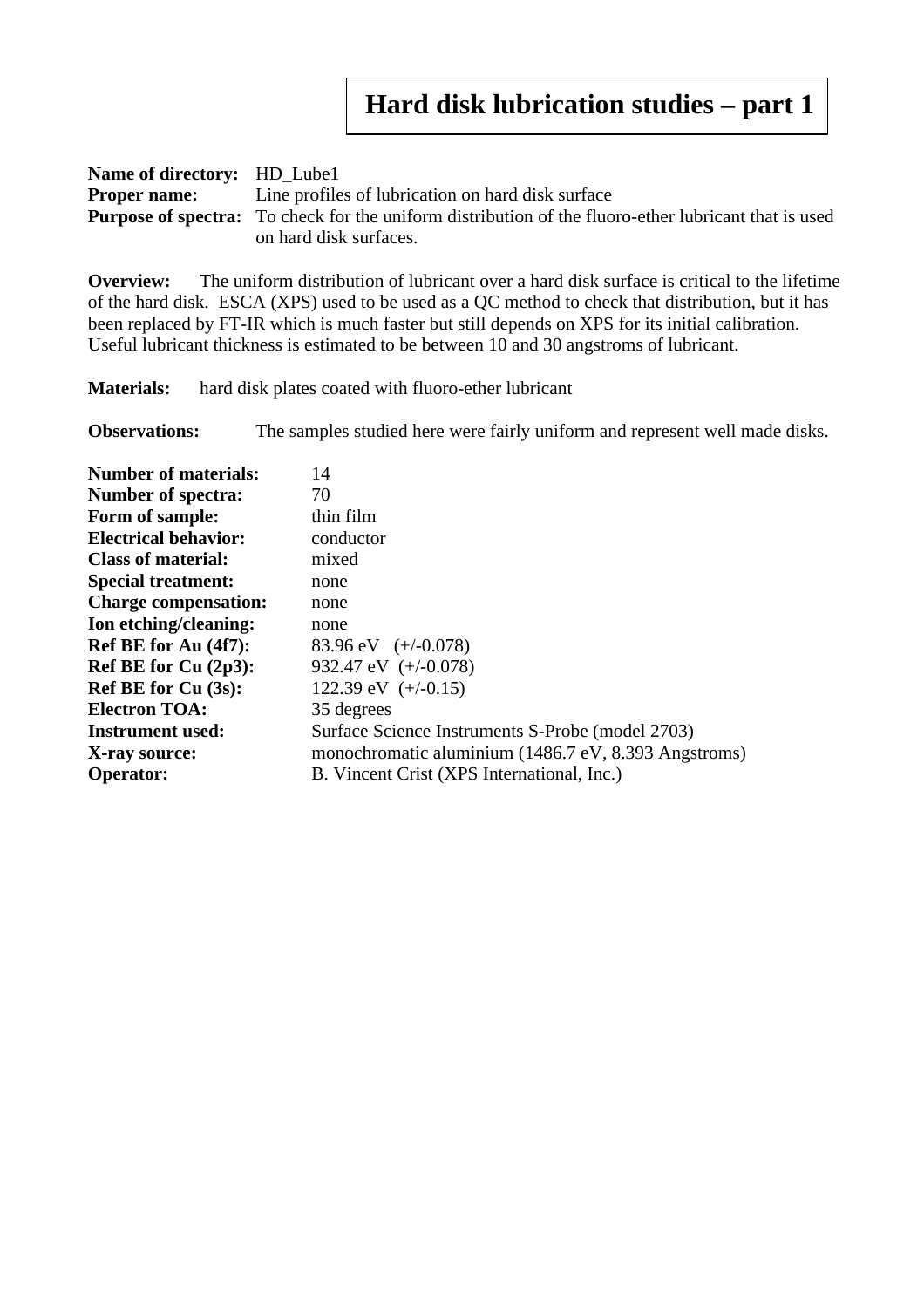| <b>Name of directory:</b> HD Lube2 |                                                                                                             |  |
|------------------------------------|-------------------------------------------------------------------------------------------------------------|--|
|                                    | <b>Proper name:</b> Line profiles of lubrication on hard disk surface                                       |  |
|                                    | <b>Purpose of spectra:</b> To check for the uniform distribution of the fluoro-ether lubricant that is used |  |
|                                    | on hard disk surfaces.                                                                                      |  |

**Overview:** The uniform distribution of lubricant over a hard disk surface is critical to the lifetime of the hard disk. ESCA (XPS) used to be used as a QC method to check that distribution, but it has been replaced by FT-IR which is much faster but still depends on XPS for its initial calibration. Useful lubricant thickness is estimated to be between 10 and 30 angstroms of lubricant.

**Materials:** hard disk plates coated with fluoro-ether lubricant

**Observations:** The samples studied here were fairly uniform and represent well made disks.

| <b>Number of materials:</b> | 42                                                   |
|-----------------------------|------------------------------------------------------|
| <b>Number of spectra:</b>   | 84                                                   |
| Form of sample:             | thin film                                            |
| <b>Electrical behavior:</b> | conductor                                            |
| <b>Class of material:</b>   | mixed                                                |
| <b>Special treatment:</b>   | none                                                 |
| <b>Charge compensation:</b> | none                                                 |
| Ion etching/cleaning:       | none                                                 |
| Ref BE for Au (4f7):        | 83.96 eV $(+/-0.078)$                                |
| Ref BE for $Cu(2p3)$ :      | 932.47 eV $(+/-0.078)$                               |
| Ref BE for $Cu(3s)$ :       | 122.39 eV $(+/-0.15)$                                |
| <b>Electron TOA:</b>        | 35 degrees                                           |
| <b>Instrument used:</b>     | Surface Science Instruments S-Probe (model 2703)     |
| X-ray source:               | monochromatic aluminium (1486.7 eV, 8.393 Angstroms) |
| <b>Operator:</b>            | B. Vincent Crist (XPS International, Inc.)           |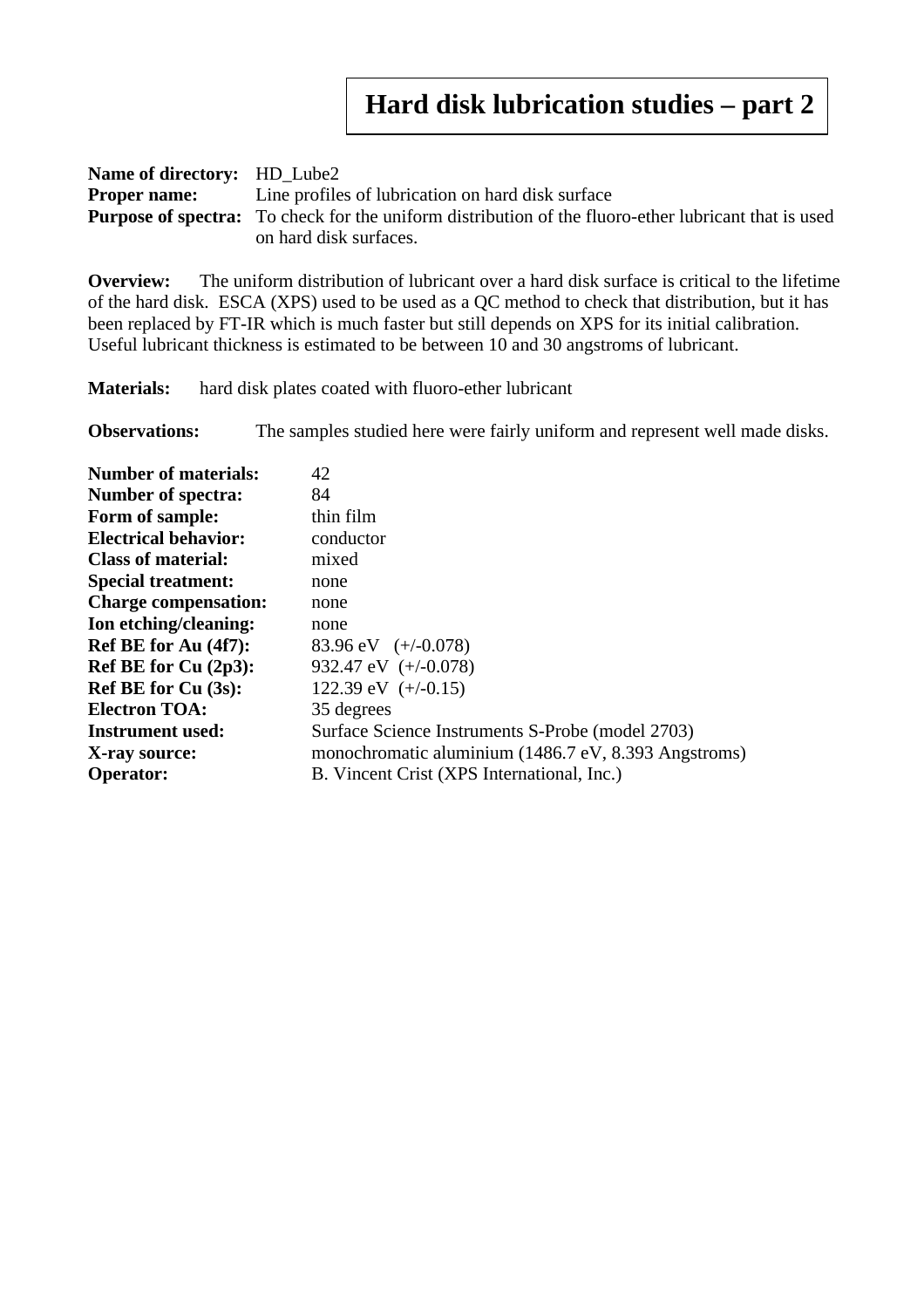### **Heat effects on materials**

**Name of directory:** Heat\_Eff **Proper name:** Effect of heat on materials **Purpose of spectra:** To study surface chemistry of materials that are heated.

**Overview:** Fresh bulk surface was exposed for these studies.

**Materials:** high purity (99.999%) aluminium pellet and a copper foil

**Observations:** Within a few minutes of heating at 100 C the aluminum sample suffered a modest increase in Al2O3 formation which led to differential charging and some charge-up. The copper foil changed color just slightly but then changed to black within a few minutes time with heat at about 600 C.

| <b>Number of materials:</b> | $\overline{2}$                                       |
|-----------------------------|------------------------------------------------------|
| <b>Number of spectra:</b>   | 20                                                   |
| Form of sample:             | pellet or foil                                       |
| <b>Electrical behavior:</b> | conductor (heating in air can form thick insulator)  |
| <b>Class of material:</b>   | metal                                                |
| <b>Special treatment:</b>   | heating to 100 C for various times                   |
| <b>Charge compensation:</b> | none                                                 |
| Ion etching/cleaning:       | none                                                 |
| Ref BE for Au (4f7):        | 83.96 eV $(+/-0.078)$                                |
| Ref BE for Cu (2p3):        | 932.47 eV $(+/-0.078)$                               |
| <b>Ref BE for Cu (3s):</b>  | 122.39 eV $(+/-0.15)$                                |
| <b>Electron TOA:</b>        | 90 degrees (maximum sampling depth)                  |
| <b>Instrument used:</b>     | Surface Science Instruments S-Probe (model 2703)     |
| X-ray source:               | monochromatic aluminium (1486.7 eV, 8.393 Angstroms) |
| <b>Operator:</b>            | B. Vincent Crist (XPS International, Inc.)           |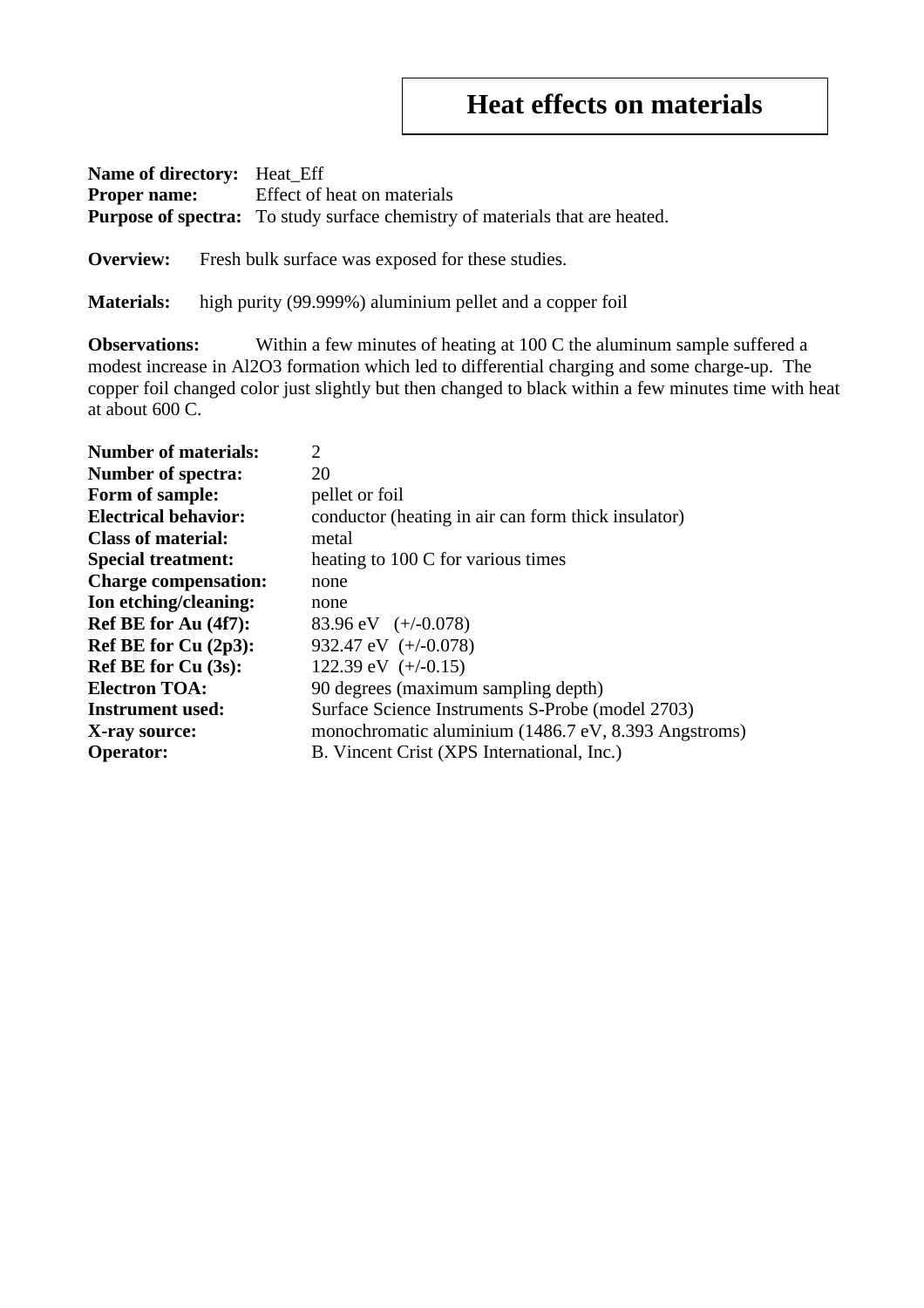| <b>Name of directory:</b> Hydroxid |                                                                                               |
|------------------------------------|-----------------------------------------------------------------------------------------------|
|                                    | <b>Proper name:</b> binary metal hydroxides                                                   |
|                                    | <b>Purpose of spectra:</b> To reveal the typical surface chemical composition of binary metal |
|                                    | hydroxides.                                                                                   |

**Overview:** Hydroxides are sometimes end products or intermediates in the oxidation of elements. They sometimes form carbonates by reacting with CO2 in the air. They are most commonly formed by water reacting with pure elements. The number of commercially available hydroxides is limited so the number of hydroxides in this data set is thereby limited.

**Materials:** Al(OH)3, Cd(OH)x, Co(OH)2, Cu(OH)2, FeOOH, LiOH, Mg(OH)2, and Ni (OH)2

**Observations:** The BEs of hydroxides seem to be larger than oxides, but may be the same or similar to carbonates. Adsorbed water, which is a kind of hydroxide, seems to appear at 535-537 eV, but it is difficult to confirm this.

| 8                                                        |
|----------------------------------------------------------|
| 60                                                       |
| powder or thin film in solution                          |
| insulator                                                |
| inorganic                                                |
| pressed into thin 3mm diameter disks as needed           |
| yes, flood gun (ca. 4 eV) and nickel mesh-screen (80% T) |
| none                                                     |
| 83.96 eV $(+/-0.078)$                                    |
| 932.47 eV (+/-0.078)                                     |
| 122.39 eV $(+/-0.15)$                                    |
| 90 degrees (maximum sampling depth)                      |
| Surface Science Instruments S-Probe (model 2703)         |
| monochromatic aluminium (1486.7 eV, 8.393 Angstroms)     |
| B. Vincent Crist (XPS International, Inc.)               |
|                                                          |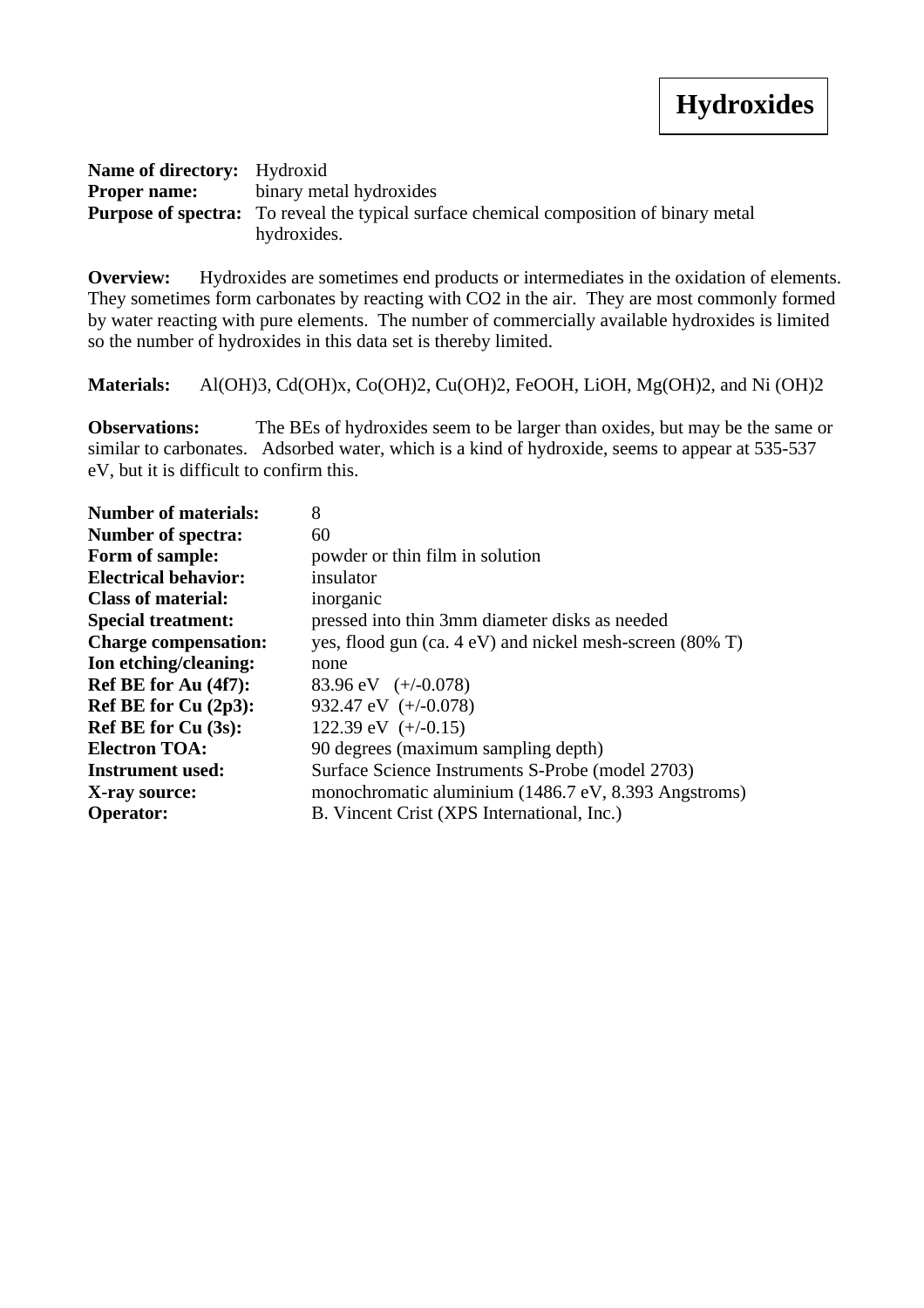# **Ion implanted materials**

| <b>Name of directory:</b> Ion Impl |                                                                                                         |
|------------------------------------|---------------------------------------------------------------------------------------------------------|
|                                    | <b>Proper name:</b> Ion implanted materials                                                             |
|                                    | <b>Purpose of spectra:</b> To reveal the effects and depth distribution of implanting ions into various |
|                                    | substrates.                                                                                             |

**Overview:** Materials implanted with various ions undergo different chemical changes depending on the level of implanting and the chemical nature of the implanted ion. Ionic forms of oxygen, zirconium and zinc were implanted into the substrates listed in the materials category.

**Materials:** Oxygen, zirconium or zinc ions were implanted into Cr, Hf, Nb, W, Zr, Si, Fe, FeCr

**Observations:** Thermally stable oxides seem to form when the oxide implant layer moves to the surface region.

| <b>Number of materials:</b> | 12                                                   |
|-----------------------------|------------------------------------------------------|
| <b>Number of spectra:</b>   | >300                                                 |
| Form of sample:             | implanted foil                                       |
| <b>Electrical behavior:</b> | conductor                                            |
| <b>Class of material:</b>   | metal                                                |
| <b>Special treatment:</b>   | ion implanted by Riken Institute at $>20$ KeV        |
| <b>Charge compensation:</b> | none                                                 |
| Ion etching/cleaning:       | depth profiling                                      |
| Ref BE for Au (4f7):        | 83.96 eV $(+/-0.078)$                                |
| Ref BE for Cu (2p3):        | 932.47 eV $(+/-0.078)$                               |
| <b>Ref BE for Cu (3s):</b>  | 122.39 eV $(+/-0.15)$                                |
| <b>Electron TOA:</b>        | 35 degrees                                           |
| <b>Instrument used:</b>     | Surface Science Instruments X-Probe (model 206)      |
| X-ray source:               | monochromatic aluminium (1486.7 eV, 8.393 Angstroms) |
| <b>Operator:</b>            | B. Vincent Crist (XPS International, Inc.)           |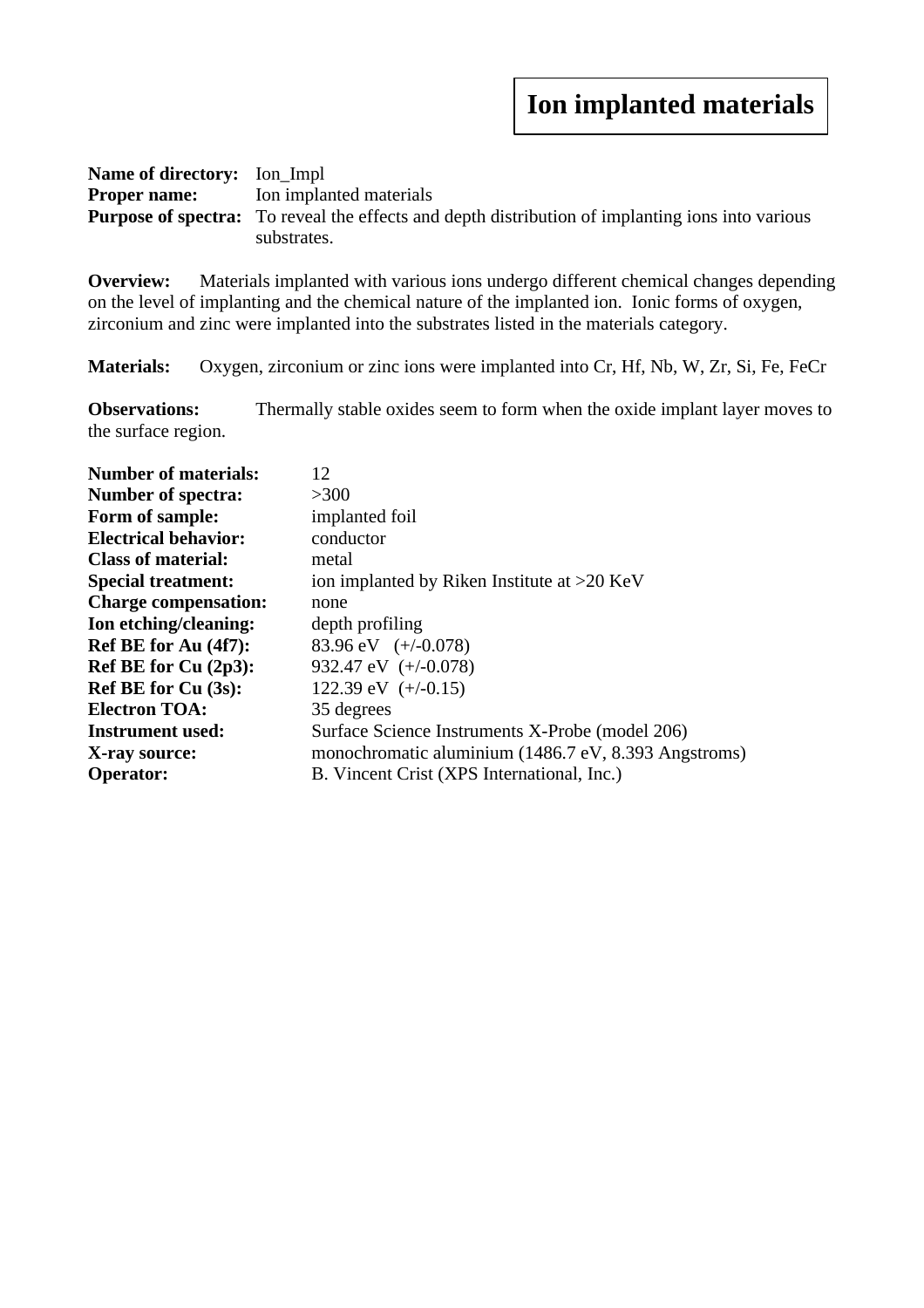#### **Name of directory:** LaserXPS **Proper name:** Laser-XPS research **Purpose of spectra:** To study the effects of CW laser on various materials in either a dynamic (simultaneous) mode or a static (sequential) mode.

**Overview:** We invented and patented a new technique which was intended to help reveal the presence or absence of species chemical groups that were susceptible to selected excitation by the different wavelengths provided by the CW dye and argon lasers. We did not observe the desired effect, but we did observe several phenomena that are potentially useful.

**Materials:** Au, BaO, CeO2, Co, Cr, Cr2O3, Cu2O, CuO, Fe, Fe2O3, GaAs, GaP, Ge, Graphite, InP, KBr, KCl, Mg, Mn, NiO, Poly(chlorostyrene), PET (Mylar), Poly(styrene), Poly(vinyl methyl ketone), Poly(vinylnapthalene), S, Si, Si3N4, SiO2, Sm2O3, TiO2, YbaCuOx, ZnO

**Observations:** The UV lines of the Ar laser had enough energy to cause the Poly(vinylnapthalene) to phosphoresce with a blue-white light. The dye laser could be used to improve charge control of KCl, The dye laser could clean the surfaces of dark colored materials by removing the hydrocarbon and/or the adsorbed water. The dye laser could promote valence electrons into the conduction band of semiconductors and cause the peaks to shift by 1-2 eV. The dye laser could cause reduction to metal states from oxides states for NiO and Cu2O. The lasers was not observed to affect native oxides or white colored materials.

| <b>Number of materials:</b> | 44                                                                  |
|-----------------------------|---------------------------------------------------------------------|
| <b>Number of spectra:</b>   | >650                                                                |
| Form of sample:             | wafers, pressed pellets, chips, foils                               |
| <b>Electrical behavior:</b> | conductor, semi-conductor, and insulator                            |
| <b>Class of material:</b>   | metals, polymers, inorganics, semiconductors                        |
| <b>Special treatment:</b>   | fresh fracture, pressed into thin 3mm diameter disks<br>as received |
| <b>Charge compensation:</b> | flood gun $(ca. 4 eV)$ as needed                                    |
| Ion etching/cleaning:       | none                                                                |
| Ref BE for Au (4f7):        | 83.96 eV $(+/-0.078)$                                               |
| Ref BE for Cu (2p3):        | 932.47 eV $(+/-0.078)$                                              |
| <b>Ref BE for Cu (3s):</b>  | 122.39 eV $(+/-0.15)$                                               |
| <b>Electron TOA:</b>        | 35 degrees                                                          |
| <b>Instrument used:</b>     | Surface Science Instruments X-Probe (model 206)                     |
| X-ray source:               | monochromatic aluminium (1486.7 eV, 8.393 Angstroms)                |
| <b>Operator:</b>            | B. Vincent Crist (XPS International, Inc.)                          |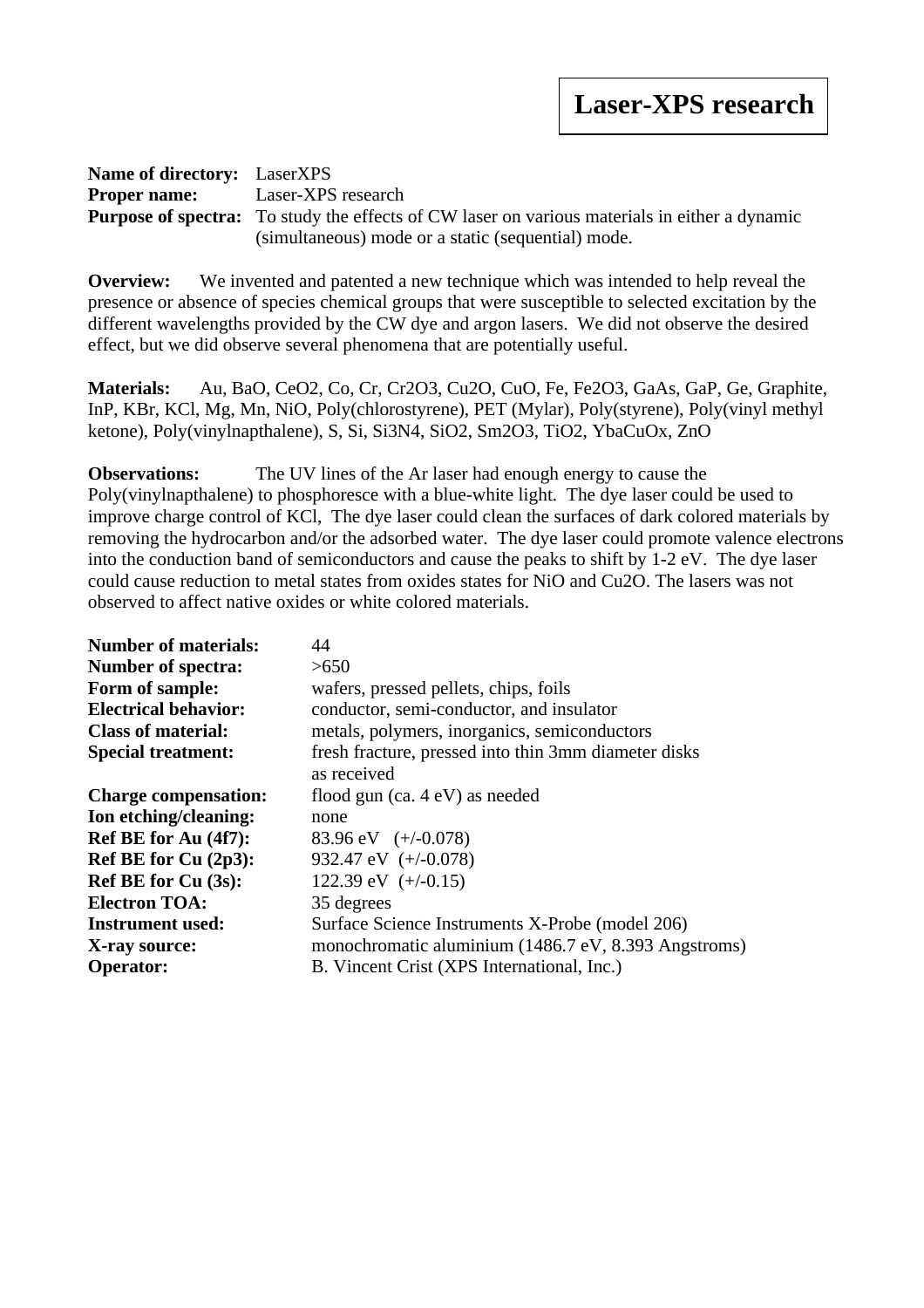# **Lubricants**

| <b>Name of directory:</b> Lubricnt |                                                                                                    |
|------------------------------------|----------------------------------------------------------------------------------------------------|
| <b>Proper name:</b> Lubricants     |                                                                                                    |
|                                    | <b>Purpose of spectra:</b> To reveal the typical surface chemical composition of materials used as |
|                                    | lubricants.                                                                                        |

**Overview:** Lubricants are widely used to minimize friction. One popular lubricant is called silicone oil. It contaminants many materials and causes various problems, but is very useful as a lubricant.

**Materials:** MoS2, WD-40 (a commercial spray lubricant), silicone oil

**Observations:** none

| <b>Number of materials:</b> | 3                                                    |
|-----------------------------|------------------------------------------------------|
| <b>Number of spectra:</b>   | 9                                                    |
| Form of sample:             | chip and spray coating on gold coated plate          |
| <b>Electrical behavior:</b> | (conductor) due to thinness                          |
| <b>Class of material:</b>   | inorganic                                            |
| <b>Special treatment:</b>   | freshly exposed bulk or sprayed on coating           |
| <b>Charge compensation:</b> | none                                                 |
| Ion etching/cleaning:       | none                                                 |
| Ref BE for Au (4f7):        | 83.96 eV $(+/-0.078)$                                |
| Ref BE for Cu $(2p3)$ :     | 932.47 eV $(+/-0.078)$                               |
| <b>Ref BE for Cu (3s):</b>  | 122.39 eV $(+/-0.15)$                                |
| <b>Electron TOA:</b>        | 35 degrees                                           |
| <b>Instrument used:</b>     | Surface Science Instruments X-Probe (model 206)      |
| X-ray source:               | monochromatic aluminium (1486.7 eV, 8.393 Angstroms) |
| <b>Operator:</b>            | B. Vincent Crist (XPS International, Inc.)           |
|                             |                                                      |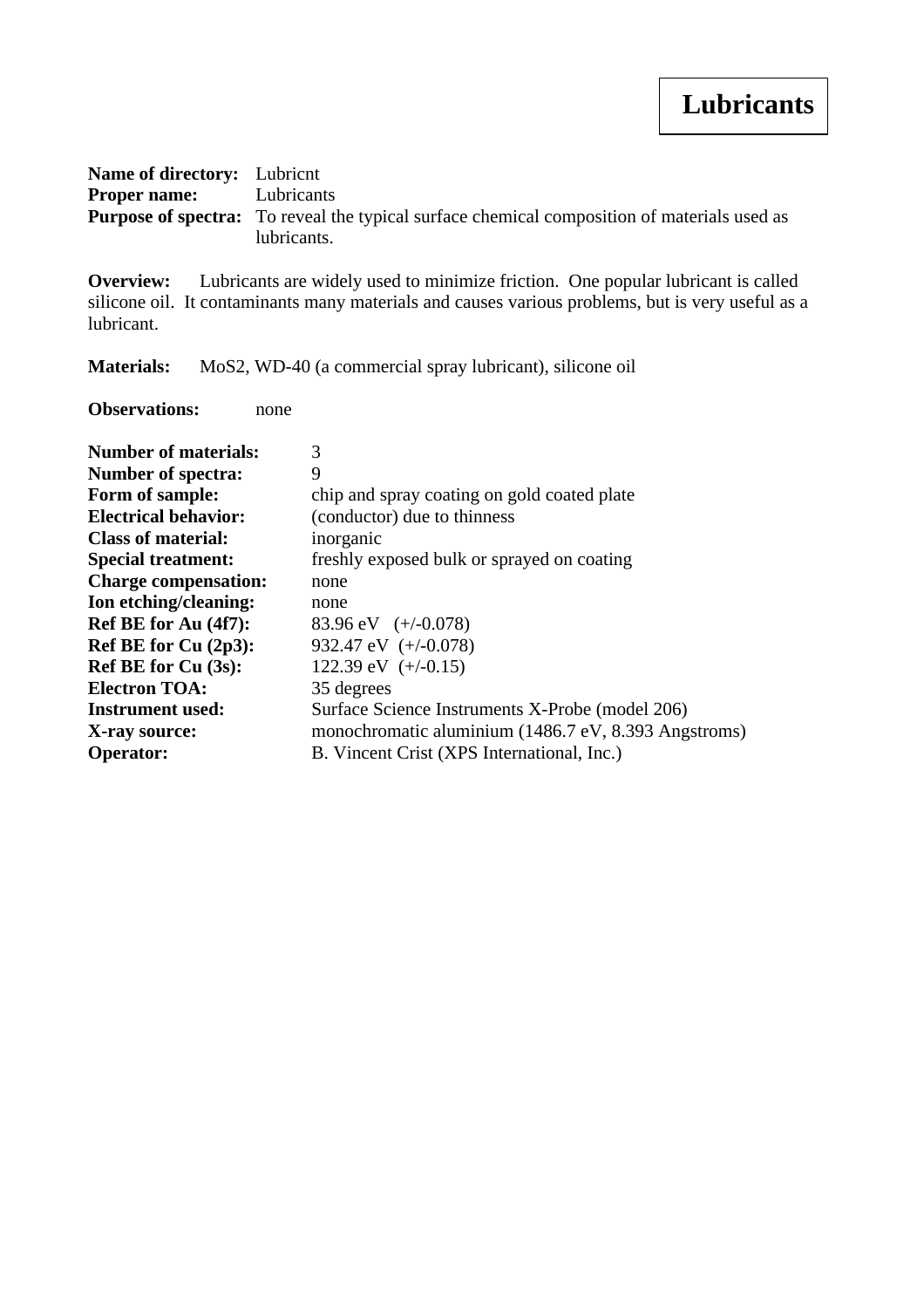| <b>Name of directory:</b> Mag Mem |                                                                                                   |  |
|-----------------------------------|---------------------------------------------------------------------------------------------------|--|
| <b>Proper name:</b>               | Magnetic materials used magnetic recordings                                                       |  |
|                                   | <b>Purpose of spectra:</b> To study the surface chemical composition of materials used to produce |  |
|                                   | magnetic recordings.                                                                              |  |

**Overview:** This collection of data reveals R&D efforts to improve magnetic recordings and their components. In one case there is a study of diamond coated sliders on a recording head. In other work there are tests done to see the effects of heating the aluminum substrate.

**Materials:** lubricated hard disks, aluminite disks, recording head (mainly CaTiO3 or SrTiO3), ferrite based tapes

**Observations:** XPS can be very useful to optimize the surface chemistry of materials used to produce magnetic recordings.

| 16                                                      |
|---------------------------------------------------------|
| 80                                                      |
| thin films, disks, coated disks, recording heads, tapes |
| conductor                                               |
| mixed                                                   |
| none                                                    |
| none                                                    |
| none                                                    |
| 83.96 eV $(+/-0.078)$                                   |
| 932.47 eV $(+/-0.078)$                                  |
| 122.39 eV $(+/-0.15)$                                   |
| 35 degrees                                              |
| Surface Science Instruments X-Probe (model 206)         |
| monochromatic aluminium (1486.7 eV, 8.393 Angstroms)    |
| B. Vincent Crist (XPS International, Inc.)              |
|                                                         |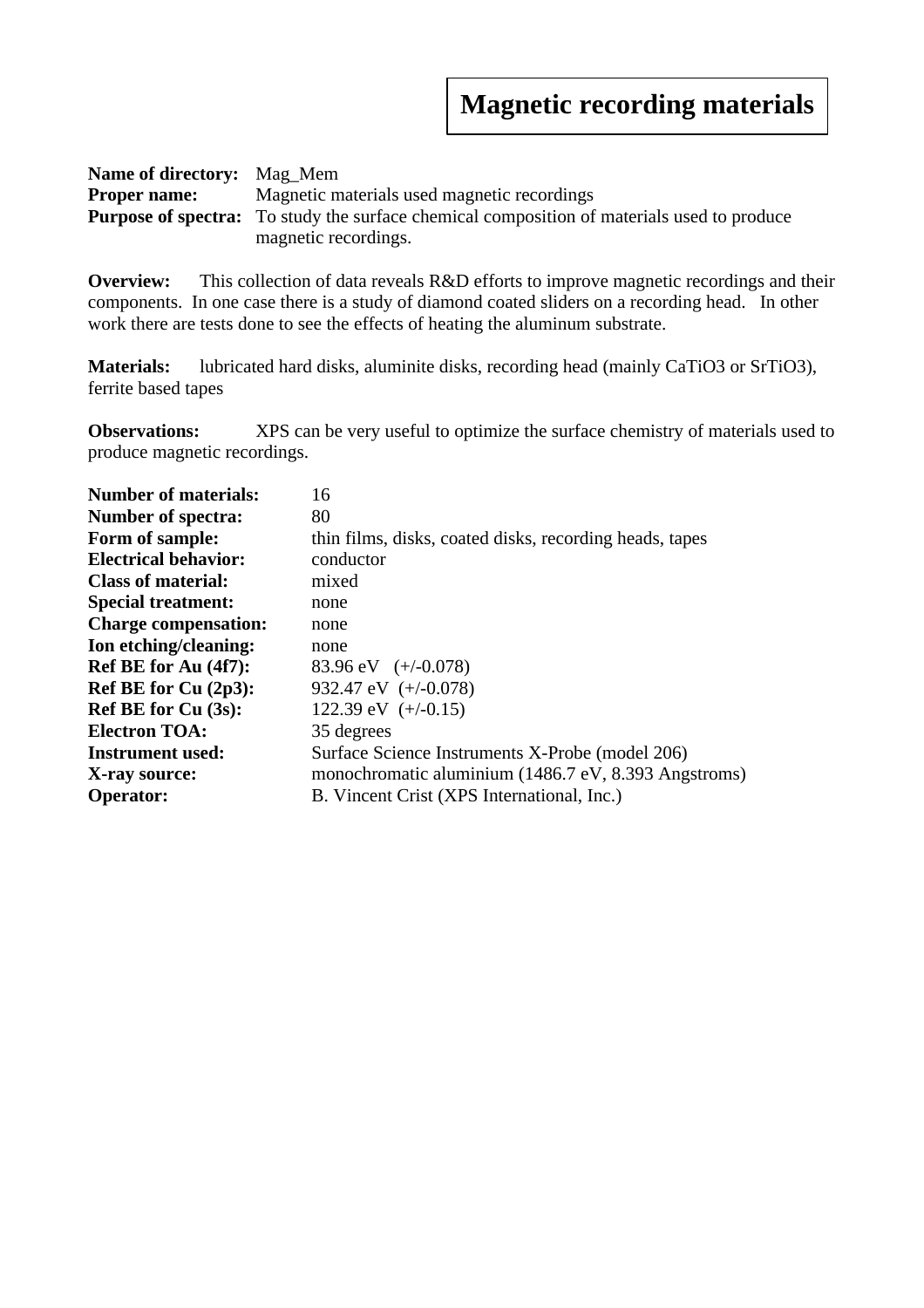| <b>Name of directory:</b> Mineral |                                                                                                       |  |
|-----------------------------------|-------------------------------------------------------------------------------------------------------|--|
| <b>Proper name:</b>               | Natural minerals (polymorphic crystals)                                                               |  |
|                                   | <b>Purpose of spectra:</b> To reveal the typical surface chemical composition of natural minerals. To |  |
|                                   | look for BEs from pure binary oxides produced in nature. To obtain BEs from                           |  |
|                                   | binary oxides with a minimum of charging effects which are available from                             |  |
|                                   | smooth surfaces provided by freshly fracturing crystals.                                              |  |

**Overview:** We have been collecting natural minerals that should contain only 2-3 elements which represent materials that are often analyzed by XPS or used as natural sources of materials used by industry. Many of these minerals have contaminants that appear in various grades of the chemicals used in the chemical industry or semiconductor industry. Some of these natural mineral samples are actually very high quality, high purity crystals which would cost a lot of money to purchase, but are bought for very little money.

**Materials:** Almandine (Fe3Al2(SiO4)3), Anatase (TiO2), Argentite (Ag2S), Azurite (Cu3(CO3)2(OH)2), Brookite (TiO2), Calcite (CaCO3), Cassiterite (SnO2), Chyrsoberyl (BeAl2O4), Cinnabar (HgS), Corundum (a-Al2O3), Covellite (CuS), Cuprite (Cu2O), Diaspore (AlOOH), Galena (PbS), Halite (NaCl), Hausmannite (Mn3O4), Hematite (a-Fe2O3), Kunzite (LiAlSi2O6), Magnesite (MgCO3), Opal (SiO2-nH2O), Orpiment (As2S3), Perovskite (CaTiO3), Pyrite (FeS2), Pyrope (Mg3Al2(SiO4)3, Realgar (As2S2), Rhodochrosite (MnCO3), Rutiled-Quartz (SiO2 with TiO2), Rutile (TiO2), Sapphire (Al2O3), Scheeite (CaWO4), Spinel (MgAl2O4), Tantalite (Ta2O5), Xenotime (YPO4), Zircon (ZrSiO4).

**Observations:** Natural cuprite is the best source of Cu2O. All other sources are contaminated with CuO or stabilizers such as SnO2 or PbO2. Many inexpensive samples of natural minerals have various forms of Fe, Mg or Na contaminants. **Number of materials:** 36 **Number of spectra:** >400 **Form of sample:** polymorphic crystals **Electrical behavior:** insulators and conductors **Class of material:** inorganic

**Special treatment:** freshly fractured in air just prior to analysis **Charge compensation:** yes, flood gun (ca. 4 eV) and nickel mesh-screen (80% T) **Ion etching/cleaning:**none **Ref BE for Au (4f7):** 83.98 eV (+/-0.05) **Ref BE for Cu (2p3):**932.67 eV (+/-0.05) **Ref BE for Cu (3s):** 122.45 eV (+/-0.1) **Electron TOA:** 90 degrees (maximum sampling depth) **Instrument used:** Surface Science Instruments S-Probe (model 2703) **X-ray source:** monochromatic aluminium (1486.7 eV, 8.393 Angstroms) **Operator:** B. Vincent Crist (XPS International, Inc.)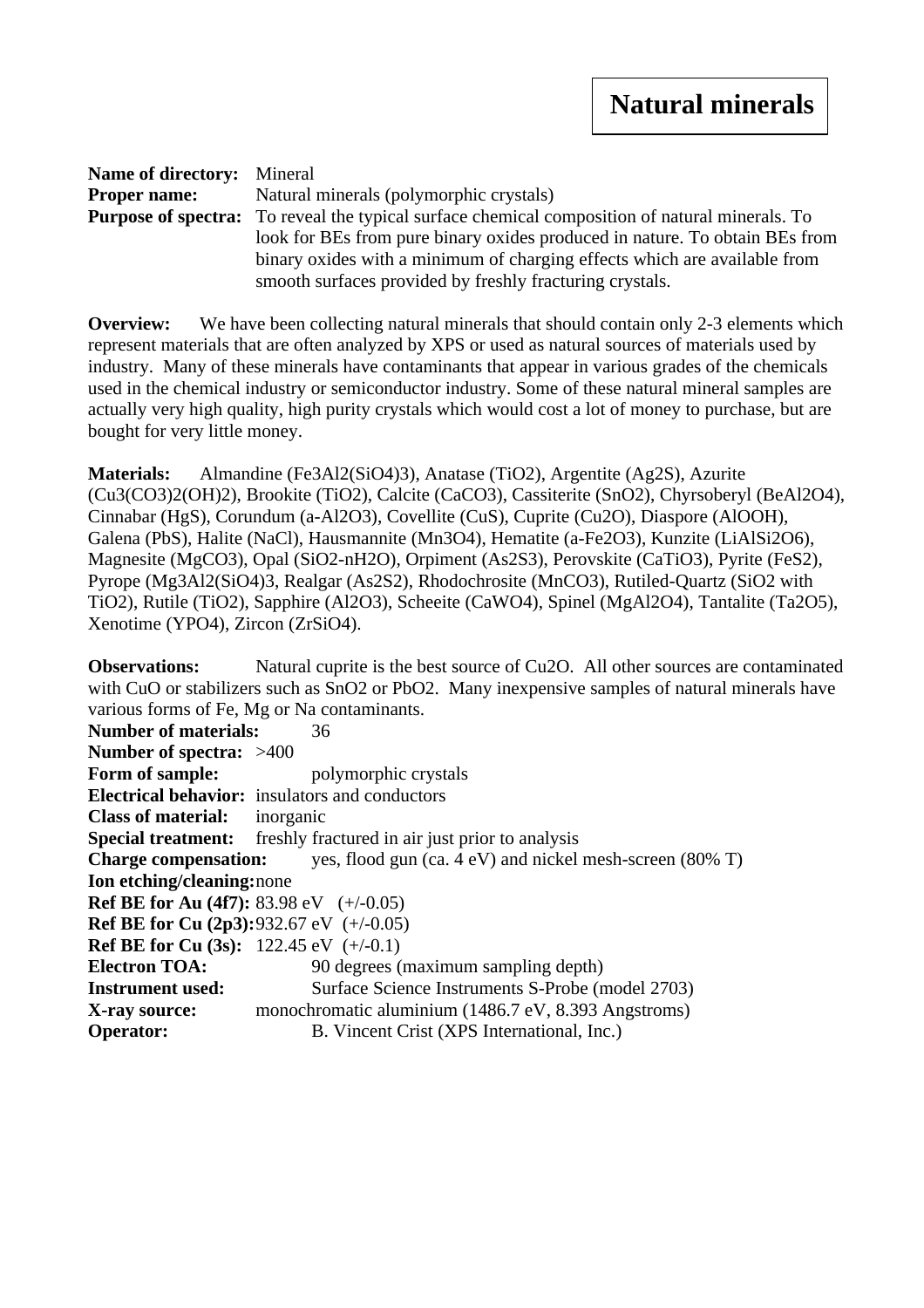| <b>Name of directory:</b> Nitride                                                                         |                                           |
|-----------------------------------------------------------------------------------------------------------|-------------------------------------------|
| <b>Proper name:</b> Metal nitrides                                                                        |                                           |
| <b>Purpose of spectra:</b> To reveal the typical surface chemical composition of metal nitrides which are |                                           |
|                                                                                                           | often used in the semiconductor industry. |

**Overview:** Metal nitrides are widely used in the semi-conductor industry but suffer various problems such as auto-oxidation which changes their insulating powers.

**Materials:** AlN, BN, CrN, Si3N4, TiN

**Observations:** Si3N4 is readily oxidized and is difficult to analyze because the user normally wants an atom % ratio which can change if ion etching is used to remove the surface oxide. The same is true for the other nitrides as well. A study needs to be done on the man-made oxynitrides so that we can properly analyze the surface contamination and then understand the true chemical nature of the underlying nitrides.

| <b>Number of materials:</b> | 6                                                                      |
|-----------------------------|------------------------------------------------------------------------|
| <b>Number of spectra:</b>   | >100                                                                   |
| Form of sample:             | powders, chips, wafers, coatings                                       |
| <b>Electrical behavior:</b> | insulator                                                              |
| <b>Class of material:</b>   | inorganic                                                              |
| <b>Special treatment:</b>   | fresh fractured to expose bulk or ion etched to expose bulk or pressed |
|                             | into thin 3 mm diameter disks                                          |
| <b>Charge compensation:</b> | yes, flood gun (ca. 4 eV) and nickel mesh-screen (80% T)               |
| Ion etching/cleaning:       | (as needed to remove surface contaminants)                             |
| Ref BE for Au (4f7):        | 83.96 eV $(+/-0.078)$                                                  |
| Ref BE for Cu $(2p3)$ :     | 932.47 eV $(+/-0.078)$                                                 |
| Ref BE for Cu (3s):         | 122.39 eV $(+/-0.15)$                                                  |
| <b>Electron TOA:</b>        | 35 degrees                                                             |
| <b>Instrument used:</b>     | Surface Science Instruments X- & S-Probe                               |
| X-ray source:               | monochromatic aluminium (1486.7 eV, 8.393 Angstroms)                   |
| <b>Operator:</b>            | B. Vincent Crist (XPS International, Inc.)                             |
|                             |                                                                        |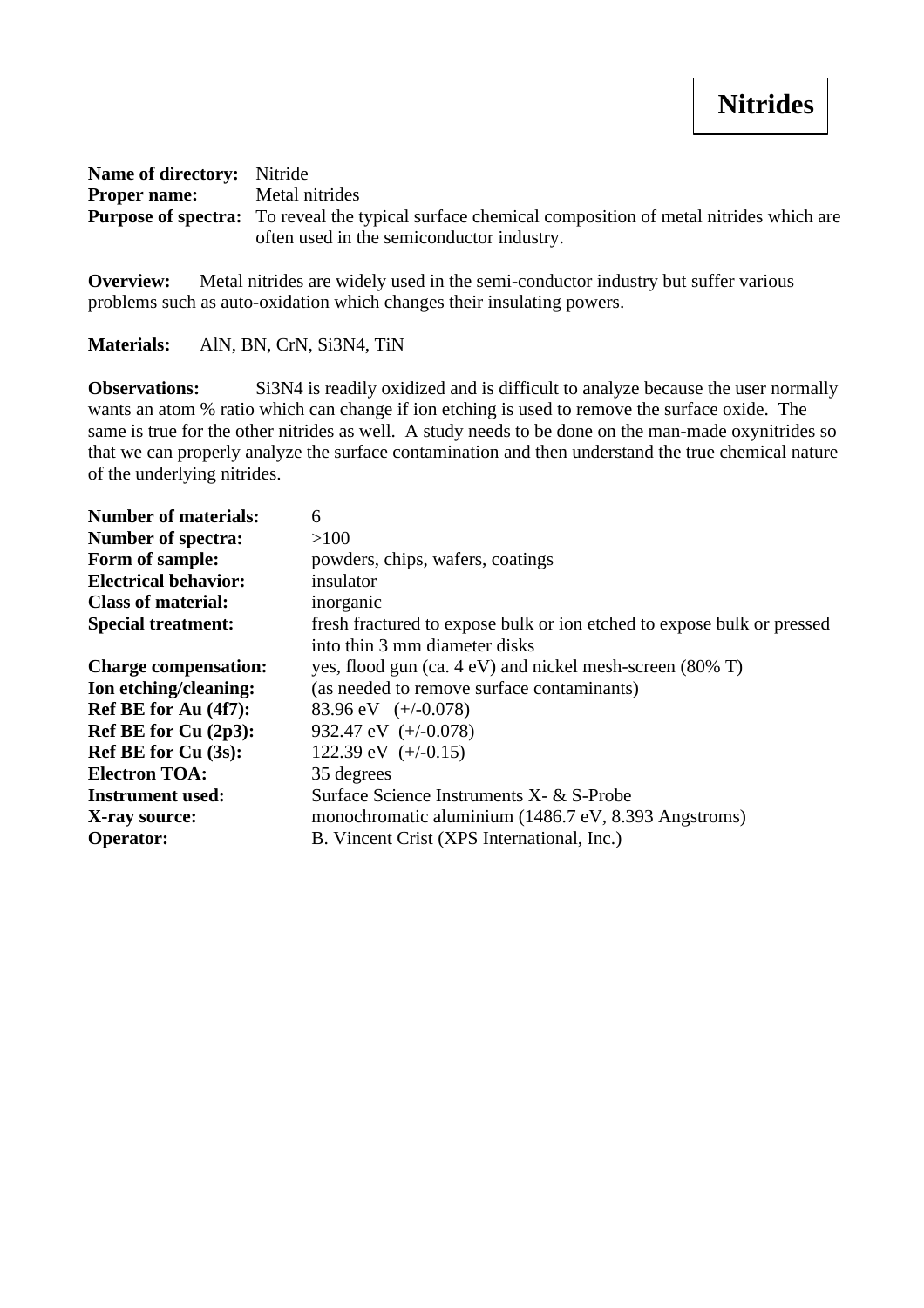**Name of directory:** Oxid\_Bin **Proper name:** Binary metal oxides – commercially pure (99.99+%) **Purpose of spectra:** To reveal the typical surface chemical composition of binary metal oxides.

**Overview:** Nearly all of the oxides and sub-oxide samples were purchased from the Aldrich Chemical Co. as powders with very high purity, typically 99.99+% based on ICP analyses. Lot numbers, which were provided with the samples from Aldrich, are reported on each spectrum along with the purity statement. Aldrich normally supplies ICP summaries with their high purity materials.

These high purity powders were pressed into 3 mm diameter thin disks (<1 mm thick) by a technique which avoided contaminating the surface with iron (Fe) or chromium (Cr) metals which typically occurs by using the standard pressing method. To avoid contaminating the surfaces of the thin disks we used a shiny side of a freshly cleaned piece of aluminum foil (kitchen grade). (Cleaning was done with isopropanol or ethanol.) Each thin disk was bonded to a small dish by using silver paint to ensure conduction if the oxide behaved as a conductor or semi-conductor.

We have included spectra from natural minerals which are simple binary metal oxides and have kept their original mineral names.

Wherever possible we included sub-oxides if they were commercially available. Some suboxide samples were bought from other sources, i.e. Rare Metallics Co or Cerac. Those samples were reported to be 99+% pure, but XPS of the surfaces of those powders or chips suggest they were mainly or only the thermodynamically stable full oxide. Until new sub-oxide samples are analyzed from other sources, it is difficult to be certain of the BEs derived from those some of the sub-oxides.

**Materials:** AgO, Ag<sub>2</sub>O, Al<sub>2</sub>O<sub>3</sub>, As<sub>2</sub>O<sub>3</sub>, Au<sub>2</sub>O<sub>3</sub>, B<sub>2</sub>O<sub>3</sub>, BeO, Bi<sub>2</sub>O<sub>3</sub>, CaO, CdO, Co<sub>2</sub>O<sub>4</sub>, CrO<sub>3</sub>,  $Cr_2O_3$ , Cu<sub>2</sub>O, CuO, FeO, a-Fe<sub>2</sub>O<sub>3</sub>, g-Fe<sub>2</sub>O<sub>3</sub>, Fe<sub>3</sub>O<sub>4</sub>, Ga<sub>2</sub>O<sub>3</sub>, GeO<sub>2</sub>, HfO<sub>2</sub>, HgO, In<sub>2</sub>O<sub>3</sub>, IrO<sub>2</sub>, MgO, MnO, Mn<sub>2</sub>O<sub>3</sub>, MoO<sub>3</sub>, Nb<sub>2</sub>O<sub>5</sub>, NiO, PbO, PbO<sub>2</sub>, PdO, PtO<sub>2</sub>-nH<sub>2</sub>O, Re<sub>2</sub>O<sub>7</sub>, Rh<sub>2</sub>O<sub>3</sub>, RuO<sub>2</sub>, Sb<sub>2</sub>O<sub>3</sub>, Sb2O5, Sc2O3, SiO, SiO2, SnO, SnO2, Ta2O5, TiO, Ti2O3, Tl2O3, VO2, V2O3, V2O5, WO3, Y2O3, ZnO, ZrO<sub>2</sub>, Anatase (TiO<sub>2</sub>), Brookite (TiO<sub>2</sub>), Cassiterite (SnO<sub>2</sub>), Corundum (Al<sub>2</sub>O<sub>3</sub>), Cuprite (Cu<sub>2</sub>O), Hausmannite ( $Mn_3O_4$ ), Hematite (a-Fe<sub>2</sub>O<sub>3</sub>), Rutile (TiO<sub>2</sub>), Rutilated Quartz (SiO<sub>2</sub> with TiO<sub>2</sub>), and Sapphire  $(Al_2O_3)$ .

**Observations:** Based on the peak-fitting methodology used to peak-fit the entire set of binary oxides, we have observed a general trend which indicates that the FWHM of the metal signal, the C (1s), and the O (1s) signal are all nearly the same (i.e. FWHM =  $1.0-1.3$  eV) if charge compensation is good.

We have also observed that the FWHM of the hydrocarbon C (1s) signal seems to be a good indicator of whether or not the charge compensation is good or not so good. When the FWHM of the C (1s) is small (e.g. 1.0-1.3 eV), then the main metal signal and the O (1s) signal seem to be small. When the FWHM of the C (1s) is relatively large (e.g. 1.5-1.8 eV), then the FWHM of the main metal signal and the O (1s) signals also are relatively large (e.g. 1.5-2.3 eV).

Most dark colored oxides behaved as conductors. All white colored oxides behaved as true insulators.

Some metal oxides which were expected to behave as insulators were found to behave as conductors or semi-conductors. The cause of this effect is uncertain but may be related to the many defects that exist in powders that are pressed into thin hard, smooth disks, which was the standard method used to analyze powdered samples because that approach minimized charging problems and increased the count-rate without causing any observable contamination.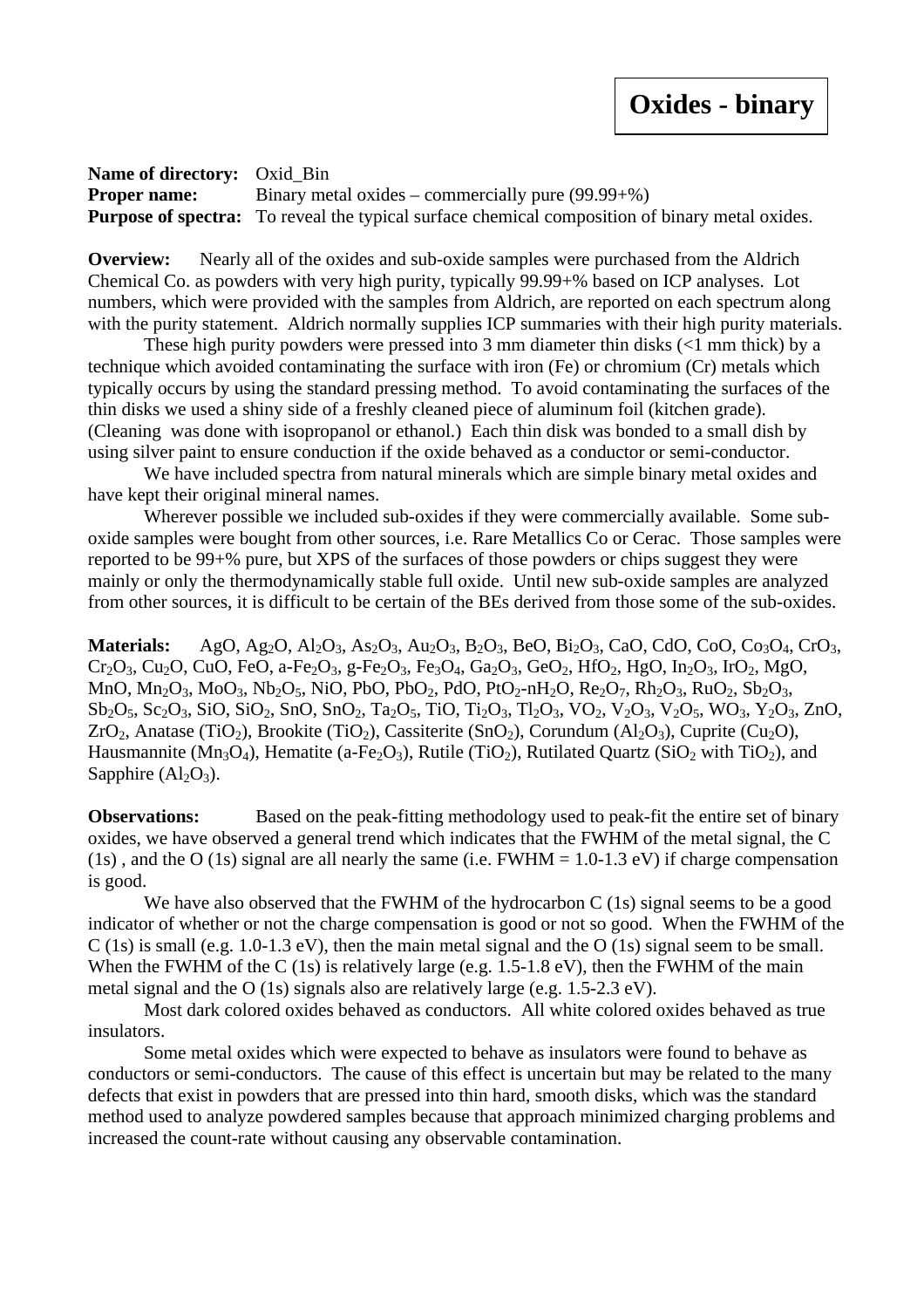| <b>Number of materials:</b> | 80                                                                                     |
|-----------------------------|----------------------------------------------------------------------------------------|
| <b>Number of spectra:</b>   | >900                                                                                   |
| Form of sample:             | powders or crystalline chips                                                           |
| <b>Electrical behavior:</b> | insulator and conductor                                                                |
| <b>Class of material:</b>   | inorganic                                                                              |
| <b>Special treatment:</b>   | pressed into thin 3mm diameter disks and bonded to a small metal dish                  |
|                             | by using silver (Ag) paint or freshly fractured if the sample was a<br>natural mineral |
| <b>Charge compensation:</b> | yes, flood gun (ca. $4 \text{ eV}$ ) and nickel mesh-screen (80% T)                    |
| Ion etching/cleaning:       | none                                                                                   |
| Ref BE for Au (4f7):        | 83.96 eV $(+/-0.078)$                                                                  |
| Ref BE for Cu $(2p3)$ :     | 932.47 eV $(+/-0.078)$                                                                 |
| <b>Ref BE for Cu (3s):</b>  | 122.39 eV $(+/-0.15)$                                                                  |
| <b>Electron TOA:</b>        | 90 degrees (maximum sampling depth)                                                    |
| <b>Instrument used:</b>     | Surface Science Instruments S-Probe (model 2703)                                       |
| X-ray source:               | monochromatic aluminium (1486.7 eV, 8.393 Angstroms)                                   |
| <b>Operator:</b>            | B. Vincent Crist (XPS International, Inc.)                                             |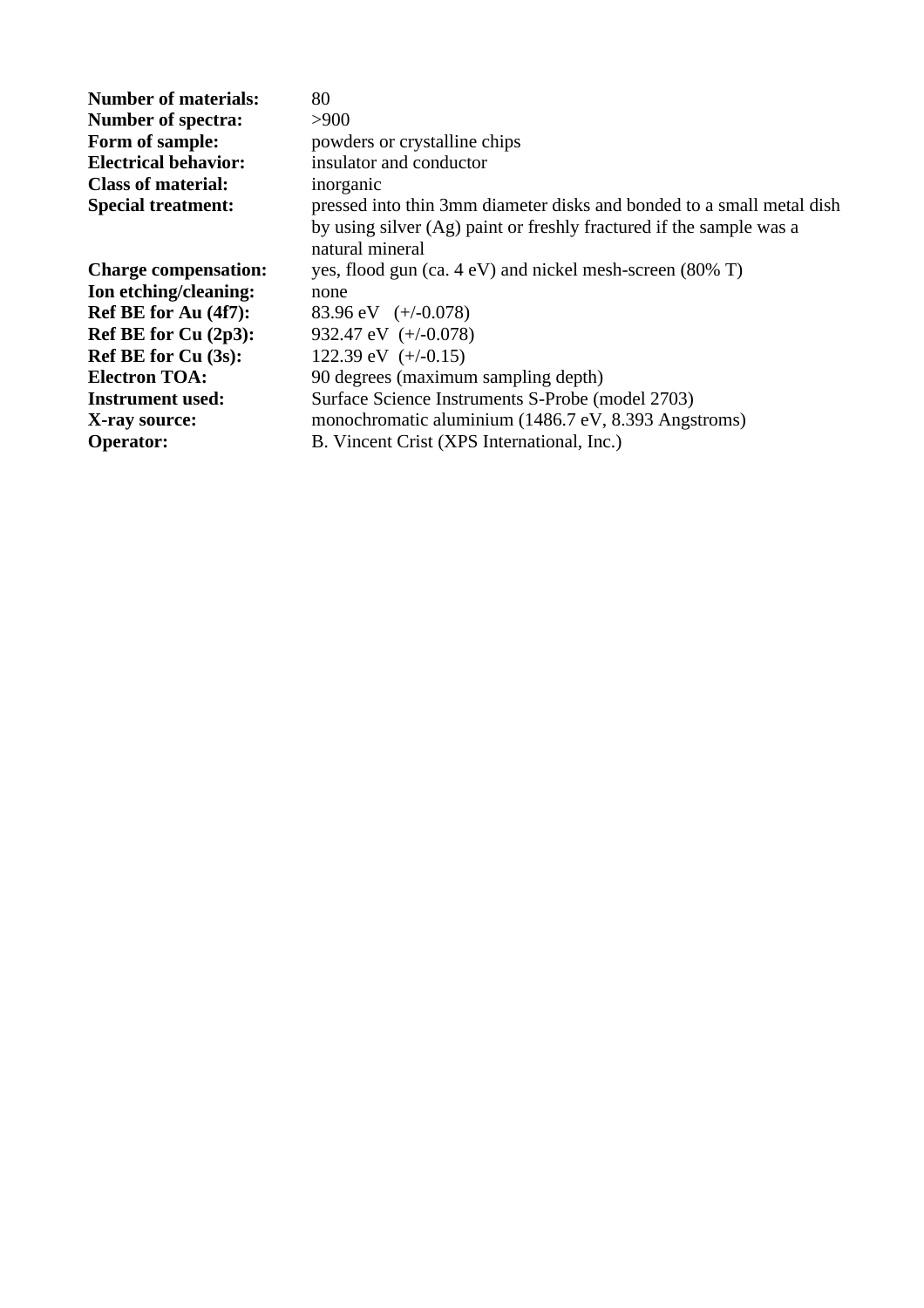### **Oxides - native on elements**

**Name of directory:** Oxid\_Ntv **Proper name:** Native oxides of the elements **Purpose of spectra:** To reveal the typical surface chemical composition of native oxides.

**Overview:** Includes wide scan spectra, and principal signal of element high energy resolution spectra, carbon (1s) high energy resolution spectra, and oxygen (1s) high energy resolution spectra found in/on naturally formed native oxides of the elements.

The native oxide films in this collection were thin enough (10-70 Ang) that it was possible to observe the pure metal under the native oxide. The 90 degree TOA helped to reveal the metal signal for a few of the materials.

The metals which formed very thick  $(>100 \text{ Ang})$  native oxides were scraped in air to allow a fresh native oxide to develop. Those metals were Mg, Pb, Sb, Tl, V, and Y.

The reason to analyze thin native oxides was to try to make a logical and traceable connection between the BE of the pure metal signal and the most thermodynamically stable oxide of each metal. In most cases it appears that it is reasonable to use the BEs of the oxides as the true BEs for the oxides, but in some cases (e.g. Al2O3, MgO) there is some difficulty to make a logical and traceable connection because the oxides, even freshly formed films, appears to act as true insulators despite being thin enough to expect electron tunneling through the oxide films.

**Materials:** Naturally formed "native oxides" on Ag, Al, As, B, Be, Bi, Cd, Co, Cu, Fe, Ga, Ge, Hf, In, Ir, Mg, Mn, Mo, Nb, Ni, Pb, Pd, Pt, Re, Rh, Ru, Sb, Sc, Se, Sn, Ta, Te, Ti, Tl, V, W, Y, Zn, and Zr.

**Observations:** Atomic percentage tables of surface composition reveal the natural oxidative tendencies of the elements and the tendencies of these elements to capture various gases from the air and/or various contaminants introduced to the surface from handling by the original chemical producers.

The tendency of the C (1s) BE of the adventitious hydrocarbons to be dependent on the native oxide substrate can be found by comparing these data. We also observed what appears to be a tendency for many materials to form carbonates but it is difficult to be certain.

Based on our rough analysis of the data and the rough reference data provided in the Handbook of XPS (Physical Electronics), it appears that the major oxide component of the native oxides tended to be the more thermodynamically stable oxide.

| <b>Number of materials:</b> | 41                                                   |
|-----------------------------|------------------------------------------------------|
| <b>Number of spectra:</b>   | 200                                                  |
| Form of sample:             | foils and chips and blocks                           |
| <b>Electrical behavior:</b> | conductor (oxide layer may be insulator)             |
| <b>Class of material:</b>   | mixed metal and inorganic                            |
| <b>Special treatment:</b>   | none                                                 |
| <b>Charge compensation:</b> | none                                                 |
| Ion etching/cleaning:       | none                                                 |
| Ref BE for Au (4f7):        | 83.96 eV $(+/-0.078)$                                |
| Ref BE for Cu (2p3):        | 932.47 eV $(+/-0.078)$                               |
| <b>Ref BE for Cu (3s):</b>  | 122.39 eV $(+/-0.15)$                                |
| <b>Electron TOA:</b>        | 90 degrees (maximum sampling depth)                  |
| <b>Instrument used:</b>     | Surface Science Instruments X-Probe (model 206)      |
| X-ray source:               | monochromatic aluminium (1486.7 eV, 8.393 Angstroms) |
| <b>Operator:</b>            | B. Vincent Crist (XPS International, Inc.)           |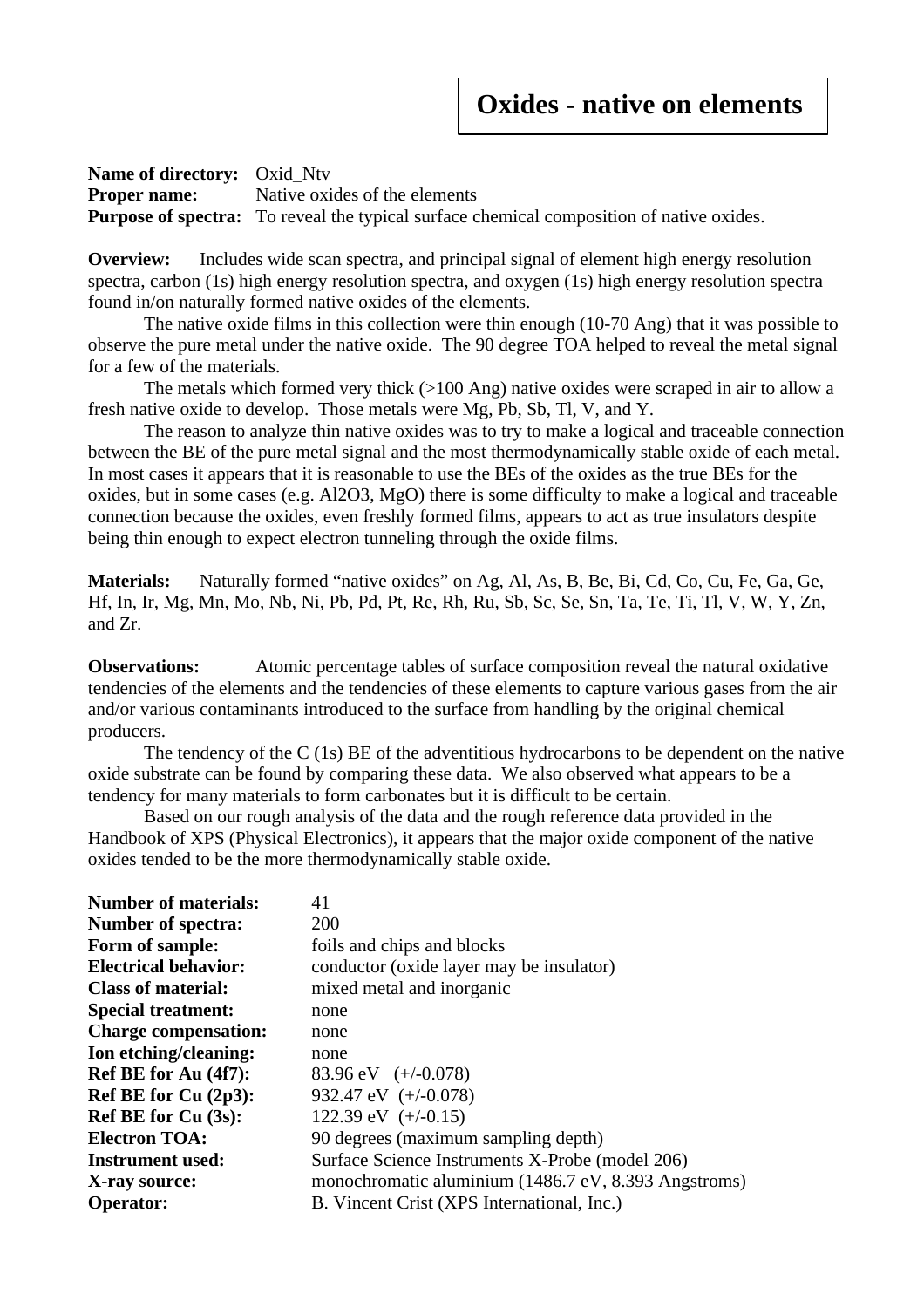#### **Name of directory:** Oxid\_REO **Proper name:** Rare Earth Oxides **Purpose of spectra:** To reveal the typical surface chemical composition of rare earth oxides which were prepared as thin disks in the normal atmosphere of the laboratory.

**Overview:** Rare earth oxides easily capture CO2 from the air and/or water to form carbonates and/or hydroxides. Therefore, the data in this directory represent data that is readily obtained in any lab and do not reflect the optimum results which could be obtained if a glovebox had been used.

**Materials:** CeO<sub>2</sub>, Dy<sub>2</sub>O<sub>3</sub>, Er<sub>2</sub>O<sub>3</sub>, Eu<sub>2</sub>O<sub>3</sub>, Gd<sub>2</sub>O<sub>3</sub>, Ho<sub>2</sub>O<sub>3</sub>, Lu<sub>2</sub>O<sub>3</sub>, Pr<sub>2</sub>O<sub>5</sub>, Sm<sub>2</sub>O<sub>3</sub>, Th<sub>3</sub>O<sub>7</sub>, Tm<sub>2</sub>O<sub>3</sub>,  $Yb_2O_3$ 

**Observations:** Several REO, which were dark in color, behaved as conductors. Based on the maker's warnings these REOs did indeed easily collect CO2 and/or water from the air during the time needed to press the pellets and enter the sample into the prep chamber. As a result the C (1s) spectra showed carbonate signals and the O (1s) signals should high BE peaks that correspond with the presence of carbonates and absorbed water.

| <b>Number of materials:</b> | 12                                                       |
|-----------------------------|----------------------------------------------------------|
| <b>Number of spectra:</b>   | 90                                                       |
| Form of sample:             | powders pressed into thin disks                          |
| <b>Electrical behavior:</b> | insulators (except for those which were dark in color)   |
| <b>Class of material:</b>   | inorganic                                                |
| <b>Special treatment:</b>   | pressed into thin 3mm diameter disks in normal lab air   |
| <b>Charge compensation:</b> | yes, flood gun (ca. 4 eV) and nickel mesh-screen (80% T) |
| Ion etching/cleaning:       | none                                                     |
| Ref BE for Au (4f7):        | 83.98 eV $(+/-0.05)$                                     |
| Ref BE for Cu $(2p3)$ :     | 932.67 eV $(+/-0.05)$                                    |
| <b>Ref BE for Cu (3s):</b>  | 122.45 eV $(+/-0.1)$                                     |
| <b>Electron TOA:</b>        | 90 degrees (maximum sampling depth)                      |
| <b>Instrument used:</b>     | Surface Science Instruments S-Probe (model 2703)         |
| X-ray source:               | monochromatic aluminium (1486.7 eV, 8.393 Angstroms)     |
| <b>Operator:</b>            | B. Vincent Crist (XPS International, Inc.)               |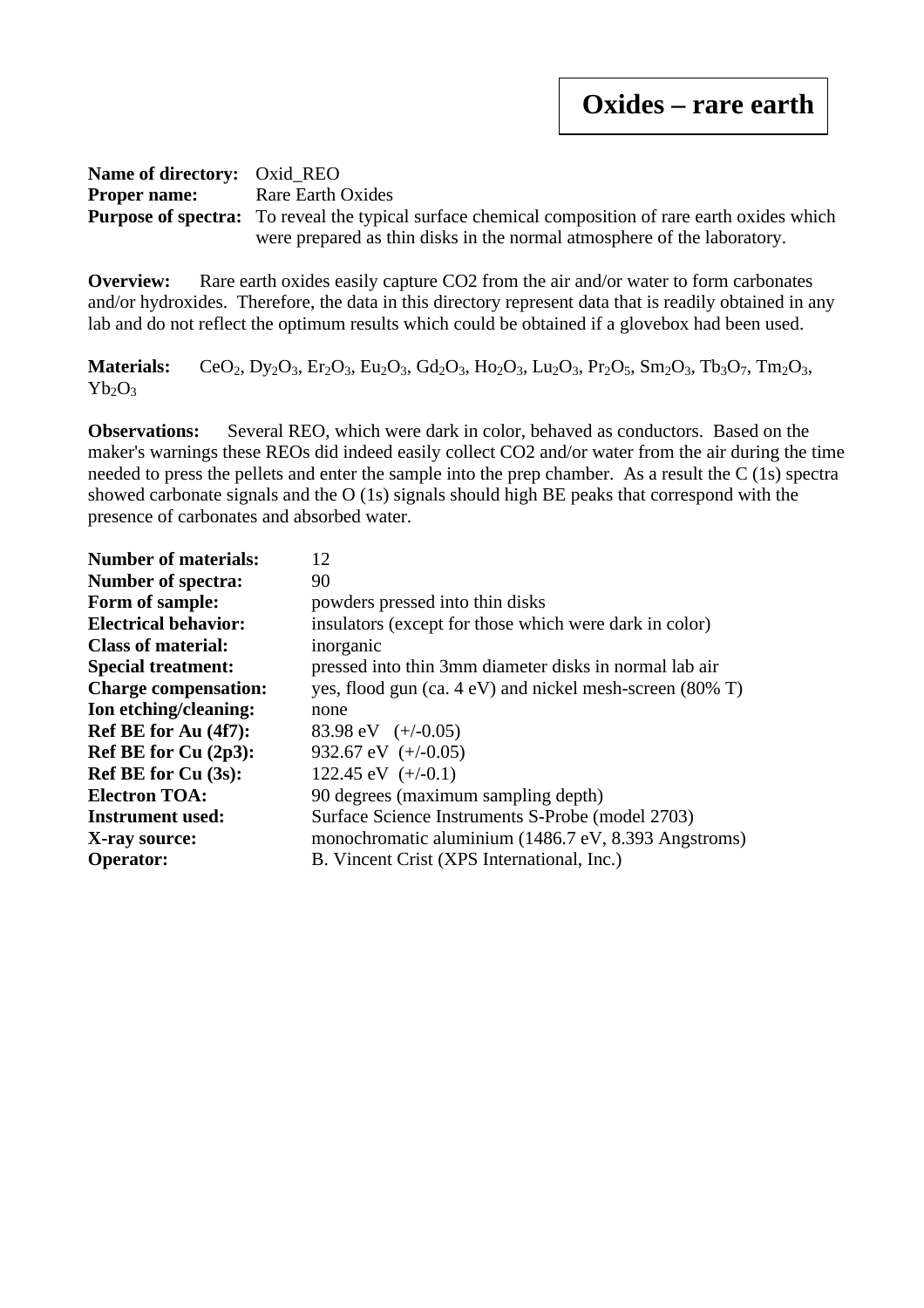# **Oxides – ternary (mixed oxides)**

| <b>Name of directory:</b> Oxid Mix |                                                                                                       |  |
|------------------------------------|-------------------------------------------------------------------------------------------------------|--|
|                                    | <b>Proper name:</b> Ternary Oxides (Mixed Oxides)                                                     |  |
|                                    | <b>Purpose of spectra:</b> To reveal the typical surface chemical composition of ternary metal oxides |  |
|                                    | (mixed oxides).                                                                                       |  |

**Overview:** Ternary oxides are composed of 2 metallic elements and oxygen.

**Materials:** X:Y:Z series of PbO:GeO2:PbF2, K2CrO4, K2Ti4O9, Li2OteO2, Li2WO4, Na2OTeO2, Na2S2O3, Na2W2O7, Na2WO4, X:Y:Z series of TeO2:PbO:PbF2

**Observations:** none

| <b>Number of materials:</b> | 15                                                       |
|-----------------------------|----------------------------------------------------------|
| <b>Number of spectra:</b>   | 120                                                      |
| Form of sample:             | glasses                                                  |
| <b>Electrical behavior:</b> | insulator                                                |
| <b>Class of material:</b>   | inorganic                                                |
| <b>Special treatment:</b>   | freshly fractured in air to expose bulk                  |
| <b>Charge compensation:</b> | yes, flood gun (ca. 4 eV) and nickel mesh-screen (80% T) |
| Ion etching/cleaning:       | none                                                     |
| Ref BE for Au (4f7):        | 83.96 eV $(+/-0.078)$                                    |
| Ref BE for $Cu(2p3)$ :      | 932.47 eV $(+/-0.078)$                                   |
| <b>Ref BE for Cu (3s):</b>  | 122.39 eV $(+/-0.15)$                                    |
| <b>Electron TOA:</b>        | 90 degrees (maximum sampling depth)                      |
| <b>Instrument used:</b>     | Surface Science Instruments S-Probe (model 2703)         |
| X-ray source:               | monochromatic aluminium (1486.7 eV, 8.393 Angstroms)     |
| <b>Operator:</b>            | B. Vincent Crist (XPS International, Inc.)               |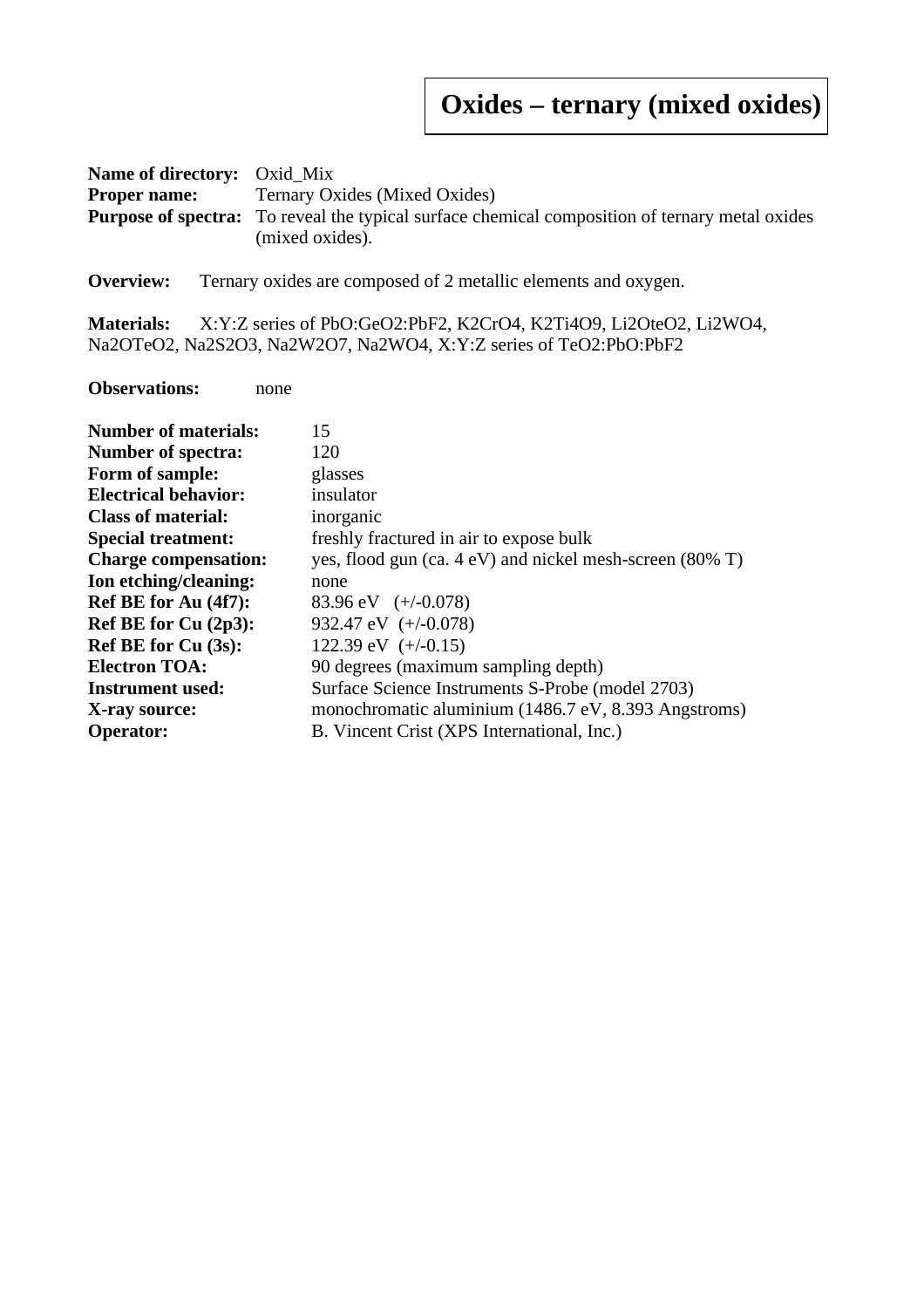| <b>Name of directory:</b> Papr&ink |                                                                                                           |
|------------------------------------|-----------------------------------------------------------------------------------------------------------|
| <b>Proper name:</b>                | Paper, fiber, and ink samples                                                                             |
|                                    | <b>Purpose of spectra:</b> To reveal the typical surface chemical composition of various types of papers, |
|                                    | fibers, and inks.                                                                                         |

**Overview:** The surface chemistry of pape5rs and fibers used for printing or writing directly affects the sharpness of the lettering or pictures made on the papers and fibers. A wide variety of chemicals can be added to papers and fibers that improve the sharpness of the lettering and pictures. These chemicals must be present at the surface of at least one side. To understand the effect of these chemicals we have analyzed both sides of many of the papers and fibers in this collection so that the user can understand the chemistry needed to improve printing quality.

Some papers in this data set are designed to absorb gases from the air and to stop those gases from attacking (corroding) a material that is wrapped in those papers. These sorts of papers are used in the semiconductor industry and the jewelry business.

Some of the fibers (e.g. rice, wheat, tokusa) are included because one professor was studying the silicon nitride content of those fibers which should help makers to produce better printing paper for inkjet printers.

**Materials:** Alumitex wrapping paper, antistatic spray, Canon(Japanese) printer paper, cellulose powder, cleanroom paper, calendar paper, Coppertex wrapping paper, double-sided adhesive tape (3M Brand), envelop paper, Whatman filter paper, Fox River bond paper, Hoto (Japanese) printer paper, HP thermal printer paper, dried ink on calendar paper, HP inkjet paper for Paintjet, Kimwipe paper, Kokuyo (Japanese) printer paper, Asahi Lint-free paper, Nakabaya (Japanese) printer paper, nitrocellulose filter paper, Pilot (Japanaese) printer paper, SilverSaver wrapping paper, Thermal printer paper, Tokusa stem, wax paper, wheat stem

**Observations:** The surface chemistry of the front side and the back side of various man-made papers and wraps are different.

| <b>Number of materials:</b> | 43                                                                    |
|-----------------------------|-----------------------------------------------------------------------|
| <b>Number of spectra:</b>   | >250                                                                  |
| Form of sample:             | films                                                                 |
| <b>Electrical behavior:</b> | insulators                                                            |
| <b>Class of material:</b>   | organic                                                               |
| <b>Special treatment:</b>   | none                                                                  |
| <b>Charge compensation:</b> | yes, flood gun $(ca. 4 eV)$ and nickel mesh-screen $(80\% \text{ T})$ |
| Ion etching/cleaning:       | none                                                                  |
| Ref BE for Au (4f7):        | 83.98 eV $(+/-0.05)$                                                  |
| Ref BE for Cu $(2p3)$ :     | 932.67 eV $(+/-0.05)$                                                 |
| Ref BE for Cu (3s):         | 122.45 eV $(+/-0.1)$                                                  |
| <b>Electron TOA:</b>        | 90 degrees (maximum sampling depth)                                   |
| <b>Instrument used:</b>     | Surface Science Instruments S-Probe (model 2703)                      |
| X-ray source:               | monochromatic aluminium (1486.7 eV, 8.393 Angstroms)                  |
| <b>Operator:</b>            | B. Vincent Crist (XPS International, Inc.)                            |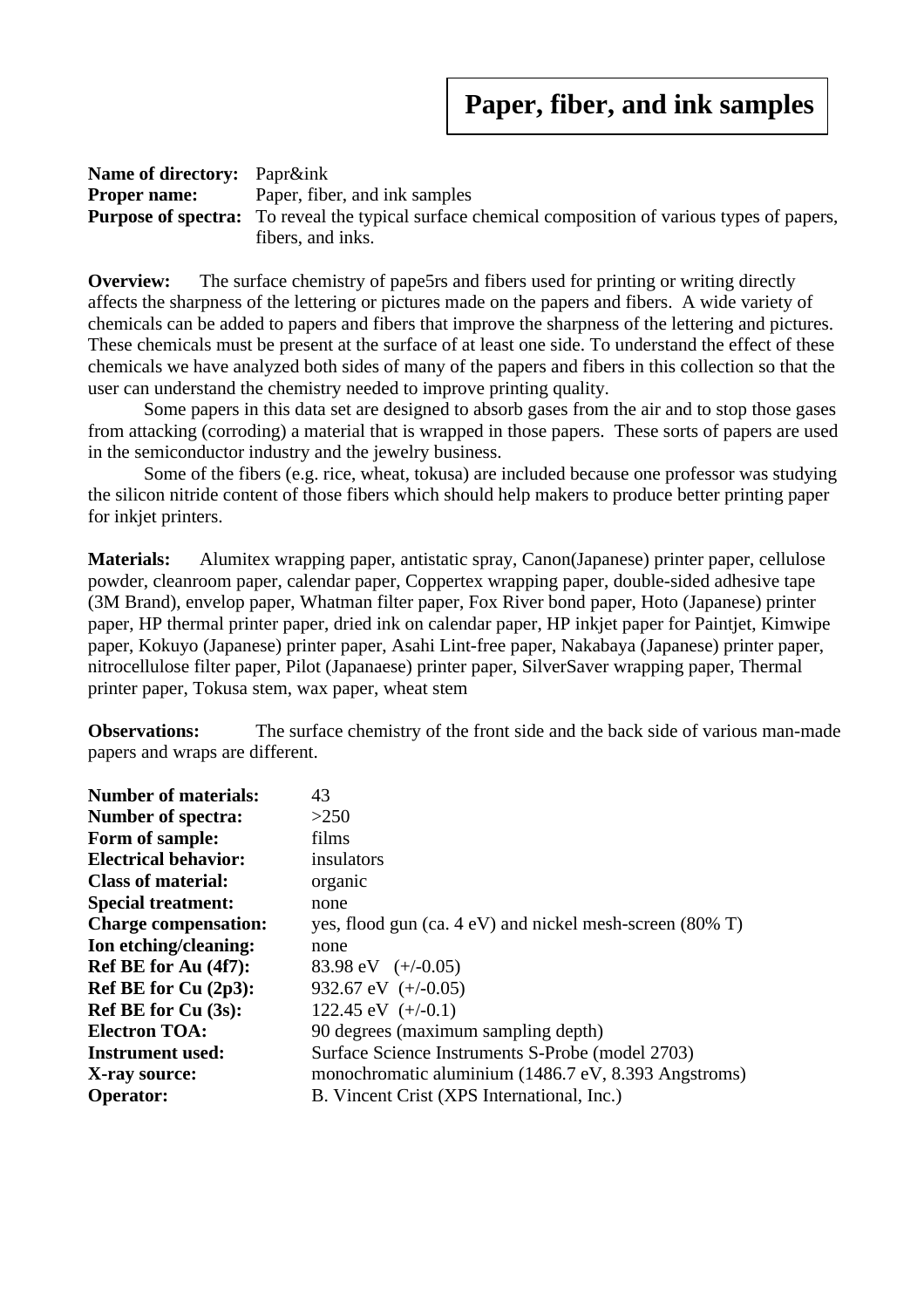| <b>Name of directory:</b> Pellet R |                                                                                                         |
|------------------------------------|---------------------------------------------------------------------------------------------------------|
| <b>Proper name:</b>                | Research on making pellets (thin disks) from powders                                                    |
|                                    | <b>Purpose of spectra:</b> To show the results of trying to find a quick easy, safe and clean method of |
|                                    | producing thin disks which are easier to charge compensate and give stronger                            |
|                                    | signal.                                                                                                 |

**Overview:** Differential charging of samples is directly linked with surface roughness. As a result powders are very often difficult to analyze by XPS. We have previously used double sided tape or Indium metal foil, and pressed the powders on to the tape or the Indium metal and leaving a large amount of the powder so that we could get better XPS data with less charging. Based on those results, we have experimented with a pellet press device that was designed to make KBr pellets (thin disks) for Infrared spectroscopy analyses. We purchased a hand operated press (Quik Handi-Press) which was made by the Spectra-Tech company and sold by the Aldrich Chemical Co.. We used that press to make thin disks which had smooth surfaces and showed minimal differential charging effects. The problem with this approach was that some of the powders would react with the stainless steel anvil by some unknown mechanism and the resulting thin disk ended up with traces of iron (Fe) or chromium (Cr) on the surface of the thin disk. We assumed that the iron or chromium contamination was due to a pressure-induced reaction whereby tiny particles were transferred onto the disk or there was a true solidstate reaction of some sort. Due to this problem we searched for a method that would stop the thin disks from being contaminated. The data in this directory are the results of our efforts which led us to use two materials that are very convenient and inexpensive. Those materials (aluminum foil cleaned with isopropanol or glycine paper) helped us to avoid the iron and chromium contamination problem.

**Materials:** Aluminum kitchen grade foil, copper foil, glycine (weighing) paper, high density poly(ethylene) film, Scotch Brand Magic Tape, Teflon film, and wax paper.

**Observations:** Aluminum kitchen grade foil was found, by trial and error process, to be an excellent choice for the production of thin disks. This was done by placing a freshly cleaned piece of it between the powder to be pressed and the stainless steel anvil of the mini hand press. Experiments showed that is was best to clean the surface of the shiny side of the aluminum foil with either isopropanol or ethanol to remove any contaminants just prior to using the foil. Even though the aluminum foil was usually the best choice, we did find that some oxides (powders) and other materials would react with the aluminum foil that made it impossible to separate the thin disk from the aluminum foil.

As an alternative, it was found that glycine (weighing ) paper was another good choice, but it was found to sometimes transfer a trace amount of carbon and/or nitrogen to the surface of the thin disk.

Based on some rough observations, it seemed that the chance for the aluminum foil to stick to the thin disk was dependent on the amount of hand pressure used to press the thin disk. Based on some rough tests on the glycine paper, it seemed that the amount of carbon and nitrogen was also dependent on the amount of pressure used to make the thin disks.

| <b>Number of materials:</b> |                                                               |
|-----------------------------|---------------------------------------------------------------|
| <b>Number of spectra:</b>   | 40                                                            |
| Form of sample:             | powders                                                       |
| <b>Electrical behavior:</b> | insulators                                                    |
| <b>Class of material:</b>   | inorganic                                                     |
| <b>Special treatment:</b>   | pressed into thin 3 mm diameter disks                         |
| <b>Charge compensation:</b> | yes, flood gun $(ca. 4 eV)$ and nickel mesh-screen $(80\%$ T) |
| Ion etching/cleaning:       | none                                                          |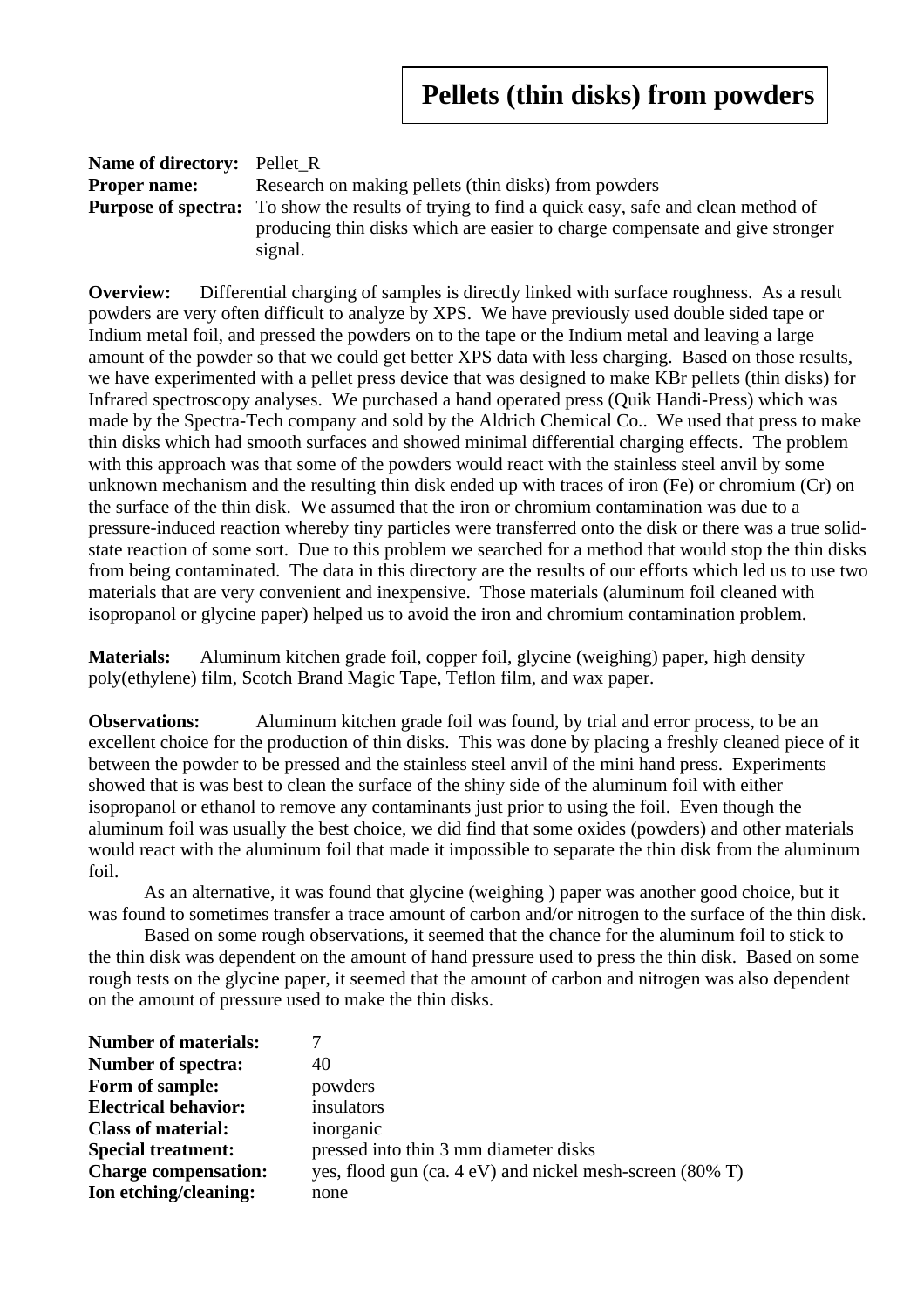**Ref BE for Au (4f7):** 83.96 eV (+/-0.078) **Ref BE for Cu (2p3):** 932.47 eV (+/-0.078)<br>**Ref BE for Cu (3s):** 122.39 eV (+/-0.15) 122.39 eV  $(+/-0.15)$ **Electron TOA:** 90 degrees (maximum sampling depth)<br> **Instrument used:** Surface Science Instruments S-Probe (m **Surface Science Instruments S-Probe (model 2703) X-ray source:** monochromatic aluminium (1486.7 eV, 8.393 Angstroms)<br> **Operator:** B. Vincent Crist (XPS International, Inc.) **B. Vincent Crist (XPS International, Inc.)**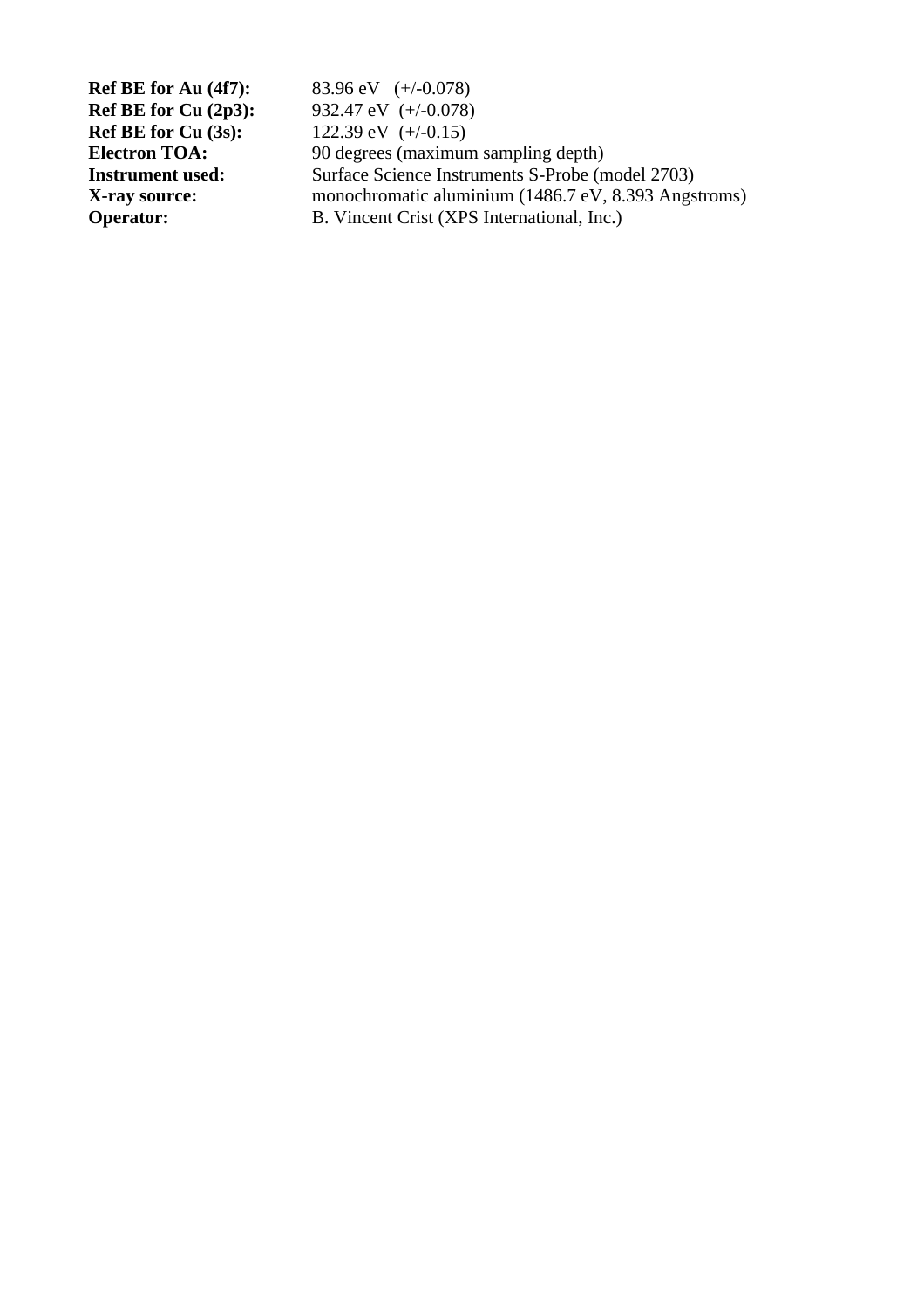**Name of directory:** Phosphid **Proper name:** Metal phosphides **Purpose of spectra:** To reveal the typical surface chemical composition of metal phosphides.

**Overview:** Metal phosphides have various uses in the semiconductor industry so we have studies them as received, freshly fractured to expose the bulk, and after ion etching to see the effects of ion etching. We were fortunate enough to obtain two different crystalline forms of GaP.

Materials: GaP <100>, Ga <111>, and InP

**Observations:** Ion etching causes a shift in the peaks due to some inherent change in the electronic structure which is due to either implanting of Argon ions or localized amorphorization due to the ion etching.

| <b>Number of materials:</b> | 7                                                    |
|-----------------------------|------------------------------------------------------|
| <b>Number of spectra:</b>   | >60                                                  |
| Form of sample:             | wafers                                               |
| <b>Electrical behavior:</b> | conductor                                            |
| <b>Class of material:</b>   | semiconductor                                        |
| <b>Special treatment:</b>   | freshly fractured to expose bulk or ion etched       |
| <b>Charge compensation:</b> | none                                                 |
| Ion etching/cleaning:       | used to show effects of ion etching                  |
| Ref BE for Au (4f7):        | 83.99 eV $(+/-0.05)$                                 |
| Ref BE for Cu (2p3):        | 932.67 eV $(+/-0.05)$                                |
| <b>Ref BE for Cu (3s):</b>  | 122.45 eV $(+/-0.1)$                                 |
| <b>Electron TOA:</b>        | 90 degrees (maximum sampling depth)                  |
| <b>Instrument used:</b>     | Surface Science Instruments S-Probe (model 2703)     |
| X-ray source:               | monochromatic aluminium (1486.7 eV, 8.393 Angstroms) |
| <b>Operator:</b>            | B. Vincent Crist (XPS International, Inc.)           |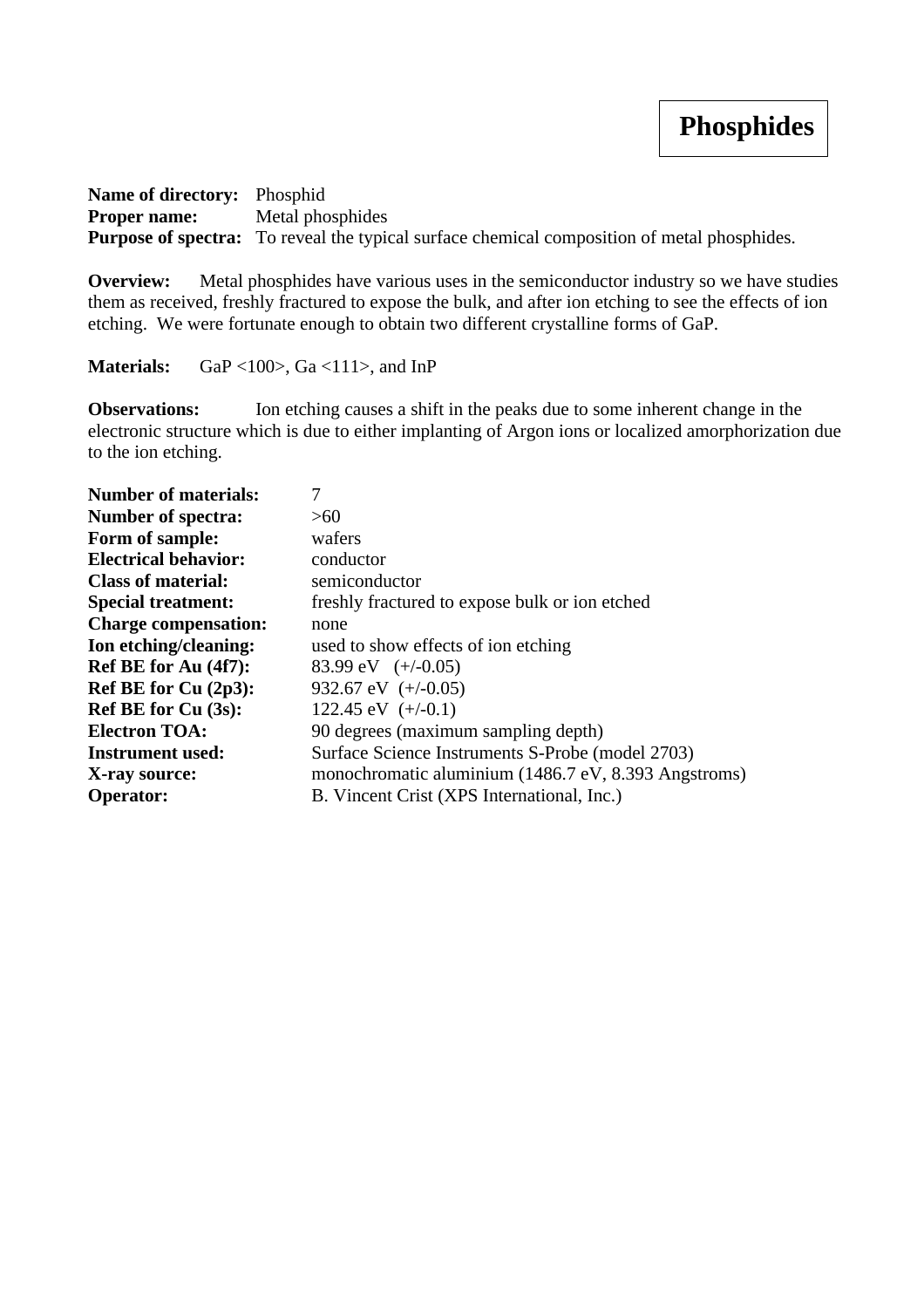# **Phosphorus silicate glass on silicon wafers**

| <b>Name of directory:</b> PSG Si |                                                                                                         |  |
|----------------------------------|---------------------------------------------------------------------------------------------------------|--|
| <b>Proper name:</b>              | Phosphorus silicate glass on silicon                                                                    |  |
|                                  | <b>Purpose of spectra:</b> To reveal the typical surface chemical composition of a series of phosphorus |  |
|                                  | silicate glasses with different levels of phosphorus.                                                   |  |

**Overview:** The concentration of phorphorus in phosphorus silicate glass is a key factor in determining how uniformly the PSG glass forms on top of the silicon.

**Materials:** Phosphorus doped silicate glass with phosphorus concentrations ranging from 0% to 10%.

**Observations:** none

| <b>Number of materials:</b> | 9                                                        |
|-----------------------------|----------------------------------------------------------|
| <b>Number of spectra:</b>   | 58                                                       |
| Form of sample:             | wafers                                                   |
| <b>Electrical behavior:</b> | insulator                                                |
| <b>Class of material:</b>   | inorganic                                                |
| <b>Special treatment:</b>   | rinsed in dilute HF for 1 minute                         |
| <b>Charge compensation:</b> | yes, flood gun (ca. 4 eV) and nickel mesh-screen (80% T) |
| Ion etching/cleaning:       | none                                                     |
| Ref BE for Au (4f7):        | 83.98 eV $(+/-0.05)$                                     |
| Ref BE for Cu $(2p3)$ :     | 932.67 eV $(+/-0.05)$                                    |
| <b>Ref BE for Cu (3s):</b>  | 122.45 eV $(+/-0.1)$                                     |
| <b>Electron TOA:</b>        | 35 degrees                                               |
| <b>Instrument used:</b>     | Surface Science Instruments S-Probe (model 2703)         |
| X-ray source:               | monochromatic aluminium (1486.7 eV, 8.393 Angstroms)     |
| <b>Operator:</b>            | B. Vincent Crist (XPS International, Inc.)               |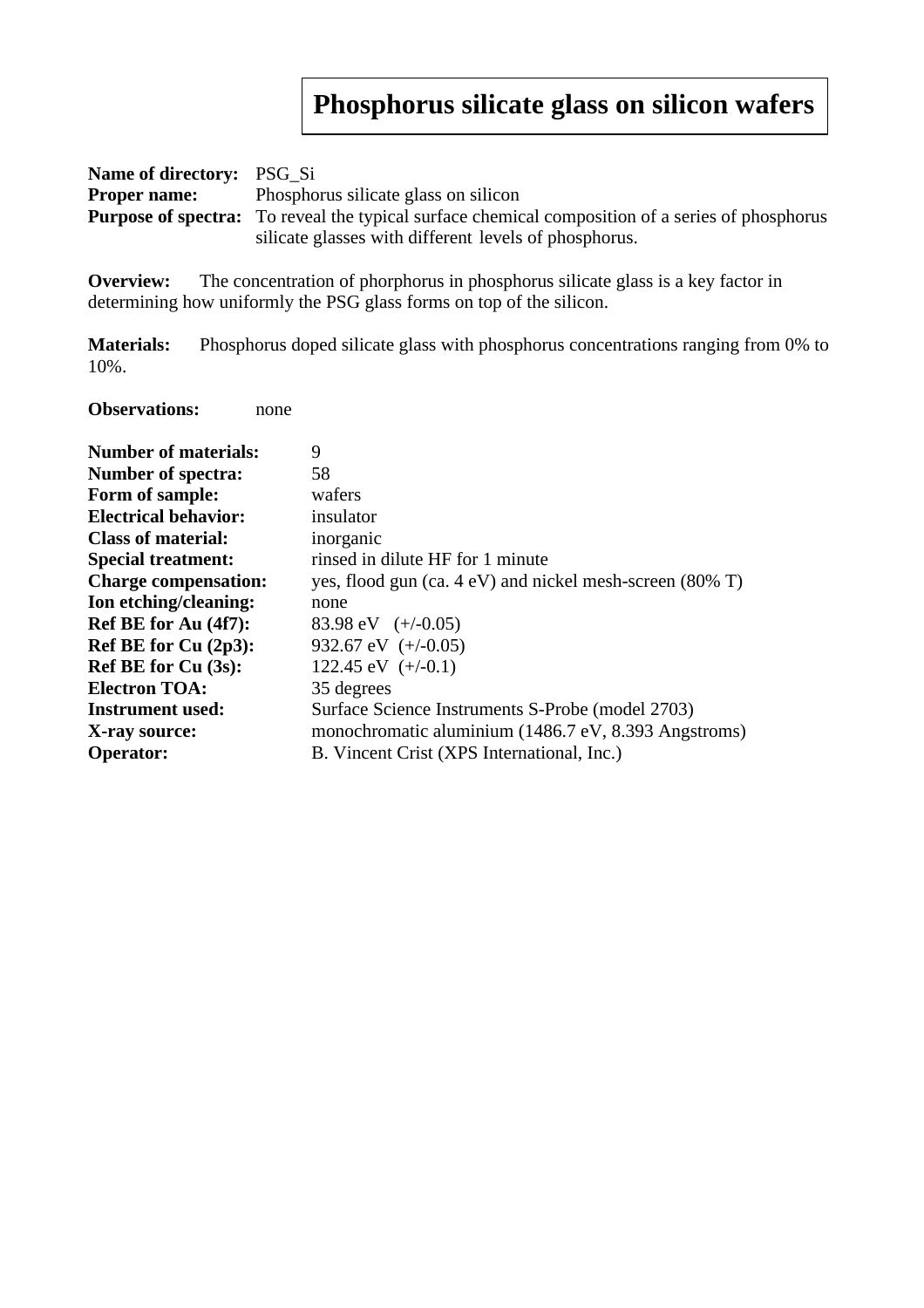#### **Name of directory:** Polymer1 **Proper name:** Polymers **Purpose of spectra:** To reveal the typical surface chemical composition of highly purified polymer films.

**Overview:** These samples were prepared and analyzed by the scientists at the National ESCA Center for Surface Chemical Analysis at the University of Washington under the direction of Buddy Ratner and David Castner on an SSI XPS system.

**Materials:** poly-ethylene (PE), poly-vinyl chloride (PVC), poly-vinylidene di-fluoride (PVDF), poly-tetrafluoroethylene (PTFE), poly-styrene (PS), poly-a-methyl styrene (AMPS), poly-4-methyl styrene (4MPS), poly-4-octylstyrene (POS), poly-4-hydroxystyrene (PHS), poly-4-hydroxystyrenederviatized with trifluoro acetic anhydride, poly-4-ethoxystyrene (PES), poly-4,4'-dimethoxy benzophenone (4DBP), poly-ether ether ketone (PEEK), poly-ethylene terephthalate (PET), polyethyl acrylate (PEA), poly-mehtyle acrylate (PMA), poly-methyl methacrylate (PMMA) on copper, poly-ethyl methacrylate (EMA), poly-2-hydroxyl methacrylate (HEMA), poly-trimethyl silane hydroxyethyl methacrylate (CLMA), poly-ethylene glycol (PEG), poly-propylene glycol (PPG), poly-tetramethylene glycol (PTMG), poly-vinyl alcohol (PVA), Biomer™, poly-methylene diisocynate/propane-diamine copolymer (MDPD), poly-methylene diisocynate/butane-diol copolymer (MDBD), poly-methylene diisocynate/propane-diamine/butane-diol terpolymer (MDBP), polydimethyl siloxane (PDMS) and Whatman™ filter paper (cellulose)

**Observations:** The University of Washington group used a 284.6 eV value as the hydrocarbon C (1s) BE. Based on our research XPS International prefers to use a 285.0 eV value for the C (1s) BE of sp3 type hydrocarbons.

| <b>Number of materials:</b> | 30                                                                  |
|-----------------------------|---------------------------------------------------------------------|
| <b>Number of spectra:</b>   | 104                                                                 |
| Form of sample:             | thin films                                                          |
| <b>Electrical behavior:</b> | insulators                                                          |
| <b>Class of material:</b>   | organic polymers                                                    |
| <b>Special treatment:</b>   | cast into thin films after extensive purification                   |
| <b>Charge compensation:</b> | yes, flood gun                                                      |
| Ion etching/cleaning:       | none                                                                |
| Ref BE for Au (4f7):        | 83.96 eV $(+/-0.078)$                                               |
| Ref BE for Cu $(2p3)$ :     | 932.47 eV $(+/-0.078)$                                              |
| <b>Ref BE for Cu (3s):</b>  | 122.39 eV $(+/-0.15)$                                               |
| <b>Electron TOA:</b>        | 35 degrees                                                          |
| Instrument used:            | Surface Science Instruments X-Probe (model 206)                     |
| X-ray source:               | monochromatic aluminium (1486.7 eV, 8.393 Angstroms)                |
| <b>Operator:</b>            | National ESCA Center for Surface Chemical Analysis                  |
|                             | Various students at the University of Washington under the guidance |
|                             | of Prof. Buddy Ratner & Dr. David Castner                           |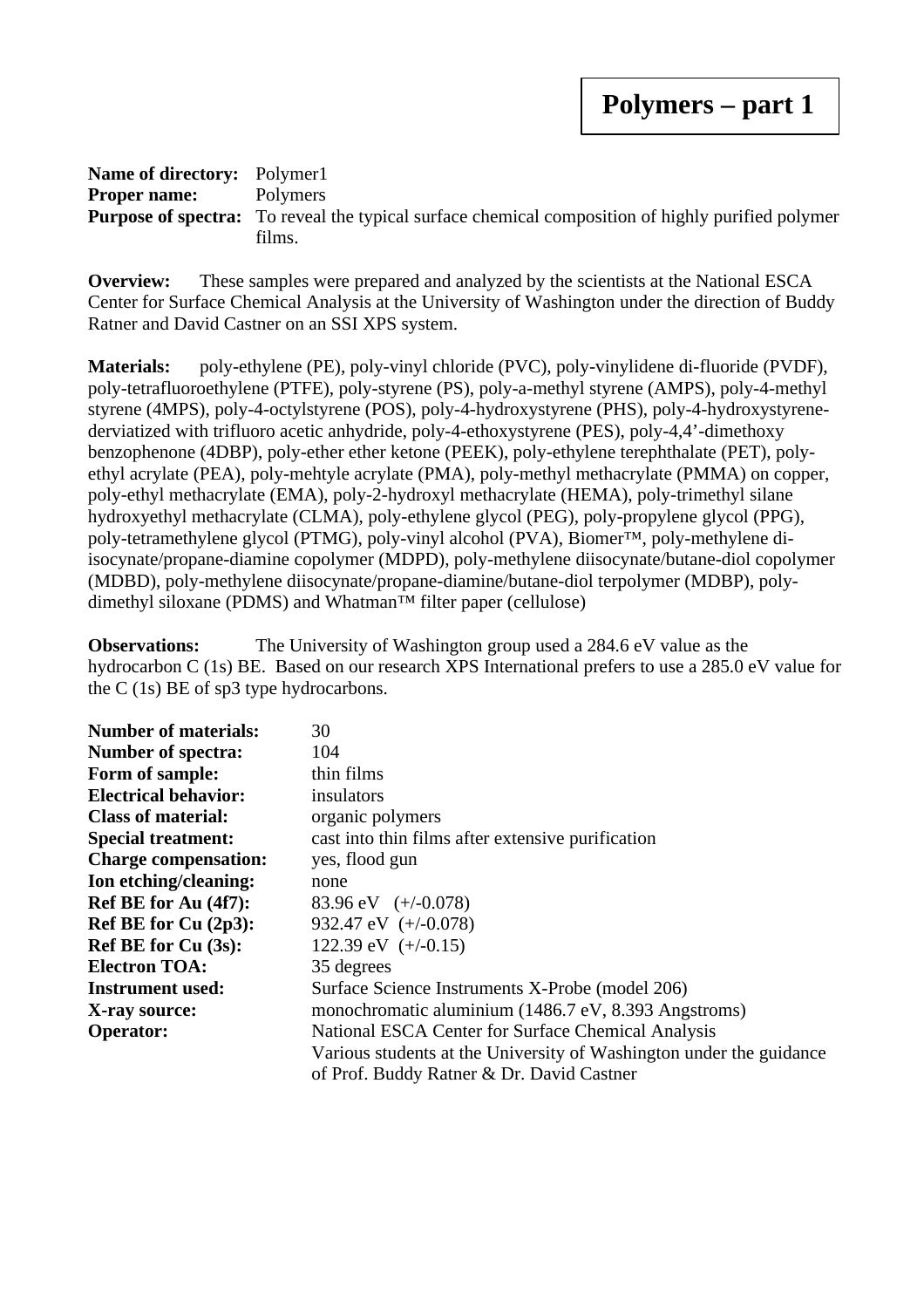| <b>Name of directory:</b> Polymer2 |                                                                                                      |
|------------------------------------|------------------------------------------------------------------------------------------------------|
| <b>Proper name:</b>                | Polymers                                                                                             |
|                                    | <b>Purpose of spectra:</b> To reveal the typical surface chemical composition of organic polymers as |
|                                    | received and as a function of time that the polymer is exposed to mono X-rays                        |
|                                    | for $>10$ hours.                                                                                     |

**Overview:** This data set contains polymers that were studied as received and also as a part of a Xray induced damage study which was to be compared to the results obtained by Ishitani (Toray Research Center, Japan) who used a non-mono XPS system to study some of the same polymers.

Damage is perhaps better described as "change". This study was done to reveal the changes that occur due to long term (10-14 hr) exposure to monochromatic X-rays. Based on a reference book on polymer degradation (W. Schnabel) we learned that changes can be synergistically due to heat, electrons, X-rays, and Bremmstrahlung from non-mono sources. The Schnabel book also explained that hydrocarbon polymers can lose hydrogen, and that polymers with benzene rings are more stable to X-rays.

**Materials:** The polymers used for the X-ray damage study are described by their monomeric names: Acetal, Acrylic acid, Amide, Butene, Carbonate, HDPE (Ethylene), Iso-hexene, Kapton, Nitrocellulose based filter paper, Nylon 6, Acrylonitrile (PAN), Ethylene Oxide (PEO), Ethylene terephthalate (PET, Mylar), Methyl methacrylate (PMMA), Phenylene sulfide (PPS), Propylene (industrial grade), Vinyl acetate (PVA), Vinyl chloride (PVC), Vinylidene di-fluoride (PVDF), Styrene, Sulphone, Tetrafluoroethylene (Teflon). Most of these polymers were obtained in powder form as part of a sample kit of 100 different polymer samples purchased from the Scientific Polymer Products Company.

The other polymers, which were studied just as reference spectra, are: Gladwrap (brand name), Low denisty linear poly(ethylene) (Lldpe), Nomex (brand name), printed circuit board antistatic bag (Pcb bag), poly(4-chlorostyrene) (Pcl ar) irradiated by argon laser, poly(ethylene) interface(Pe if), industrial grade poly(propylene) as received (Pp\_as recd), fresh exposed bulk of industrial grade poly(propylene) (Pp\_bulk), control sample of poly(styrene) (Ps\_contr), poly(styrene) after exposed to Gamma radiation (Ps\_gamma), poly(styrene) after oxidation (Ps\_ox), poly(styrene) after being oxidizzed and exposed to Gamma radiation (Ps\_ox\_gm), poly(vinylnapthelene) exposed to UV laser (Pvn\_uv), poly(vinylpyridine), Saran, dimethyl silicone, and Ziploc (brand name)

**Observations:** The changes that occurred fell into two basic groups. Group 1 is described as the loss of one or more elements or a chemical species group. Group 2 is described as a rearrangement of the chemical bonds with or without the loss on one or more elements. We observed that HDPE and other pure hydrocarbons lost hydrogen and that there was a shift in BE peak max to lower BE indicating the formation of sp2 (double bond) type carbons. We also observed that polymers with benzene rings and the cyano group (CN) were relatively stable to long term exposure. The X-ray energy is somehow absorbed by the benzene ring and CN group and dissipated in a "harmless" manner.

Many polymers are contaminated at the surface of the pellet or final film by silicone oil and or various agents that inhibit "caking" or "static" charge-buildup or "drying agents" or "slip agents". These agents appear at the surface because they act as foreign bodies that are push to the surface of a polymer solution because they disrupt the regular structure of the polymer film which is influenced by various electrical properties.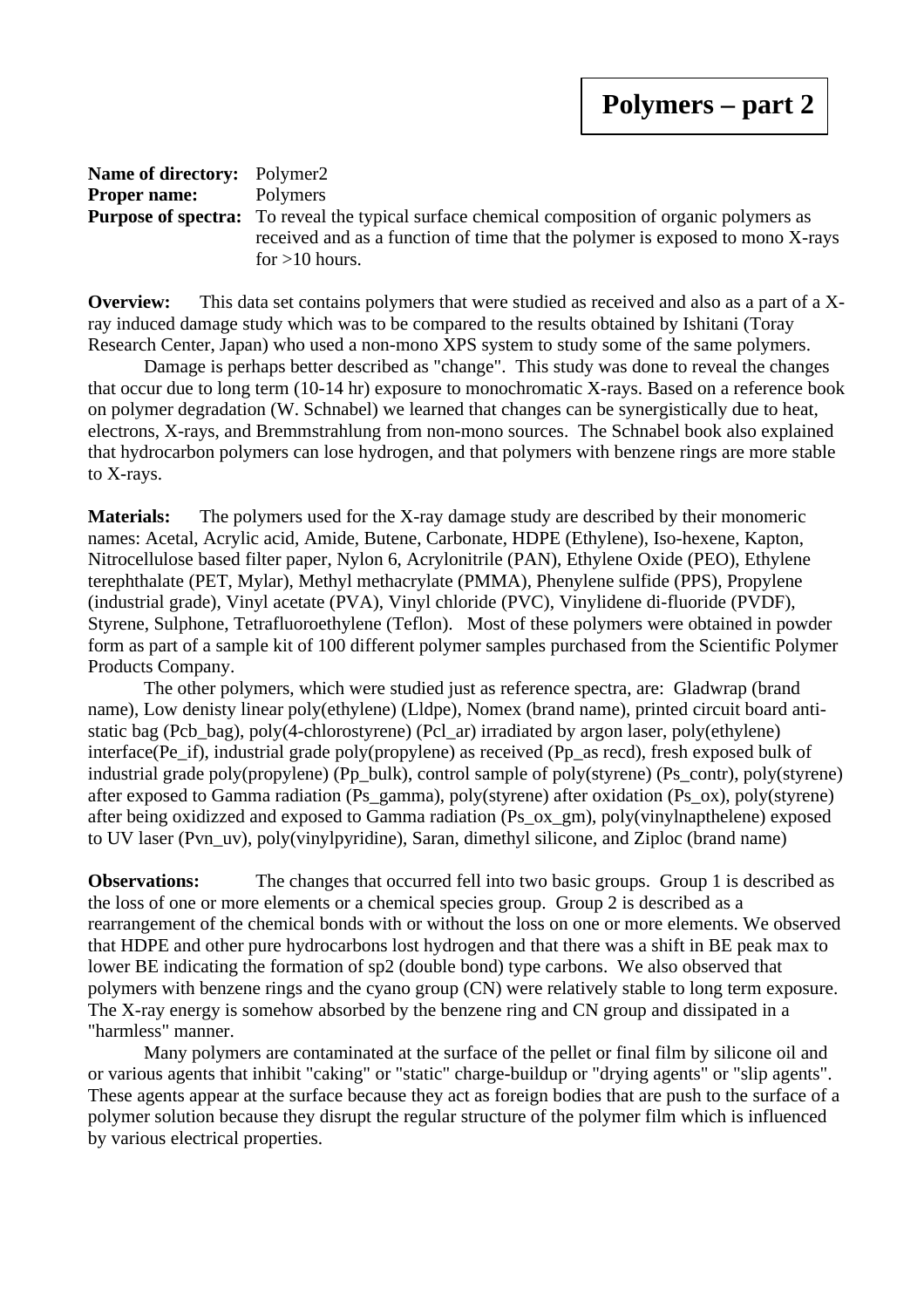| <b>Number of materials:</b> | 48                                                       |
|-----------------------------|----------------------------------------------------------|
| <b>Number of spectra:</b>   | >600                                                     |
| Form of sample:             | pellets, beads, films, powders                           |
| <b>Electrical behavior:</b> | insulators (unless made as a thin film on aluminium)     |
| <b>Class of material:</b>   | polymer                                                  |
| <b>Special treatment:</b>   | freshly cut with a cleaned razor to expose pure bulk     |
| <b>Charge compensation:</b> | yes, flood gun (ca. 4 eV) and nickel mesh-screen (80% T) |
| Ion etching/cleaning:       | none                                                     |
| Ref BE for Au (4f7):        | 83.96 eV $(+/-0.078)$                                    |
| Ref BE for Cu $(2p3)$ :     | 932.47 eV $(+/-0.078)$                                   |
| Ref BE for $Cu(3s)$ :       | 122.39 eV $(+/-0.15)$                                    |
| <b>Electron TOA:</b>        | 90 degrees (maximum sampling depth)                      |
| <b>Instrument used:</b>     | Surface Science Instruments S-Probe (model 2703)         |
| X-ray source:               | monochromatic aluminium (1486.7 eV, 8.393 Angstroms)     |
| <b>Operator:</b>            | B. Vincent Crist (XPS International, Inc.)               |
|                             |                                                          |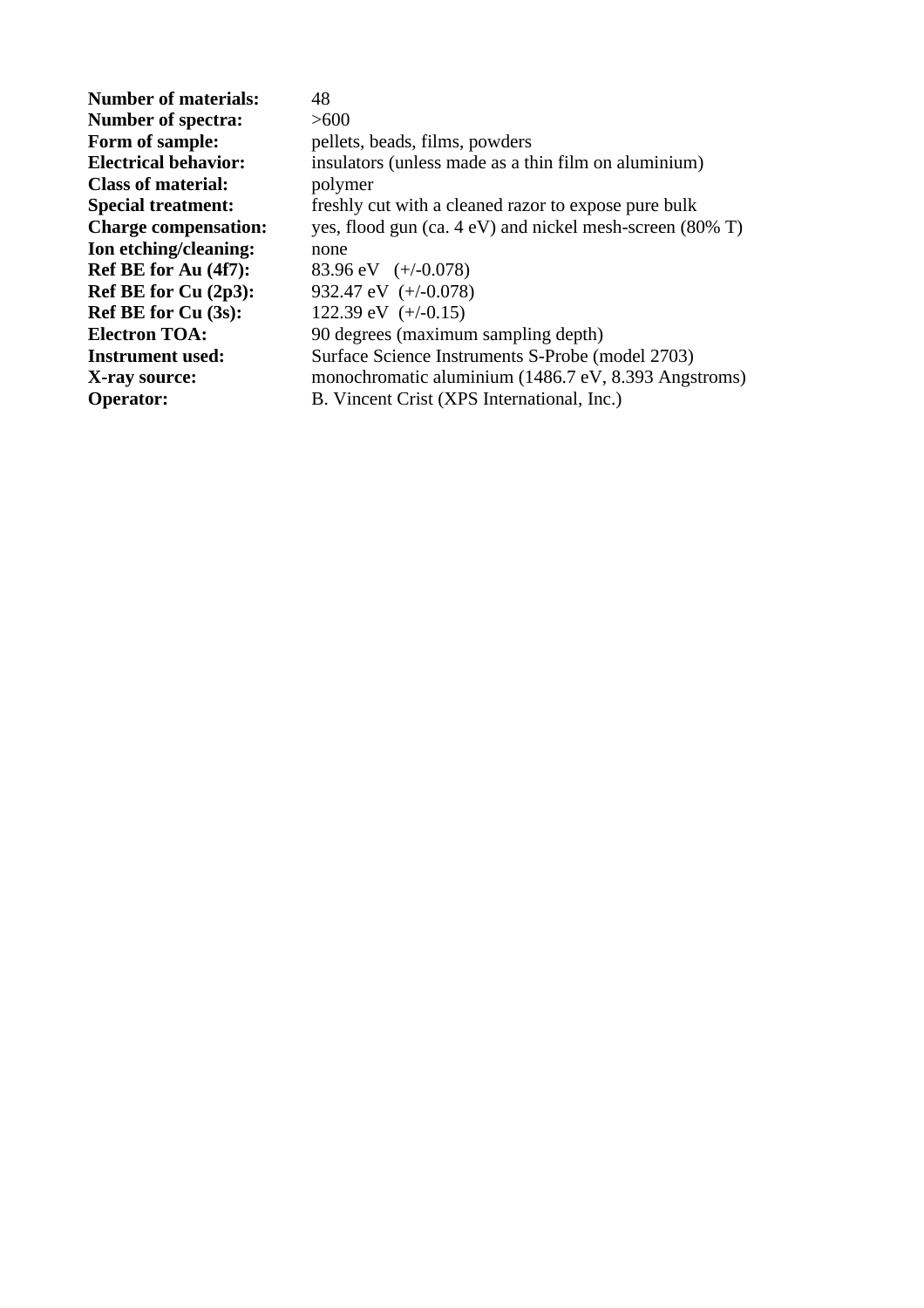## **Reliable scale calibrations for Ref\_BE\_1**

| <b>Name of directory:</b> Ref_BE_2 |                                                                                            |
|------------------------------------|--------------------------------------------------------------------------------------------|
| <b>Proper name:</b>                | Energy scale calibration checks and adjustments                                            |
|                                    | <b>Purpose of spectra:</b> To check the reference energies of the Cu $(2p3)$ , Cu $(3s)$ , |
|                                    | and Au (4f7) and to use those to make corrections in                                       |
|                                    | the energy scale if needed. These spectra were used                                        |
|                                    | to help produce reliable reference energies for the 52                                     |
|                                    | elements listed in the directory called "Ref_BE_1".                                        |

**Overview:** These spectra are the proof that the energy scale of the SSI system was adjusted so that it produced reliable reference energies for the 52 elements listed in the directory called "Ref\_BE\_1". The step size for the Cu (2p3) , Cu (3s) and Au (4f7) signals was set to 0.02 eV/step so as to maximize the accuracy and reliability of the results.

**Materials:** Copper (Cu) and Gold (Au)

**Observations:** none

| <b>Number of materials:</b> | 2                                                                                                                                         |
|-----------------------------|-------------------------------------------------------------------------------------------------------------------------------------------|
| <b>Number of spectra:</b>   | >300                                                                                                                                      |
| Form of sample:             | foil                                                                                                                                      |
| <b>Electrical behavior:</b> | conductor                                                                                                                                 |
| <b>Class of material:</b>   | metals                                                                                                                                    |
| <b>Special treatment:</b>   | copper was ion etched clean at $>2$ KeV for more than 60 seconds at a<br>minimum, while the gold was ion etched for 20 seconds at minimum |
| <b>Charge compensation:</b> | none                                                                                                                                      |
| Ion etching/cleaning:       | none                                                                                                                                      |
| Ref BE for Au (4f7):        | 83.98 eV $(+/-0.02)$                                                                                                                      |
| Ref BE for Cu (2p3):        | 932.67 eV $(+/-0.02)$                                                                                                                     |
| <b>Ref BE for Cu (3s):</b>  | 122.45 eV $(+/-0.05)$                                                                                                                     |
| <b>Electron TOA:</b>        | 35 degrees                                                                                                                                |
| <b>Instrument used:</b>     | Surface Science Instruments S-Probe (model 2703)                                                                                          |
| X-ray source:               | monochromatic aluminium (1486.7 eV, 8.393 Angstroms)                                                                                      |
| <b>Operator:</b>            | B. Vincent Crist (XPS International, Inc.)                                                                                                |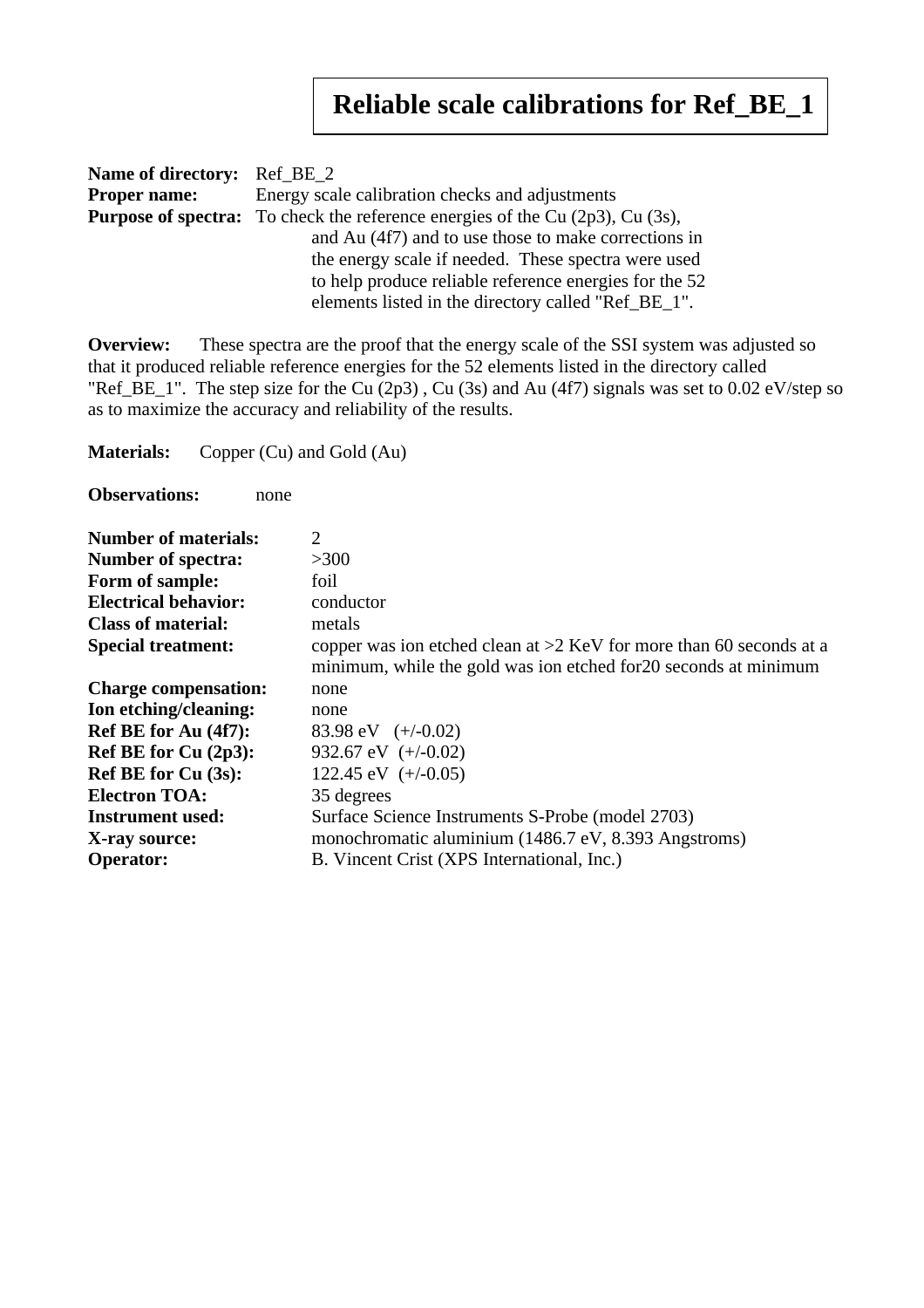| <b>Name of directory:</b> Ref BE 1 |                                                                                                          |
|------------------------------------|----------------------------------------------------------------------------------------------------------|
| <b>Proper name:</b>                | Reliable secondary reference energies for pure elements                                                  |
|                                    | <b>Purpose of spectra:</b> To obtain reliable secondary reference energies and to provide user with wide |
|                                    | scan spectra, narrow scan spectra, and valence band without any sort of                                  |
|                                    | contamination.                                                                                           |

**Overview:** The objective of this data set was to provide users with wide scan spectra that were reliable and free of contamination with the exception of argon that was implanted by the ion etching process.

The objective of this data set was to also provide high energy resolution spectra of the main XPS signals so that the BE and FWHM of those signals could be used to peak-fit other materials. The BE of that main signal can be used as a reference energy because we checked and adjusted if necessary the reference energies for copper and/or gold juts prior to and just after collecting each set of spectra. The copper and gold spectra were collected with 0.02 eV per channel resolution (step size). To the best of our knowledge the BE derived from these 52 elements represent the best values available with the exception of the gold and copper and silver samples which have been carefully studied by the National Physical Laboratory in the UK.

This series of spectra were collected in response to a request from Cedric J. Powell at the National Institute of Science and Technology in the USA who carried out a mini-round robin study of BEs obtained by measuring elements under conditions that should provide reliable BEs. The results of that mini-round robin were published in the journal of "Applied Surface Science" Vol. 89, pp 141-149 (1995).

The objective of this data set was to also provide users with high energy resolution valence band spectra for the elements that were analyzed which may be useful to theoretical studies of the density of states (DOS) of pure elements.

**Materials:** Ag, Al, Ar/C, As, Au, B, Be, Bi, C, Cd, Co, Cr, Cu, Dy, Er, Fe, Ga, Gd, Ge, Hf, Hg, Ho, In, Ir, Kr, Lu, Mg, Mn, Mo, Nb, Ni, Pb, Pd, Pt, Re, Rh, Ru, Sb, Sc, Se, Si, Sn, Ta, Tb, Te, Ti, Tl, Tm, V, W, Y, Yb, Zn, and Zr.

**Observations:** We have found that ion etching to make an element clean causes that element, if it behaves as a semiconductor, to suffer a shift in its BE which is caused by the implantation of the argon ions. As an example, un-doped silicon give a Si (2p) BE of 99.80 eV before it is ion etched. After ion etching the un-doped Si (2p) BE drops to 99.40 eV. This behavior was also observed for B, Te, and Se, which are semiconductors.

By adding together the spectra that were obtained by repeatedly ion etching a pure element within a short time and with very high energy resolution conditions we were able to experimentally measure FWHM which may be the best values available by using a commercially made instrument.

Repeated ion etching of some metals caused a very small energy shift (0.03 to 0.06 eV) towards lower BE when the first etch cycle data was compared to the last etch cycle data. For example: Copper (2p3) was at 932.68 eV after the first etch cycle but appeared at 932.64 eV after the last etch cycle. This effect indicates that the surface of some metals has become more disordered and thus it is easier for the photoelectrons to escape the surface. This shift toward lower BE as etching was continued is most notable when comparing initial etch cycles with later etch cycles. The shift did not seem to be a progressive shift with more etching.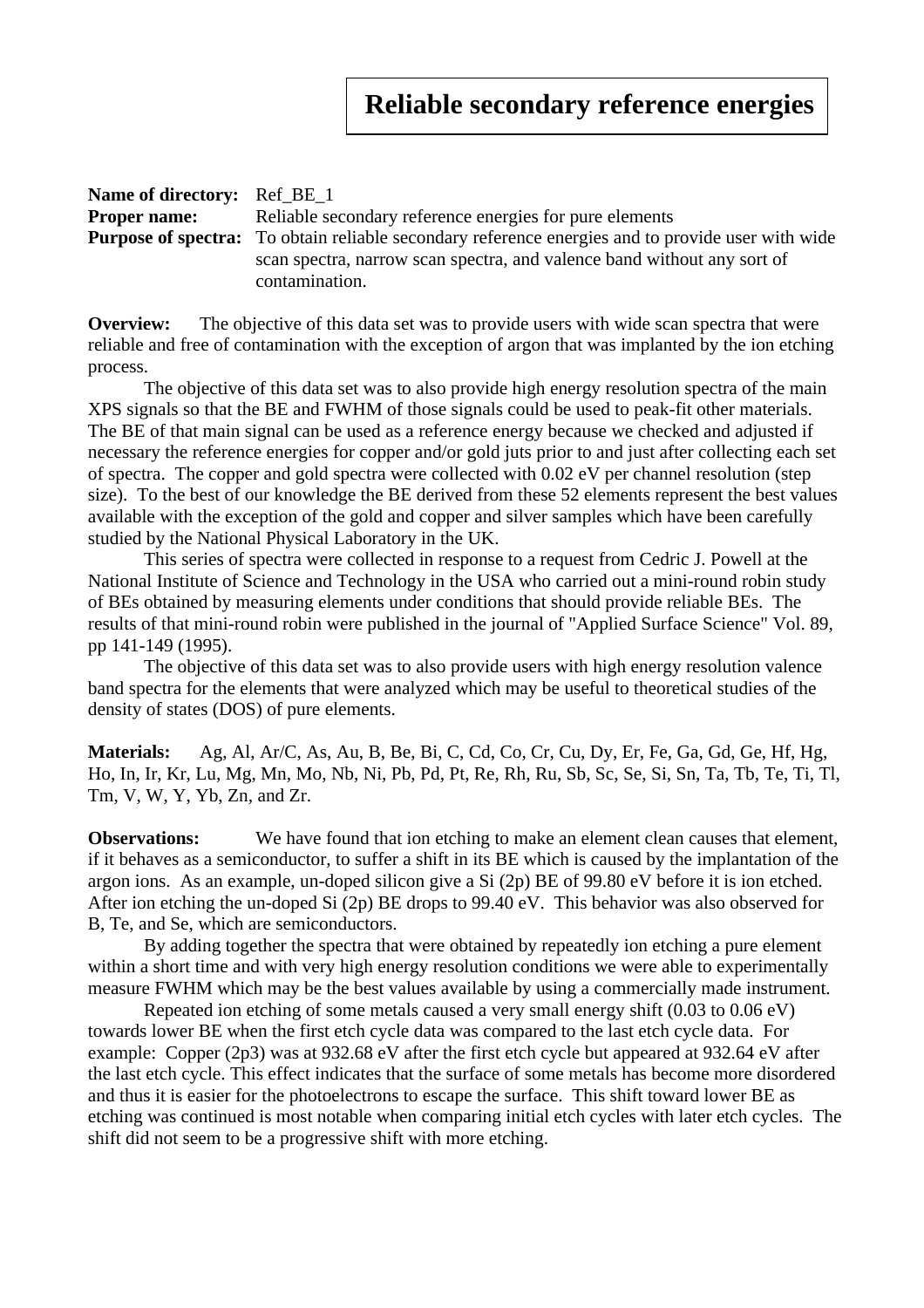| 52                                                                                                                                                                                                                                                         |
|------------------------------------------------------------------------------------------------------------------------------------------------------------------------------------------------------------------------------------------------------------|
| 189                                                                                                                                                                                                                                                        |
| foils and chips and blocks and rods                                                                                                                                                                                                                        |
| conductor                                                                                                                                                                                                                                                  |
| metals                                                                                                                                                                                                                                                     |
| scraped in air to expose fresh bulk                                                                                                                                                                                                                        |
| none                                                                                                                                                                                                                                                       |
| most samples were repeatedly ion etched to keep surface clean while<br>some samples were ion etched for 30-40 minutes one day and then let<br>in UHV overnight and etched again for 5 minutes to produce clean<br>surface that would stay clean for 1 hour |
| 83.98 eV $(+/-0.05)$                                                                                                                                                                                                                                       |
| 932.67 eV $(+/-0.05)$                                                                                                                                                                                                                                      |
| 122.45 eV $(+/-0.1)$                                                                                                                                                                                                                                       |
| 90 degrees (maximum sampling depth)                                                                                                                                                                                                                        |
| Surface Science Instruments S-Probe (model 2703)                                                                                                                                                                                                           |
| monochromatic aluminium (1486.7 eV, 8.393 Angstroms)                                                                                                                                                                                                       |
| B. Vincent Crist (XPS International, Inc.)                                                                                                                                                                                                                 |
|                                                                                                                                                                                                                                                            |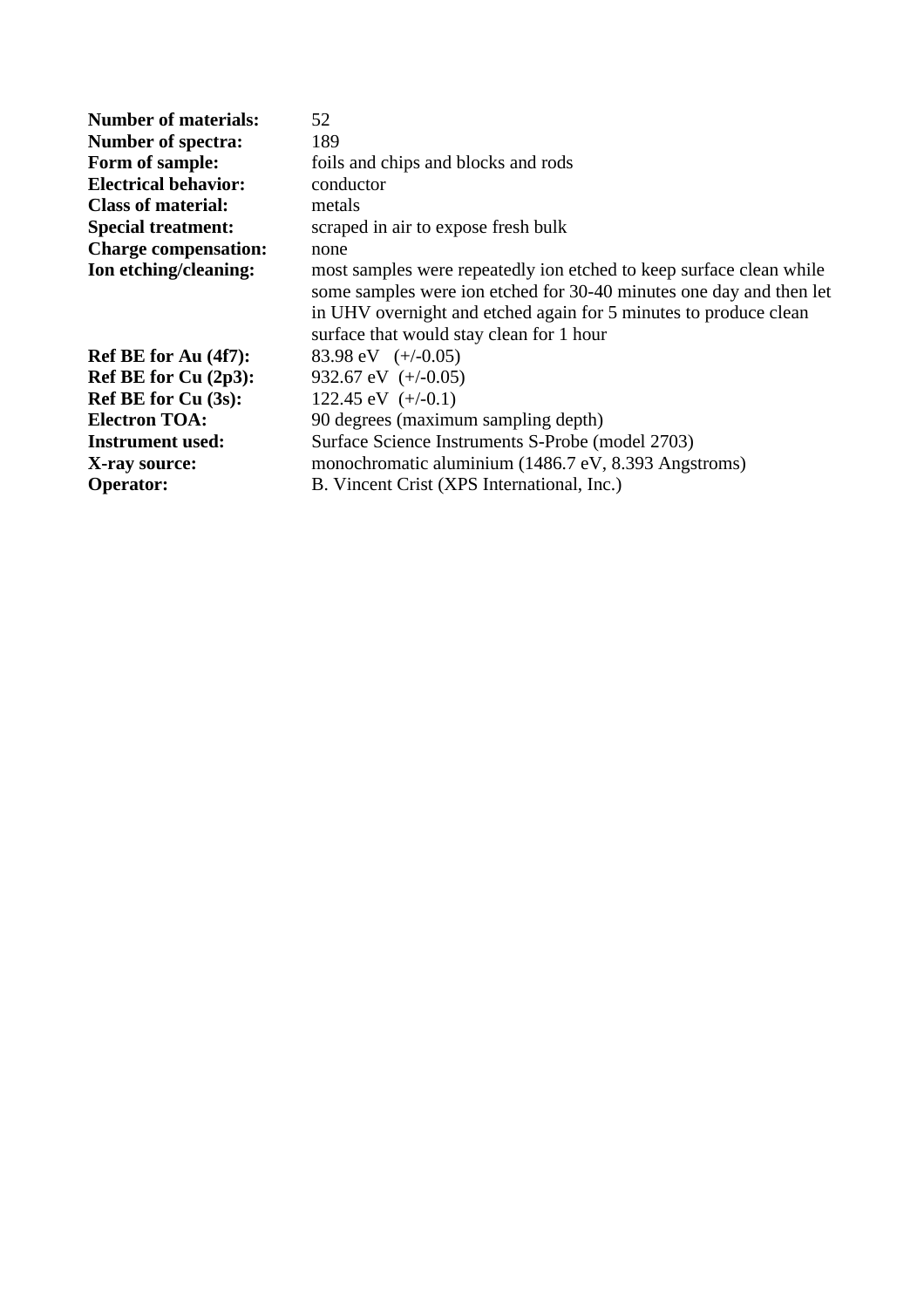| Name of directory: Residue |                                                                                                       |
|----------------------------|-------------------------------------------------------------------------------------------------------|
| <b>Proper name:</b>        | Residues from various solutions                                                                       |
|                            | <b>Purpose of spectra:</b> To reveal the typical surface chemical composition of residues left by tap |
|                            | water and other solutions used to clean or protect glass.                                             |
|                            |                                                                                                       |

**Overview:** A very small study of residues.

Materials: Armorall silicone oil protective solution. Microlab cleaning solution that should remove silicone oil, and tap water residues from California

**Observations:** None.

| <b>Number of materials:</b> | 4                                                        |
|-----------------------------|----------------------------------------------------------|
| <b>Number of spectra:</b>   | 26                                                       |
| Form of sample:             | thin film                                                |
| <b>Electrical behavior:</b> | insulator                                                |
| <b>Class of material:</b>   | inorganic                                                |
| <b>Special treatment:</b>   | solution allowed to concentrate by evaporation           |
| <b>Charge compensation:</b> | yes, flood gun (ca. 4 eV) and nickel mesh-screen (80% T) |
| Ion etching/cleaning:       | none                                                     |
| Ref BE for Au (4f7):        | 83.96 eV $(+/-0.078)$                                    |
| Ref BE for Cu $(2p3)$ :     | 932.47 eV $(+/-0.078)$                                   |
| Ref BE for $Cu(3s)$ :       | 122.39 eV $(+/-0.15)$                                    |
| <b>Electron TOA:</b>        | 35 degrees                                               |
| <b>Instrument used:</b>     | Surface Science Instruments X-Probe                      |
| X-ray source:               | monochromatic aluminium (1486.7 eV, 8.393 Angstroms)     |
| <b>Operator:</b>            | B. Vincent Crist (XPS International, Inc.)               |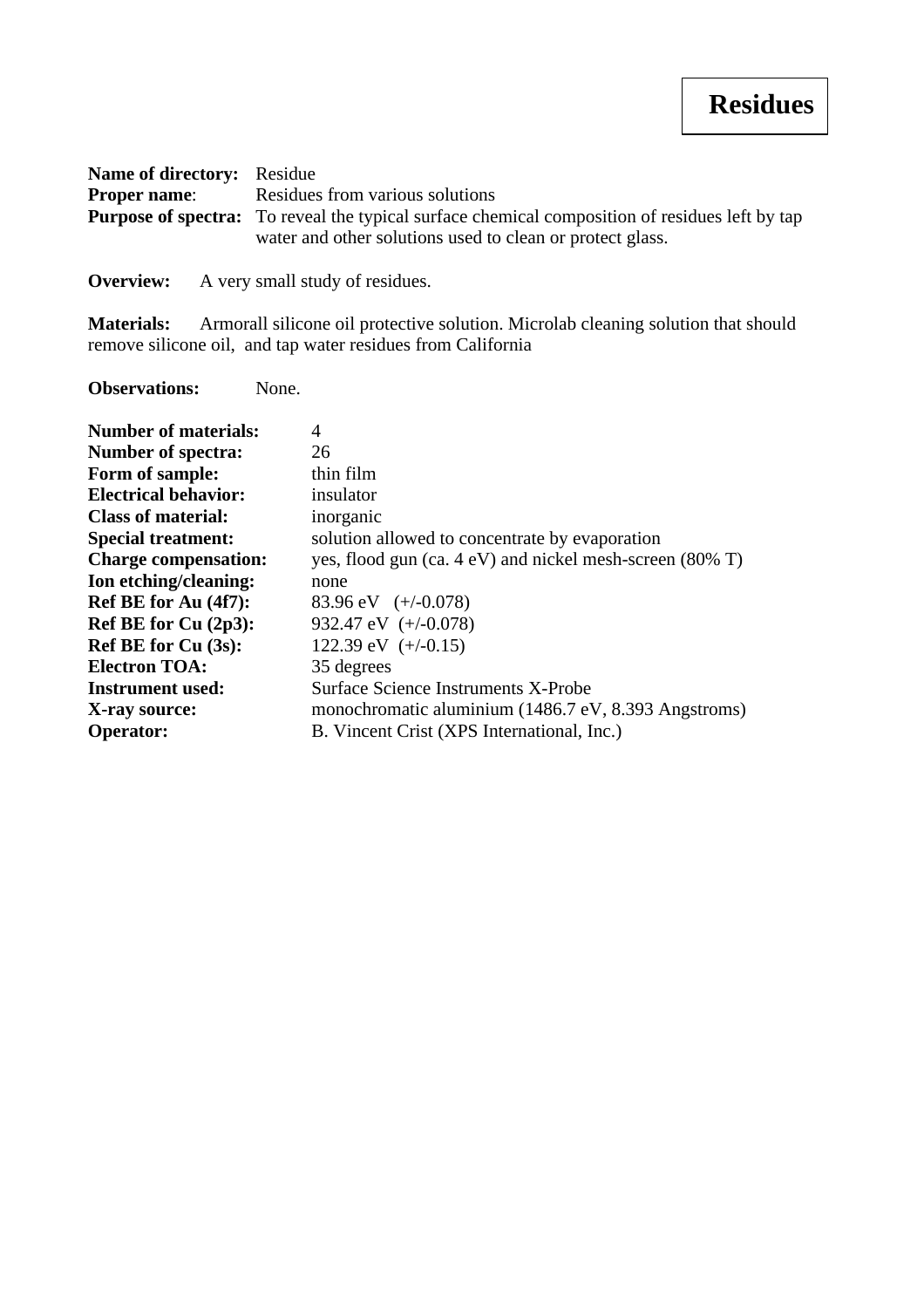| <b>Name of directory:</b> SemiCon1 |                                                                                                    |  |
|------------------------------------|----------------------------------------------------------------------------------------------------|--|
| <b>Proper name:</b>                | Semiconductor materials (cleaved or etched or as rec'd)                                            |  |
|                                    | <b>Purpose of spectra:</b> To reveal the typical surface chemical composition of semiconductors in |  |
|                                    | various states of preparation.                                                                     |  |

**Overview:** The study of semiconductors is critical to be able to understand problems in production and how to develop new devices. The spectra in this directory are useful for those purposes. We have included valence band spectra which are very important to the semiconductor scientists because they reveal the subtle physics of the conduction band.

A second directory called "SemiCon2" includes metals and insulator materials that are commonly used in the semiconductor industry but are not semiconductive. These spectra act as support information. Many of our semiconductor samples were generously provided by the large companies here in Japan who make and sell semiconductor samples. Their names are listed in each individual data-file. The doping nature and doping level of many of our samples is unknown, but a few data-files do provide that kind of useful information.

Materials: AlGaAs, AlN, BeO, BN, C, CdO, CdSe, Cu<sub>2</sub>O, CuCl, Diamond, GaAs, GaInAs, GaP  $(100)$ , GaP  $(111)$ , GaSb, GeSe, GeSe<sub>2</sub>, HgS, HgTe, HOPG, InP, InSb, InSnOx (ITO), n-Si, p-Si, undoped Si, NBS p-Si, NiO,  $Pb<sub>2</sub>O<sub>3</sub>$ , PbO<sub>2</sub>, PbO, PbS, SbTe, Se, Si<sub>3</sub>N<sub>4</sub>, SnO<sub>2</sub>, Te, WO<sub>3</sub>, ZnO.

**Observations**: Atomic percentage tables of surface composition, which reveal the chemical composition, the natural oxidative tendencies of the semiconductors, and the tendencies of these semiconductors to capture various gases from the air are provided. We have observed only a subtle energy difference between n-Si and p-Si because our samples were not heavily doped. As a result we did not observe the large 0.8 eV shift difference that other groups have observed.

| <b>Number of materials:</b> | >70                                                     |
|-----------------------------|---------------------------------------------------------|
| <b>Number of spectra:</b>   | >650                                                    |
| Form of sample:             | wafers, chips, powders                                  |
| <b>Electrical behavior:</b> | semiconductor                                           |
| <b>Class of material:</b>   | semiconductor                                           |
| <b>Special treatment:</b>   | pressed into thin 3mm diameter disks if in powder form  |
|                             | cleaved in air to expose fresh bulk if in wafer form    |
|                             | ion etched to see the effects of etching on composition |
|                             | and chemical shifts                                     |
| <b>Charge compensation:</b> | flood gun not used because it may bias the BEs          |
| Ion etching/cleaning:       | as needed to study chemical shifts and physics          |
| Ref BE for Au (4f7):        | 83.98 eV $(+/-0.05)$                                    |
| Ref BE for Cu $(2p3)$ :     | 932.67 eV $(+/-0.05)$                                   |
| Ref BE for Cu (3s):         | 122.45 eV $(+/-0.1)$                                    |
| <b>Electron TOA:</b>        | 90 degrees (maximum sampling depth)                     |
| <b>Instrument used:</b>     | Surface Science Instruments S-Probe (model 2703)        |
| X-ray source:               | monochromatic aluminium (1486.7 eV, 8.393 Angstroms)    |
| <b>Operator:</b>            | B. Vincent Crist (XPS International, Inc.)              |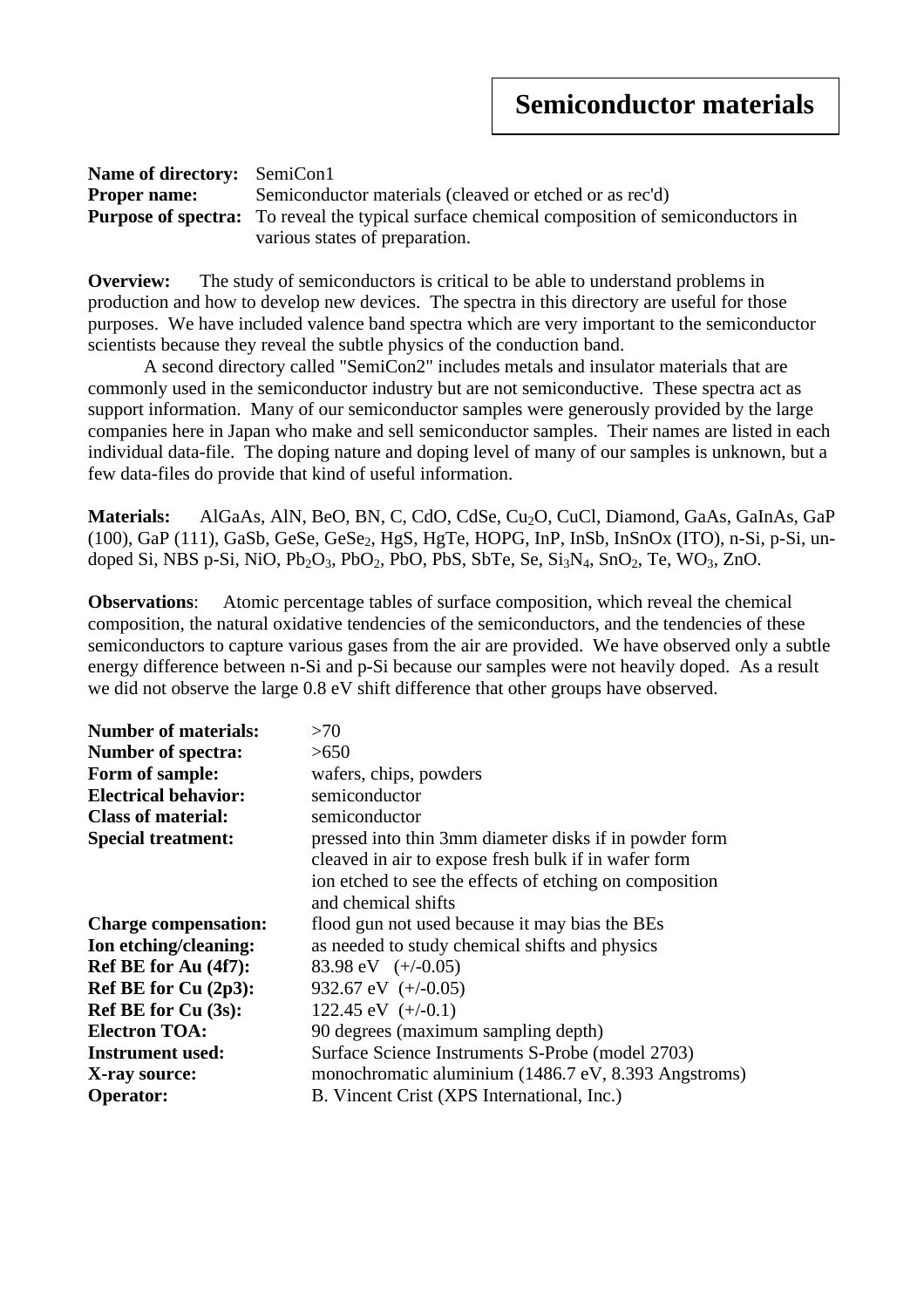| <b>Name of directory:</b> SemiCon2 |                                                                                                         |  |
|------------------------------------|---------------------------------------------------------------------------------------------------------|--|
| <b>Proper name:</b>                | Semiconductor related materials                                                                         |  |
|                                    | <b>Purpose of spectra:</b> To reveal the typical surface chemical composition of materials that are not |  |
|                                    | semiconductive but are used in the production of semiconductor devices.                                 |  |

**Overview:** The study of semiconductors is critical to be able to understand problems in production and how to develop new devices. The materials analyzed in this this directory are used for the semiconductor industry but are not semiconductive. These spectra act as support information.

**Materials:** Ag, Al, Al2O3, Al(OH)3, Ar, As, As2O3, Au, Au2O3, B, BeO3, BeO, C, Diamond, Cr, Cu, Cu(OH)2, Cu2O, CuO, Ga, Ga2O3, GeO2, HOPG, In, In2O3, MgO, Ni, NiO, Ni(OH)2, Pb2O3, PbO, PbO2, PdO, Pt, PtO2, Si3N4, Silicone oil, SiO, SiO2, SnO, SnO2, Te, TeO2, Ti, W, WO3

| <b>Number of materials:</b> | 48                                                      |
|-----------------------------|---------------------------------------------------------|
| <b>Number of spectra:</b>   | >450                                                    |
| Form of sample:             | varied                                                  |
| <b>Electrical behavior:</b> | conductors and insulators                               |
| <b>Class of material:</b>   | metals, inorganics                                      |
| <b>Special treatment:</b>   | pressed into thin 3mm diameter disks if in powder form  |
|                             | cleaved in air to expose fresh bulk if in wafer form    |
|                             | ion etched to see the effects of etching on composition |
|                             | and chemical shifts                                     |
| <b>Charge compensation:</b> | flood gun used as necessary with mesh-screen            |
| Ion etching/cleaning:       | as needed to study chemical shifts and physics          |
| Ref BE for Au (4f7):        | 83.96 eV $(+/-0.078)$                                   |
| Ref BE for Cu $(2p3)$ :     | 932.47 eV $(+/-0.078)$                                  |
| <b>Ref BE for Cu (3s):</b>  | 122.39 eV $(+/-0.15)$                                   |
| <b>Electron TOA:</b>        | 90 degrees (maximum sampling depth)                     |
| <b>Instrument used:</b>     | Surface Science Instruments X-Probe (model 206)         |
| X-ray source:               | monochromatic aluminium (1486.7 eV, 8.393 Angstroms)    |
| <b>Operator:</b>            | B. Vincent Crist (XPS International, Inc.)              |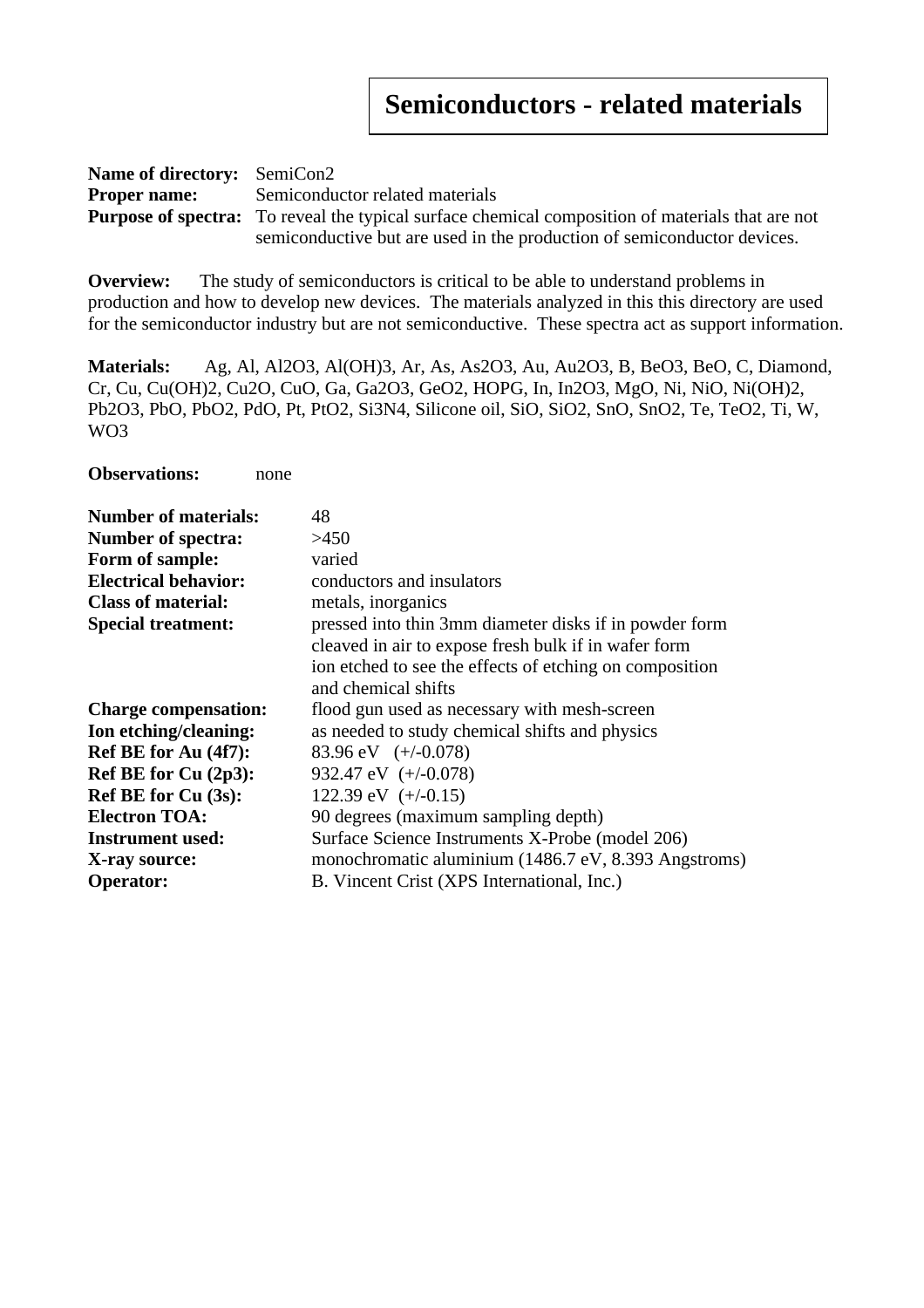**Name of directory:** Silicide **Proper name:** Binary metal silicides **Purpose of spectra:** To reveal the typical surface chemical composition of binary metal silicides.

**Overview:** Silicides are used in the semiconductor industry which needs to understand the electronic characteristics of silicides. We have analyzed only 2 silicides so far, but have analyzed them as received, after freshly exposing the bulk and after ion etching.

**Materials:** CrSi thin film, TiSi thin film

| <b>Number of materials:</b> | 2                                                    |
|-----------------------------|------------------------------------------------------|
| <b>Number of spectra:</b>   | 50                                                   |
| Form of sample:             | thin films                                           |
| <b>Electrical behavior:</b> | conductor                                            |
| <b>Class of material:</b>   | semiconductor                                        |
| <b>Special treatment:</b>   | as received, freshly exposed bulk, or ion etched     |
| <b>Charge compensation:</b> | none                                                 |
| Ion etching/cleaning:       | none                                                 |
| Ref BE for Au (4f7):        | 83.96 eV $(+/-0.078)$                                |
| Ref BE for Cu $(2p3)$ :     | 932.47 eV $(+/-0.078)$                               |
| <b>Ref BE for Cu (3s):</b>  | 122.39 eV $(+/-0.15)$                                |
| <b>Electron TOA:</b>        | 35 degrees                                           |
| <b>Instrument used:</b>     | Surface Science Instruments S-Probe (model 2703)     |
| X-ray source:               | monochromatic aluminium (1486.7 eV, 8.393 Angstroms) |
| <b>Operator:</b>            | B. Vincent Crist (XPS International, Inc.)           |
|                             |                                                      |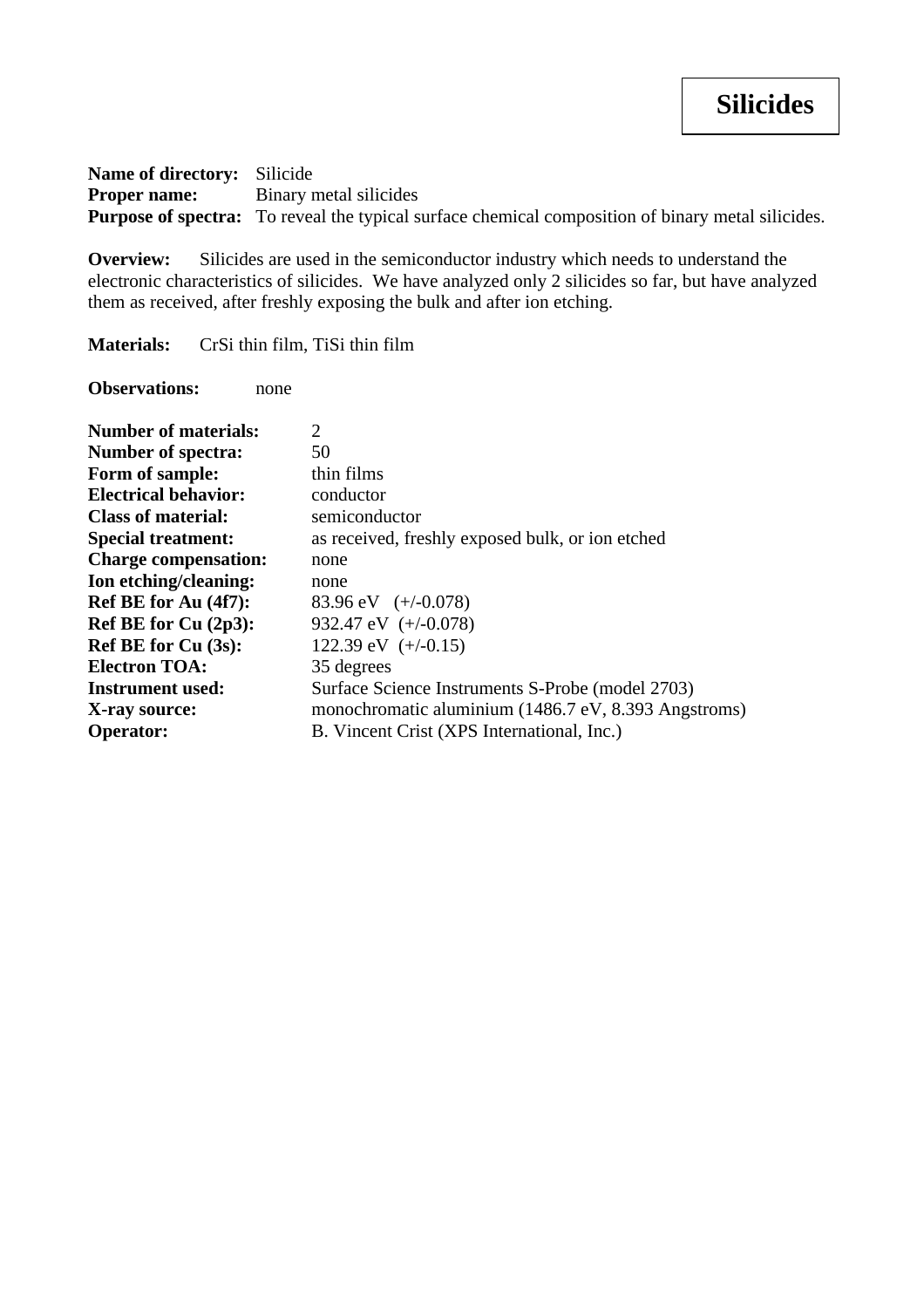**Name of directory:** Sulfide **Proper name:** Binary metal sulfides **Purpose of spectra:** To reveal the typical surface chemical composition of binary metal sulfides.

**Overview:** A variety of binary metal sulfides are available as natural minerals in high purity. These minerals can be fractured and analyzed without any significant amount of contamination from the air. Many binary sulfides act as good conductors as long as the color is dark or black.

**Materials:** Ag2S (Argentite), As2S3 (Orpiment), AsS (Realgar), CuS (Covellite), FeS2 (Pyrite), MoS2 (Molybdenite), PbS (Galena), TaS2, and ZnS

| <b>Number of materials:</b> | 10                                                   |
|-----------------------------|------------------------------------------------------|
| <b>Number of spectra:</b>   | 100                                                  |
| Form of sample:             | chips from natural minerals                          |
| <b>Electrical behavior:</b> | conductor or insulator                               |
| <b>Class of material:</b>   | inorganic                                            |
| <b>Special treatment:</b>   | freshly fractured in air just prior to analysis      |
| <b>Charge compensation:</b> | varied (when needed, used 4 eV FG with mesh-screen)  |
| Ion etching/cleaning:       | none                                                 |
| Ref BE for Au (4f7):        | 83.98 eV $(+/-0.05)$                                 |
| Ref BE for Cu $(2p3)$ :     | 932.67 eV $(+/-0.05)$                                |
| Ref BE for $Cu(3s)$ :       | 122.45 eV $(+/-0.1)$                                 |
| <b>Electron TOA:</b>        | 90 degrees (maximum sampling depth)                  |
| <b>Instrument used:</b>     | Surface Science Instruments S-Probe (model 2703)     |
| X-ray source:               | monochromatic aluminium (1486.7 eV, 8.393 Angstroms) |
| <b>Operator:</b>            | B. Vincent Crist (XPS International, Inc.)           |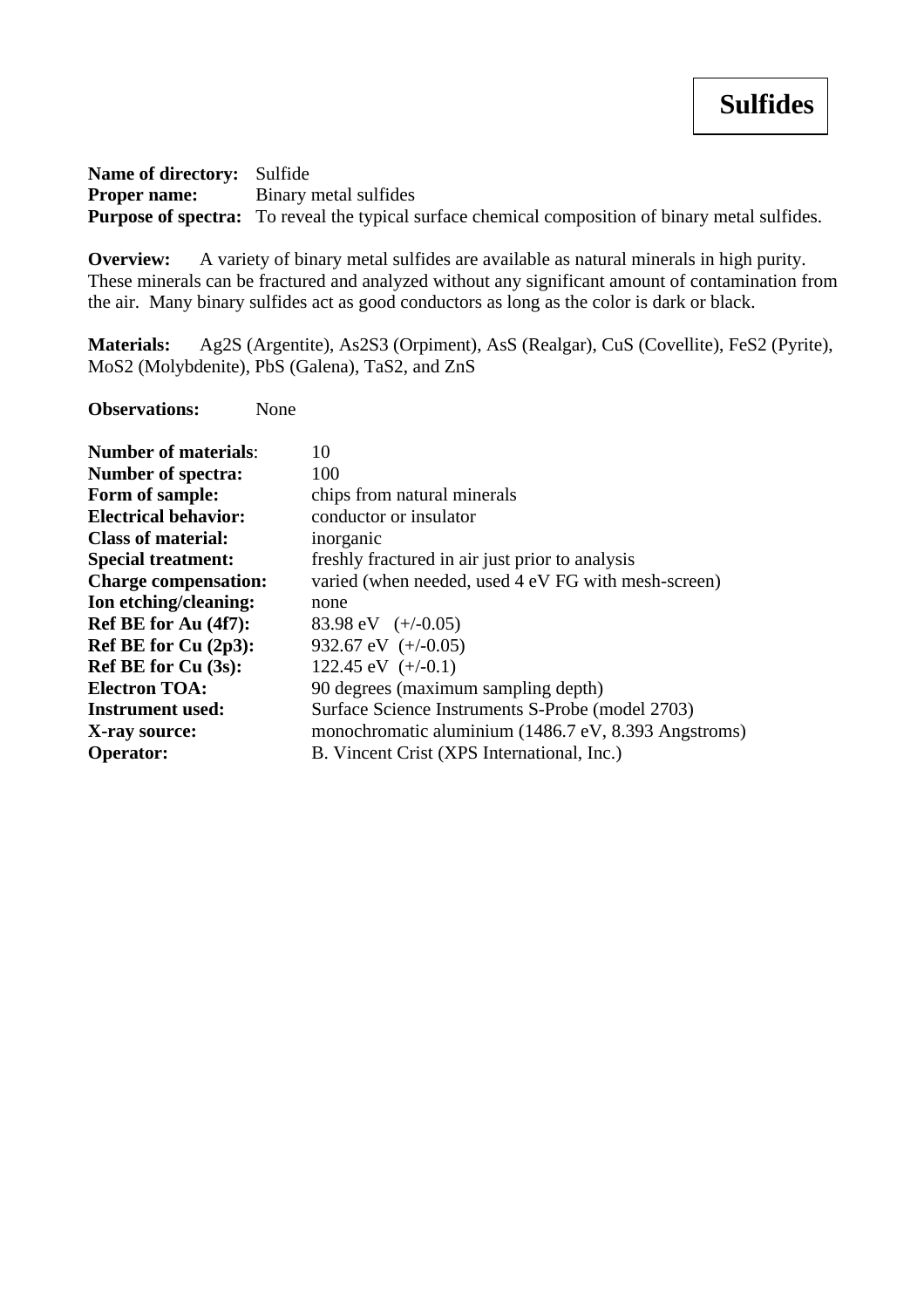## **Superconductors-high temperature ceramic**

| <b>Name of directory:</b> SuperCon |                                                                                                   |  |
|------------------------------------|---------------------------------------------------------------------------------------------------|--|
| <b>Proper name:</b>                | High temperature ceramic superconductors                                                          |  |
|                                    | <b>Purpose of spectra:</b> To reveal the typical surface chemical composition of high temperature |  |
|                                    | ceramic superconductors and related materials.                                                    |  |

**Overview:** This data set includes just a few samples of superconductive mixed oxides. We have provided data from various Japanese sources in the as received state, scraped state, and freshly scraped state if possible.

**Materials:** BiSrCuOx (Tokyo Univ), BiSrCaCuOx, YBaCuOx (CPS Co.) and YBaCuOx 2115.

**Observations:** It was revealed by Richard Brundle (IBM) that it was necessary to scrape the surface of some of the oxides while the sample was inside UHV to be able to study the chemical species that seemed to be producing the superconductivity. We have also provided some results from our Laser XPS research which showed that a CW dye laser could be used to partially clean the surface of the sample. This cleaning was presumed to occur by a photo-thermal effect.

| <b>Number of materials:</b> | 5                                                       |
|-----------------------------|---------------------------------------------------------|
| <b>Number of spectra:</b>   | 80                                                      |
| Form of sample:             | crystalline or pressed powder                           |
| <b>Electrical behavior:</b> | semiconductor or insulator                              |
| <b>Class of material:</b>   | inorganic                                               |
| <b>Special treatment:</b>   | freshly scraped to expose bulk or pressed into thin 3mm |
|                             | diameter disks (exposed to CW laser for cleaning)       |
| <b>Charge compensation:</b> | if needed, flood gun (ca. 4 eV) and nickel mesh-screen  |
| Ion etching/cleaning:       | as needed to study the sub-surface composition          |
| Ref BE for Au (4f7):        | 83.96 eV $(+/-0.078)$                                   |
| Ref BE for Cu (2p3):        | 932.47 eV $(+/-0.078)$                                  |
| <b>Ref BE for Cu (3s):</b>  | 122.39 eV $(+/-0.15)$                                   |
| <b>Electron TOA:</b>        | 35 degrees                                              |
| <b>Instrument used:</b>     | Surface Science Instruments X- & S-Probe                |
| X-ray source:               | monochromatic aluminium (1486.7 eV, 8.393 Angstroms)    |
| <b>Operator:</b>            | B. Vincent Crist (XPS International, Inc.)              |
|                             |                                                         |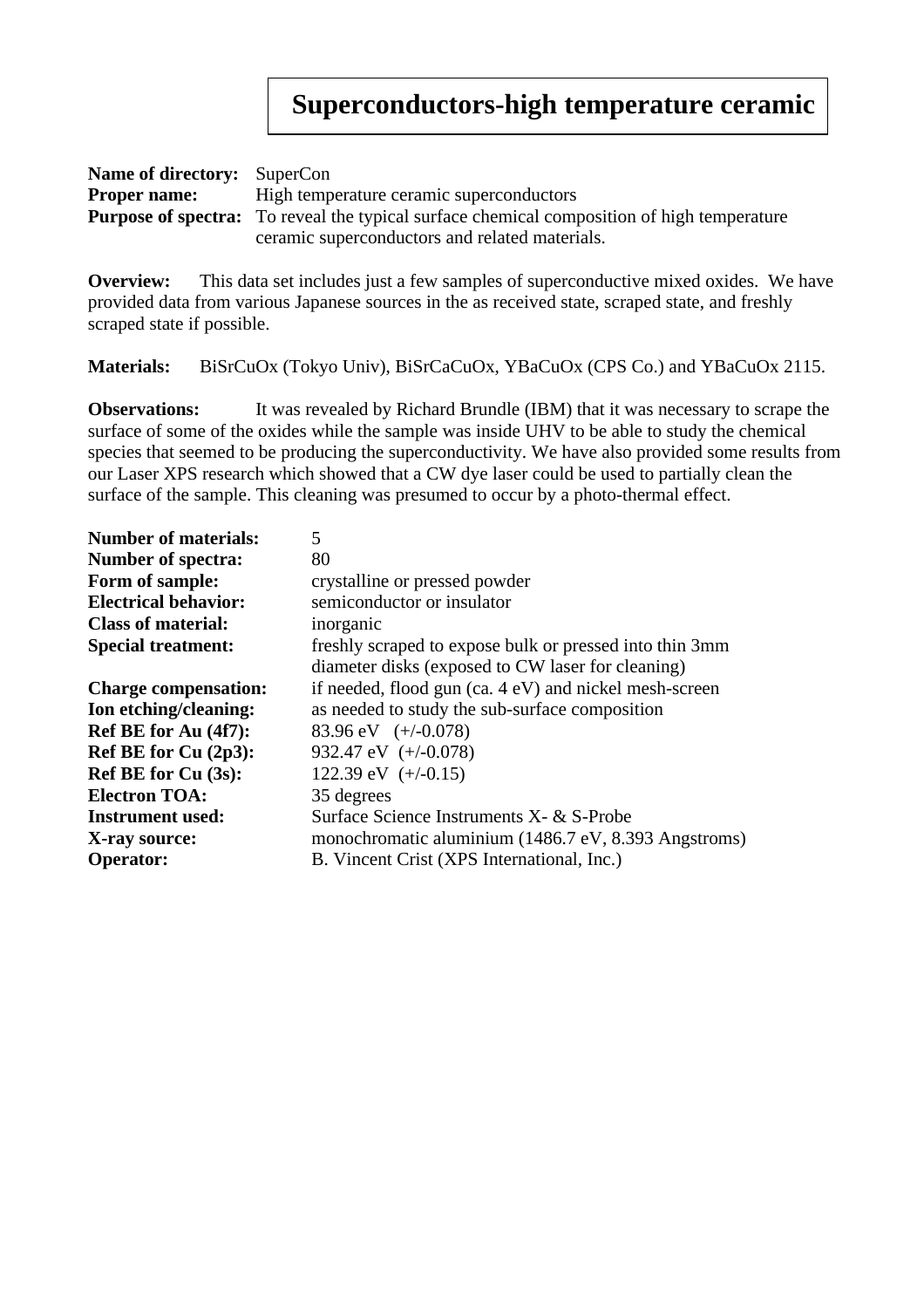| <b>Name of directory:</b> SystemChk |                                                                                                           |  |
|-------------------------------------|-----------------------------------------------------------------------------------------------------------|--|
|                                     | <b>Proper name:</b> Checks done on system behavior                                                        |  |
|                                     | <b>Purpose of spectra:</b> To reveal the behavior of the instruments under various conditions that should |  |
|                                     | reveal the ability of the instruments to produce reliable results and to reveal                           |  |
|                                     | the basic performance of the instruments used to produce the database.                                    |  |

**Overview:** The details provided by the spectra in this directory are summarized in the introduction to all of our handbooks and the paper version of the index to our complete library of XPS spectra. That summary can be downloaded from our FTP site at "xpsdata.com".

As a part of an international round robin test sponsored by the National Physical Laboratory in England, we submitted a set of spectra obtained from pure copper (Cu) that were measured at different pass energies and with different X-ray spot sizes. Those spectra were submitted in ASCII format to Dr. Martin P. Seah so that the "*instrument response function"* (transmission function) of the SSI X-Probe system (model 206) could be established. The results of that study are published in "Surface and Interface Analysis" Vol. 20, pp. 243-266 (1993)

As a part of an international round robin test sponsored by the National Institute of Science and Technology (NIST), we submitted a set of spectra obtained from the gold (Au), copper (Cu) and silver (Ag) samples supplied to us by the NIST for this study. Those spectra were submitted in ASCII format to Dr. Cedric J. Powell so that the instrument could be tested for "*reproducibility"* and *"repeatability"*.

We have also determined: (A) the Signal/Background behavior of the S-Probe instrument, (B) the Signal/Noise behavior, (C) sensitivity to temperature changes, and (D) the effect of defocusing the monochromator crystal.

## **Materials:** Ag/Si, Cu, Au

**Observations:** The random error checks performed for the NIST study have not yet been published, but the initial results indicated that the error due to random effects was nominal.

The focus of the SSI systems is very sharp and it is easy to decide if the sample is correctly focused by checking the count rate. The sharpness of this focus helps the user to avoid various energy scale and count-rate problems that occur in lense systems that allow a much large depth of field.

The Signal/Background ratio depends on pass energy settings. Signal/Background ratios were found to improve as the pass energy setting decrease.

We have also determined useful "exponent factors" that are used to modify the relative sensitivity factors (RSF) that are used in the SSI systems. Those RSF numbers are based on the photoionization cross-sections that were theoretically calculated by J. Scofield in 1976. We have tested the resulting Scofield based RSFs to see if they can used in a routine manner. Our results indicate that the Scofield numbers produce an error range that ranges from  $+/$ -10% to  $+/$ -30% depending on the signal being used. We have found that the weaker XPS signals seem to be more susceptible to error. We have therefore suggested to the ASTM E-42 committee and the ISO TC/201 committee to study the Scofield RSFs to determine to what extent they are reliable especially since many users around the world are using the Scofield numbers.

The silver on silicon sample supplied by NIST was found to contain chlorine even after ion etching which may or may not have affected the results. That same sample had a surface roughness that was easy to observe through a 50X optical microscope.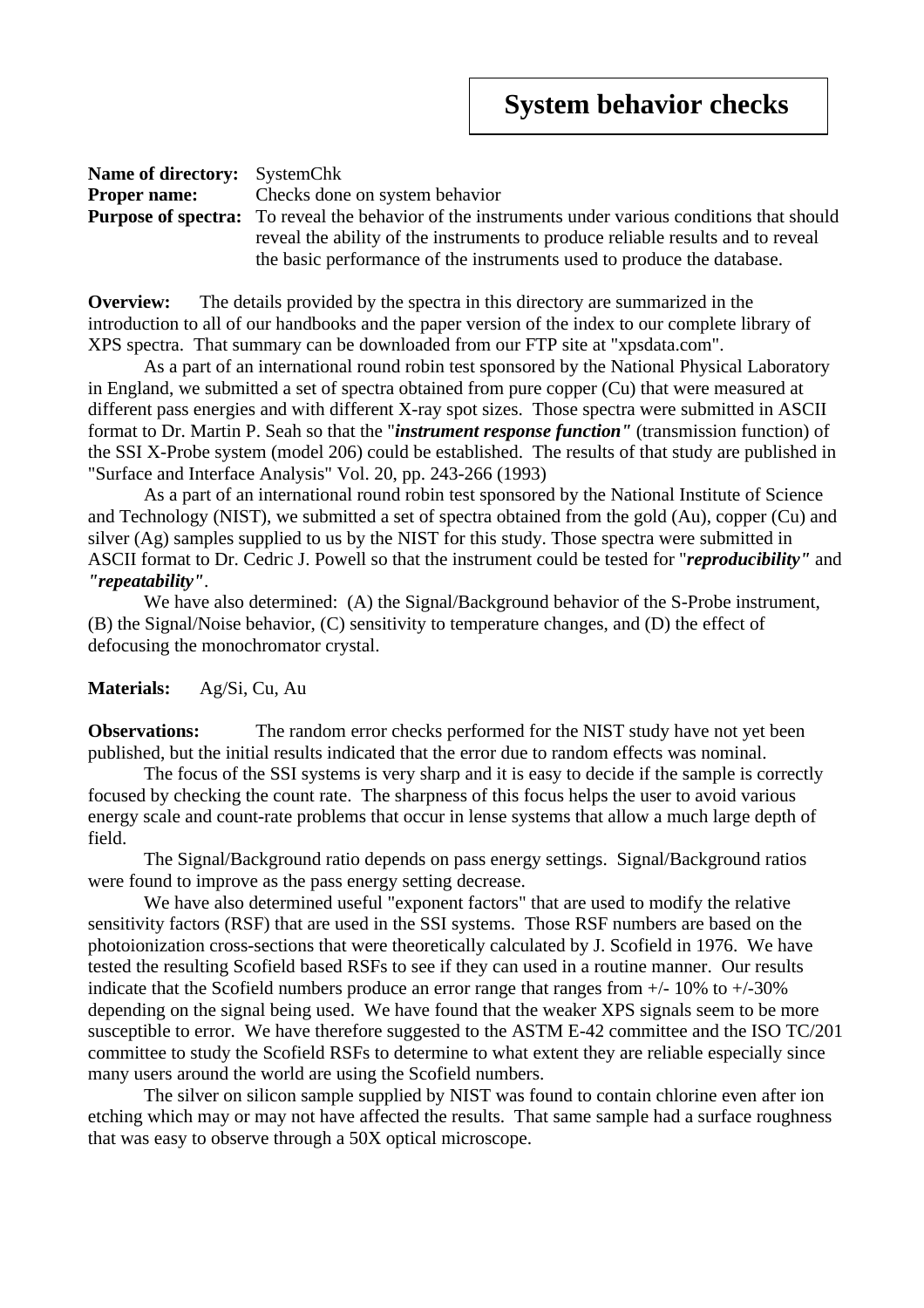| <b>Number of materials:</b> | 3                                                    |
|-----------------------------|------------------------------------------------------|
| <b>Number of spectra:</b>   | 250                                                  |
| Form of sample:             | foils                                                |
| <b>Electrical behavior:</b> | conductor                                            |
| <b>Class of material:</b>   | metals                                               |
| <b>Special treatment:</b>   | as received or ion etched clean as per procedure     |
| <b>Charge compensation:</b> | none                                                 |
| Ion etching/cleaning:       | none                                                 |
| Ref BE for Au (4f7):        | 83.98 eV $(+/-0.05)$                                 |
| Ref BE for $Cu(2p3)$ :      | 932.67 eV $(+/-0.05)$                                |
| <b>Ref BE for Cu (3s):</b>  | 122.45 eV $(+/-0.1)$                                 |
| <b>Electron TOA:</b>        | 35 degrees (unless otherwise specified)              |
| <b>Instrument used:</b>     | Surface Science Instruments X- and S-Probe           |
| X-ray source:               | monochromatic aluminium (1486.7 eV, 8.393 Angstroms) |
| <b>Operator:</b>            | B. Vincent Crist (XPS International, Inc.)           |
|                             |                                                      |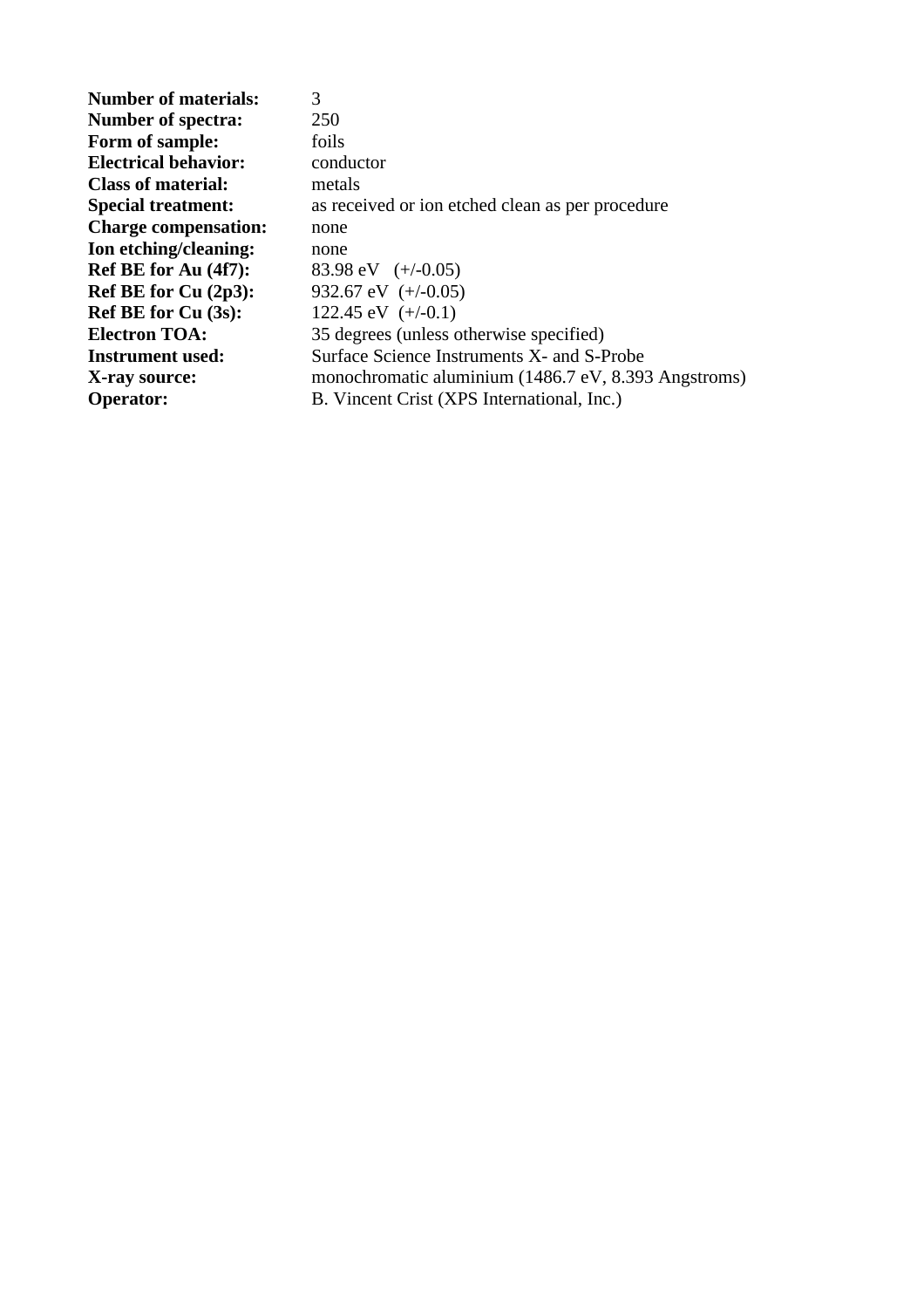**Name of directory:** Titanate **Proper name:** Metal titanates **Purpose of spectra:** To reveal the typical surface chemical composition of metal titanates.

**Overview:** Titanates are useful materials because their crystal structure allows other materials to be easily deposited on them. Titanates are used in the Semiconductor industry and the Hard Disk Magnetic Memory industry.

**Materials:** CaTiO3, K2Ti4O9, SrTiO3

**Observations:** Easily cleaved and stay clean after cleaving (fracturing) in air.

| <b>Number of materials:</b> | 3                                                        |
|-----------------------------|----------------------------------------------------------|
| <b>Number of spectra:</b>   | 31                                                       |
| Form of sample:             | crystalline or polymorphic crystals                      |
| <b>Electrical behavior:</b> | insulator                                                |
| <b>Class of material:</b>   | inorganic                                                |
| <b>Special treatment:</b>   | freshly fractured to expose bulk                         |
| <b>Charge compensation:</b> | yes, flood gun (ca. 4 eV) and nickel mesh-screen (80% T) |
| Ion etching/cleaning:       | none                                                     |
| Ref BE for Au (4f7):        | 83.98 eV $(+/-0.05)$                                     |
| Ref BE for Cu (2p3):        | 932.67 eV $(+/-0.05)$                                    |
| <b>Ref BE for Cu (3s):</b>  | 122.45 eV $(+/-0.1)$                                     |
| <b>Electron TOA:</b>        | 90 degrees (maximum sampling depth)                      |
| <b>Instrument used:</b>     | Surface Science Instruments S-Probe (model 2703)         |
| X-ray source:               | monochromatic aluminium (1486.7 eV, 8.393 Angstroms)     |
| <b>Operator:</b>            | B. Vincent Crist (XPS International, Inc.)               |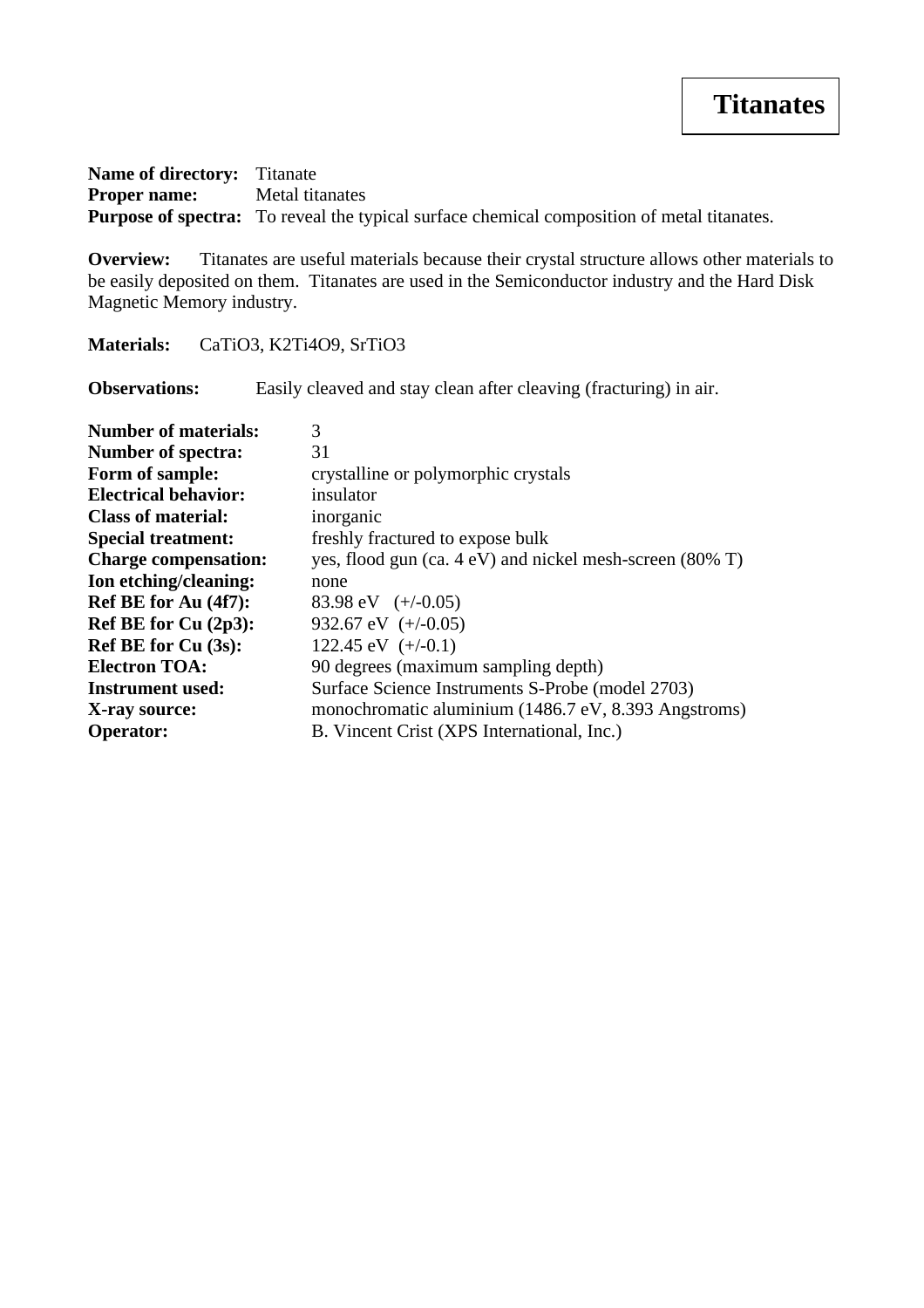| <b>Name of directory:</b> Transmis                                                                       |                               |
|----------------------------------------------------------------------------------------------------------|-------------------------------|
| <b>Proper name:</b>                                                                                      | Transmission function studies |
| <b>Purpose of spectra:</b> To study the transmission function behavior (instrument response function) of |                               |
|                                                                                                          | the SSI XPS systems.          |

**Overview:** The transmission function of an instrument is important to correct for so that users can maximize the reliability of the quantitative results obtained from any XPS system. We have studied the transmission function of the SSI systems and have corrected for the transmission function effect and other effects by a trial and error method which produced a set of modified relative sensitivity factors that are based on Scofield's theoretically measured photoionization cross-sections. We have analyzed a variety of very high purity materials to determine if we had or had not corrected for the transmission behavior and produced useful RSF values.

As a part of an international round robin test sponsored by the National Physical Laboratory in England, we submitted a set of spectra obtained from pure copper (Cu) that were measured at different pass energies and with different X-ray spot sizes. Those spectra were submitted in ASCII format to Dr. Martin P. Seah so that the "*instrument response function"* (transmission function) of the SSI X-Probe system (model 206) could be established. The results of that study are published in "Surface and Interface Analysis" Vol 20, pp 243-266 (1993)

**Materials:** Copper (Cu) and Nickel (Ni) and zinc (Zn)

**Observations:** Our tests indicated that we could have quantitative results that were reliable to  $+/-10\%$  of the expected values. We have tested the RSFs that were derived by this trial and error method and found that the uncertainties are somewhat larger when we measure non-principal XPS signals and signals that appear at very low BE (e.g. 0-30 eV) or very high BE (e.g. 1,150-1,450). The increase in uncertainty was estimated to be +/-20%.

| <b>Number of materials:</b> | 3                                                    |
|-----------------------------|------------------------------------------------------|
| <b>Number of spectra:</b>   | 50                                                   |
| Form of sample:             | foil                                                 |
| <b>Electrical behavior:</b> | conductor                                            |
| <b>Class of material:</b>   | metal                                                |
| <b>Special treatment:</b>   | ion etched until clean                               |
| <b>Charge compensation:</b> | none                                                 |
| Ion etching/cleaning:       | none                                                 |
| Ref BE for Au (4f7):        | 83.96 eV $(+/-0.078)$                                |
| Ref BE for Cu (2p3):        | 932.47 eV $(+/-0.078)$                               |
| <b>Ref BE for Cu (3s):</b>  | 122.39 eV $(+/-0.15)$                                |
| <b>Electron TOA:</b>        | 35 degrees                                           |
| <b>Instrument used:</b>     | Surface Science Instruments X- & S-Probe             |
| X-ray source:               | monochromatic aluminium (1486.7 eV, 8.393 Angstroms) |
| <b>Operator:</b>            | B. Vincent Crist (XPS International, Inc.)           |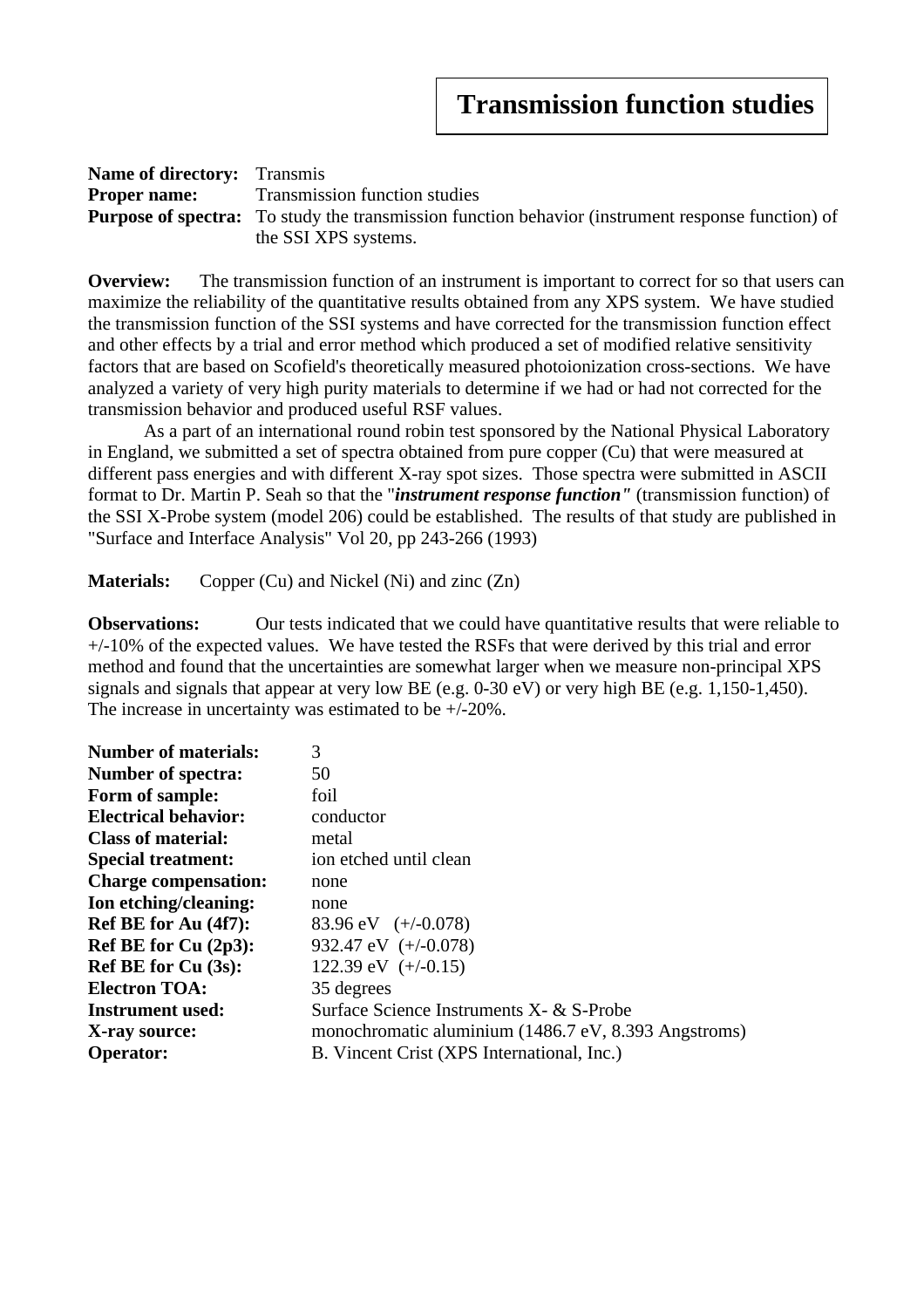| <b>Name of directory:</b> Tribolgy |                                                                                                       |
|------------------------------------|-------------------------------------------------------------------------------------------------------|
| <b>Proper name:</b>                | Tribology studies on metal bearings                                                                   |
|                                    | <b>Purpose of spectra:</b> To reveal the typical surface chemical composition of metal bearing before |
|                                    | and after being used.                                                                                 |

**Overview:** These spectra are from real world materials used under harsh conditions with heavy friction that might cause material transfer or high levels of heat.

**Materials:** Wear Spot on Ball Bearing after Freon Cleaning, Normal Area on Ball Bearing (near wear marks), Wear Track area on Ball Bearing #2 (ion etched), Bearings #1 and #2 (as received), Normal Area on Race #1 (after 40 angstrom etch), Normal Area on Race #1 (as received), Wear Area on Race #1 (after 40 sec ion etch with Xe+), Showa NO.1 Bearing (as received), NO.2 Bearing (as received)

| <b>Number of materials:</b> | 6                                                       |
|-----------------------------|---------------------------------------------------------|
| <b>Number of spectra:</b>   | 50                                                      |
| Form of sample:             | balls or metal tracks                                   |
| <b>Electrical behavior:</b> | conductor (unless heavily contaminated with insulators) |
| <b>Class of material:</b>   | metal with lubricant                                    |
| <b>Special treatment:</b>   | none                                                    |
| <b>Charge compensation:</b> | none, unless needed                                     |
| Ion etching/cleaning:       | ion etched after analyzing as received surface          |
| Ref BE for Au (4f7):        | 83.96 eV $(+/-0.078)$                                   |
| Ref BE for Cu (2p3):        | 932.47 eV $(+/-0.078)$                                  |
| Ref BE for $Cu(3s)$ :       | 122.39 eV $(+/-0.15)$                                   |
| <b>Electron TOA:</b>        | 35 degrees                                              |
| <b>Instrument used:</b>     | Surface Science Instruments S-Probe (model 2703)        |
| X-ray source:               | monochromatic aluminium (1486.7 eV, 8.393 Angstroms)    |
| <b>Operator:</b>            | B. Vincent Crist (XPS International, Inc.)              |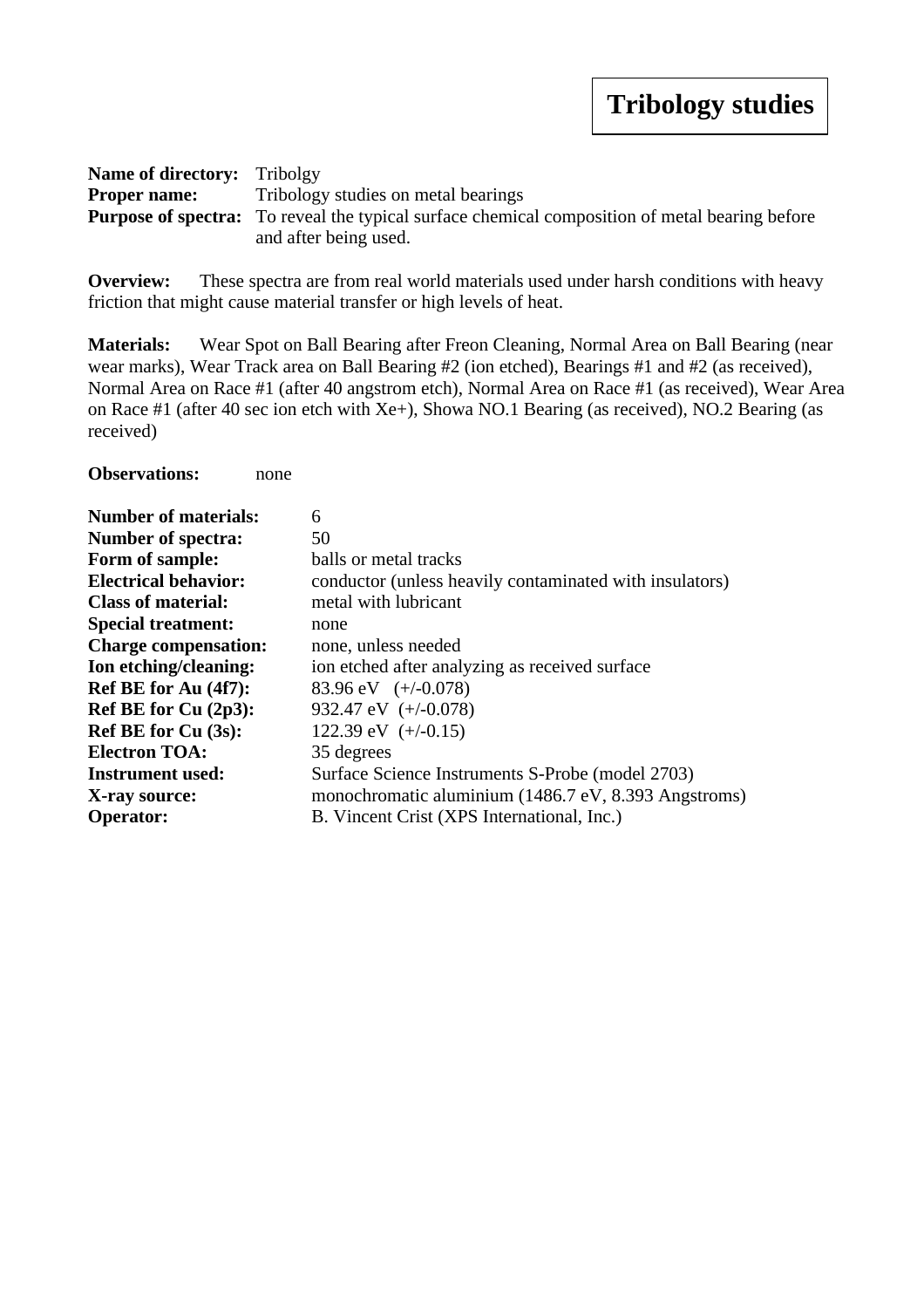**Name of directory:** Tungstat **Proper name:** Metal Tungstates **Purpose of spectra:** To reveal the typical surface chemical composition of metal tungstates.

**Overview:** Sodium tungstate is a good source of WO3 and tungsten metal. Pure crystals of Scheeite are used as scintillation counter phosphors for gamma-ray detectors

**Materials:** Li2WO4, Na2W2O7, Na2Wo4, CaWO4 (Scheeite)

| <b>Number of materials:</b> | 4                                                        |
|-----------------------------|----------------------------------------------------------|
| <b>Number of spectra:</b>   | 33                                                       |
| Form of sample:             | polymorphic crystals                                     |
| <b>Electrical behavior:</b> | insulators                                               |
| <b>Class of material:</b>   | inorganics                                               |
| <b>Special treatment:</b>   | freshly fractures in air just prior to analysis          |
| <b>Charge compensation:</b> | yes, flood gun (ca. 4 eV) and nickel mesh-screen (80% T) |
| Ion etching/cleaning:       | none                                                     |
| Ref BE for Au (4f7):        | 83.96 eV $(+/-0.078)$                                    |
| Ref BE for $Cu(2p3)$ :      | 932.47 eV $(+/-0.078)$                                   |
| Ref BE for $Cu(3s)$ :       | 122.39 eV $(+/-0.15)$                                    |
| <b>Electron TOA:</b>        | 90 degrees (maximum sampling depth)                      |
| <b>Instrument used:</b>     | Surface Science Instruments S-Probe (model 2703)         |
| X-ray source:               | monochromatic aluminium (1486.7 eV, 8.393 Angstroms)     |
| <b>Operator:</b>            | B. Vincent Crist (XPS International, Inc.)               |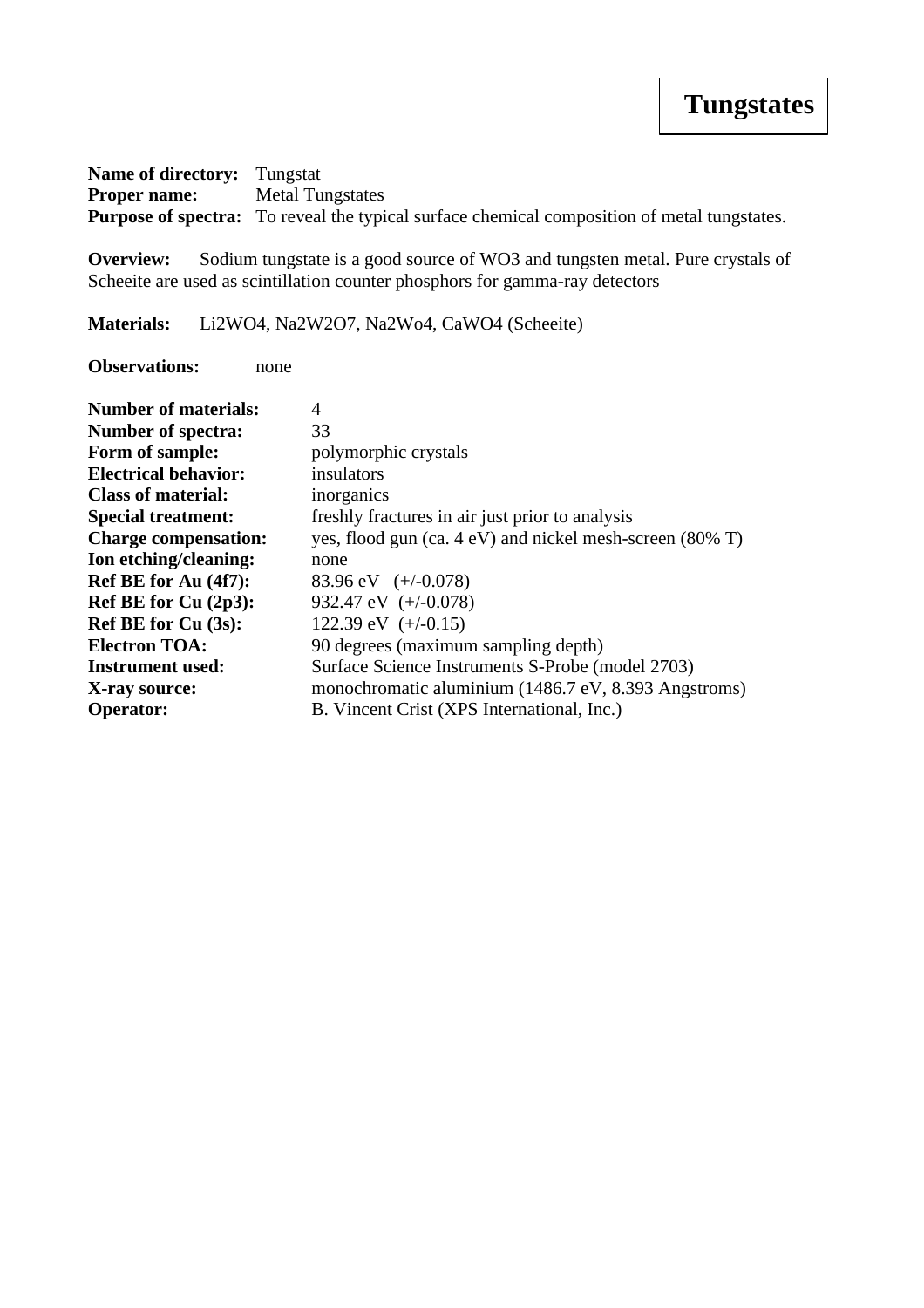| <b>Name of directory:</b> UV Ozone |                                                                                                      |
|------------------------------------|------------------------------------------------------------------------------------------------------|
| <b>Proper name:</b>                | UV with Ozone treatments of materials                                                                |
|                                    | <b>Purpose of spectra:</b> To study the speed at which a surface becomes re-contaminated after being |
|                                    | exposed to a UV-Ozone treatment.                                                                     |

**Overview:** The combined use of UV light and Ozone gas has been used to clean the surfaces of various materials, and in some cases to oxidize the surface. The purpose of this study was to see how long it would take for the cleaned surfaces to become dirty again and what kind of dirt might return.

**Materials:** Si3N4/glass and Ta2O5/glass

**Observations:** Almost no difference could be observed for the time delays between measurements. This means that the surface composition observed 5 minutes after exposure was almost the same as the surface composition 24 hour later.

| <b>Number of materials:</b> | $\overline{2}$                                                      |
|-----------------------------|---------------------------------------------------------------------|
| <b>Number of spectra:</b>   | 6                                                                   |
| Form of sample:             | thin film                                                           |
| <b>Electrical behavior:</b> | insulator                                                           |
| <b>Class of material:</b>   | inorganic                                                           |
| <b>Special treatment:</b>   | exposed to UV light and Ozone $(O3)$ gas at the same time           |
|                             | at 1 atm pressure outside the XPS instrument                        |
| <b>Charge compensation:</b> | yes, flood gun (ca. $4 \text{ eV}$ ) and nickel mesh-screen (80% T) |
| Ion etching/cleaning:       | none                                                                |
| Ref BE for Au (4f7):        | 83.96 eV $(+/-0.078)$                                               |
| Ref BE for Cu $(2p3)$ :     | 932.47 eV $(+/-0.078)$                                              |
| <b>Ref BE for Cu (3s):</b>  | 122.39 eV $(+/-0.15)$                                               |
| <b>Electron TOA:</b>        | 35 degrees                                                          |
| Instrument used:            | Surface Science Instruments S-Probe (model 2703)                    |
| X-ray source:               | monochromatic aluminium (1486.7 eV, 8.393 Angstroms)                |
| <b>Operator:</b>            | B. Vincent Crist (XPS International, Inc.)                          |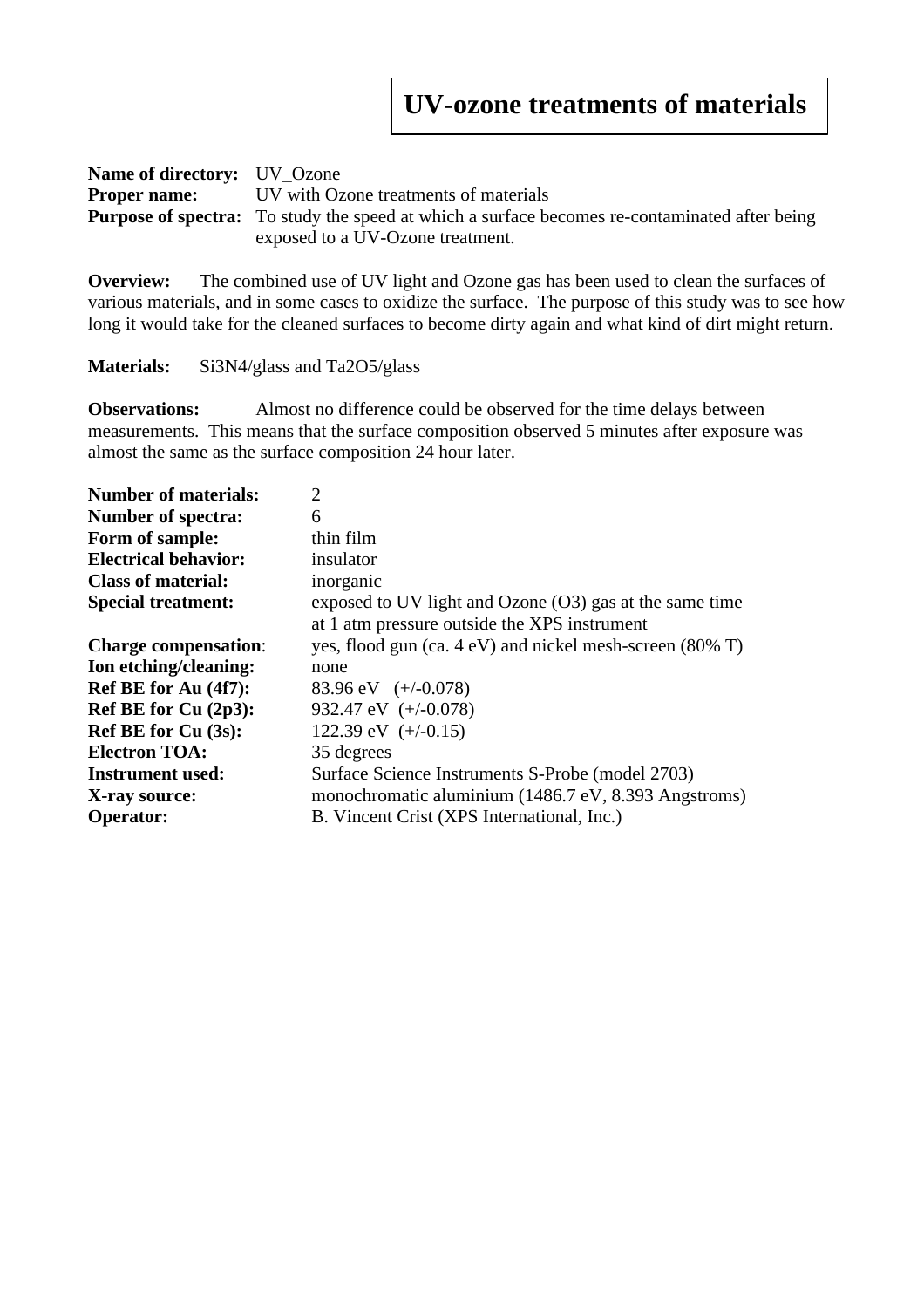| <b>Name of directory:</b> VB Elem |                                                                                                        |
|-----------------------------------|--------------------------------------------------------------------------------------------------------|
|                                   | <b>Proper name:</b> Valence band spectra from pure elements                                            |
|                                   | <b>Purpose of spectra:</b> To reveal the band structure of the density of states of the elements which |
|                                   | have been ion etched clean without any subsequent annealing or other                                   |
|                                   | treatment.                                                                                             |

**Overview:** These spectra should be helpful to scientists who want to study the density of states in the valence band. Some spectra are provided with medium energy resolution and some are provided with high energy resolution. Higher energy resolution spectra would require a lot of time on a synchrotron system which is using high quality X-ray monochromators.

These same spectra are provided elsewhere in this database within datafiles that include data from pure elements. We have collected the valence band spectra into this directory just for convenience.

**Materials:** Ag, Al, Au, Be, Bi, C, Cd, Co, Cr, Cu, Fe, Hf, In, Ir, Mn, Mo, Nb, Ni, Pb, Pt, Rh, Ru, Sb, Si, Sn, Ta, Te, Ti, Tl, V, W, Y, Zn, Zr.

**Observations:** The quality of valence band data depends on the energy resolution settings to some extent. Higher energy resolution spectra require several hours time to obtain high quality signal/noise ratios. The data presented here are effectively practical grade data with medium energy resolution.

| <b>Number of materials:</b> | 37                                                   |
|-----------------------------|------------------------------------------------------|
| <b>Number of spectra:</b>   | 39                                                   |
| Form of sample:             | metal foils (amorphous) and pressed powder (Ru)      |
| <b>Electrical behavior:</b> | conductor                                            |
| <b>Class of material:</b>   | metal                                                |
| <b>Special treatment:</b>   | ion etched clean                                     |
| <b>Charge compensation:</b> | none                                                 |
| Ion etching/cleaning:       | none                                                 |
| Ref BE for Au (4f7):        | 83.98 eV $(+/-0.05)$                                 |
| Ref BE for Cu (2p3):        | 932.67 eV $(+/-0.075)$                               |
| <b>Ref BE for Cu (3s):</b>  | 122.45 eV $(+/-0.1)$                                 |
| <b>Electron TOA:</b>        | 35 or 90 degrees                                     |
| <b>Instrument used:</b>     | Surface Science Instruments S-Probe (model 2703)     |
| X-ray source:               | monochromatic aluminium (1486.7 eV, 8.393 Angstroms) |
| <b>Operator:</b>            | B. Vincent Crist (XPS International, Inc.)           |
|                             |                                                      |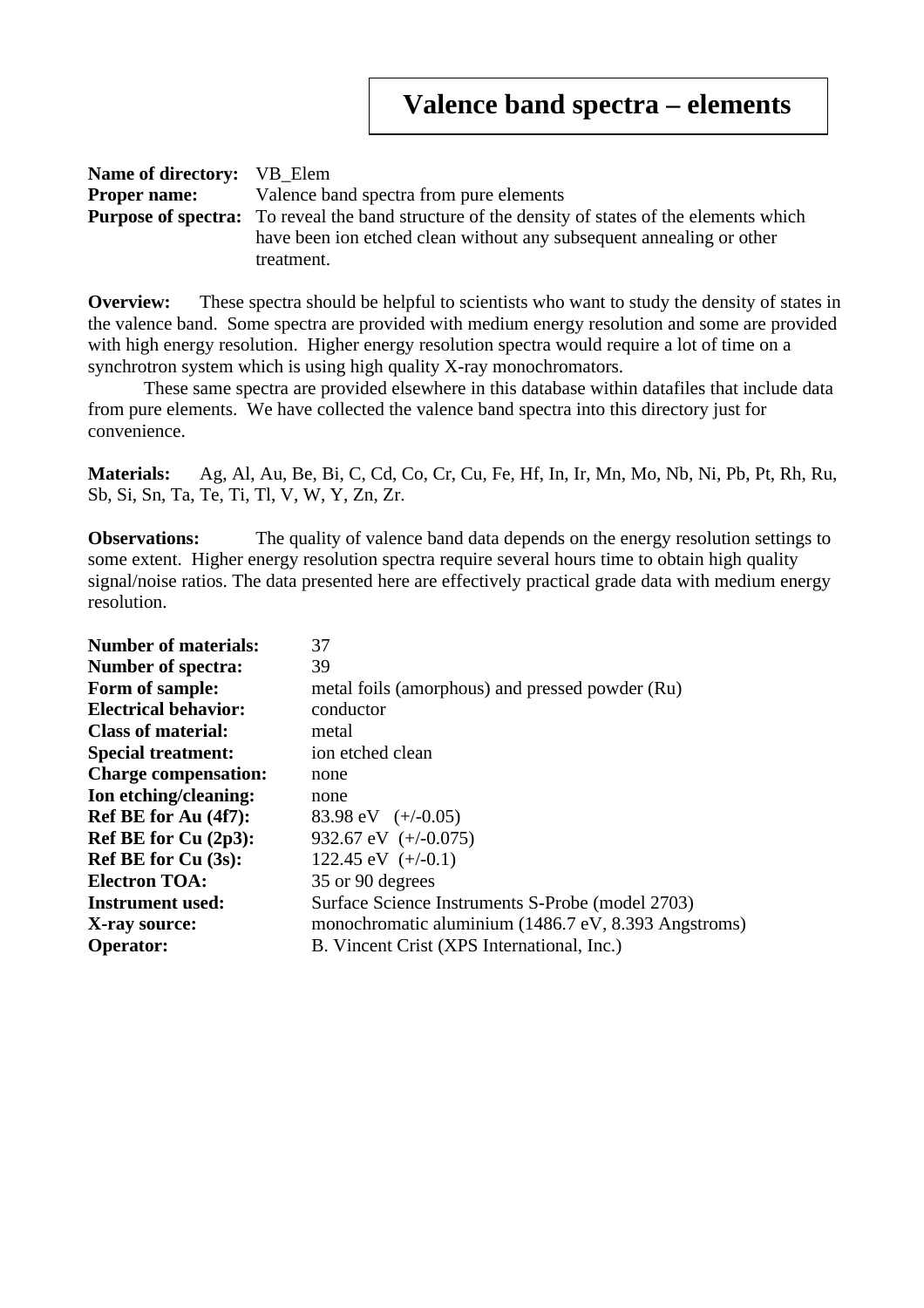| <b>Name of directory:</b> VB Semic |                                                                                                        |
|------------------------------------|--------------------------------------------------------------------------------------------------------|
| <b>Proper name:</b>                | Valence band spectra from semiconductors & related materials                                           |
|                                    | <b>Purpose of spectra:</b> To reveal the band structure of the density of states of semiconductors and |
|                                    | related materials as received, after fracturing to expose the bulk, or after ion                       |
|                                    | etching.                                                                                               |

**Overview:** These spectra should be helpful to scientists who want to study the density of states in the valence band. Some spectra are provided with medium energy resolution and some are provided with high energy resolution. Higher energy resolution spectra would require a lot of time on a synchrotron system which is using high quality X-ray monochromators.

These same spectra are provided elsewhere in this database within datafiles that include data from semiconductors and related materials. We have collected the valence band spectra into this directory just for convenience.

**Materials:** Ag, Au, C, InP, Si, SiO,

**Observations:** The quality of valence band data depends on the energy resolution settings to some extent. Higher energy resolution spectra require several hours time to obtain high quality signal/noise ratios. The data presented here are effectively practical grade data with medium energy resolution.

| <b>Number of materials:</b> | 10                                                   |
|-----------------------------|------------------------------------------------------|
| <b>Number of spectra:</b>   | 10                                                   |
| Form of sample:             | wafers and chips                                     |
| <b>Electrical behavior:</b> | semiconductor and conductors and insulators          |
| <b>Class of material:</b>   | semiconductor, metal, inorganic                      |
| <b>Special treatment:</b>   | as received, fractured in air, or ion etched clean   |
| <b>Charge compensation:</b> | none                                                 |
| Ion etching/cleaning:       | etched to remove contaminants                        |
| Ref BE for Au (4f7):        | 83.98 eV $(+/-0.05)$                                 |
| Ref BE for Cu $(2p3)$ :     | 932.67 eV $(+/-0.075)$                               |
| <b>Ref BE for Cu (3s):</b>  | 122.45 eV $(+/-0.1)$                                 |
| <b>Electron TOA:</b>        | 35 or 90 degrees                                     |
| <b>Instrument used:</b>     | Surface Science Instruments S-Probe (model 2703)     |
| X-ray source:               | monochromatic aluminium (1486.7 eV, 8.393 Angstroms) |
| <b>Operator:</b>            | B. Vincent Crist (XPS International, Inc.)           |